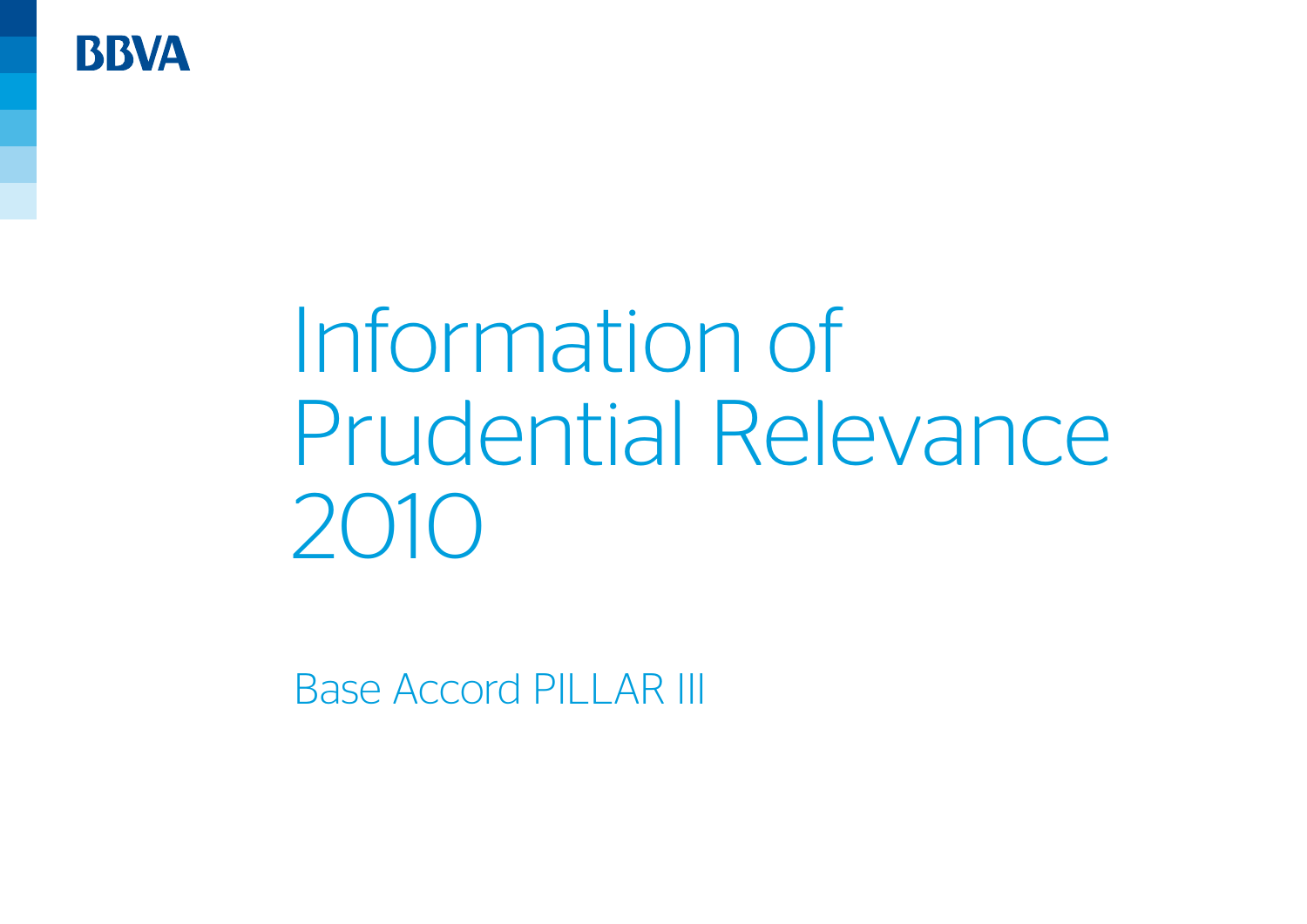## **Introduction**

Bank of Spain Circular 3/2008 of 22 May 2008 and its amendment 9/2010 of 22 December (hereinafter, the Solvency Circular) represents the final implementation for Spanish financial institutions of the legislation on bank capital and supervision of credit institutions on a consolidated basis, laid down in Spanish Law 13/1985 of 25 May 1985 on *Financial intermediary investment ratios, bank capital and reporting requirements of financial intermediaries* and other financial system

regulations, and in Spanish Royal Decree 216/2008 of 15 February 2008 on *Financial institutions' own funds*. These two laws together represent the adaptation of Spanish credit institutions to Community Directives 2006/48/EC of 14 June 2006 *relating to the taking up and pursuit of the business of credit institutions* and 2006/49/EC of 14 June 2006 *on the capital adequacy of investment firms and credit institutions*, of the European Parliament and of the Council.

In accordance with Rule 109 of the Solvency Circular, financial institutions have to publish a document called "Information of Prudential Relevance" including the contents stipulated in chapter eleven of said regulation. This report has been drawn up in keeping with said stipulations.

According to what has been laid down in the policy defined by the Group for drawing up the Information of Prudential Relevance, the

content herein refers to December 31, 2010 and was approved by the Group's Audit and Compliance Committee, in its meeting held on March 28, 2011, having previously been reviewed by the External Auditor. Said review has not revealed any material discrepancies concerning compliance with the reporting requirements laid down in the Bank of Spain Solvency Circular.

Note: All figures have been rounded to present the amounts in million euros. As a result, the amounts appearing in some tables may not be the arithmetical sum of the preceding figures.

Translation of a report originally issued in Spanish, in the event of a discrepancy, the Spanish original version prevails.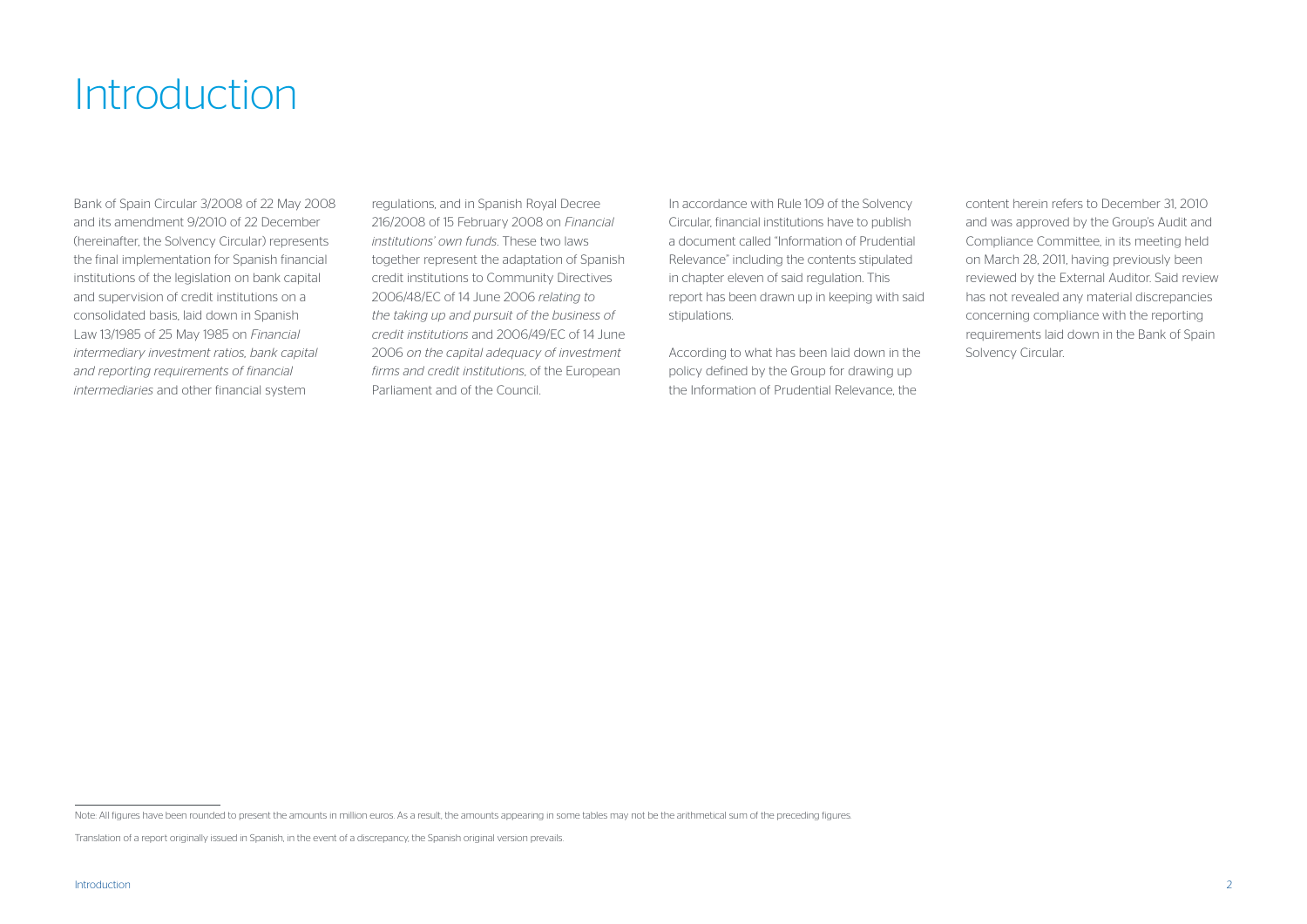## 1. General information requirements

## 1.1. Corporate name and differences in the Consolidated Group for the purposes of the Solvency Circular and the Accounting Circular

#### 1.1.1. Corporate name and scope of application

Banco Bilbao Vizcaya Argentaria, S.A. (hereinafter, the Bank or BBVA) is a privatelaw entity subject to the rules and regulations governing banking institutions operating in Spain.

The Bylaws and other public information about the Bank are available for consultation at its registered address (Plaza San Nicolás, 4 Bilbao) and on its official website: www.bbva.com.

In addition to the transactions it carries out directly, the Bank heads a group of subsidiaries, jointly-controlled and associate institutions which perform a wide range of activities and which, together with the Bank, constitutes the Banco Bilbao Vizcaya Argentaria Group (hereinafter, the Group or BBVA Group).

Circular 3/2008 and its amendment 9/2010 are binding at a consolidated level for the entire Group.

#### 1.1.2. Differences among the consolidated group for the purposes of the Solvency Circular and the Accounting **Circular**

The Group's consolidated financial statements are drawn up in accordance with what is laid down in the International Financial Reporting Standards adopted by the European Union (hereinafter, "IFRS-EU"). The IFRS-EU were adapted to the Spanish credit institution sector in Spain via Bank of Spain Circular 4/2004 of 22 December 2004 (hereinafter, the Accounting Circular) as well as through its subsequent amendments, including Bank of Spain Circulars 6/2008 of 26 November 2008, 3/2010 of 29 June and 8/2010 of 30 November.

For the purposes of the Accounting Circular, companies will be considered to form part of a consolidated group when the controlling institution holds or can hold, directly or indirectly, control of them. For these purposes, an institution is understood to control another when it has the power to direct its policies as regards finance and the pursuit of its business in order to obtain economic profit from its

activities. In particular, control is presumed to exist when the controlling institution has a relationship with another, which is termed dependent, in some of the following situations:

- It holds the majority of voting rights.
- It is entitled to appoint or dismiss the majority of the members of its governing body.
- By agreements subscribed with other partners, it can avail itself of the majority of voting rights.
- Exclusively with its votes, it has appointed the majority of the members of the governing body who are undertaking their responsibilities at the time the consolidated accounts must be drawn up and during the two fiscal years immediately preceding that moment. This case will not give rise to consolidation if the company whose directors have been appointed is bound to another in any of the cases described in the first two bullets of this section.

Therefore, in drawing up the Group's consolidated financial statements, all dependent companies have been consolidated by applying the full consolidation method.

Alternatively, the Group's accounting policy applied to jointly-controlled entities (those which are not dependent and are jointly-controlled under contractual agreement through unanimous consent of the equity holders) is as follows:

- Jointly-controlled financial entities: the proportionate consolidation method is applied.
- Jointly-controlled non-financial entities: the equity method is applied.

Moreover, associates, those upon which the Group holds a significant influence but which are neither dependent nor jointly-controlled, are valued using the equity method.

Alternatively, for the purposes of the Solvency Circular, as is described in Spanish Law 36/2007, heading two, section 3.4, the consolidated group will comprise the following subsidiaries:

• Credit institutions.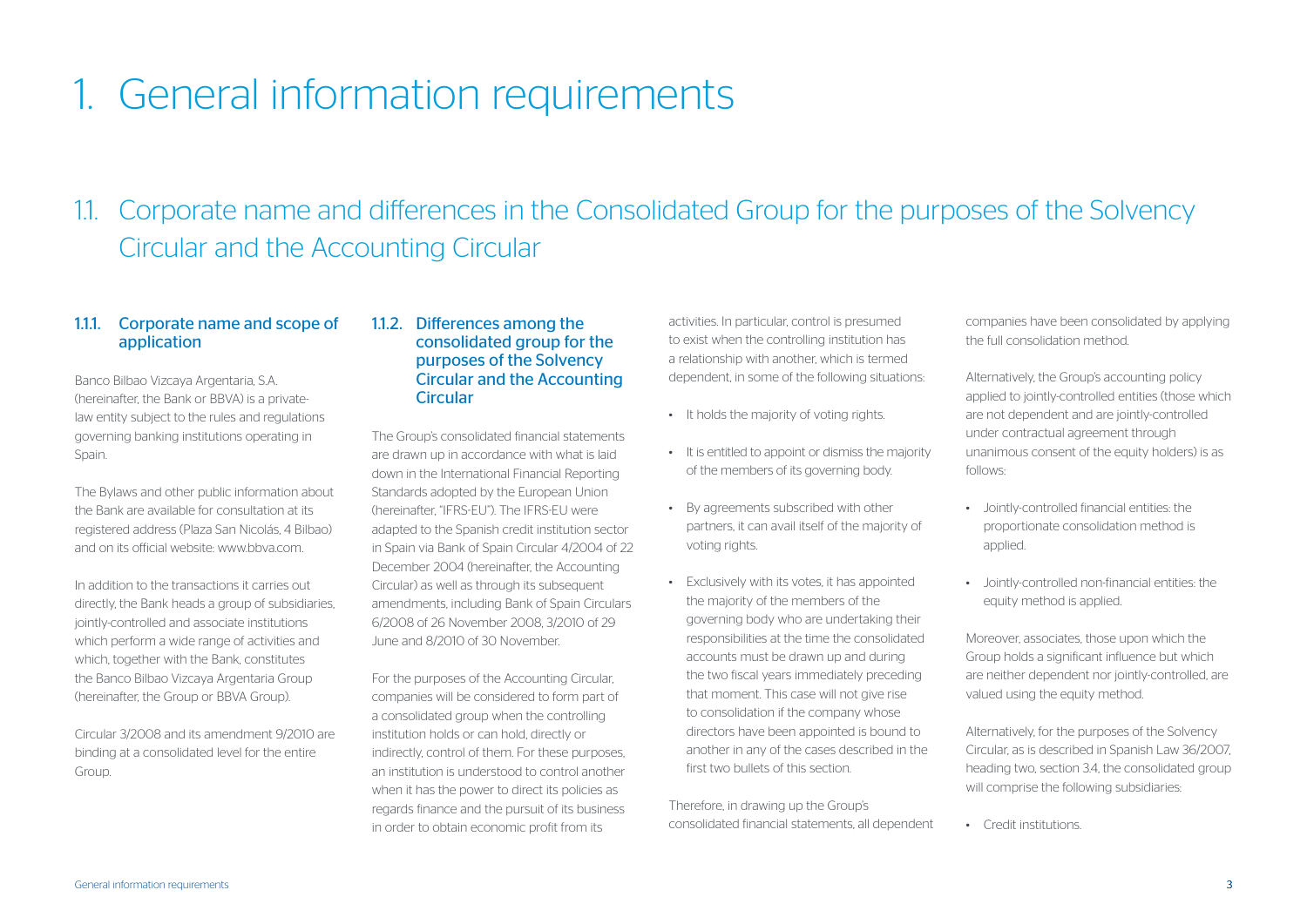- Investment services companies.
- Open-end funds.
- Companies managing mutual funds, together with companies managing pension funds, whose sole purpose is the administration and management of the aforementioned funds.
- Companies managing mortgage securitization funds and asset securitization funds.
- Venture capital companies and venture capital funds managers.
- Institutions whose main activity is holding shares or investments, unless they are mixed portfolio financial corporations supervised at the financial conglomerate level.

Likewise, the special-purpose entities whose main activity implies a prolongation of the business of any of the institutions included in the consolidation, or includes the rendering of back-office services to these, will also form part of the consolidated group.

However, according to the provisions of this law, insurance entities and some service firms will not form part of consolidated groups of credit institutions.

Therefore, for the purposes of calculating solvency requirements, and hence the drawing up of this Information of Prudential Relevance, the perimeter of consolidated institutions is different from the perimeter defined for the purposes of drawing up the Group's financial statements.

The outcome of the difference between the two regulations is that 69 institutions, largely real

estate, insurance and service companies, which are consolidated in the Group's annual accounts by the full or proportionate consolidation method, are consolidated for the purposes of Solvency by applying the equity method.

The Annexes contain a list of the entities comprising the scope of consolidation for solvency purposes.

## 1.2. Identification of dependent institutions with capital resources below the minimum requirement. Possible impediments for transferring capital

There is no institution in the Group not included in the consolidated group under the Solvency Circular whose capital resources are below the regulatory minimum requirement.

The Group operates in Spain, Mexico, the United States and 30 other countries, largely in Europe and Latin America. The Group's banking subsidiaries around the world are subject to supervision and regulation by a number of regulatory bodies with respect to issues such as compliance with a minimum level of regulatory capital. The obligation to comply with these capital requirements may affect the capacity of these

banking subsidiaries to transfer funds to the parent company via dividends, loans or other means.

In some jurisdictions in which the Group operates, the law lays down that dividends may only be paid with the funds legally available for this purpose.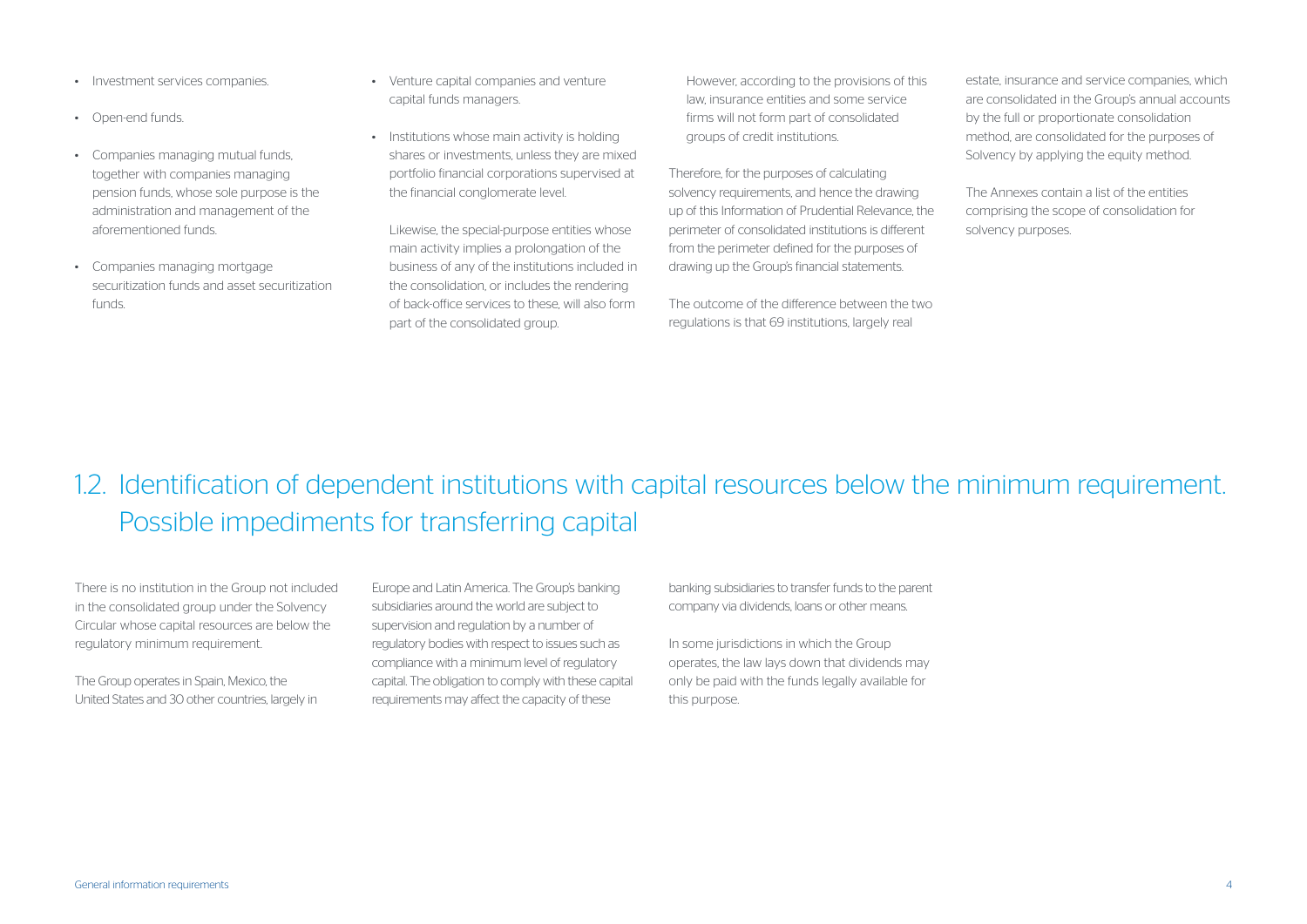## 1.3. Exemptions from capital requirements at the individual or sub-consolidated level

In keeping with the provisions of Rule Five of the Solvency Circular, on the exemption from individual or consolidated compliance with the aforementioned Rule for Spanish credit

institutions belonging to a consolidable group, the Group obtained exemption from the Bank of Spain on December 30, 2009 for the following companies:

- Banco Industrial de Bilbao, S. A.
- Banco de Promoción de Negocios, S.A.
- BBVA Banco de Financiación, S.A.
- **Banco Occidental, S.A.**
- Finanzia Banco de Crédito, S.A.

### 1.4. Risk management policies and targets

#### 1.4.1. General principles in risk management

The aim of Global Risk Management is to preserve the Group's capital adequacy level, support the definition of its strategy and help the business to develop.

The general guiding principles followed by the BBVA Group to define and monitor its risk profile are set out below:

- 1. The risk management function is unique, independent and global.
- 2. The risks assumed must be compatible with the target capital adequacy and must be identified, measured and assessed. Monitoring and risk management procedures and sound control and mitigation systems must likewise be in place.
- 3. All risks must be managed integrally during their life cycle, being treated differently depending on their type and with active portfolio management based on a common metric (economic capital).
- 4. It is each business area's responsibility to propose and maintain its own risk profile, within its independence in the corporate framework (defined as the set of risk policies and procedures) through an appropriate risk infrastructure.
- 5. The risk infrastructure must be suitable in terms of people, tools, databases, information systems and procedures so that there is a clear definition of roles and responsibilities, ensuring efficient assignment of resources among the corporate area and the risk units in business areas.

On the basis of these principles, the Group has developed a global risk management system which is structured around three components:

- A corporate risk governance lay-out which separates functions and responsibilities.
- A set of tools, circuits and procedures that make up differentiated management systems.
- A system of internal control mechanisms.

#### 1.4.2. Corporate governance layout

The Group has a corporate governance system which is in keeping with international recommendations and trends, adapted to requirements set by regulators in each country and to the most advanced practices in the markets in which it pursues its business.

With respect to risks it is the duty of the Board of Directors to establish the general principles that define the entity's risk profile, approve its risk control and management policy, and monitor the internal information and control systems on a regular basis.

To perform this duty correctly the Board is supported by the Executive Committee and a Risk Committee, the main mission of the latter being to assist the Board in undertaking its functions associated with risk control and management.

As per Board Regulations, article 39, for these purposes, the Risk Committee is assigned the following duties:

• To analyze and evaluate proposals related to the Group's risk management and monitoring policies and strategies.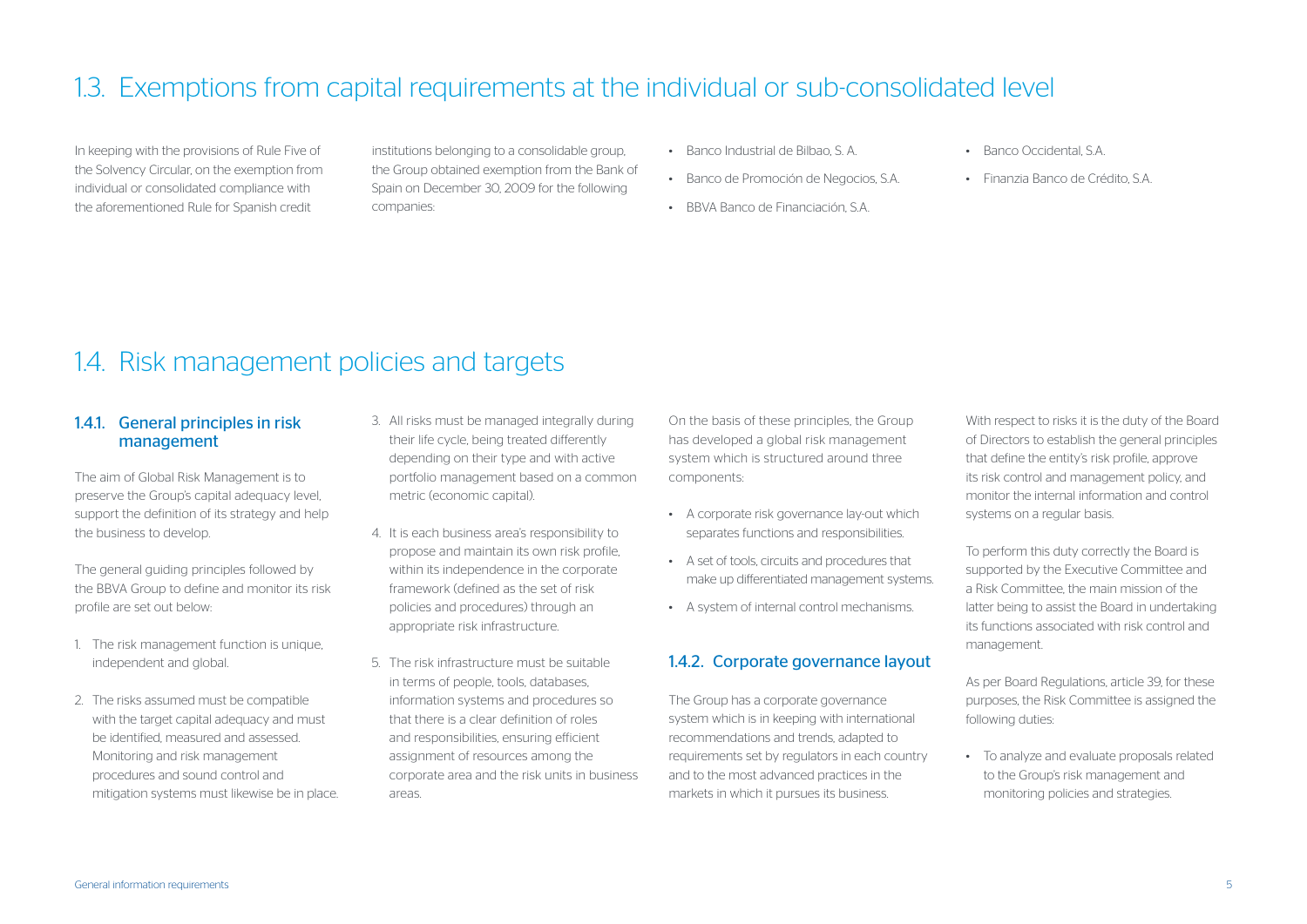- To monitor the match between risks accepted and the profile established.
- To assess and approve, where applicable, any risks whose size could compromise the Group's capital adequacy or recurrent earnings, or that present significant potential operational or reputational risks.
- To check that the Group possesses the means, systems, structures and resources in accordance with best practices to allow the implementation of its risk management strategy.

#### 14.3. The risk function

Global Risk Management (GRM) is the Group's risk function. It is made up of an extensive team of professionals who manage risks in the various businesses, companies and countries in which it operates, as a single team with a single risk model.

The aim of Global Risk Management is to preserve the Group's solvency, support the definition of its strategy and help the business to develop. It is made up of the risk units of the business areas and the Corporate Risk Area, which defines the global risk management policies and strategies. The risk units in the business areas propose and maintain the risk profile of their customer portfolios independently, but within the framework of corporate activity.

The Corporate Risk Area combines a vision based on risk type with a global vision. It is divided into five units:

- Corporate Risk Management: responsible for the management and control of credit market, technical, structural, real estate and non-banking risks.
- Validation & Control: takes on the management of the internal control model and operational risk, the internal validation of the risk measurement and risk admission models and GRM production management.
- Structural Management & Asset Allocation: responsible for defining the target risk profile and the global management of risks assumed by the Group in the course of its activity.
- Technology & Methodologies: responsible for the management of the technological and methodological developments required for risk management in the Group.
- Technical Secretary: carries out technical checks on proposals for the Risk Management Committee (defined below) and the Risk Committee, and prepares and promotes the regulations applicable to the management of social and environmental risks.

Using this structure, the risk management function assures, first, the integration, control and management of all the Group's risks; second, the application of standardized risk principles, policies and metrics throughout the entire Group; and third, the necessary insight into each geographical region and each business.

This organizational scheme is complemented by a number of different committees, including the following:

- The Global Asset Allocation Committee is made up of the Group's COO, the Financial director, the Corporate Strategy and Development director and the Global Risk Management director. This committee plans the process of risk admission and proposes an objective risk profile to the Board of Directors' Risk Committee.
- The task of the Global Internal Control and Operational Risk Committee is to undertake a review at the Group level and of each of its units, of the control environment and the running of the internal control and operational risk models, and likewise to monitor and locate the main operational risks the Group has open, including those of a transversal nature. This committee is therefore the highest operational risk management body in the Group.
- The Risk Management Committee is made up of the managers of the risk units from the business areas and the managers from the Corporate Risk Area units. Among the committee's duties is to define the risk strategy (particularly in terms of the policies and structure of the Group's function) and present it to the Group's governing bodies for their approval, monitor risk control and management in the Group and adopt any actions that may be required in this respect.
- The Global Risk Management Committee is made up of the corporate managers of the Group's risk function and the risk managers in the different countries and WB&AM. It reviews the Group's risk strategy and the the main risk projects and initiatives in the business areas.
- The permanent members of the Risk Management Committee are: the Global Risk Management, Corporate Risk Management and Technical Secretary directors. Other members attend according to the operations that are to be analyzed at each session. It analyzes and decides on those financial programs and operations that lie within its powers and debates those that exceed them. If appropriate, it passes on a favorable opinion to the Risk Committee.
- The Assets and Liabilities Committee (ALCO) is responsible for actively managing structural interest-rate and foreignexchange positions, as well as the Group's overall liquidity and bank capital.
- The Technology and Methodologies Committee is the forum that decides on the coverage needs of models and infrastructures in the business areas within the framework of the Global Risk Management model of operation.
- The functions of the New Products Committee are to assess, and if appropriate to approve, the introduction of new products before activities commence; to undertake subsequent control and monitoring for newly authorized products; and to foster business in an orderly way to enable it to develop in a controlled environment.

#### 1.4.4. Scope and nature of the risk measurement and reporting systems

Depending on their type, risks fall into the following categories: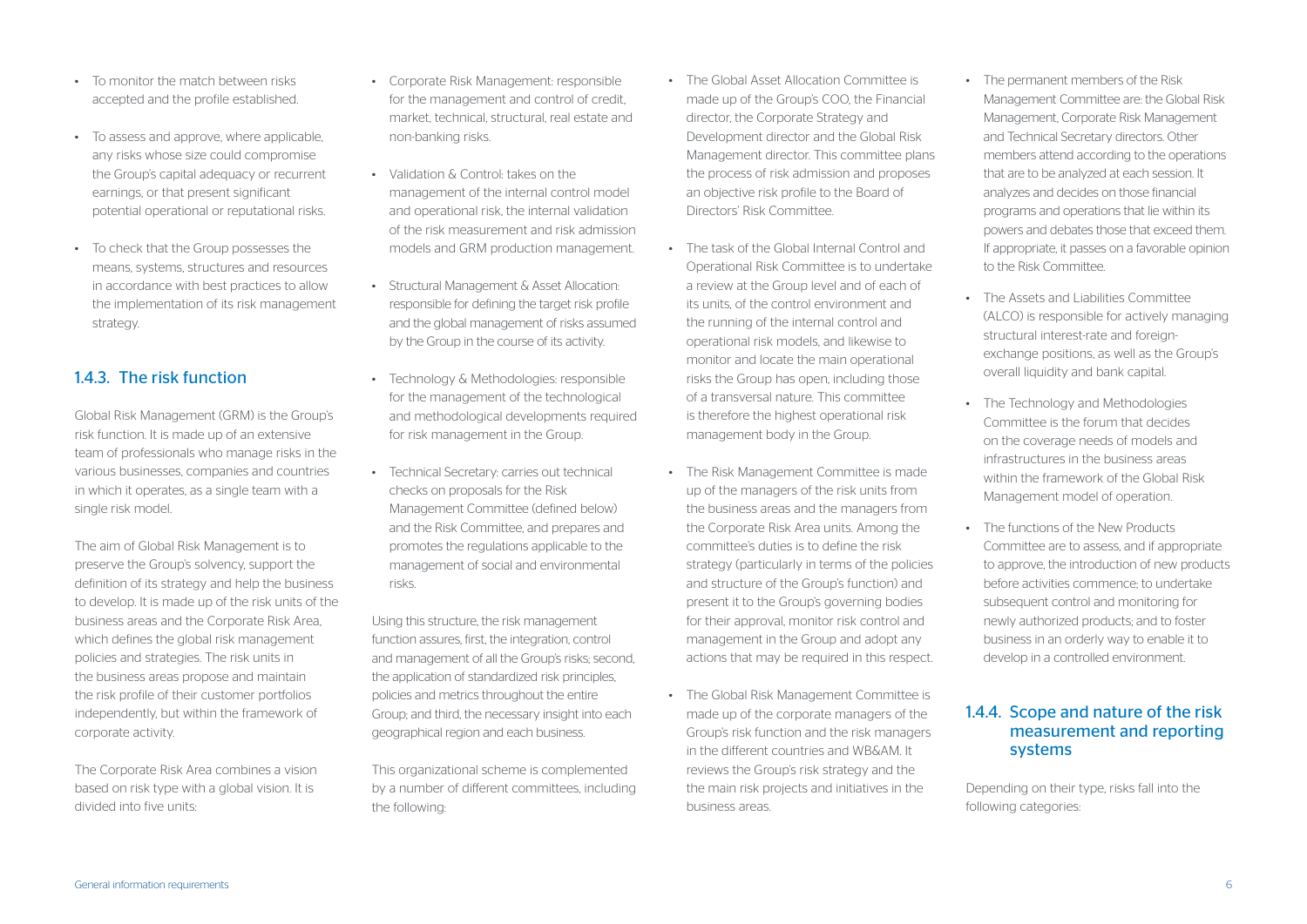- 1. Credit risks.
- 2. Market risks.
- 3. Operational risks.
- 4. Structural risks.

There follows a description of the risk measurement systems and tools for each kind of risk.

#### 1441 Credit risk

This is the probability that a counterparty may not meet its contractual obligations related to a specific transaction.

BBVA quantifies its credit risk using two main metrics: expected loss (EL) and economic capital (EC). The expected loss reflects the average value of the losses. It is considered a cost of the business and is associated with the Group's policy on provisions. Economic capital is the amount of capital considered necessary to cover unexpected losses if actual losses are greater than expected losses.

These risk metrics are combined with information on profitability in value-based management, thus building the profitabilityrisk binomial into decision-making, from the definition of business strategy to approval of individual loans, price setting, assessment of non-performing portfolios, incentives to areas in the Group, etc.

There are three essential parameters in the process of calculating the EL and EC measurements: the probability of default (PD), loss given default (LGD) and exposure at default (EAD). These are generally estimated using historical information available in the systems. They are assigned to operations and customers according to their characteristics. In this context, the credit rating tools (ratings and scorings) assess the risk in each transaction/customer according to their credit quality by assigning them a score. This score is then used in assigning risk metrics, together with additional information such as transaction seasoning, loan to value ratio, customer segment, etc.

Point 4.5.1.7. of this document details the definitions, methods and data used by the Group to estimate and validate the parameters of probability of default (PD), loss given default (LGD) and exposure at default (EAD).

The credit risk for the global portfolio of the BBVA Group is measured through a Portfolio model that includes the effects of concentration and diversification. The aim is to study the loan book as a whole, and to analyze and capture the effect of the interrelations between the different portfolios.

This model not only provides a more complete calculation of capital requirements, but is also a key tool for credit risk management. It is a core of the Asset Allocation model, which is an efficient portfolio allocation model based on the profitability-risk binomial.

The Portfolio model considers that risk comes from various sources (it is a multi-factor model). This feature implies that economic capital is sensitive to geographic diversification, a crucial aspect in a global entity like BBVA. In addition, and within the framework of the Asset Allocation project, the sector axis has, together with the geographical, become key for the analysis of business concentration. Finally, the tool is sensitive to the concentration in certain credit exposures of the entity's large clients.

#### 1442 Market risk

This is the possibility of losses in the value of positions held as a result of changing market prices. It includes three types of risk:

- Interest rate risk: this is the risk resulting from variations in market interest rates.
- Exchange rate risk: this is the risk resulting from variations in currency exchange rates.
- Price risk: this is the risk resulting from variations in market prices, either due to factors specific to the instrument itself, or alternatively due to factors which affect all the instruments traded on the market.

In addition, for certain positions, other risks also need to be considered: credit spread risk, basis risk, volatility or correlation risk.

The basic measurement model used is that of value-at-risk (VaR), which provides a forecast of the maximum loss that can be incurred by trading portfolios in a one-day horizon, with a 99% probability, stemming from market fluctuations of the aforementioned factors. It uses a historical period of 2 years of observations of the risk factors.

The Bank of Spain has authorized the use of the internal model to calculate the capital risk

positions of the trading portfolios of BBVA S.A. (since 2004) and BBVA Bancomer (since 2007). Together, the two account for around 80-90% of market risk in the Group's trading portfolio.

The market risk limits model currently in force consists of a global structure comprising economic risk capital (ERC) and VaR and *stoploss sublimits* for each of the Group's business units. The global limits are proposed by the Risk Area and approved by the Executive Committee on an annual basis, once they have been submitted to the Board's Risk Committee.

This limits structure is developed by identifying specific risks by type, trading activity and trading desk. The consistency among limits: global and specific on the one hand and VaR sublimits and delta sensitivity on the other, is maintained by the market risk units. This is supplemented by analyses of impacts on the income statement with risk factors under a stress test, taking into account the impact of financial crises that have taken place in the past and economic scenarios that could occur in the future.

In order to assess business unit performance over the year, the accrual of negative earnings is linked to the reduction of VaR limits set. The control structure in place is supplemented by limits on loss and alert signals to anticipate the effects of adverse situations in terms of risk levels and/or result.

Finally, the market risk measurement model includes *backtesting* or ex-post comparison*,* which helps to refine the accuracy of the risk measurements by comparing day-on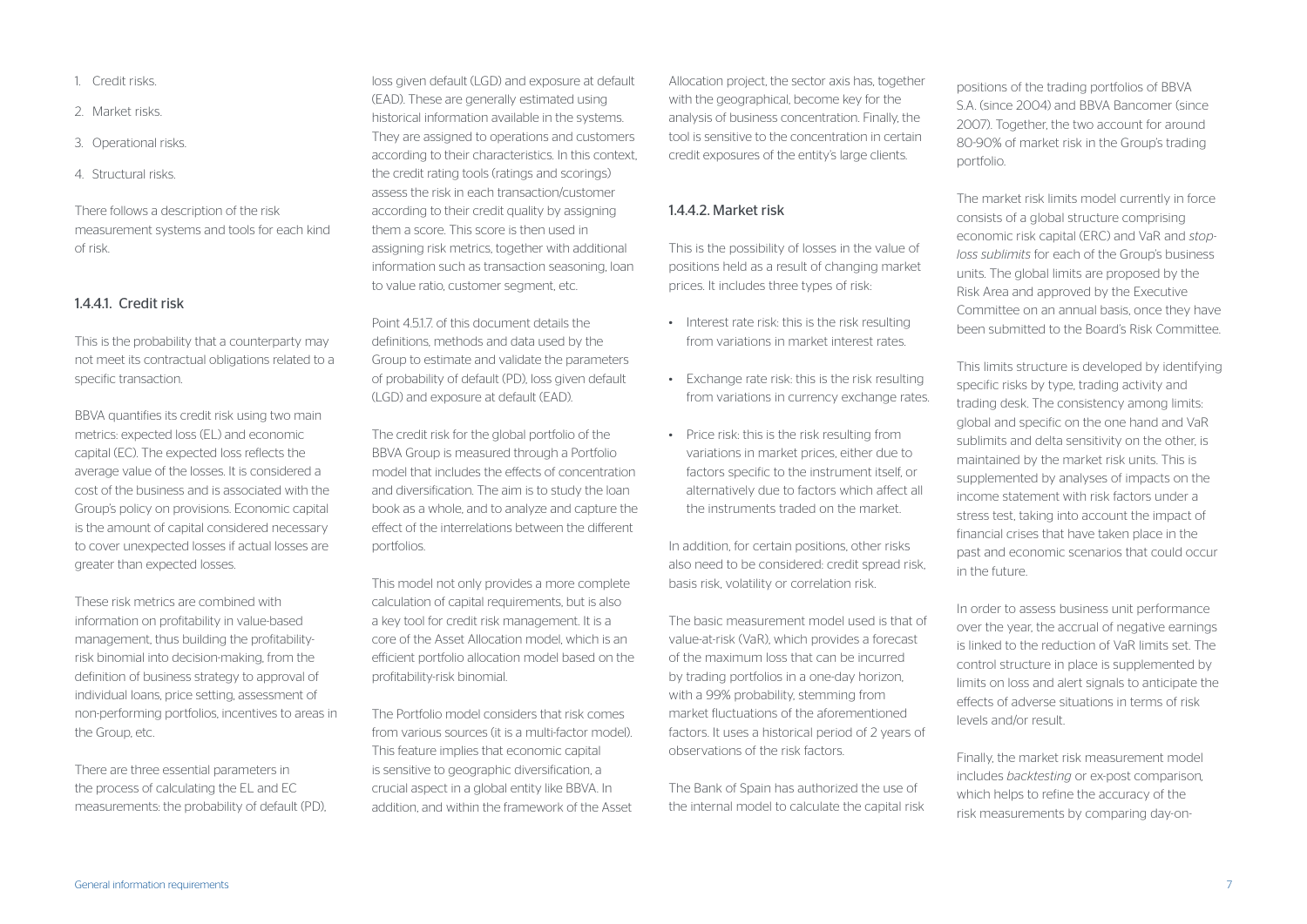day results with their corresponding VaR measurements.

#### 1.4.4.3. Operational risk

Operational risk is the risk of loss due to inappropriateness or failures in internal processes, personnel and systems, or alternatively due to outside events.

The Group has had a robust operational risk management model in place since the year 2000. It is based on four pillars:

- Risk identification: Consists in determining the factors that contribute to risk.
- Risk measurement: by establishing quantitative and qualitative metrics.
- **Risk assessment:** to establish a level of priority for each factor given its relative importance.
- Risk mitigation: this is the most important part of the management cycle. It consists of putting into practice a set of measures, such as improvements in controls or changes in processes, that reduce risk.

To carry out this task, BBVA has several tools already running that cover both qualitative and quantitative aspects of operational risk:

• Ev-Ro. Ev-Ro is a tool used to identify and prioritize operational risk factors, which are all those operational weaknesses that can generate losses. An analysis of the impact and frequency of each risk factor enables

risk maps to be generated by business or support areas and class of risk.

- TransVaR. All the Group's operations are based on process management. TransVaR is a key risk indicator (*KRI*) tool associated with processes. It identifies impairment or improvement in the Institution's risk profile. Thus TransVaR might have certain predictive nature, because the indicators used are always associated with the causes that generate risk.
- SIRO. Operational risk events nearly always have a negative impact on the Group's income statement. To keep these events under control, they are recorded in a database called SIRO. To ensure reliability, 95% of its inputs are fed directly from accounting data through automatic interfaces. The internal SIRO data are supplemented with information from an external database at the Operational Risk Exchange (ORX) consortium. ORX is a non-profit association founded by twelve international banks in 2002 and currently has 53 members in 18 countries.
- The operational risk events are classified according to the risk categories established by Basel II: processes, fraud (internal and external), IT, human resources, commercial practices, disasters and suppliers.

#### 1.4.4.4. Structural risks

Below is a description of the different types of structural risk:

• Structural interest-rate risk Structural interest-rate risk consists of the potential change in the net interest income and/ or book value of an entity as a result in changes in interest rates. A financial entity's exposure to adverse movements in market rates represents a risk inherent to banking activity, and at the same time becomes an opportunity for generating value.

Movements in market interest rates have an effect on the Group's net interest income, from a medium and short-term perspective, and on its economic value in the long-term horizon. The main source of risk is the time lag between price changes and maturities of the asset and liability products making up the banking book.

The Financial Management units of the parent company and its subsidiaries abroad, through the Assets and Liabilities Committee (ALCO), aim to maximize the economic value of the banking book and preserve the net interest income, thus ensuring recurring earnings. At the same time, it must ensure that exposure levels match the risk profile defined by the Group's management bodies and that a balance is maintained between expected earnings and the risk level borne. A transfer pricing system that centralizes the Bank's interestrate risk on ALCO's books helps to assure that balance-sheet risk is being properly managed.

The Group's management is based on calculations of structural interest-rate risk, which is controlled and monitored in the Risk area. This area acts as an independent unit, thus guaranteeing that the risk management and control functions are conveniently segregated. This policy is in line with the Basel Committee on Banking Supervision recommendations. The area designs models and measurement systems and develops monitoring, reporting and control policies. It performs monthly measurements of interest rate risk, as well as risk control and analysis. This information is then reported to the main governing bodies, such as the Executive Committee and the Board of Director's Risk Committee.

The Group's structural interest-rate risk measurement model uses a sophisticated set of metrics and tools that enable its risk profile to be monitored. To characterize the balance sheet, models of analysis have been developed to establish assumptions dealing fundamentally with prepayment of loans and the performance of deposits with no explicit maturity. A model for simulating interest rate curves is also applied to enable risk to be quantified in terms of probabilities. This allows sources of risk to be determined in addition to the mismatching of cash flows coming not only from parallel movements but also from changes in the slope and curvature. This simulation model, which also considers the diversification between currencies and business units, calculates the net interest earnings at risk (EaR) and economic capital (EC) as the maximum adverse deviations in net interest income and economic value, respectively, for a particular confidence level and time horizon. This supplements the sensitivity measurements to a standard deviation of 100 basis points in all the market curves.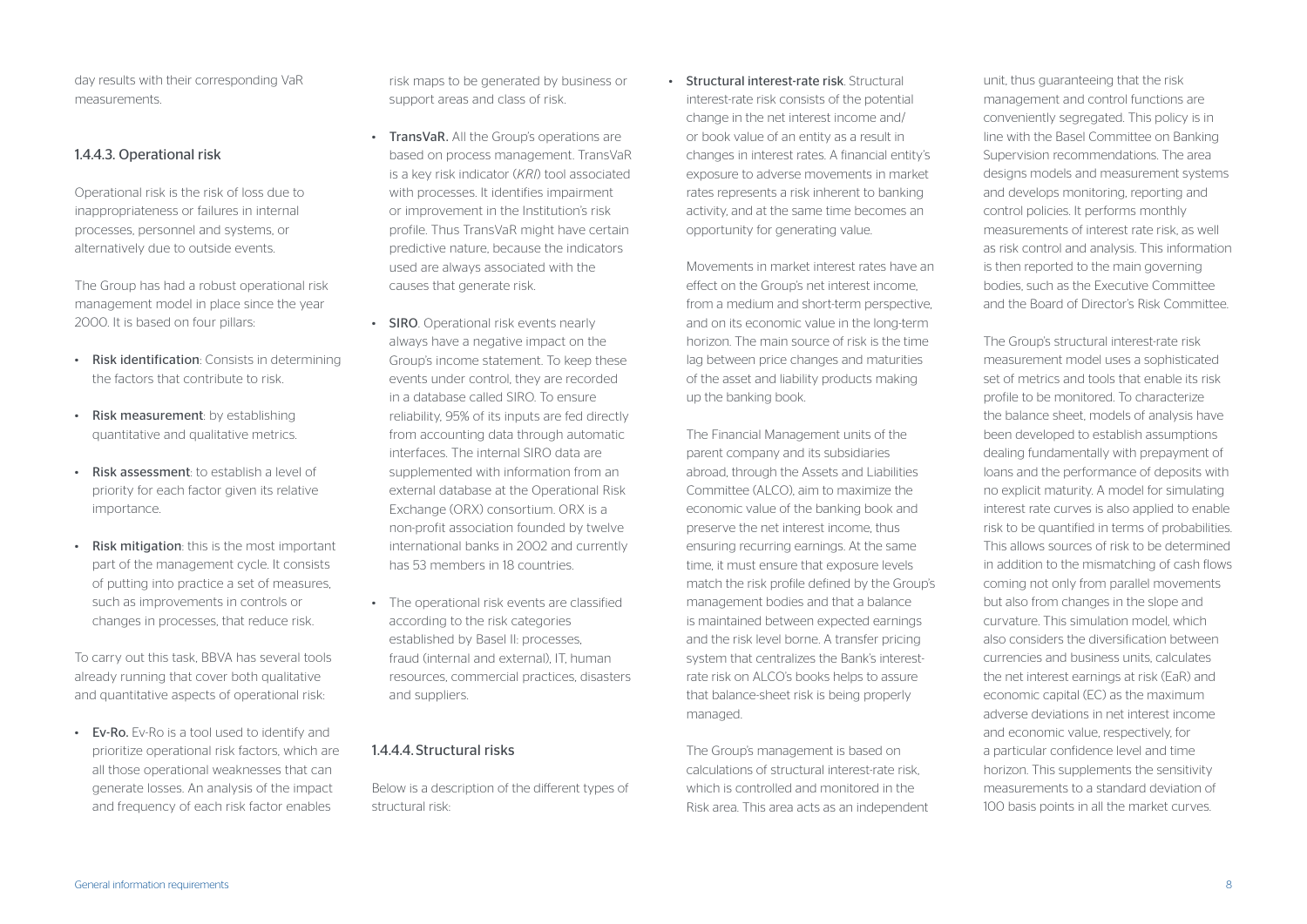The maximum negative impacts on both net interest income and value, are controlled in each of the Group's entities through a limits policy. The entity's risk appetite, as determined by the Executive Committee, is expressed through the limit structure, which is one of the mainstays of control policies.

The risk measurement model is supplemented by analysis of specific scenarios and stress tests.

• Structural exchange-rate risk. Structural exchange-rate risk is basically caused by exposure to variations in foreign exchange rates that arise in the Group's foreign subsidiaries and the funding to foreign branches financed in a different currency to that of the investment.

These exchange-rate variations have an effect on the Group's solvency ratios and its estimated earnings whenever there is exposure deriving from the contribution of subsidiary entities operating in "non-euro" markets. The Asset/Liability Management unit, through the Assets and Liabilities Committee (ALCO), actively manages structural exchange rate risk using hedging policies that aim to minimize the effect of FX fluctuations on capital ratios, as well as to assure the equivalent value in euros of the foreign currency earnings contributed by the Group's various subsidiaries while controlling the impact on reserves.

The Risk area acts as an independent unit responsible for designing measurement models, making risk calculations and

controlling compliance with limits, reporting on all these issues to the Board of Director's Risk Committee and to the Executive Committee.

Structural exchange rate risk is evaluated using a measurement model that simulates multiple scenarios of exchange rates and evaluates their impacts on the Group's capital ratios, equity and the income statement. On the basis of this exchange-rate simulation, a distribution is produced of their possible impact on the three core items that determine their maximum adverse deviation for a particular confidence level and time horizon, depending on market liquidity in each currency. The risk measurements are completed with stress testing and back-testing, which give a complete view of exposure and the impacts of structural exchange rate risk on the BBVA Group.

All these metrics are incorporated into the decision-making process by Financial Management, so that it can adapt the Bank's risk profile to the guidelines derived from the limits structure authorized by the Executive Committee.

• Structural risk in the equity portfolio. The Group's exposure to structural risk in the equity portfolio basically results from the holdings in the capital of other industrial and financial companies, recorded as the investment portfolio with medium/ long-term investment horizons. It includes, for reasons of management prudence and efficiency, the consolidated holdings, although their variations in value have no

immediate effect on equity in this case. In order to determine exposure, the net short positions held in derivatives of underlying assets of the same kind are considered, used to limit portfolio sensitivity to potential falls in prices.

The Risk Area undertakes a constant monitoring of structural risk in its equity portfolio in order to constrain the negative impact that an adverse performance of the value of its holdings may have on the Group's solvency and earnings recurrence. This ensures that the risk is maintained within levels that are compatible with the Group's target risk profile.

This monitoring function is carried out by the Risk Area by providing estimates of the risk levels assumed, which it supplements with periodic stress and back-testing and scenario analyses. It also monitors the degree of compliance with the limits authorized by the Executive Committee, and periodically informs the Bank's management bodies on these matters. The mechanisms of risk control and limitation hinge on the aspects of exposure, earnings and economic capital. Economic capital measurements are also built into the riskadjusted return metrics, used to ensure efficient capital management in the Group.

• Liquidity risk. The aim of liquidity risk management and control is to ensure that the payment commitments can be duly met without having to resort to borrowing funds under burdensome terms, or deteriorate the image and reputation of the entity.

The Group's liquidity risk monitoring takes a dual approach: the short-term approach (365-day time horizon), which focuses basically on the management of payments and collections of treasury and wholesale markets, and includes the operations of the area itself as well as the Bank's possible liquidity requirements; and the structural, medium-term approach, which focuses on the finance of the balance sheet as a whole, with a monitoring focused on a time horizon of more than one year.

The evaluation of asset liquidity risk is based on whether or not they are eligible for discounting at the corresponding central bank. In normal situations, both in the short and medium term, those assets that are on the eligible list published by the European Central Bank or by the corresponding monetary authority are considered to be of highest liquidity. Non-eligible assets, quoted or non-quoted, are considered to represent a second line of liquidity for the entity when analyzing crisis situations.

Liquidity management is performed through the Assets and Liabilities Committee (ALCO) through the Financial Management unit, within the Finance Division. To implement it, a broad scheme of limits, sublimits and alerts, approved by the Executive Committee, is considered, based on which the Risk Area carries out its independent valuation and control work. It also provides the manager with back-up decision-making tools and metrics.

A core principle in the Group's liquidity management has long been to encourage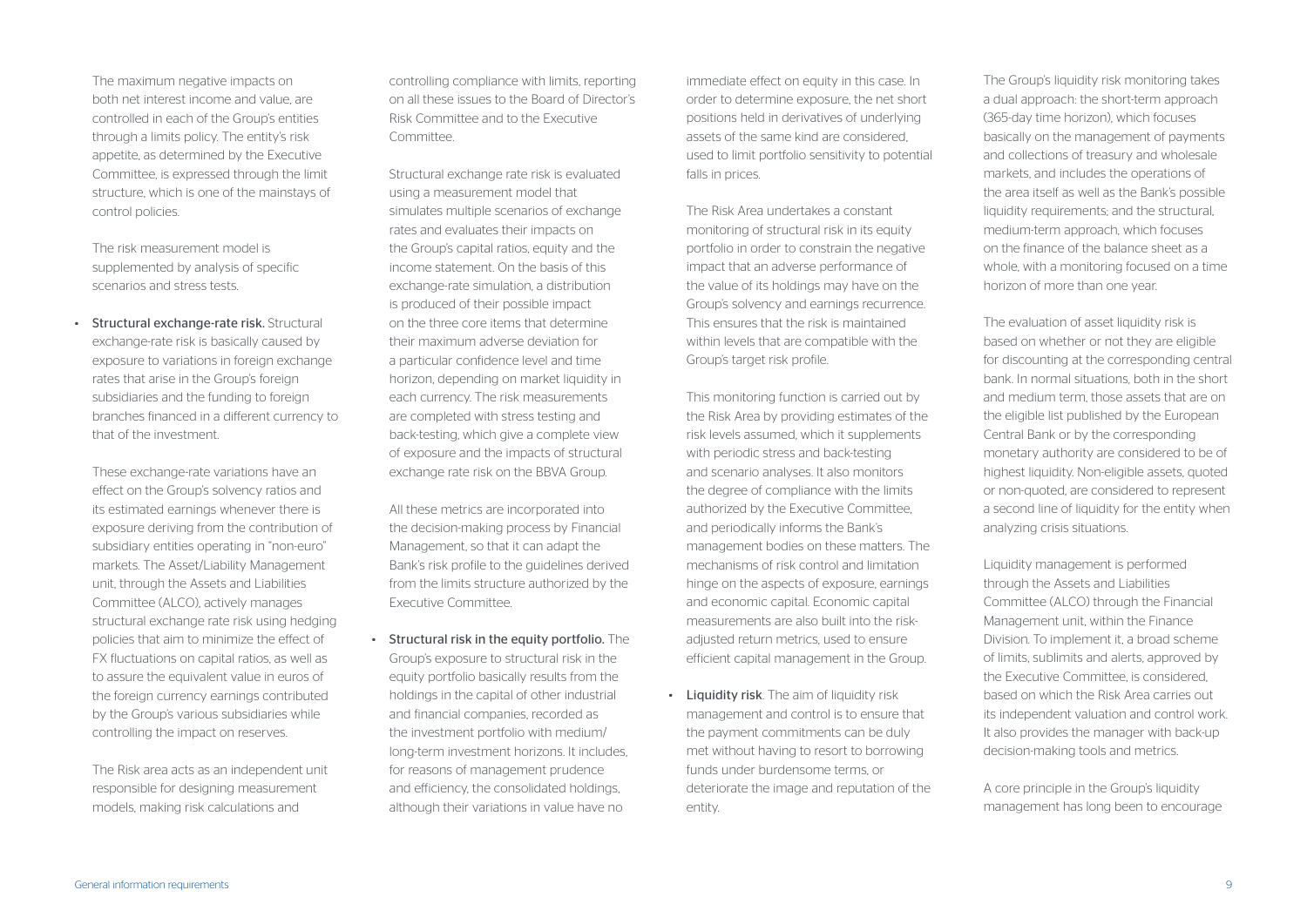the financial independence of its subsidiaries. This aims to ensure that the cost of liquidity is correctly reflected in price formation and that there is sustainable growth in the lending business. Each of the local risk areas, which are independent from the local manager, complies with the corporate principles of liquidity risk control that are established by Global Risk Management, the Structural Risk unit for the entire Group.

For each entity, the management areas request an outline of the quantitative and qualitative limits and alerts for shortmedium- and long-term liquidity risk. This request must be authorized by the Executive Committee.

Also, the Risk Area performs periodic (daily and monthly) risk exposure measurements, develops the related valuation tools and models, conducts periodic stress tests, measures the degree of concentration on interbank counterparties, prepares the policies and procedures manual, and monitors the authorized limits and alerts, which are reviewed al least one time every year.

Information on liquidity risk is sent to the managing areas and Risk Management every day and to the Management Committee at least every week. It is one of the basic items dealt with by all the ALCO in the Group. As established in the Contingency Plan, the Technical Liquidity Group (TLG) conducts an initial analysis of the Bank's short- and long-term liquidity situation in the event of an alert

of a possible crisis. The TLG is made up of experts from the Short-Term Cash Desk Asset/Liability Management and Structural Risks. Any of the three areas has the power to call the TLG to evaluate the situation. If, on analyzing the situation, the limits policy or liquidity indicators suggest that decisions have to be adopted, the TLG immediately submits its evaluation to the Liquidity Committee. The committee, which is made up of directors of the corresponding areas, plans a strategy that is submitted to the Financing Committee, who decide on its implementation. The Financing Committee is made up of the COO and the executive heads of the Bank's business areas and the Risk Area.

#### 14.5. The internal control model

The Group's internal control model is based on the best practices described in the following documents: ""*Enterprise Risk Management – Integrated Framework*" by the COSO ("*Committee of Sponsoring Organizations of the Treadway Commission*) and ""*Framework for Internal Control Systems in Banking Organizations*" by the BIS.

The internal control model is therefore part of the integral risk management framework. This framework is the organizational process within the entity involving its Board of Directors, management and all the staff that is designed to identify the potential risks facing the institution so that they can be managed within established limits, in such a way as to achieve the corporate targets set by the management bodies.

This Integral risk management framework is made up of specialized units (Risks, Compliance, Accounting and Consolidation, Legal Services), the Internal Control Function, Operational Risk and Internal Audit.

The internal control model is underpinned by, amongst others, the following principles:

- The "process" is the articulating axis of the internal control model.
- Risk identification, assessment and mitigation activities must be unique for each process.
- The Group's units are responsible for internal control.
- The systems, tools and information flows that support internal control and operational risk activities must be unique or, in any event, they must be wholly administered by a single unit.
- The specialized units promote policies and draw up internal regulations, whose secondlevel development and application is the responsibility of the Corporate Internal Control and Corporate Operational Risk unit.

One of the essential elements in the model is the institution-level controls, a top-level control layer that aims to reduce the severity of overall risk inherent in its business activities.

Each unit's Internal Control and Operational Risk management is responsible for implementing the control model within its

scope of responsibility and managing the existing risk by proposing improvements to processes.

Given that some units have a global scope of responsibility, there are transversal control functions which supplement the previously mentioned control mechanisms.

Lastly, the Internal Control and Operational Risk Committee in each unit is responsible for approving suitable mitigation plans for each existing risk or shortfall. This committee structure culminates at the Group's Global Internal Control and Operational Risk Committee.

#### 1.4.6. Risk protection and reduction policies. Supervision strategies and processes

The Group applies a credit risk protection and mitigation policy deriving from its business model focused on relationship banking. On this basis, the provision of guarantees is a necessary instrument but one that is not sufficient when taking risks; therefore for the Group to assume risks, it needs to verify the payment or resource generation capacity to comply with repayment of the risk incurred.

The aforementioned is carried out through a prudent risk management policy which consists of analyzing the financial risk in a transaction, based on the repayment or resource generation capacity of the credit receiver, the provision of guarantees in any of the generally accepted ways (monetary,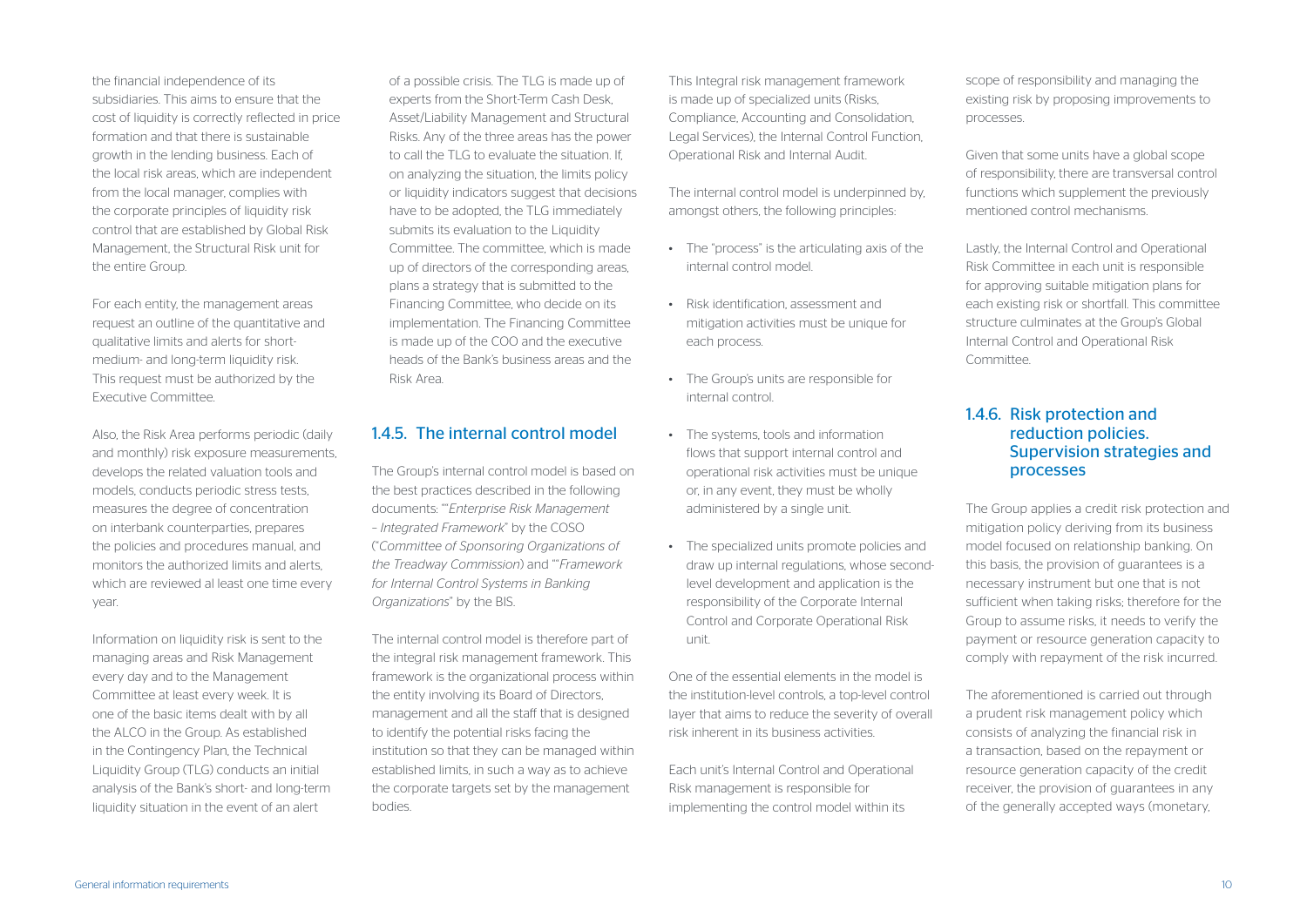collateral or personal guarantees and hedging) appropriate to the risk borne, and lastly on the recovery risk (the asset's liquidity).

In the Group, monitoring plays a fundamental role in the risk management process and the scope of action of this function extends to all the phases in this process (acceptance,

monitoring and recovery), guaranteeing that each risk is dealt with according to its status and defining and fostering measures to appropriately manage deteriorating risk.

Each business area is responsible for initially monitoring risk quality in its business segment referring to outstanding exposure, outstanding deteriorating exposure and past due exposure.

The Central Monitoring Area supervises this function, offering its global vision and fulfilling, amongst others, the following tasks:

- Monitoring the achievement of the asset quality targets.
- Monitoring the outstanding risks that are under watch, deteriorating and past due.
- Monitoring trends in concentration, expected loss and capital use in the main risk groups.
- Benchmarking the risk quality parameters.
- Special monitoring of sensitive portfolios.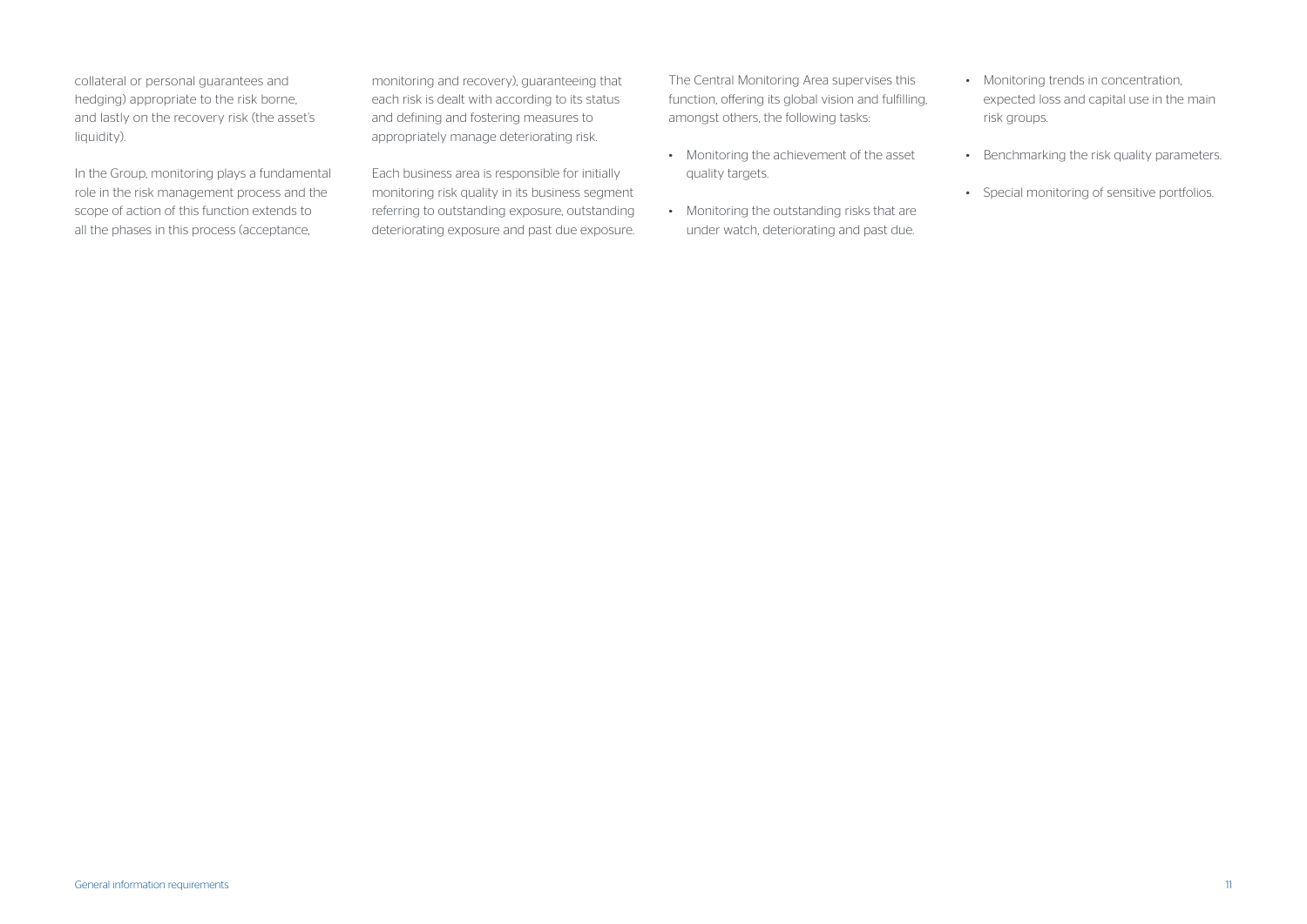## 2. Information on total eligible capital

## 2.1. Characteristics of the eligible capital resources

For the purposes of calculating its minimum capital requirements, the Group follows Rule Eight of the Solvency Circular, for defining the elements comprising its Basic Capital, Additional Capital and, if applicable, auxiliary capital, considering their corresponding deductions as defined in Rule Nine. The spread of the various component elements of capital and the deductions between basic Capital, additional Capital and auxiliary capital, together with compliance with the limits stipulated both on some of the elements (preferred securities, subordinated, etc.) and also on the different kinds of funds, is all in keeping with the dispositions in Rule Eleven.

In line with what is stipulated in the Solvency Circular, basic capital basically comprises:

- Common equity: This is the Bank's share capital.
- Share premium.
- Retained profits and undisclosed reserves These are understood to be those produced and charged to profits when their balance is in credit and those amounts which, without being included on the income statement

must be booked in the "other reserves". account, in keeping with the dispositions contained in the Accounting Circular. In application of Rules Eighteen and Fiftyone of the aforementioned Accounting Circular, exchange rate differences will also be classified as reserves. Likewise valuation adjustments in the coverage of net investments in businesses abroad and the balance of the equity account which contains remuneration accrued on capital instruments will also be included in reserves.

- Minority interests: The holdings representing minority interests, and corresponding to those ordinary shares in the companies belonging to the consolidated group that are fully paid up, excluding the part which is included in revaluation reserves and in valuation adiustments. Earnings net of dividends attributable to these shareholders are also included hereunder. In any event, the fraction over and above 10% of the Group's total basic capital would not be considered eligible basic capital.
- Net income for the year referring to the perimeter of credit institutions, deducting

the amount corresponding to interim and final dividend payments.

• Preferred securities mentioned in Spanish Law 13/1985, article 7.1, and issued as per Additional Disposition Two of the same. It likewise also includes issues made by foreign companies, as long as they comply with what is laid out in the Solvency Circular, Rule Nine, section 5, letters e) and f). According to Rule Eleven, these shares may account for up to 30% (maximum) of basic capital.

Basic capital is, moreover, adjusted mainly through the following deductions:

- Intangible assets and goodwill.
- Shares or other securities booked as own funds that are held by any of the Group's consolidated institutions, together with those held by non-consolidated institutions belonging to the economic group, although in this case up to the limit stipulated in Solvency Circular, Rule Nine, section 1, letter c).
- Finance for third parties with the aim acquiring shares or other securities

eligible as bank capital of the financer or of other institutions in its consolidable group.

- The outstanding debit balance of each of the total equity accounts that reflect valuation adjustments in available-forsale financial assets and exchange-rate variations.
- There are other deductions which are split equally; 50% to basic capital and 50% to additional capital:
	- a. Holdings in financial institutions that may be consolidated by virtue of their activity, but which are not part of the Group, when the holding exceeds 10% of the subsidiary's capital.
	- b. The bank capital requirements for insurance companies when the direct or indirect holding amounts to 20% or more of the capital of these companies.
	- c. Shortfall of allowances on the expected loss in positions calculated according to the model based on internal ratings.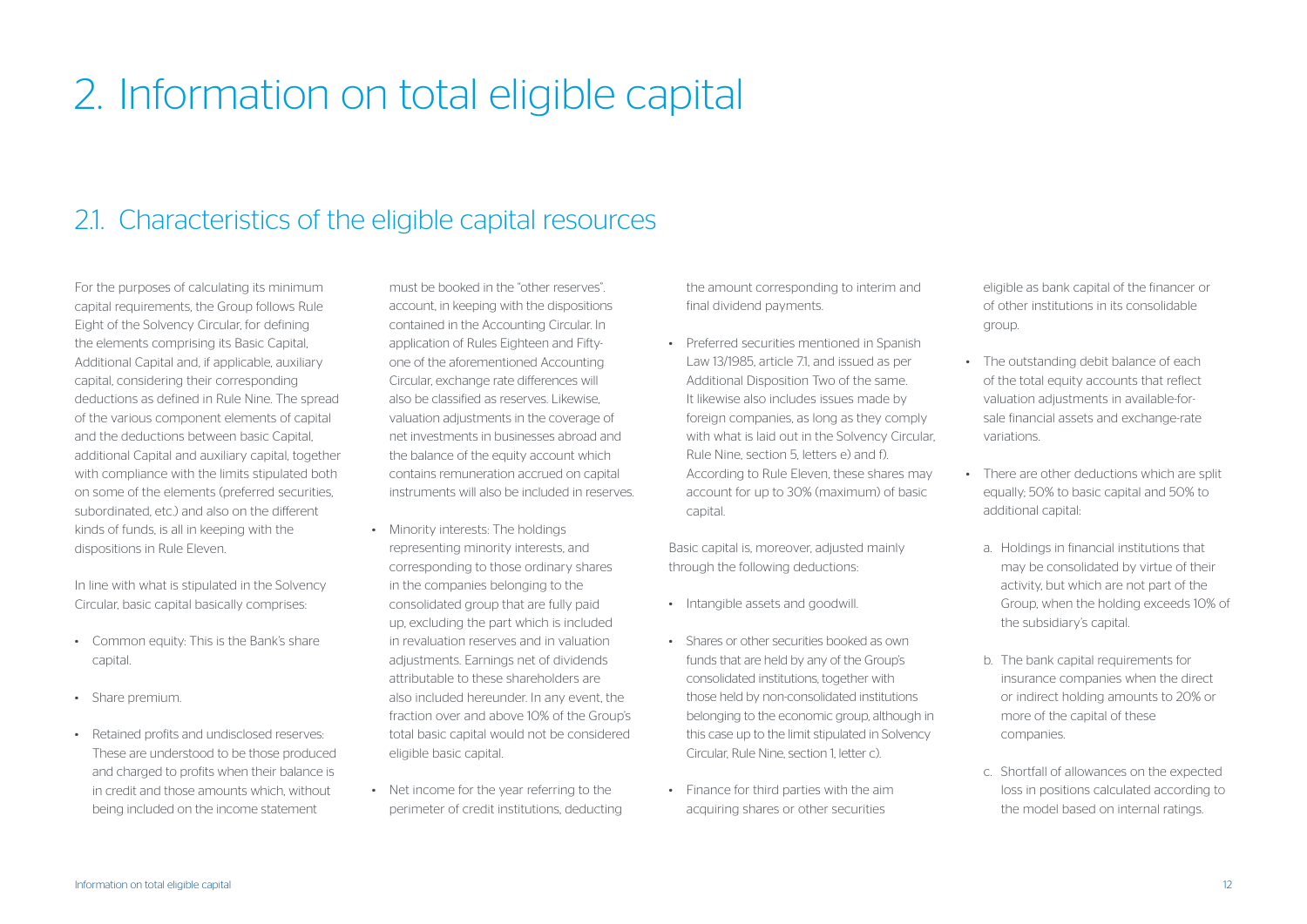Total eligible capital also includes additional capital, which is largely made up of the following elements:

- Subordinated financing received by the Group, understood as that which, for credit seniority purposes, comes behind all the common creditors. The issues, moreover, have to fulfill a number of conditions which are laid out in Rule Eight of the Solvency Circular. In keeping with Rule Eleven of the aforementioned Circular, this item should not account for more than 50% of basic capital.
- Preference securities issued by subsidiary companies which exceed the limits stipulated in Rule Eleven for the purpose of their inclusion as basic capital, provided

they fulfill the requirements listed in Rule Eight, section 5.

- The Solvency Circular has opted to include as eligible 35% of the gross amounts of net capital gains on capital instruments which are booked as valuation adjustments on financial assets available for sale when these correspond to debt instruments and 45% for capital instruments, instead of the option of including them net of tax. When these valuation adjustments give rise to capital losses, these are deducted from basic capital.
- The surplus resulting between the allowances for losses on risks related to exposures calculated as per the IRB Method on the losses they are expected to incur,

for the part that is below 0.6% of the riskweighted exposures calculated according to said method. It will also include the book balances of generic allowances referring to securitized exposures which have been excluded from the risk-weighted exposures calculation under the IRB method, for the part not exceeding 0.6% of the risk-weighted exposures that would have corresponded to said securitized exposures, had they not been excluded. There is no treatment defined for the surplus of allowances over expected loss in portfolios assessed under the Advanced Measurement Approach above the 0.6% limit.

Furthermore, the book balance for generic allowances for losses reached in keeping

with the Accounting Circular and which corresponds to those portfolios which are applied the standardized approach, for an amount up to 1.25% of the weighted risks that have been the basis for the coverage calculation, will also be considered eligible additional capital. Generic allowances for losses for those securitized assets that have been excluded from the riskweighted exposures under the standardized approach are also eligible up to a limit of 1.25% of the weighted risks that would have corresponded to them, had they not been excluded. The surplus over the 1.25% limit is deducted from exposure.

• 50% of the deductions above mentioned when we discussed basic capital, are assigned to additional capital.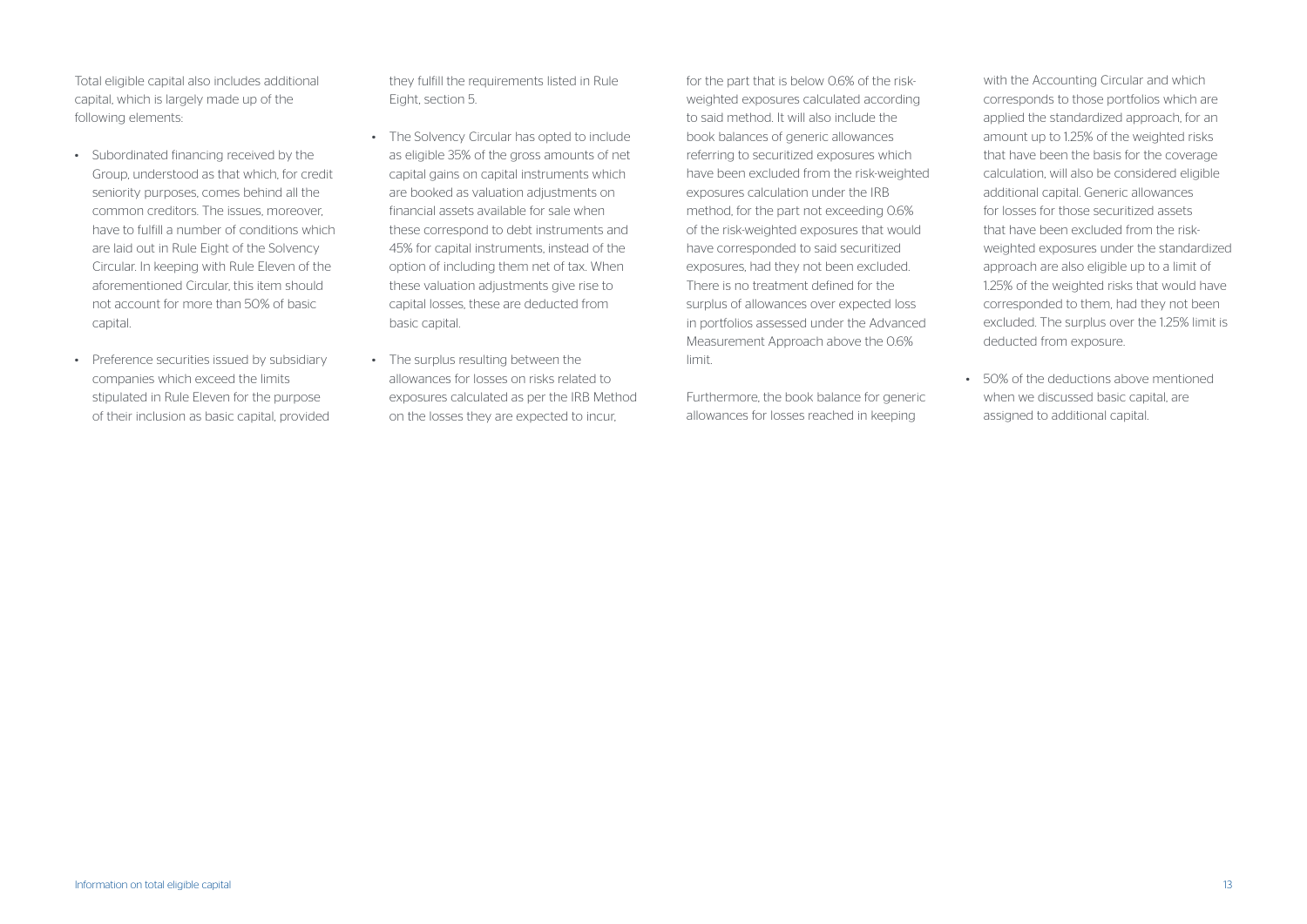## 2.2. Amount of eligible capital resources

The accompanying table shows the amount of eligible capital resources, net of deductions, of

the different elements comprising the capital base:

The increase in Tier I capital is due basically to the capital increase of 5,015 million euros in

November 2010, together with the earnings generated by the Group and not distributed.

#### (Millions euros)

|                                                                           | Eligible capital resources |          |  |
|---------------------------------------------------------------------------|----------------------------|----------|--|
| Eligible capital resources                                                | 2010                       | 2009     |  |
| Capital                                                                   | 2.201                      | 1.837    |  |
| Reserves <sup>(1)</sup>                                                   | 30,694                     | 22,630   |  |
| Minority interests                                                        | 1.325                      | 1.245    |  |
| Deductions                                                                | $-10,568$                  | $-8,315$ |  |
| - Goodwill                                                                | $-8,532$                   | $-7,248$ |  |
| - Treasury stock                                                          | $-553$                     | $-139$   |  |
| - Other deductions                                                        | $-1,483$                   | $-928$   |  |
| Net attrib, profit and interim and final dividends                        | 3,526                      | 2,587    |  |
| Eligible preference shares and other eligible liabilities                 | 7.164                      | 7.129    |  |
| <b>BASIC CAPITAL</b>                                                      | 34,342                     | 27,113   |  |
| Subordinated debt                                                         | 5,211                      | 9,522    |  |
| Valuation adjustments in the AFS portfolio                                | 563                        | 959      |  |
| Surplus on generic allowances for loan losses                             | 1.698                      | 1.922    |  |
| <b>ADDITIONAL CAPITAL</b>                                                 | 7.472                      | 12,402   |  |
| Other deductions from Basic Capital and Additional Capital <sup>(2)</sup> | $-4.477$                   | $-2.131$ |  |
| <b>TOTAL</b>                                                              | 37.337                     | 37,384   |  |

| Additional capital resources mixed group <sup>(3)</sup> | 1.291<br>.305 |
|---------------------------------------------------------|---------------|

(1) Including Share Premium.

(2) Mainly holdings in financial and insurance institutions are divided equally between Basic Capital and Additional Capital.<br>(3) Article 6 of Spanish Royal Decree 1332/2005, of 11 November 2005 on the capital adequacy of reporting.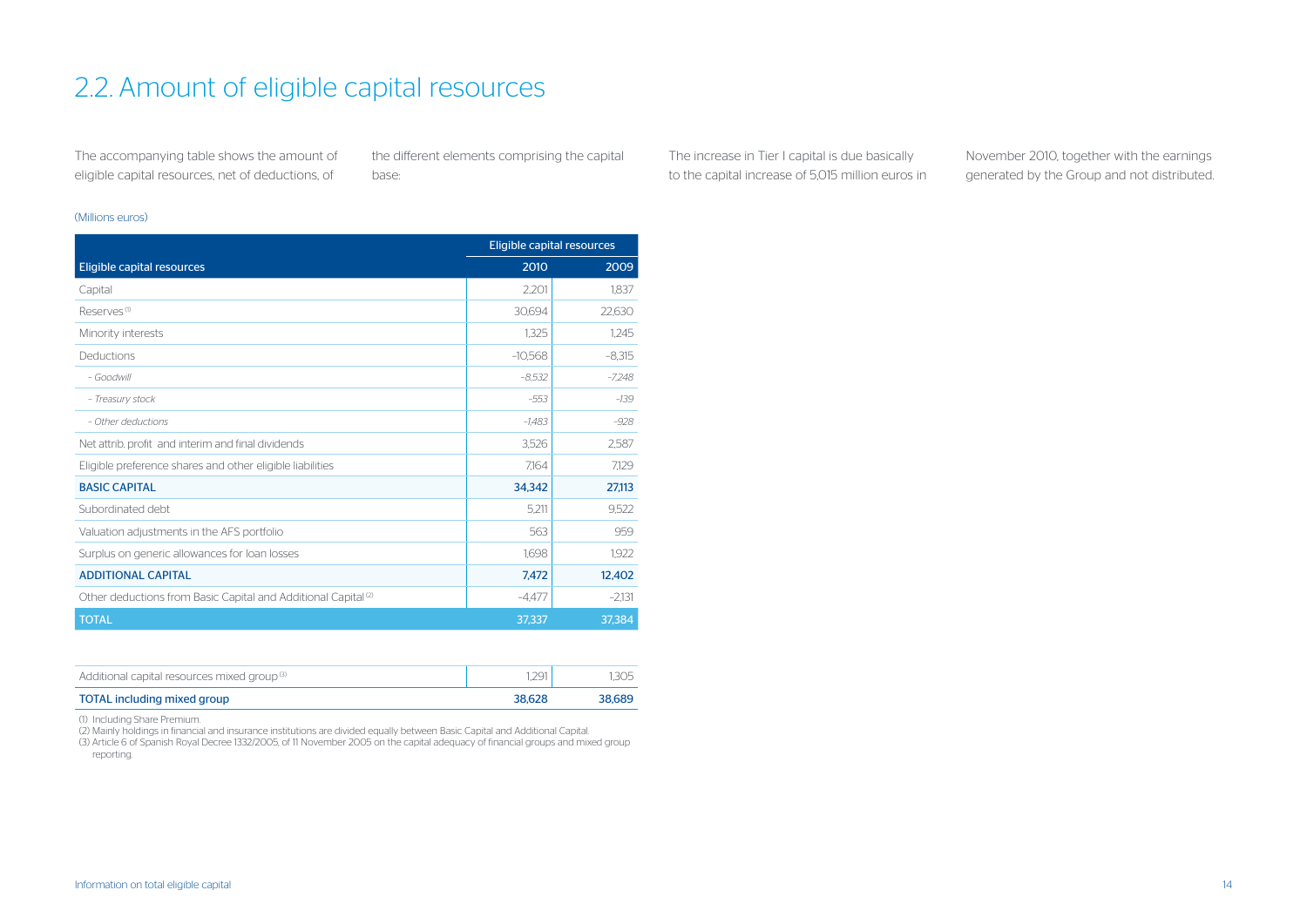## 3. Information on capital requirements

## 3.1. A breakdown of minimum capital requirements by risk type

The accompanying table shows total capital requirements itemized by credit risk, tradingbook risk, exchange rate risk, operational risk and other requirements as of December 31, 2010 and 2009.

The total amount for credit risk includes the positions in securitizations (standard and advanced method) and equity portfolio.

#### (Millions euros)

|                                                      | <b>Capital requirements</b> |        |  |
|------------------------------------------------------|-----------------------------|--------|--|
| <b>Exposure categories and risk types</b>            | 2010                        | 2009   |  |
| Central governments and central banks                | 591                         | 681    |  |
| Regional governments and local authorities           | 94                          | 86     |  |
| Public sector institutions and other public entities | 106                         | 134    |  |
| Institutions                                         | 250                         | 209    |  |
| Corporates                                           | 4,723                       | 4,687  |  |
| Retail                                               | 1.632                       | 1.383  |  |
| Collateralized with real estate property             | 1,567                       | 1,499  |  |
| Default status                                       | 538                         | 596    |  |
| High risk                                            | 222                         | 164    |  |
| Short term to institutions and corporates            | 12                          | 8      |  |
| Mutual funds                                         | 4                           | 4      |  |
| Other exposures                                      | 980                         | 792    |  |
| Securitization positions                             | 425                         | 255    |  |
| TOTAL CREDIT RISK BY THE STANDARDIZED APPROACH       | 11,145                      | 10,499 |  |

|                                                           | <b>Capital requirements</b> |        |  |  |
|-----------------------------------------------------------|-----------------------------|--------|--|--|
| <b>Exposure categories and risk types</b>                 | 2010                        | 2009   |  |  |
| Central governments and central banks                     | 33                          | 20     |  |  |
| Institutions                                              | 1,066                       | 987    |  |  |
| Corporates                                                | 5.823                       | 5.638  |  |  |
| Retail                                                    | 1,752                       | 1,575  |  |  |
| Secured by real estate collateral                         | 1,250                       | 1,206  |  |  |
| Qualifying revolving retail                               | 399                         | 278    |  |  |
| Other Retail                                              | 103                         | 91     |  |  |
| Equity                                                    | 827                         | 966    |  |  |
| By method:                                                |                             |        |  |  |
| Simple method                                             | 282                         | 389    |  |  |
| PD/LGD method                                             | 427                         | 490    |  |  |
| Internal models                                           | 118                         | 87     |  |  |
| By nature:                                                |                             |        |  |  |
| Exchange traded equity instruments                        | 541                         | 609    |  |  |
| Equity instruments in sufficiently diversified portfolios | 286                         | 358    |  |  |
| Securitization positions                                  | 33                          | 31     |  |  |
| TOTAL CREDIT RISK BY THE ADVANCED MEASUREMENT APPROACH    | 9,534                       | 9,219  |  |  |
| <b>TOTAL CREDIT RISK</b>                                  | 20,679                      | 19,718 |  |  |
| Standardized:                                             | 52                          | 38     |  |  |
| Price risk from fixed income positions                    | 38                          | 24     |  |  |
| Price risk from Equity portfolios                         | 14                          | 14     |  |  |
| Advanced: Market risk                                     | 352                         | 292    |  |  |
| TOTAL TRADING-BOOK ACTIVITY RISK                          | 404                         | 331    |  |  |
| EXCHANGE RATE RISK (STANDARDIZED APPROACH)                | 1,227                       | 572    |  |  |
| <b>OPERATIONAL RISK<sup>(1)</sup></b>                     | 2,771                       | 2,585  |  |  |
| <b>OTHER CAPITAL REQUIREMENTS</b>                         | 70                          | 82     |  |  |
| <b>CAPITAL REQUIREMENTS</b>                               | 25.151                      | 23.288 |  |  |

*(Continued)* (1) See Chapter 6.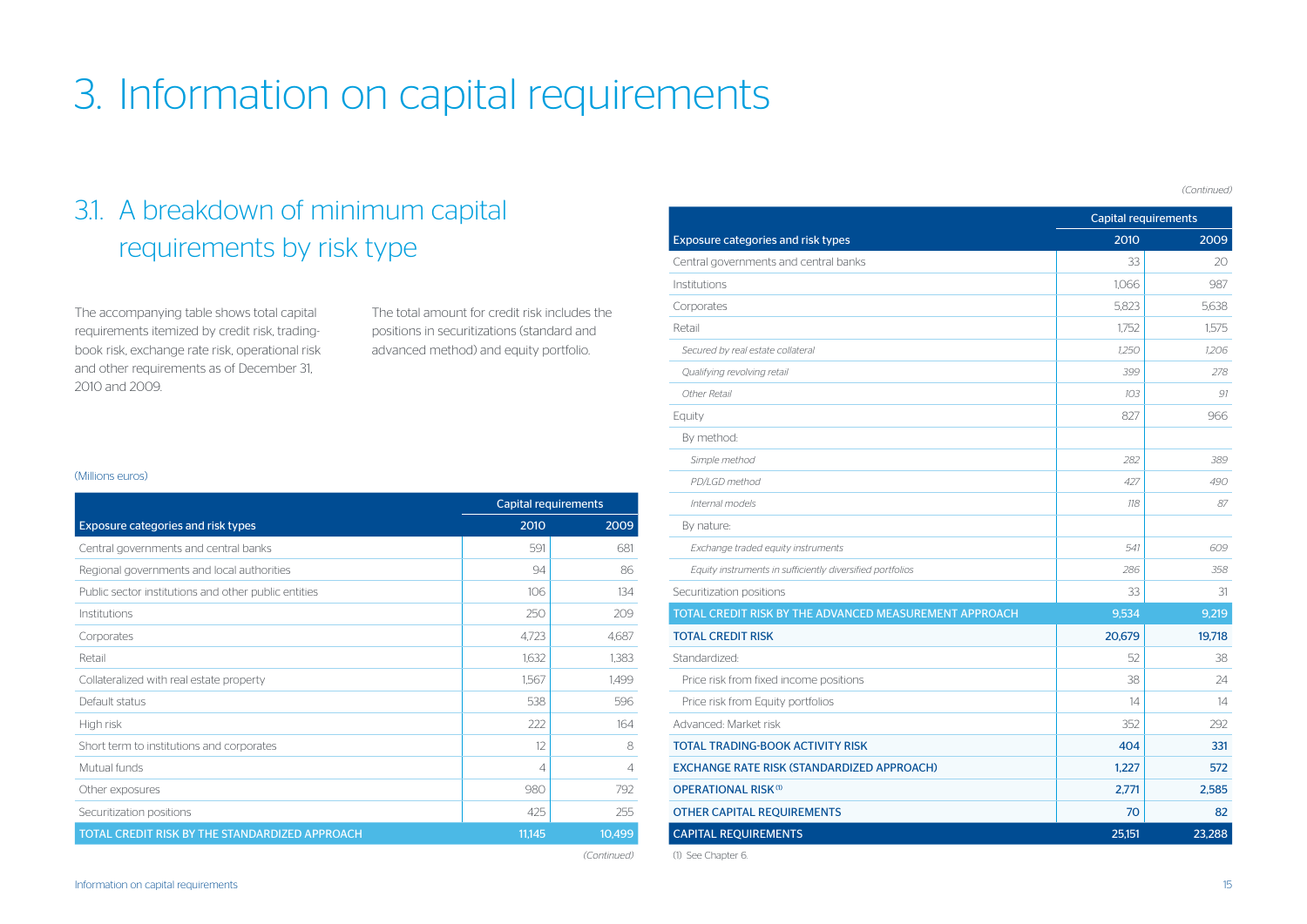The amounts shown in the table above on credit risk include the counterparty risk in trading-book activity as shown below:

#### (Millions euros)

|                                           |      | <b>Capital requirements</b> |  |  |  |
|-------------------------------------------|------|-----------------------------|--|--|--|
| Counterparty risk trading book activities | 2010 | 2009                        |  |  |  |
| Standardized approach                     | 171  | 145                         |  |  |  |
| Advanced measurement approach             | 589  | 514                         |  |  |  |
| <b>TOTAL</b>                              | 760  | 659                         |  |  |  |

The Group currently has no capital requirements for trading-book activity liquidation risk.

### 3.2. Procedure employed in the Internal capital adequacy assessment process

The Group's budgeting process is where it makes the calculations both for economic capital at risk allocated by the different business areas and for the capital base. Economic capital is calculated by internal models that collect the historical data existing in the Group and calculate the capital necessary for pursuit of the activity adjusted for risks inherent to it. Said calculations include additional risks to those contemplated in regulatory Pillar I.

The following points are assessed within the internal capital adequacy assessment process:

• The Group's risk profile: measurement of the risks (credit, operational, market and other

asset and liability risks) and quantification of the capital necessary to cover them.

- Systems of risk governance, management and control: Review of the corporate risk management culture and internal audit.
- Capital resources target: capital distribution between the Group's companies and the targets marked for it.
- Capital planning: A projection is made of the Group's capital base and that of its main subsidiaries for the next three years and capital sufficiency is analyzed at the end of the period. Furthermore, a

stress test is performed using a scenario in which macroeconomic values are estimated for a global-level, economic recession scenario and the consequences of this on the Group's activity (increased NPA, lower activity levels, higher volatility in the financial markets, falls in the stock market, operating losses, liquidity crises, etc.) and its impact on the capital base (income, reserves, capacity to issue equity instruments, provisions, risk-weighted assets, etc.). Estimations are also made on the possible cyclical nature of the models used. The stress scenarios cover recession situations in sufficiently long periods (20-30 years).

• Future action program: If the conclusions of the report so require, corrective actions are programmed that enable the Bank's equity situation to be optimized in view of the risks analyzed.

The Internal capital adequacy assessment process concludes with a document which is sent annually to the Bank of Spain for supervision of the targets and the action plan presented, enabling a dialogue to be set up between the Supervisor and the Group concerning capital and solvency.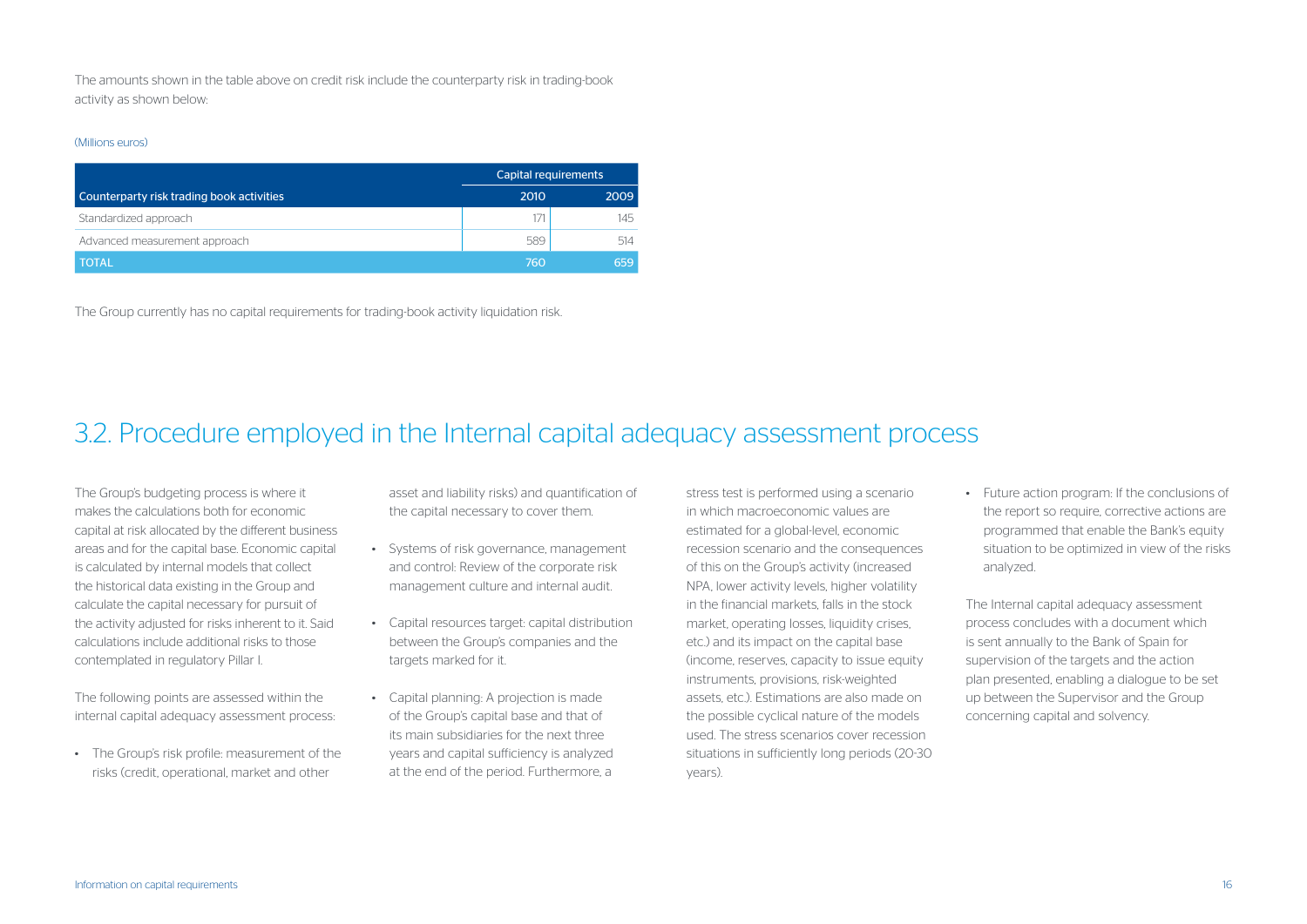## 4. Credit risk

## 4.1. Accounting definitions

#### 4.1.1. Definitions of non-performing assets and impaired positions

Pursuant to the provisions of the Accounting Circular, the Group classifies its debt instruments under the heading of Assets impaired by credit risk both for the risk attributable to the customer and for country risk:

- Customer Risk: the risks included in this category include both:
	- Risks due to default: includes those debt instruments that have amounts due on principal, interest or any other cost agreed by contract, regardless of who the holder is or the guarantee involved, with a seasoning of more than 3 months, unless they involve write-offs; as well as those debt instruments that are classified as non-performing through the accumulation of balances rated as non-performing through default for an amount exceeding 25% of the overall sums pending collection.
	- – For reasons other than default: includes those debt instruments for which there is no concurrence of the circumstances required to classify them as write-offs or

non-performing for reasons of default, and which generate doubt regarding their full reimbursement (principal and interest) under the terms and conditions agreed by contract.

• Country risk: the assets impaired for reasons of country risk will be the debt instruments of operations in countries with long-standing difficulties in servicing their debt, with there being doubt cast on the possibility of recovery, with the exception of those excluded from provisioning for country risk (e.g., risks attributed to a country, regardless of the currency in which they are denominated, registered in subsidiaries located in the holder's country of residence, commercial loans with a due date not exceeding one year, etc.) and those that are to be classified as non-performing or writeoffs for risk attributable to the customer.

Those operations for which there is a concurrence of reasons for classifying a transaction as credit risk, both for risk attributable to the customer and for country risk, are to be classified under the heading corresponding to risk attributable to the customer, unless it corresponds to a worse category for country risk, without prejudice to the fact that impairment losses attributable to customer risk are covered under the item of country risk when it involves a greater requirement.

Write-off risks are those debt instruments due or otherwise, for which an individualized analysis has concluded that their recovery is deemed remote and that they should be classified as final write-offs.

#### 4.1.2. Methods for determining value adjustments for impairment of assets and provisions

#### 4.1.2.1. Methods used for determining value adjustments for impairment of assets

The calculation of the impairment of financial assets is performed according to the type of instrument and the category under which it is recorded. The Group uses write-offs when the possibility of recovery is remote and the offsetting item or allowance account when provisions are set.

The amount of the deterioration of debt instruments valued at their amortized cost is determined by whether the impairment losses are calculated individually or collectively.

#### Impairment losses determined individually

The amount of impairment losses recorded by these instruments coincides with the positive difference between their respective book values and the present values of future cash flows.

The estimation of future cash flows for debt instruments considers the following:

- All sums expected to be obtained during the remaining life of the instrument including those that may arise from collaterals and credit enhancements, if any, (once deduction has been made of the costs required for their foreclosure and subsequent sale). Impairment losses include an estimate of the possibility of collecting of the accrued, pastdue and uncollected interest.
- The different types of risk to which each instrument is subject.
- The circumstances under which the collections will foreseeably take place

These cash flows are discounted at the instrument's original effective interest rate.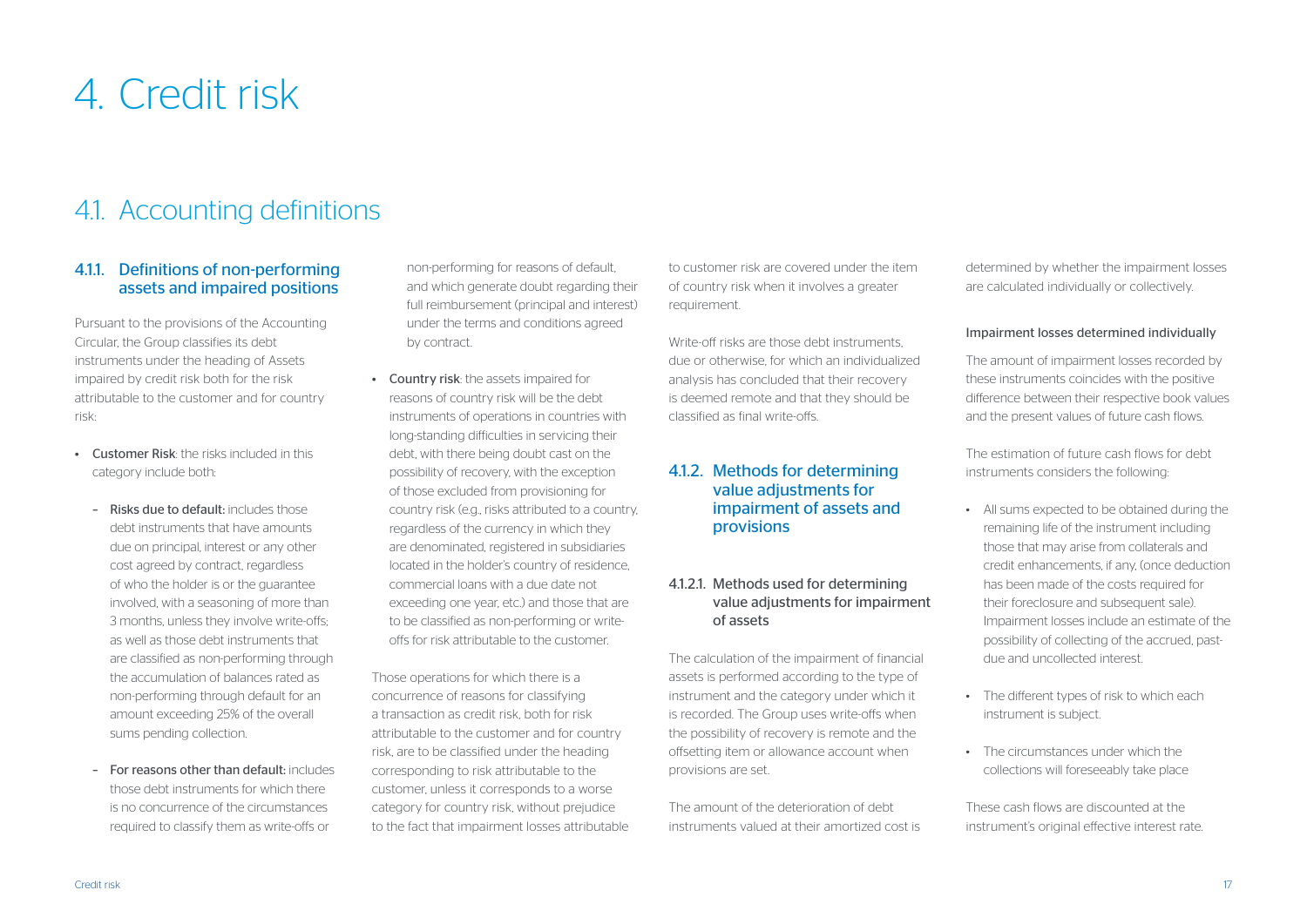When a financial instrument has a variable rate, the discount rate for valuing any impairment loss is the current effective interest rate stipulated by contract.

As an exception to the above, the market value of quoted debt instruments is considered to be a fair estimate of the current value of its future cash flows.

#### Impairment losses determined collectively

The quantification of impairment losses is determined on a collective basis both in the case of some assets classified as impaired and for the asset portfolio not currently impaired, but for which an inherent loss is foresseable.

The inherent loss is considered to be equal to the sum of the losses incurred that are pending assignment to specific transactions and which are calculated using statistical procedures.

The Group collectively estimates the inherent loss for credit risk corresponding to the operations undertaken by the Group's financial institutions in Spain (approximately 69% of the Group's loan book as of December 31, 2010) using the parameters provided by Annex IX to the Bank of Spain Circular 4/2004, based on its own experience and on the information held on the Spanish banking sector.

Notwithstanding the above, the Group has its proprietary historic records available as used in its internal rating models approved by the Bank of Spain for some portfolios, albeit only for the purposes of estimating regulatory capital under the new Basel Accord (BIS II). These internal rating models to calculate the

economic capital required in its activities use the expected loss concept to quantify the cost of credit risk for incorporation into its calculation of the risk-adjusted return on capital of its operations.

The provisions required under Bank of Spain Circular 4/2004 fall within the range of provisions calculated using the Group's internal rating models.

Similar methods and criteria are applied for collectively estimating the loss for credit risk corresponding to operations undertaken in foreign subsidiaries, taking as reference Bank of Spain parameters, albeit using non-performing seasoning standards adapted to the particular circumstances in each country in which the subsidiary operates. Nevertheless, for consumer, cards and mortgage portfolios in Mexico, as well as the loan portfolio held by the Group's companies in the United States, use is being made of internal models for calculating impairment loss that are based on their own historical experience.

#### 4.1.2.2. Methods used for provisioning for contingent exposures and commitments

Non-performing contingent exposures and commitments, except for letters of credit and other guarantees, are to be provisioned for an amount equal to the estimation of the sums expected to be disbursed that are deemed to be non-recoverable, applying criteria of valuation prudence. When calculating the provisions criteria similar to those established for non-performing assets for reasons other than customer default are applied.

Nonetheless, those letters of credit and other guarantees provided and classified as nonperforming are to be covered at least by the coverage percentages specified for nonperforming assets.

Likewise, the inherent loss associated with letters of credit and other guarantees provided that are in force and not impaired is covered by applying similar criteria to those set out in the preceding section on impairment losses determined collectively.

#### 4.1.3. Criteria for removing or maintaining assets subject to securitization on the balance sheet

The accounting procedure for the transfer of financial assets depends on the manner in which the risks and benefits associated with securitized assets are transferred to third parties.

Financial assets are only removed from the consolidated balance sheet when the cash flows they generate have dried up or when their implicit risks and benefits have been substantially transferred out to third parties.

It is considered that the Group substantially transfers the risks and benefits when these account for the majority of the overall risks and benefits of the securitized assets.

When the risks and benefits of transferred assets are substantially conveyed to third parties, the financial asset transferred is removed from the consolidated balance sheet, and any right or obligation retained or created

as a result of the transfer is simultaneously acknowledged.

In many situations, it is clear whether the entity has substantially transferred all the risks and benefits associated with the transfer of an asset. However, when it is not sufficiently clear if said transfer took place or not, the entity evaluates its exposure before and after the transfer by comparing the variation in the amounts and the calendar of the net cash flows of the transferred asset. Therefore, if the exposure to the variation in the current value of the net cash flows of the financial asset does not significantly change as a result of the transfer, then the entity has not substantially transferred all the risks and benefits associated with the ownership of the asset.

When the risks and/or benefits associated with the financial asset transferred are substantially retained, the asset transferred is not removed from the consolidated balance sheet and continues to be valued according to the same criteria applied prior to the transfer.

In the specific case of the SSPEs (Securitization Special Purpose Entities) to which Group institutions transfer their loan-books, the following control guidelines are to be considered with a view to analyzing their possible consolidation:

- The activities of SSPEs are pursued on the Group's behalf in accordance with its specific business requirements, whereby it will obtain benefits or advantages from said activities.
- The Group retains decision-making powers in order to obtain the greater part of the benefits from the activities of SSPEs or has delegated such powers through an "auto-pilot"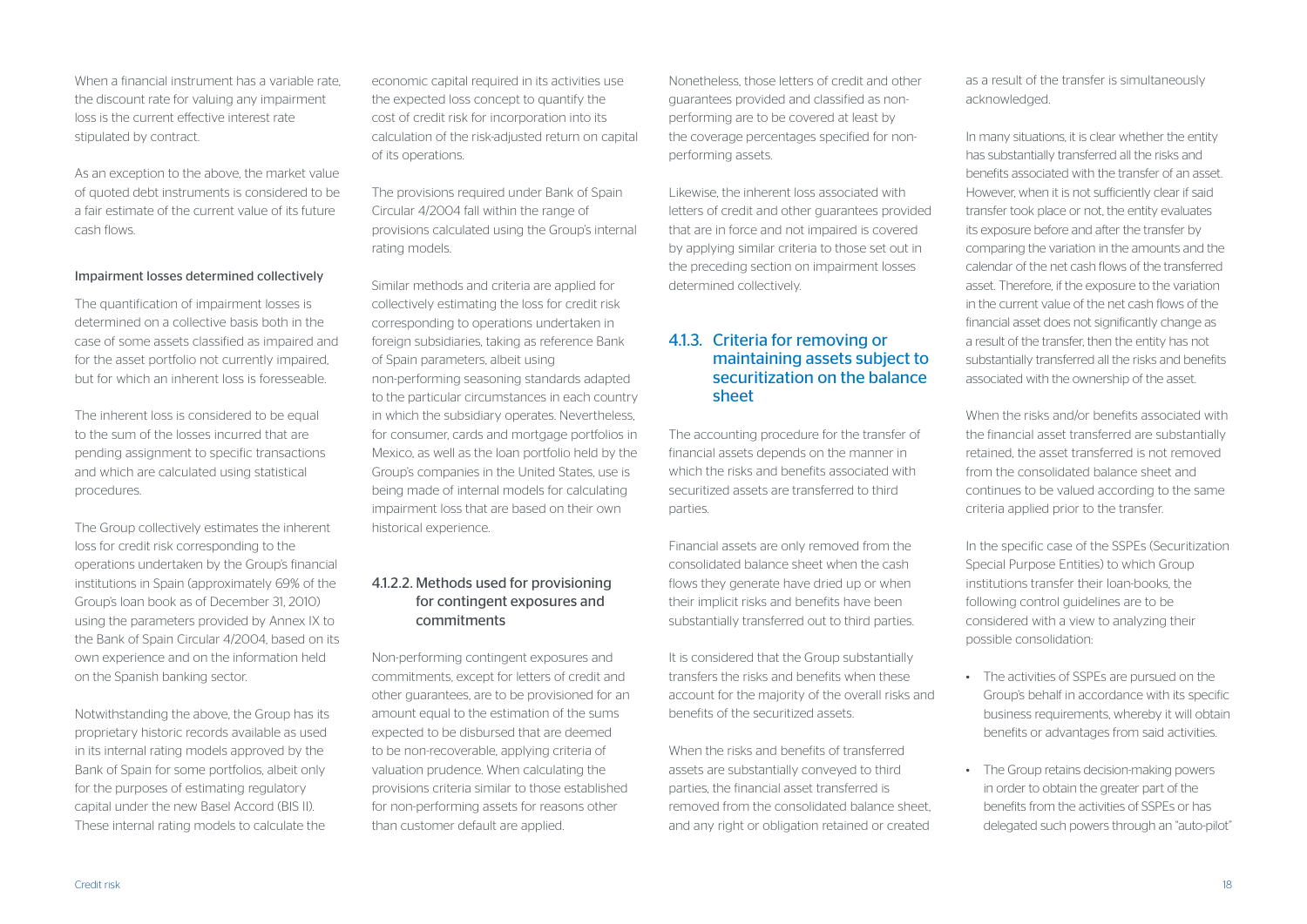mechanism (SSPEs are structured in such a way that all their decisions and activities will already have been defined at the time of their creation).

- The Group is entitled to obtain the greater part of the benefits from SSPEs and is therefore exposed to the risks forthcoming from their business.
- The Group withholds the greater part of the residual benefits from SSPEs.
- The Group withholds the greater part of the risks of the SSPE assets and the rules on asset removal are applied.

If there is control based on the preceding guidelines, the SSPEs are consolidated to the consolidated entity.

#### 4.1.4. Criteria for the recognition of income in the event of the removal of assets from the balance sheet

In order for the Group to recognize the result of the sale of financial instruments, this is to involve the corresponding removal from the accounts, which requires the fulfillment of the requirements governing the substantial

transfer of risks and benefits as described in the preceding point. The result will be reflected on the income statement, being calculated as the difference between the book value and the net value received including any new additional assets obtained minus any liabilities assumed.

When the amount of the financial asset transferred coincides with the total amount of the original financial asset, the new financial assets, financial liabilities and liabilities for the provision of services, as appropriate, that are generated as a result of the transfer will be recorded according to their fair value.

#### 4.1.5. Key hypothesis for valuing risks and benefits retained on securitized assets

The Group considers that a substantial withholding is made of the risks and benefits of securitizations when the subordinated bonds of issues are kept and/or it grants subordinated finance to the securitization funds that mean substantially retaining the credit losses expected from the loans transferred.

The Group only has traditional securitizations and no synthetic securitizations.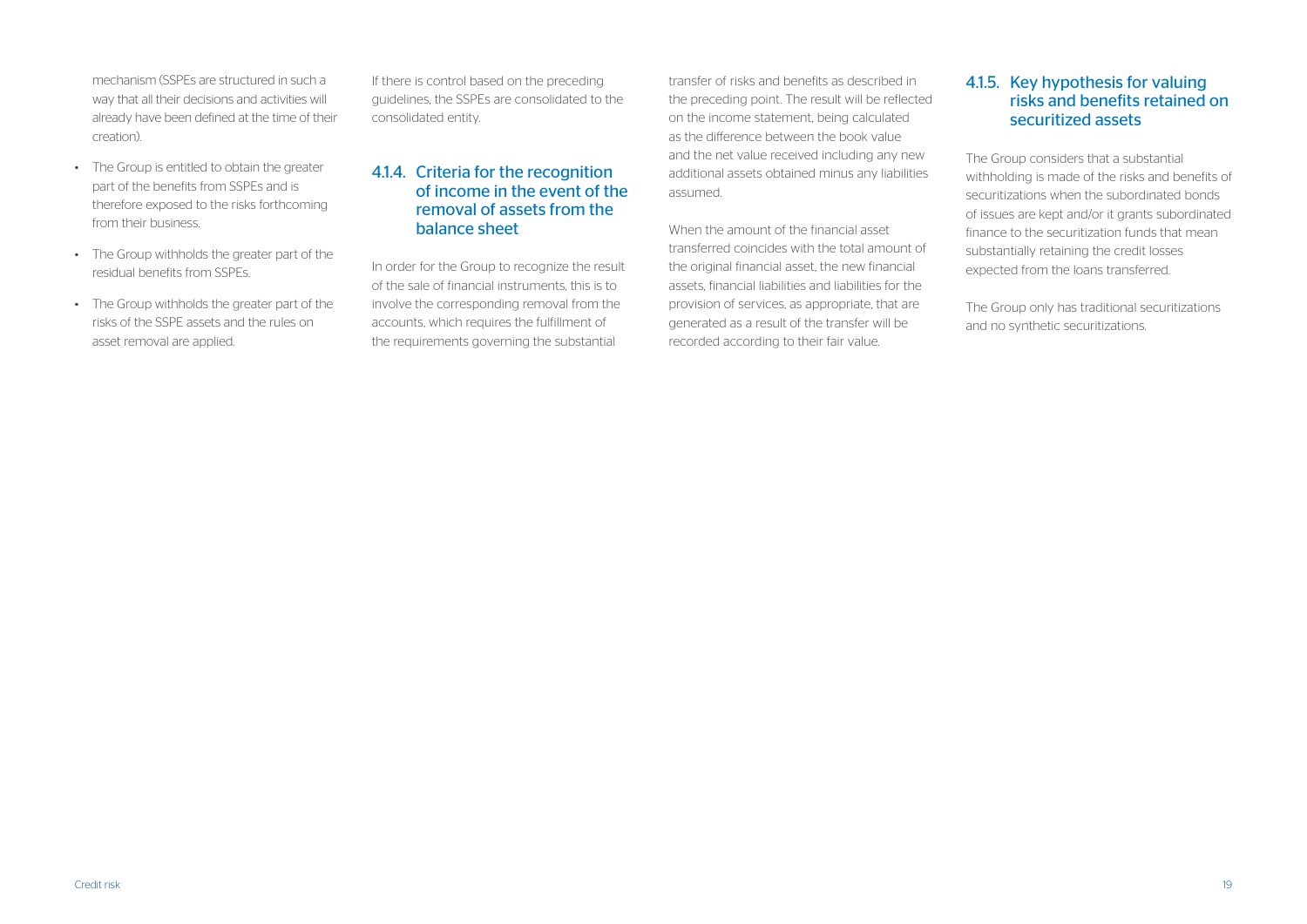### 4.2. Information on credit risks

#### 4.2.1. Exposure to credit risk

Pursuant to Rule Thirteen in the Solvency Circular concerning the capital requirements for credit risk, exposure is understood to be any asset item and all items included in the Group's memorandum accounts, involving credit risk and not deducted from the Group's eligible capital. Accordingly, inclusion is made mainly of customer lending items, with their corresponding undrawn balances, letters of credit and guarantees, debt securities and equity instruments, cash and deposits in

central banks and credit institutions, assets purchased or sold under a repurchase agreement (asset and liability repos), financial derivatives and fixed assets.

Below is a presentation of the original exposure and the forecasts under the advanced model and standardized approaches as of December 31, 2010 and 2009. In accordance with section one of Rule Twenty-Eight of the Solvency Circular, only the exposure net of allowances is presented for those exposures calculated under the standardized approach.

| Category of exposure                                 | Original<br>exposure <sup>(1)</sup> | Allowances <sup>(2)</sup> | <b>Exposure</b><br>net of<br>allowances <sup>(3)</sup> |
|------------------------------------------------------|-------------------------------------|---------------------------|--------------------------------------------------------|
| Central governments and central banks                | 78,123                              | $-5$                      | 78,118                                                 |
| Regional governments and local authorities           | 6.355                               | $-1$                      | 6.354                                                  |
| Public sector institutions and other public entities | 5,350                               | $-3$                      | 5,347                                                  |
| Multilateral development banks                       | 51                                  |                           | 51                                                     |
| International organizations                          | 13                                  | $\overline{\phantom{0}}$  | 13                                                     |
| Institutions                                         | 13.377                              | $-59$                     | 13.318                                                 |
| Corporates                                           | 83,749                              | $-569$                    | 83.180                                                 |
| Retail                                               | 38,087                              | $-168$                    | 37,920                                                 |
| Collateralized with real estate property             | 42.165                              | $-293$                    | 41.872                                                 |
| Default status                                       | 8,335                               | $-2.144$                  | 6.191                                                  |
| High risk                                            | 2,202                               | $-245$                    | 1.957                                                  |
| Short term to institutions and corporates            | 729                                 | $-4$                      | 725                                                    |
| Mutual funds                                         | 49                                  |                           | 49                                                     |
| Other exposures                                      | 16,052                              | $-1.372$                  | 14,680                                                 |
| <b>TOTAL STANDARDIZED APPROACH</b>                   | 294,636                             | $-4,862$                  | 289,774                                                |
|                                                      |                                     |                           | (Continued)                                            |

| Category of exposure                                                               | Original<br>exposure <sup>(1)</sup> | Allowances <sup>(2)</sup> | <b>Exposure</b><br>net of<br>allowances <sup>(3)</sup> |
|------------------------------------------------------------------------------------|-------------------------------------|---------------------------|--------------------------------------------------------|
| Central governments and central banks                                              | 1,087                               | $-3$                      |                                                        |
| Institutions                                                                       | 95.730                              | $-52$                     |                                                        |
| Corporates                                                                         | 161.743                             | $-3.395$                  |                                                        |
| Retail                                                                             | 83.515                              | $-996$                    |                                                        |
| Secured by real estate collateral                                                  | 69.998                              | $-286$                    |                                                        |
| Qualifying revolving retail                                                        | 10.166                              | $-546$                    |                                                        |
| Other retail                                                                       | 3.351                               | $-164$                    |                                                        |
| <b>TOTAL ADVANCED MEASUREMENT APPROACH</b>                                         | 342.075                             | $-4.446$                  |                                                        |
| <b>SUBTOTAL CREDIT RISK (securitizations and equity</b><br>positions not included) | 636,711                             | $-9,309$                  |                                                        |
| Securitization positions                                                           | 8.456                               | $-256$                    |                                                        |
| Standardized approach                                                              | 6.021                               | $-174$                    | 5.847                                                  |
| Advanced measurement approach                                                      | 2.435                               | $-82$                     |                                                        |
| Equity                                                                             | 7.345                               | $-429$                    |                                                        |
| Simple method                                                                      | 1.473                               | $-326$                    |                                                        |
| Equity instruments in sufficiently diversified portfolios                          | 1.051                               | $-29$                     |                                                        |
| Exchange Traded equity instruments                                                 | 422                                 | $-297$                    |                                                        |
| PD/LGD method                                                                      | 5,375                               |                           |                                                        |
| Internal models                                                                    | 497                                 | $-103$                    |                                                        |
| <b>TOTAL CREDIT RISK</b>                                                           | 652.512                             | $-9.994$                  |                                                        |

(1) Gross exposure prior to the application of risk mitigation techniques.

(2) It includes allowances for assets losses (financial and non-financial) and other valuation adjustments, with the exception of the generic alalowance included in the capital base as more Additional Capital, as per Rule Eight in the Solvency Circular.

(3) Exposures are adjusted solely by allowances in the case of exposures by the standardized approach.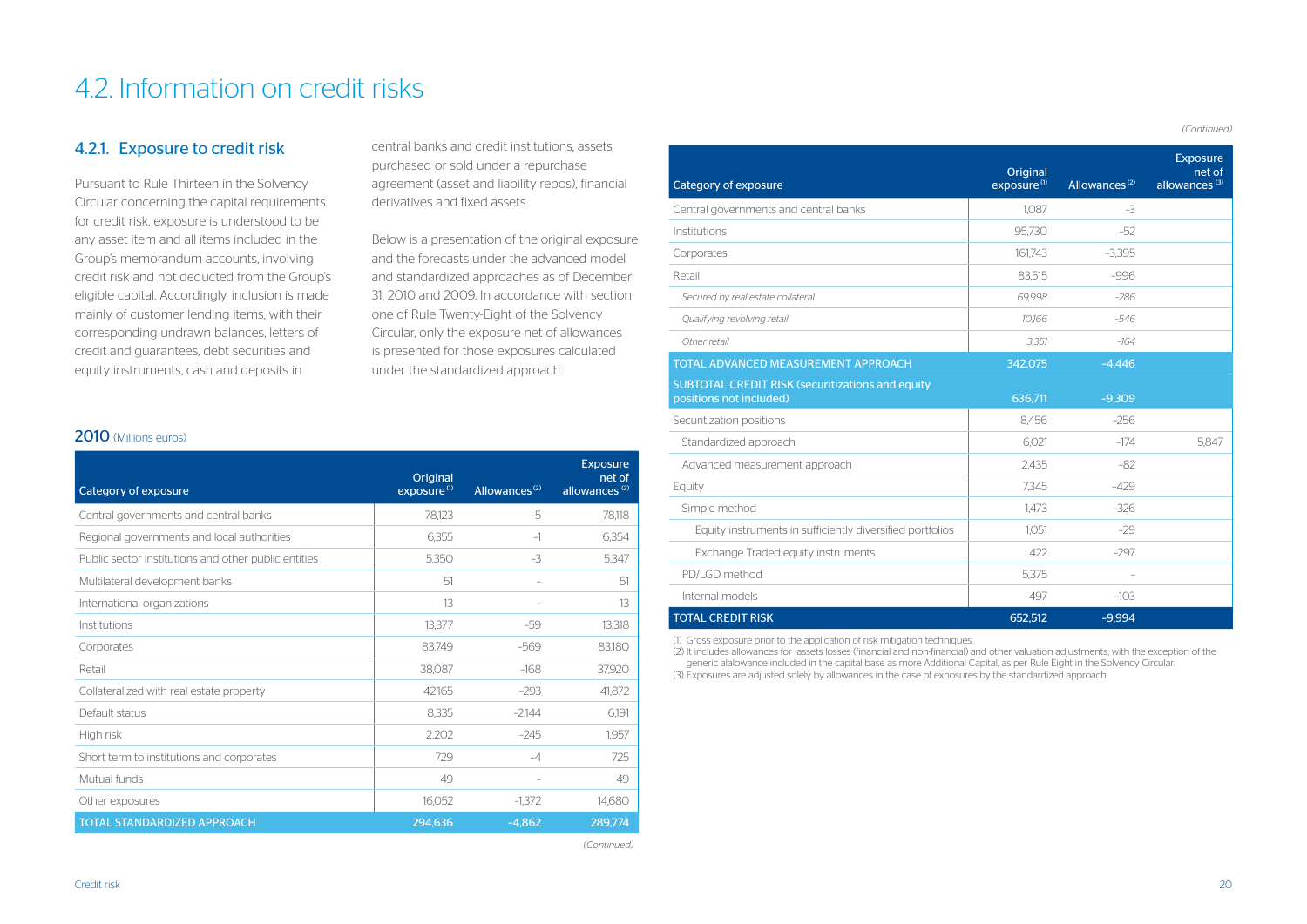#### 2009 (Millions euros) *(Continued)*

| Category of exposure                                 | Original<br>exposure <sup>(1)</sup> | Allowances <sup>(2)</sup> | <b>Exposure</b><br>net of<br>allowances <sup>(3)</sup> |
|------------------------------------------------------|-------------------------------------|---------------------------|--------------------------------------------------------|
| Central governments and central banks                | 55.075                              | $-10$                     | 55.065                                                 |
| Regional governments and local authorities           | 5.526                               | $-7$                      | 5.519                                                  |
| Public sector institutions and other public entities | 7.470                               | $-67$                     | 7.402                                                  |
| Multilateral development banks                       | 13                                  |                           | 13                                                     |
| International organizations                          | 68                                  |                           | 68                                                     |
| Institutions                                         | 10.321                              | $-5$                      | 10.316                                                 |
| Corporates                                           | 81.583                              | $-853$                    | 80.729                                                 |
| Retail                                               | 33.688                              | $-129$                    | 33,559                                                 |
| Collateralized with real estate property             | 37.873                              | $-59$                     | 37.814                                                 |
| Default status                                       | 9.020                               | $-1.952$                  | 7.067                                                  |
| High risk                                            | 1.505                               | $-33$                     | 1.472                                                  |
| Short term to institutions and corporates            | 481                                 | $\overline{\phantom{a}}$  | 481                                                    |
| Mutual funds                                         | 51                                  |                           | 51                                                     |
| Other exposures                                      | 16.648                              | $-744$                    | 15.904                                                 |
| <b>TOTAL STANDARDIZED APPROACH</b>                   | 259.320                             | $-3.860$                  | 255,460                                                |
| Central governments and central banks                | 1.168                               | $-3$                      |                                                        |
| Institutions                                         | 72.824                              | $-41$                     |                                                        |
| Corporates                                           | 168.936                             | $-3.176$                  |                                                        |
| Retail                                               | 79.160                              | $-1.033$                  |                                                        |
| Secured by real estate collateral                    | 67.211                              | $-433$                    |                                                        |
| Qualifying revolving retail                          | 8.612                               | $-457$                    |                                                        |
| Other retail                                         | 3.337                               | $-142$                    |                                                        |
| TOTAL ADVANCED MEASUREMENT APPROACH                  | 322,088                             | $-4,253$                  |                                                        |

*(Continued)*

| Category of exposure                                                               | Original<br>exposure <sup>(1)</sup> | Allowances <sup>(2)</sup> | <b>Exposure</b><br>net of<br>allowances <sup>(3)</sup> |
|------------------------------------------------------------------------------------|-------------------------------------|---------------------------|--------------------------------------------------------|
| <b>SUBTOTAL CREDIT RISK (securitizations and equity</b><br>positions not included) | 581,408                             | $-8,113$                  |                                                        |
| Securitization positions                                                           | 8.008                               | $-286$                    |                                                        |
| Standardized approach                                                              | 5,503                               | $-196$                    | 5,306                                                  |
| Advanced measurement approach                                                      | 2,506                               | -89                       |                                                        |
| Equity                                                                             | 8.461                               | $-226$                    |                                                        |
| Simple method                                                                      | 1.913                               | $-178$                    |                                                        |
| Equity instruments in sufficiently diversified portfolios                          | 1,298                               | $-1$                      |                                                        |
| Exchange Traded equity instruments                                                 | 616                                 | $-177$                    |                                                        |
| PD/LGD method                                                                      | 6,187                               | $-28$                     |                                                        |
| Internal models                                                                    | 361                                 | $-20$                     |                                                        |
| <b>TOTAL CREDIT RISK</b>                                                           | 597,878                             | $-8,625$                  |                                                        |

(1) Gross exposure prior to the application of risk mitigation techniques.

(2) It includes allowances for assets losses (financial and non-financial) and other valuation adjustments, with the exception of the generic alalowance included in the capital base as more Additional Capital, as per Rule Eight in the Solvency Circular. (3) Exposures are adjusted solely by allowances in the case of exposures by the standardized approach.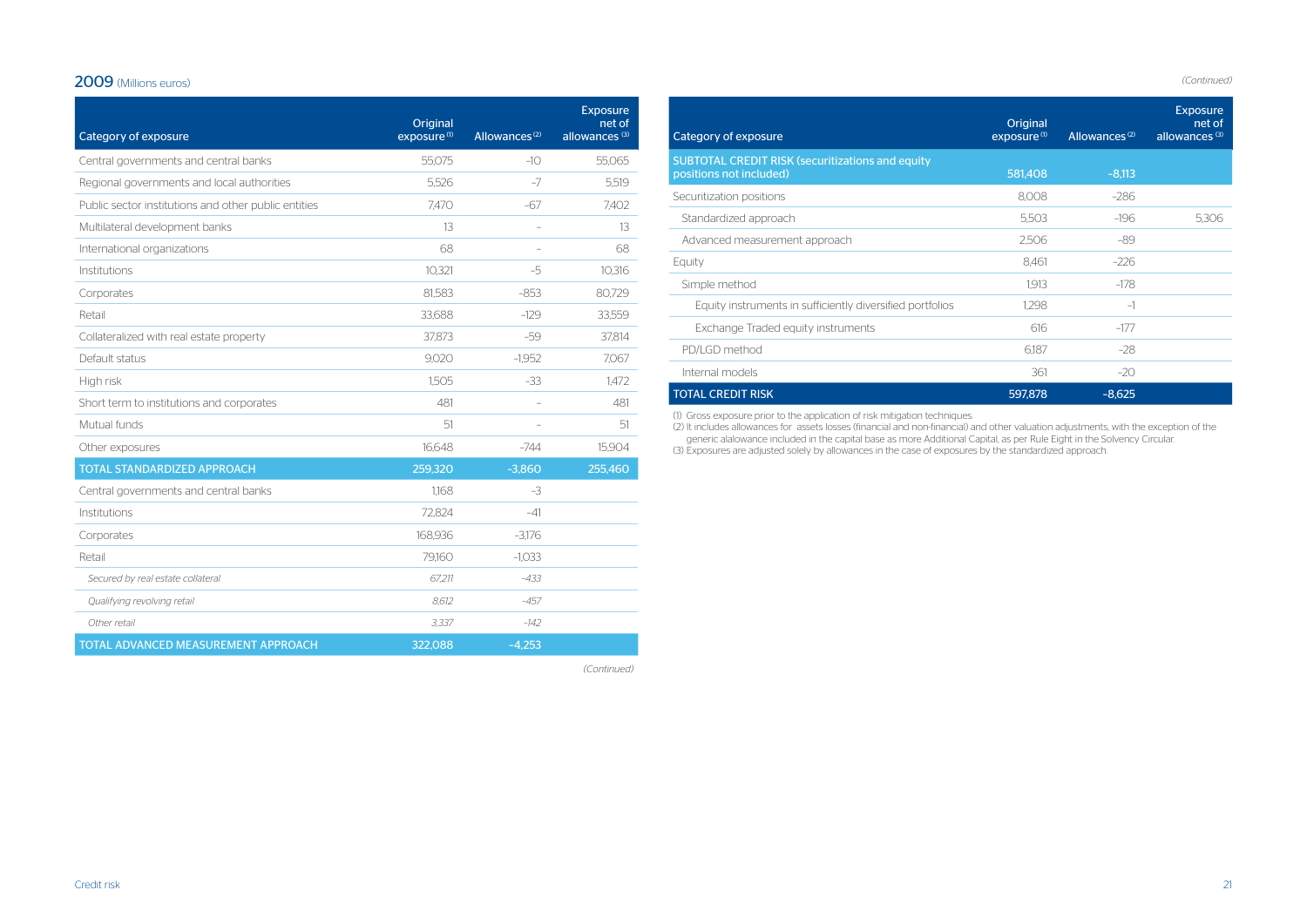#### 4.2.2. Average value of the exposures throughout 2010 and 2009

#### (Millions euros)

|                                                                          | Original average exposure for the period |         |  |
|--------------------------------------------------------------------------|------------------------------------------|---------|--|
| Category of exposure                                                     | 2010                                     | 2009    |  |
| Central governments and central banks                                    | 67,829                                   | 62,669  |  |
| Regional governments and local authorities                               | 6,230                                    | 6,588   |  |
| Public sector institutions and other public entities                     | 6,550                                    | 3,707   |  |
| Multilateral development banks                                           | 26                                       | 15      |  |
| International organizations                                              | 15                                       | 89      |  |
| Institutions                                                             | 15,224                                   | 11,150  |  |
| Corporates                                                               | 80.858                                   | 81.023  |  |
| Retail                                                                   | 36.606                                   | 37,112  |  |
| Collateralized with real estate property                                 | 41,346                                   | 35,868  |  |
| Default status                                                           | 8.226                                    | 6.099   |  |
| High risk                                                                | 2,146                                    | 1,556   |  |
| Short term to institutions and corporates                                | 655                                      | 309     |  |
| Mutual funds                                                             | 55                                       | 54      |  |
| Other exposures                                                          | 17,089                                   | 24,363  |  |
| <b>TOTAL STANDARDIZED APPROACH</b>                                       | 282,855                                  | 270,602 |  |
| Central governments and central banks                                    | 1.806                                    | 1.278   |  |
| Institutions                                                             | 90.189                                   | 70.305  |  |
| Corporates                                                               | 167.239                                  | 179.112 |  |
| Retail                                                                   | 81,934                                   | 75,694  |  |
| Secured by real estate collateral                                        | 68,892                                   | 66,005  |  |
| Qualifying revolving retail                                              | 9.692                                    | 6.431   |  |
| Other Retail                                                             | 3,350                                    | 3,258   |  |
| TOTAL ADVANCED MEASUREMENT APPROACH                                      | 341,169                                  | 326,389 |  |
| SUBTOTAL CREDIT RISK (securitizations and equity positions not included) | 624,024                                  | 596,991 |  |
| Securitization positions                                                 | 8.610                                    | 5.925   |  |
| Standardized approach                                                    | 6,164                                    | 3,387   |  |
| Advanced measurement approach                                            | 2,445                                    | 2,538   |  |
| Equity                                                                   | 7.838                                    | 7.626   |  |
| Simple method                                                            | 1,770                                    | 1,892   |  |
| Equity instruments in sufficiently diversified portfolios                | 1,273                                    | 1,081   |  |
| Exchange Traded equity instruments                                       | 497                                      | 811     |  |
| PD/LGD method                                                            | 5,572                                    | 5,330   |  |
| Internal models                                                          | 496                                      | 405     |  |
| <b>TOTAL CREDIT RISK</b>                                                 | 640.471                                  | 610.542 |  |

#### 4.2.3. Distribution by geographical area

The following charts present the distribution by significant geographic areas of the original exposure by country pursuant to the obligor´s country. The breakdown includes exposure under the standardized and advanced measurement approaches, without including positions in securitizations or equity.

#### (Millions euros)

|                                                                                   |              | Original exposure by geographical area |               |                                         |                  |                      |
|-----------------------------------------------------------------------------------|--------------|----------------------------------------|---------------|-----------------------------------------|------------------|----------------------|
| Category of exposure                                                              | <b>Total</b> | Europe                                 | <b>Mexico</b> | <b>EEUU &amp;</b><br><b>Puerto Rico</b> | South<br>America | Rest of<br>the world |
| Central governments and central<br>banks                                          | 78.123       | 46.322                                 | 17.470        | 4.082                                   | 10.179           | 69                   |
| Regional governments and local<br>authorities                                     | 6.355        | 2.226                                  | 1.900         | 1.871                                   | 356              | 2                    |
| Public sector institutions and other<br>public entities                           | 5,350        | 1.563                                  | 91            | 3.254                                   | 443              |                      |
| Institutions                                                                      | 13.377       | 5.847                                  | 3.247         | 1.464                                   | 2.818            |                      |
| Corporates                                                                        | 83.749       | 19.277                                 | 21.731        | 27.944                                  | 14.101           | 696                  |
| Retail                                                                            | 38.087       | 17.991                                 | 1.051         | 3.933                                   | 15.112           |                      |
| Collateralized with real estate<br>property                                       | 42.165       | 16.362                                 | 9.091         | 9.847                                   | 6.853            | 12                   |
| Securitization positions                                                          | 6.021        | 1.019                                  | 134           | 4.867                                   |                  |                      |
| Other exposures                                                                   | 27.431       | 13.252                                 | 4.780         | 4.739                                   | 4.004            | 656                  |
| <b>TOTAL CREDIT RISK BY THE</b><br><b>STANDARDIZED APPROACH</b>                   | 300,657      | 123,859                                | 59,496        | 62,001                                  | 53,866           | 1,435                |
| Central governments and central<br>banks                                          | 1.087        | 521                                    | 51            | $\mathcal{P}$                           | 302              | 211                  |
| Institutions                                                                      | 95,730       | 90.039                                 | 17            | 2.898                                   | 174              | 2.602                |
| Corporates                                                                        | 161.743      | 138.923                                | 2.226         | 9447                                    | 4.442            | 6.705                |
| Retail                                                                            | 83.515       | 73.256                                 | 10.171        | 13                                      | 25               | 49                   |
| Securitization positions                                                          | 2.435        | 2.435                                  |               |                                         |                  |                      |
| <b>TOTAL CREDIT RISK BY THE</b><br><b>ADVANCED MEASUREMENT</b><br><b>APPROACH</b> | 344.510      | 305,174                                | 12.465        | 12.361                                  | 4.943            | 9.566                |
| <b>TOTAL CREDIT RISK</b>                                                          | 645.167      | 429.033                                | 71,961        | 74.362                                  | 58,809           | 11,001               |

Note: Positions in equity are not included.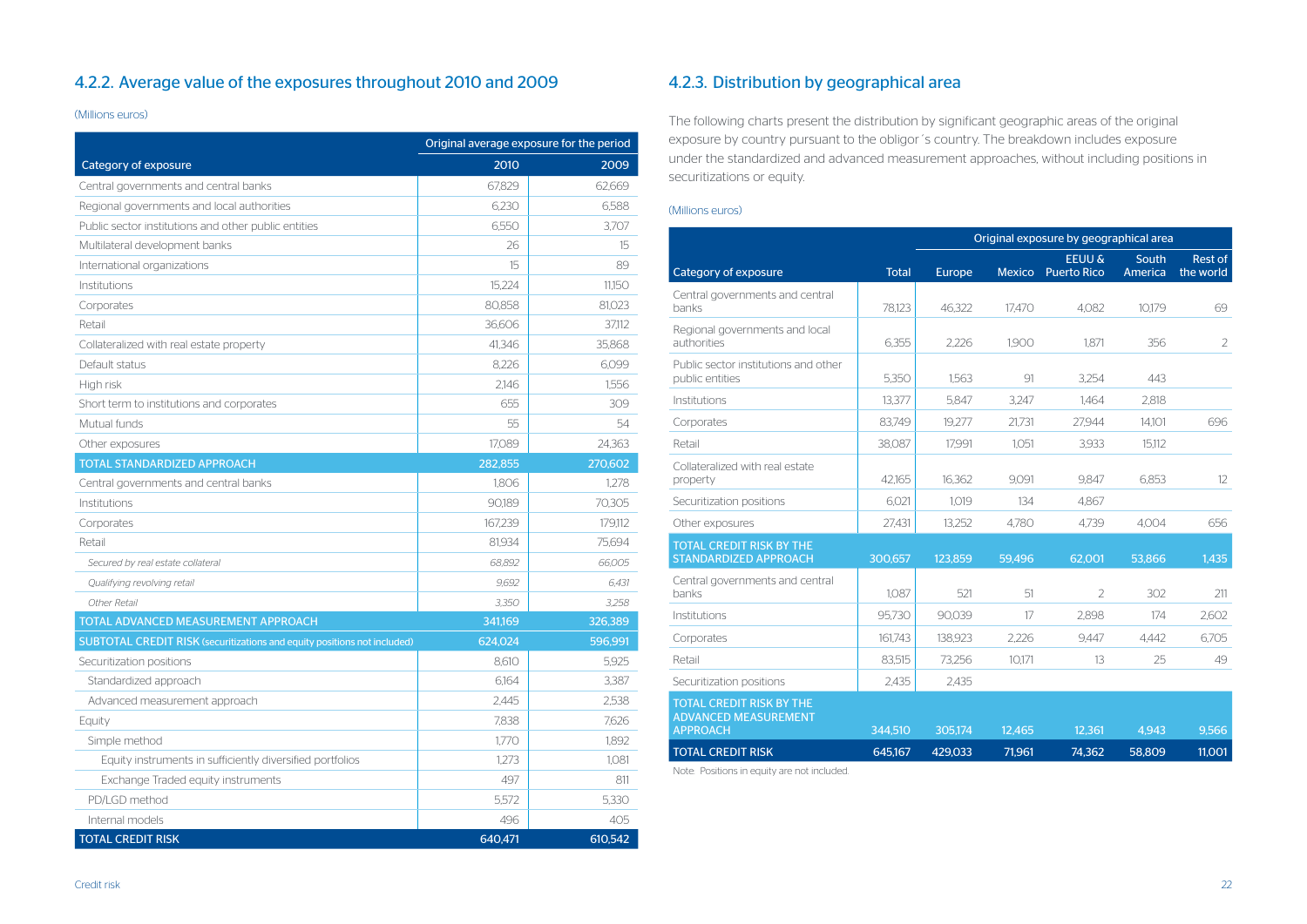The following table shows the distribution by geographical area of the book balances of the nonperforming and impaired exposures of financial assets and contingent liabilities.

#### (Millions euros)

|                                                               | Total |  | EEUU &<br>Europe Mexico Puerto Rico America the world |       | South Rest of |
|---------------------------------------------------------------|-------|--|-------------------------------------------------------|-------|---------------|
| Non-performing and impaired exposures   15,936   11,236 1,206 |       |  | 2.050                                                 | 1.110 | 334           |

Note: Accounting balances solvency perimeter.

The next table shows the distribution by geographical area of the book balances of the allowances for financial and non-financial asset losses and for contingent liabilities.

#### (Millions euros)

|                            | Total |              |       | <b>EEUU &amp;</b><br>Europe Mexico Puerto Rico America the world | South | Rest of |
|----------------------------|-------|--------------|-------|------------------------------------------------------------------|-------|---------|
| Allowance for asset losses |       | 11,708 7,034 | 1.843 | 1374                                                             | 1.288 | 169     |

Note: Accounting balances solvency perimeter.

#### 4.2.4. Distribution by sector

The following graphs show the distribution by economic sector (standardized and advanced measurement approaches) of the original exposure. The distribution does not include positions in equity.

#### (Millions euros)

|                                                                                   |              | Original exposure by sector            |               |      |      |                                                     |       |        |         |
|-----------------------------------------------------------------------------------|--------------|----------------------------------------|---------------|------|------|-----------------------------------------------------|-------|--------|---------|
|                                                                                   |              | EECC.<br>insurance<br>and<br>financial | <b>Public</b> |      |      |                                                     |       |        | Other   |
| Category of exposure                                                              | <b>Total</b> | brokerage                              |               |      |      | sector Agriculture Industry Construction Commercial |       | Retail | sectors |
| Central governments and<br>central banks                                          | 78.123       |                                        | 12.1%         |      |      |                                                     |       |        |         |
| Regional governments and<br>local authorities                                     | 6,355        |                                        | 1.0%          |      |      |                                                     |       |        |         |
| Public sector institutions and<br>other public entities                           | 5,350        |                                        | 0.8%          |      |      |                                                     |       |        |         |
| Institutions                                                                      | 13.377       | 2.1%                                   |               |      |      |                                                     |       |        |         |
| Corporates                                                                        | 83.749       | 0.5%                                   |               | 0.3% | 1.4% | 1.0%                                                | 5.8%  |        | 4.0%    |
| Retail                                                                            | 38.087       |                                        |               | 0.1% | 0.1% |                                                     |       | 4.1%   | 0.7%    |
| Collateralized with real estate<br>property                                       | 42.165       | 0.1%                                   |               | 0.1% | 0.2% | O.1%                                                | 0.6%  | 4.8%   | 0.7%    |
| Securitization positions                                                          | 6,021        | 0.2%                                   | 0.8%          |      |      |                                                     |       |        |         |
| Other exposures                                                                   | 27.431       | 0.2%                                   | 0.3%          |      | 0.1% | 0.0%                                                |       |        | 2.2%    |
| <b>TOTAL CREDIT RISK BY THE</b><br>STANDARDIZED APPROACH                          | 300,657      | 3.1%                                   | 15.0%         | 0.5% | 1.9% | 1.3%                                                | 7.6%  | 9.6%   | 7.6%    |
| Central governments and<br>central banks                                          | 1.087        |                                        | 0.2%          |      |      |                                                     |       |        |         |
| Institutions                                                                      | 95,730       | 10.4%                                  | 4.4%          |      |      |                                                     |       |        |         |
| Corporates                                                                        | 161.743      | 2.2%                                   |               | 0.1% | 5.9% | 2.0%                                                | 4.6%  |        | 10.1%   |
| Retail                                                                            | 83,515       |                                        |               |      |      |                                                     |       | 12.1%  |         |
| Securitization positions                                                          | 2,435        | 0.4%                                   |               |      |      |                                                     |       |        |         |
| <b>TOTAL CREDIT RISK BY THE</b><br><b>ADVANCED MEASUREMENT</b><br><b>APPROACH</b> | 344,510      | 13.0%                                  | 4.5%          | 0.1% | 5.9% | 2.1%                                                | 5.4%  | 12.1%  | 10.2%   |
| <b>TOTAL CREDIT RISK</b>                                                          | 645.167      | 16.1%                                  | 19.5%         | 0.7% | 7.8% | 3.4%                                                | 13.1% | 21.7%  | 17.8%   |

Note: Positions in equity are not included.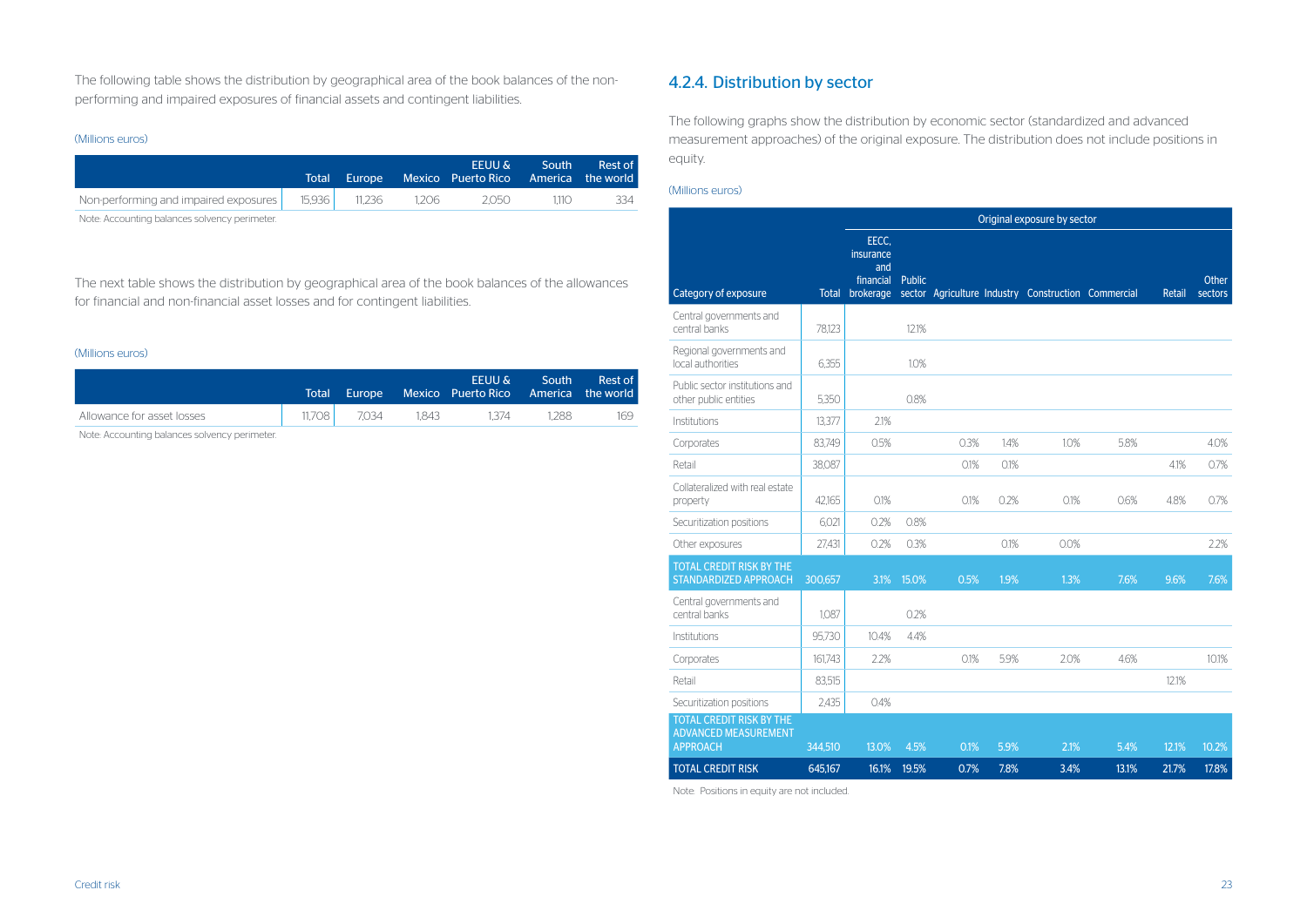The following table shows the distribution by counterparty of the book balances of the non-performing and impaired exposures of financial assets and contingent liabilities.

#### (Millions euros)

|                                          | Total  | EECC, insurance and<br>financial brokerage | <b>Public</b><br>sector | <b>Corporates</b> | Retail | Other<br>sectors |
|------------------------------------------|--------|--------------------------------------------|-------------------------|-------------------|--------|------------------|
| Non-performing and<br>impaired exposures | 15.936 | 3.1%                                       | 78%                     | 639%              | 26.3%  | 5.9%             |

Note: Accounting balances solvency perimeter.

The next table shows the distribution by counterparty of the book balances of allowances for financial and non-financial asset losses and for contingent exposures:

#### (Millions euros)

|                                                    | <b>Total</b> | <b>EECC, insurance and</b><br>financial brokerage | <b>Public</b><br>sector | Corporates | Retail | <b>Other</b><br>sectors |
|----------------------------------------------------|--------------|---------------------------------------------------|-------------------------|------------|--------|-------------------------|
| Specific allowance for<br>asset losses             | 7.015        | 4.5%                                              | 0.7%                    | 63.8%      | 22.9%  | 8.1%                    |
| Generic allowance                                  | 4.693        |                                                   |                         |            |        |                         |
| Total allowance for<br>asset losses                | 11.708       |                                                   |                         |            |        |                         |
| Alaka Aasan miliwa kalengara askingaran matusatika |              |                                                   |                         |            |        |                         |

Note: Accounting balances solvency perimeter.

#### 4.2.5. Distribution by residual maturity

The following table presents the distribution of Original Exposure by residual maturity, broken down by category of exposure under the standardized and advanced measurement approaches:

#### (Millions euros)

|                                                                         |              | Original exposure by residual maturity |                                 |                 |  |
|-------------------------------------------------------------------------|--------------|----------------------------------------|---------------------------------|-----------------|--|
| Category of exposure                                                    | <b>Total</b> | Less than<br>1 year                    | <b>Between</b><br>1 and 5 years | Over<br>5 years |  |
| Central governments and central banks                                   | 78.123       | 43.264                                 | 21,717                          | 13.142          |  |
| Regional governments and local authorities                              | 6.355        | 2.152                                  | 1.500                           | 2.703           |  |
| Public sector institutions and other public entities                    | 5.350        | 1.993                                  | 1.356                           | 2.001           |  |
| Institutions                                                            | 13.377       | 7.773                                  | 3.421                           | 2.183           |  |
| Corporates                                                              | 83,749       | 36,007                                 | 23,797                          | 23,945          |  |
| Retail                                                                  | 38.087       | 16.340                                 | 12.089                          | 9.658           |  |
| Collateralized with real estate property                                | 42.165       | 3.916                                  | 5.472                           | 32.776          |  |
| Securitization positions                                                | 6.021        | 4.905                                  | 1                               | 1.115           |  |
| Other exposures <sup>(1)</sup>                                          | 27,431       | 764                                    | 269                             | 2.012           |  |
| <b>TOTAL CREDIT RISK BY THE STANDARDIZED</b><br><b>APPROACH</b>         | 300.657      | 117,114                                | 69.623                          | 89,534          |  |
| Central governments and central banks                                   | 1.087        | 401                                    | 392                             | 294             |  |
| Institutions                                                            | 95.730       | 48.912                                 | 20,408                          | 26.409          |  |
| Corporates                                                              | 161.743      | 64.658                                 | 48.368                          | 48.717          |  |
| Retail                                                                  | 83,515       | 7.371                                  | 2.826                           | 73,319          |  |
| Securitization positions                                                | 2.435        | 305                                    | 558                             | 1.572           |  |
| <b>TOTAL CREDIT RISK BY THE ADVANCED</b><br><b>MEASUREMENT APPROACH</b> | 344.510      | 121,647                                | 72,551                          | 150,311         |  |
| <b>TOTAL CREDIT RISK<sup>(2)</sup></b>                                  | 645,167      | 238,760                                | 142.174                         | 239.845         |  |

(1) The item "Other exposures" includes the category of other exposures (mainly fixed assets and cash). In view of their nature, this category is not broken down by residual maturity.

(2) Positions in equity are not included.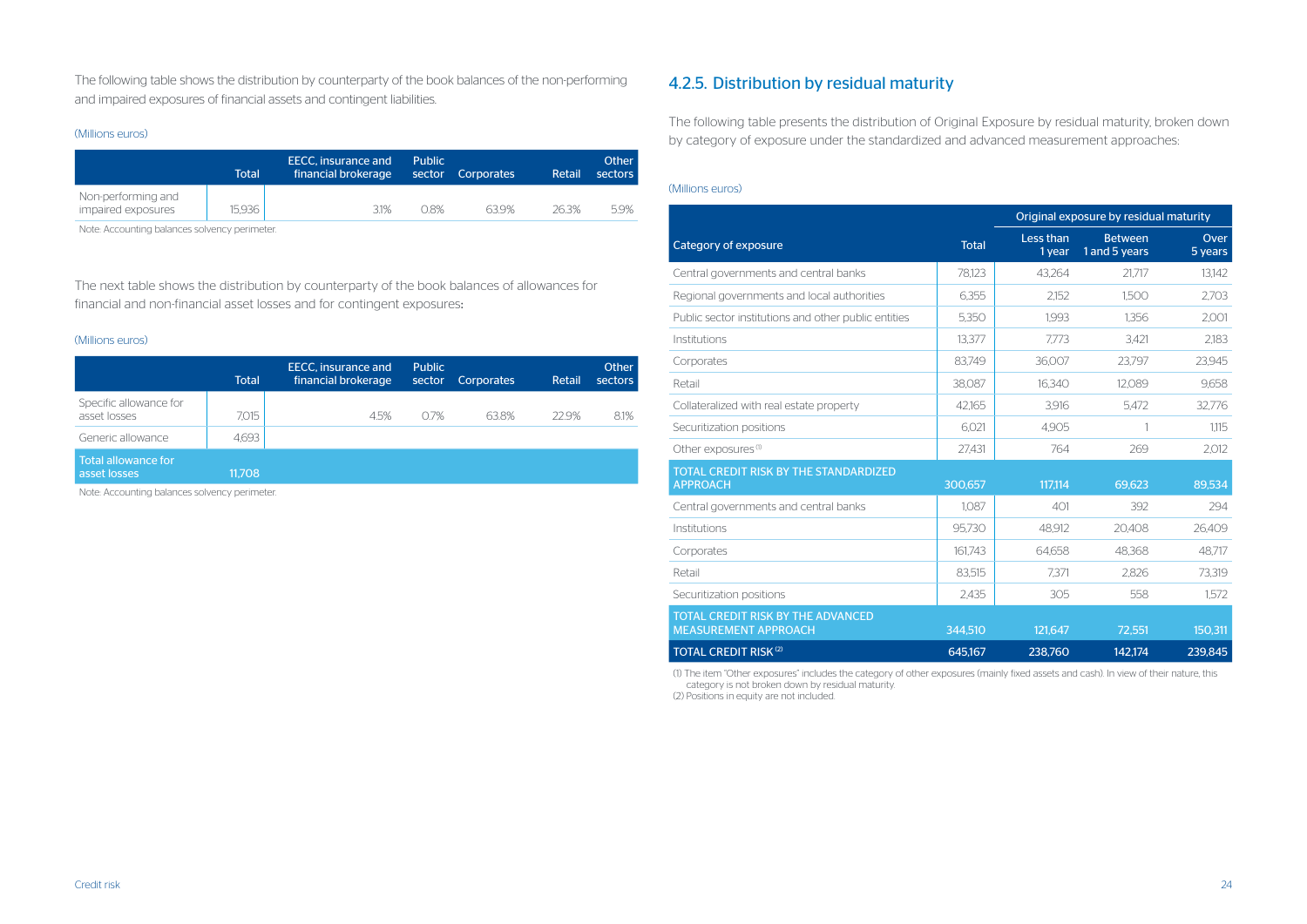#### 4.2.6. Allowances for asset losses

The following table presents the movement recorded in the years 2010 and 2009 in the allowance for impairment losses of financial assets on the balance sheet and for contingent liabilities and commitments, including country risk, generic and specific funds. It does not include allowances for other assets losses, which as of December 31, 2010 amounted to 1,412 million euros.

#### 2010 (Millions euros)

| <b>Item</b>                                        | Allowances on<br>assets  | <b>Allowances</b><br>for contingent<br>liabilities and<br>commitments | <b>Total</b> |
|----------------------------------------------------|--------------------------|-----------------------------------------------------------------------|--------------|
| <b>BALANCE BoY 2010</b>                            | 9.202                    | 243                                                                   | 9.445        |
| Increase in impairment charged to income           | 7.195                    | 62                                                                    | 7.256        |
| Decrease in impairment credited to income          | $-2.236$                 | $-40$                                                                 | $-2.276$     |
| Institutions acquired by the Group during the year | $\overline{\phantom{0}}$ | $\overline{\phantom{0}}$                                              |              |
| Institutions disposed of during the year           |                          | $\overline{\phantom{a}}$                                              |              |
| Transfers to written-off loans                     | $-4.488$                 | $\overline{\phantom{0}}$                                              | $-4.488$     |
| Exchange differences and others                    | 360                      | $-1$                                                                  | 359          |
| <b>BALANCE EoY 2010</b>                            | 10.032                   | 264                                                                   | 10.296       |
| For impaired portfolio                             | 7.305                    | 145                                                                   | 7.450        |
| For current non-impaired portfolio                 | 2.727                    | 119                                                                   | 2.846        |

Note: Solvency perimeter.

#### 2009 (Millions euros)

| Item                                               | <b>Allowances on</b><br>assets | <b>Allowances</b><br>for contingent<br>liabilities and<br>commitments | <b>Total</b> |
|----------------------------------------------------|--------------------------------|-----------------------------------------------------------------------|--------------|
| <b>BALANCE BoY 2009</b>                            | 7.740                          | 421                                                                   | 8.161        |
| Increase in impairment charged to income           | 8.258                          | 110                                                                   | 8.368        |
| Decrease in impairment credited to income          | $-2,638$                       | $-280$                                                                | $-2.918$     |
| Institutions acquired by the Group during the year |                                |                                                                       |              |
| Institutions disposed of during the year           | $\overline{\phantom{0}}$       |                                                                       |              |
| Transfers to written-off loans                     | $-3.878$                       |                                                                       | $-3.878$     |
| Exchange differences and others                    | $-280$                         | -8                                                                    | $-288$       |
| <b>BALANCE EoY 2009</b>                            | 9.202                          | 243                                                                   | 9.445        |
| For impaired portfolio                             | 6.055                          | 239                                                                   | 6.294        |
| For current non-impaired portfolio                 | 3.148                          | 3                                                                     | 3.151        |

Note: Solvency perimeter,

#### 4.2.7. Total impairment losses for the period

The following table shows details of impairment losses and provisions on financial assets and continent risks and commitments, as well as derecognition of losses previously recognized in asset write-offs recorded directly in the income statement in 2010 and 2009.

#### (Millions euros)

| <b>Items</b>                                        | 2010   | 2009   |
|-----------------------------------------------------|--------|--------|
| Financial assets                                    | 4.706  | 5.439  |
| Of which:                                           |        |        |
| Recovery of written-off assets                      | $-253$ | $-185$ |
| Contingent exposure and commitments [recoveries(-)] | 22     | -170   |
| <b>TOTAL IMPAIRMENT LOSSES</b>                      | 4.728  | 5,268  |

Note: Solvency perimeter.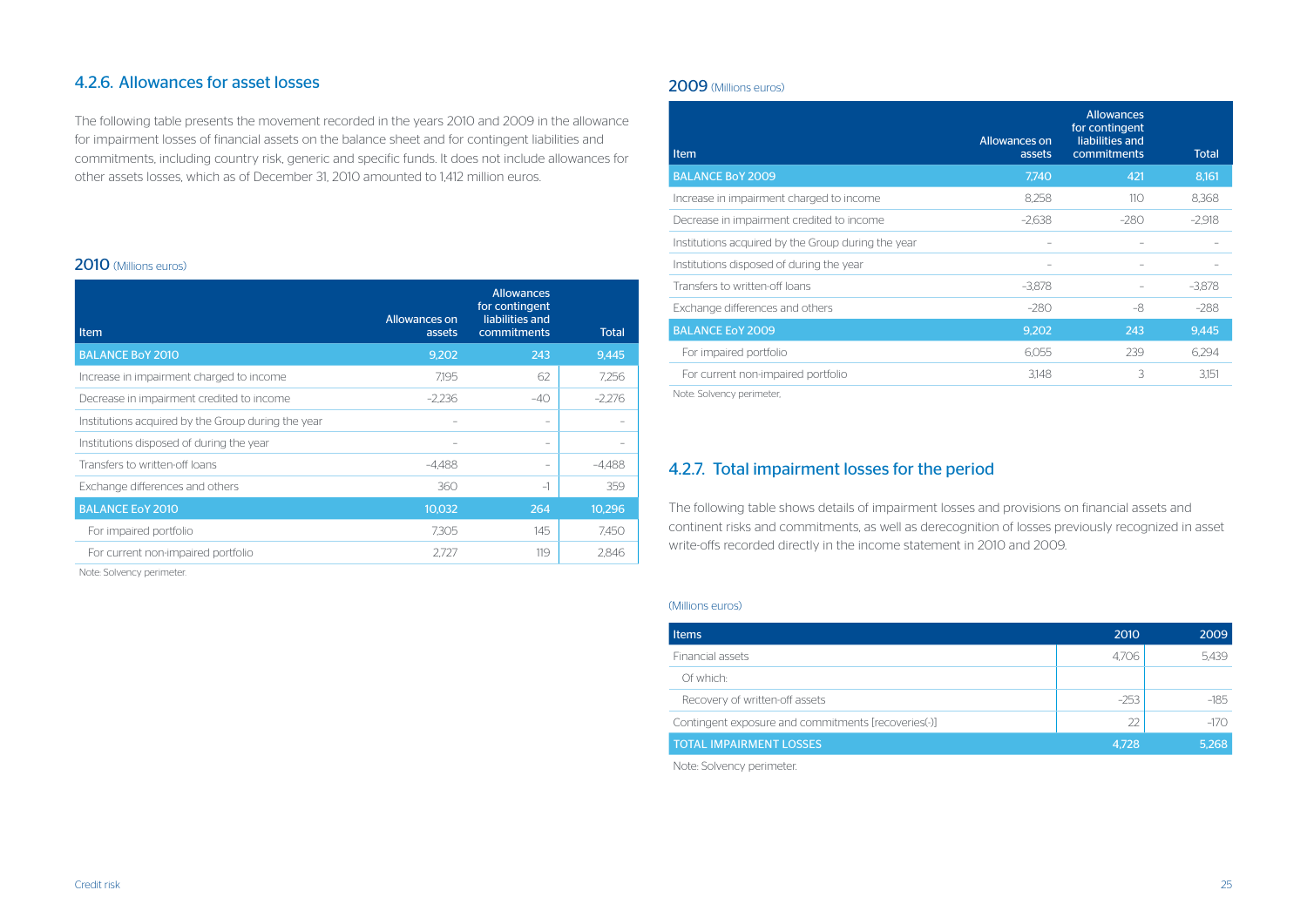## 4.3. Information on counterparty risk

Counterparty exposure involves that part of the original exposure corresponding to derivative instruments, repurchase and resale transactions, securities or commodities lending or borrowing transactions and deferred settlement transactions.

#### 4.3.1. Policies on managing counterparty risk

#### 4.3.1.1. Methodology: allocation of internal capital and limits to exposures subject to counterparty risk

The Group has an economic model for calculating internal capital through exposure to counterparty risk in treasury operations. This model has been implemented in the systems of the Risk unit in Markets Areas, and it is used to estimate the distribution of potential losses the Group faces due to possible default of the counterparties of the instruments.

The calculation process is based on the Montecarlo simulation of the aforementioned distribution of losses consisting of the product of three sources of uncertainty: exposures, defaults and loss given default (LGD).

The generation of exposures is undertaken in a manner that is consistent with those used for the monitoring and control of credit risk limits. The time horizon is divided up into

intervals, and, for each interval, the risk factors (interest rates, exchange rates, etc.) underlying the instruments are simulated. The exposures are generated from 500 different scenarios using the Montecarlo method for risk factors (subject to counterparty risk) and applying the corresponding mitigations to each counterparty (in other words, applying collateral and/or netting agreements as applicable.

The individual defaults of the counterparties are simulated by means of a factorial model that takes into account the correlations between counterparties and the credit quality of the different counterparties. In addition, the model includes the random nature of loss given default.

The correlations, loss given defaults, internal ratings and associated probabilities of default are consistent with the Group's economic model for general credit risk.

The distribution of possible losses for credit risk for a one-year horizon is constructed through the simulation of the variables considered and through the process indicated, thereby estimating the 99.9% percentile corresponding to the level of confidence for estimating the risk. This figure is modified by an adjustment factor for the possible maturity subsequent to one year of the operations in a similar vein to the general approach adopted by Basel for the treatment of credit risk.

Counterparty limits are specified within the financial programs authorized for each subsidiary within the line item of treasury limits. It stipulates both the limit and the maximum term for the operation. The use of transactions within the limits is measured in terms of (mark-to-market valuation plus the potential risk with Montecarlo Simulation methodology (95% confidence level) and bearing in mind the possible existence of collateral contracts.

Control of the counterparty risk in the Markets Area is carried out through a corporate platform that enables online monitoring of the limits and availabilities established for the different counterparties and clients. This control is completed by independent units of the business area to guarantee proper segregation of functions.

#### 4.3.1.2. Policies for ensuring the effectiveness of collaterals and establishing the value adjustments for impairment to cover this risk

The Group has concluded collateral contracts with many of its counterparties that serve as a guarantee of the (mark-to-market valuation of derivatives operations. The collateral consists mostly of deposits, which means that no situations of impairment are forthcoming.

A tool has been specifically designed to process and manage the collateral contracts concluded with counterparties. This application enables the management of collateral at the transaction level -useful for controlling and monitoring the status of specific operationsas well as at the position level by providing accumulated information according to different parameters or characteristics. Furthermore, this tool feeds the applications responsible for estimating counterparty risk by providing all the necessary parameters for considering the impact of mitigation in the portfolio due to the agreements concluded.

Likewise, there is also an application that reconciles and adjusts the positions serving the Collateral and Risks units.

In order to uphold the effectiveness of collateral contracts, the Group carries out a daily monitoring of the market values of the operations governed by such contracts and of the deposits made by the counterparties. Once the amount of the collateral to be delivered or received is obtained, the collateral demand (margin call), or the demand received, is carried out at the intervals established in the contract, usually daily. If significant variations arise from the process of reconciliation between the counterparties, they are reported by the Collateral unit to the Risks unit for subsequent analysis and monitoring. Within the control process, the Collateral unit issues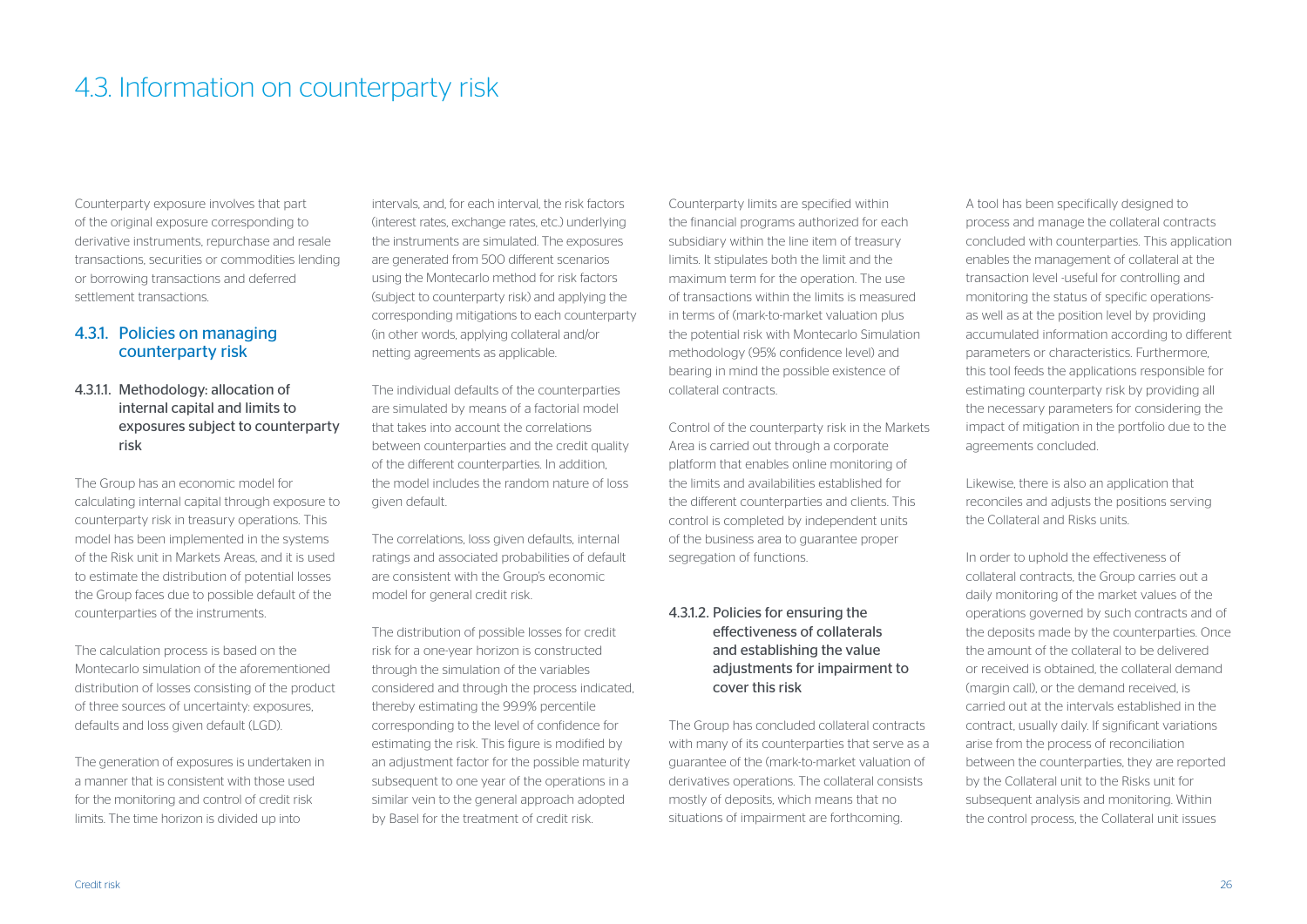a daily report on the guarantees which includes the description by counterparty of the exposure and collateral, making special reference to those guarantee deficits at or beyond the set warning levels. Collateral insufficiencies are considered to be of greater credit exposure by consuming the line for the corresponding amount.

#### 4.3.1.3. Policies regarding the risk of adverse effects occurring due to correlations

Derivatives contracts may give rise to potential adverse correlation effects between the exposure to the counterparty and its credit quality me (wrong-way-exposures). The Group has strict policies on the treatment of exposures of this nature that, firstly, follow specific admission processes for each individual operation and, secondly, compute the effects of risk not for the potential value of the exposure but for 100% of its nominal value.

#### 4.3.1.4. Impact of collaterals in the event of a downgrade in their credit rating

In derivatives operations, as a general policy, the Group does not conclude collateral contracts that involve an increase in the amount to be deposited in the event of the Group being downgraded.

The general criterion applied to date with banking counterparties is to establish a zero threshold within collateral contracts, independently of the mutual rating (provision will be made as collateral of any difference that arises through mark-to-market valuation, however small it may be). Therefore, the Group's downgrading will not have a significant impact on the amount of collateral to be provided.

It is calculated that, in the worst case scenario, in accordance with the characteristics of the current transactions and contracts, the increase of collateral will be below 2% of the total collateral provided on the date of analysis.

#### 4.3.2. Amounts of Counterparty Risk

The calculation of the original exposure for the counterparty risk of derivatives, according to Rule Seventy-one in the Bank of Spain Circular 3/2008, can be made by means of the following methods: original risk, mark-to-market valuation, standardized and internal models.

The Group calculates solely the value of exposure to risk through the mark-to-market method obtained as the aggregate of the positive mark-to-market value after contractual netting agreements plus the potential future risk of each transaction or instrument.

There follows a specification of the amounts in million euros involved in the counterparty risk of derivatives as at December 31, 2010 and 2009:

#### (Millions euros)

| Counterparty risk of derivatives                                           | 2010   | 2009   |
|----------------------------------------------------------------------------|--------|--------|
| Gross positive fair value of the contracts                                 | 34.084 | 32.251 |
| Positive effects arising from compensation agreements (netting agreements) | 31.338 | 25.667 |
| Credit exposure after netting and before collateral assigned               | 25.182 | 22.777 |
| Collateral assigned                                                        | 2.825  | 3.612  |
| Credit exposure after netting and collateral assigned                      | 22.358 | 19165  |

The total exposure to counterparty risk, composed basically of repo transactions and OTC derivatives, is 85,336 million (2010) and 47,359 million euro (2009), after applying any compensation agreements applicable.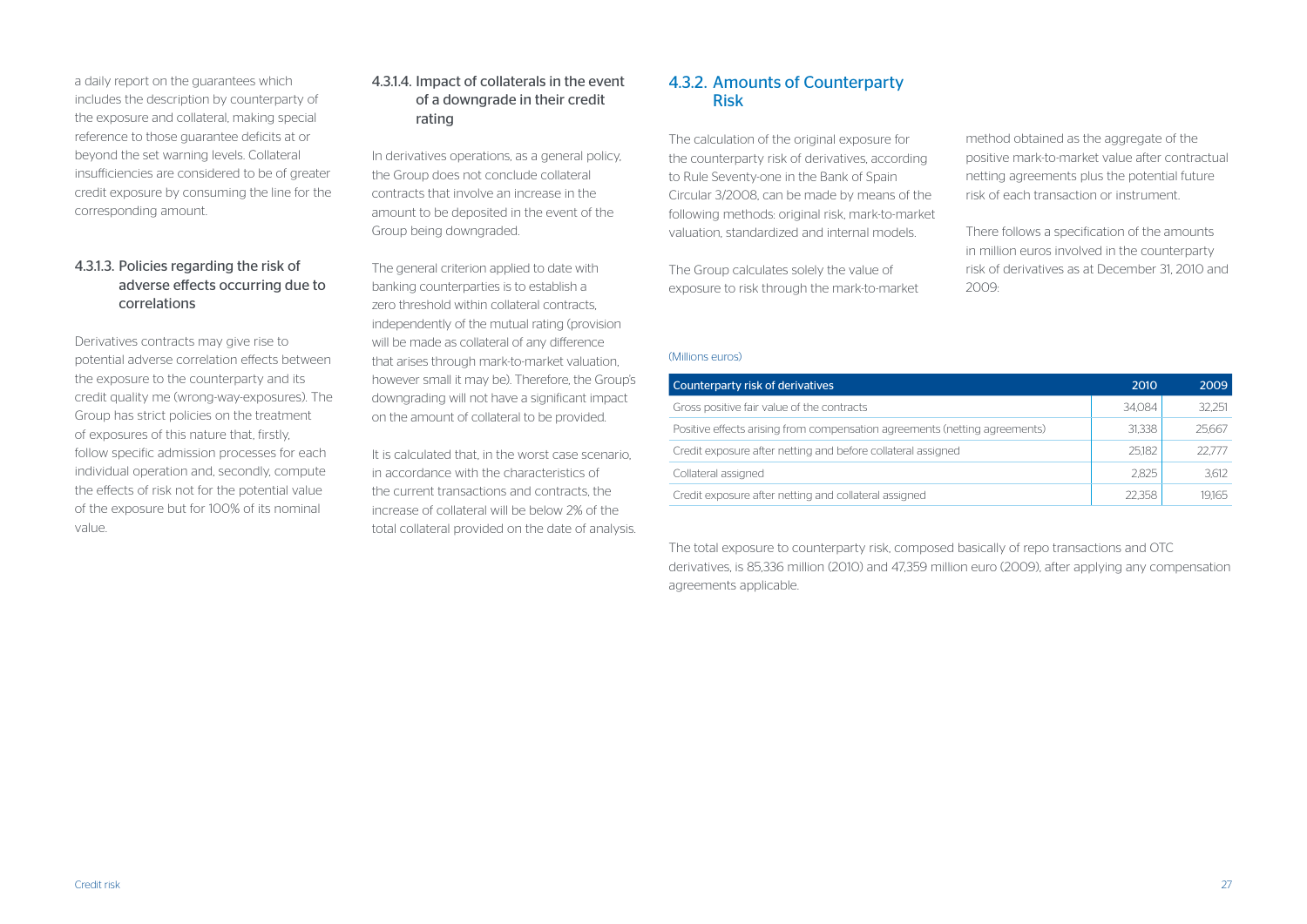The table below shows the amounts corresponding to transactions with credit derivatives used in intermediation activities:

#### 2010 (Millions euros)

|                                  |                                                        |                              | <b>Types of derivatives</b> |                                  |                      |
|----------------------------------|--------------------------------------------------------|------------------------------|-----------------------------|----------------------------------|----------------------|
| Classification of<br>derivatives | Total notional<br>amount of the<br><b>transactions</b> | (CDS) on<br>individual names | (CDSI) on<br>indexes        | <b>Baskets</b><br>Nth to default | (CDO) on<br>tranches |
| Protection purchased             | 37.198                                                 | 17.011                       | 18.982                      | 519                              | 685                  |
| Protection sold                  | 35.827                                                 | 16.272                       | 18.875                      | 44                               | 635                  |

#### 2009 (Millions euros)

| Classification of<br>derivatives |                                        | <b>Types of derivatives</b>               |                      |                                  |                      |  |  |  |
|----------------------------------|----------------------------------------|-------------------------------------------|----------------------|----------------------------------|----------------------|--|--|--|
|                                  | <b>Total notional</b><br>amount of the | (CDS) on<br>transactions individual names | (CDSI) on<br>indexes | <b>Baskets</b><br>Nth to default | (CDO) on<br>tranches |  |  |  |
| Protection purchased             | 30.433                                 | 17.933                                    | 11.529               | 261                              | 709                  |  |  |  |
| Protection sold                  | 28.189                                 | 15948                                     | 11.449               | 70                               | 777                  |  |  |  |

As of December 31, 2010 and 2009 the Group did not use credit derivatives for its own lending portfolio.

## 4.3.2.1. Credit derivative transactions and the standardized approach 4.4. Information on the standardized approach

#### 4.4.1. Identification of external rating agencies

The external credit assessment institutions (ECAIs) appointed by the Group to determine the risk weightings applicable to its exposures are the following: Standard & Poor's, Moody's and Fitch.

The exposures for which the ratings of each ECAI are used are those corresponding to the wholesale portfolios, basically involving central governments and central banks in developed countries and financial institutions.

In those cases in which a counterparty has ratings by different ECAIs, the Group follows the procedure laid down in Rule Twenty-one in the Solvency Circular, in which specification is

made of the order of priority to be used in the assignment of ratings. On the one hand, when two different credit ratings made by nominated ECAIs are available for a rated exposure, application is to be made of the higher risk weighting. On the other hand, when there are more than two credit ratings for the same rated exposure, use is to be made of the two credit ratings that provide the lowest risk weightings. If the two lowest risk weightings coincide, then that weighting will be applied; if they do not coincide, the higher of the two will be applied.

#### 4.4.2. Assignment of the credit ratings of public share issues

The number of cases and amount of these assignments is insignificant in the Group.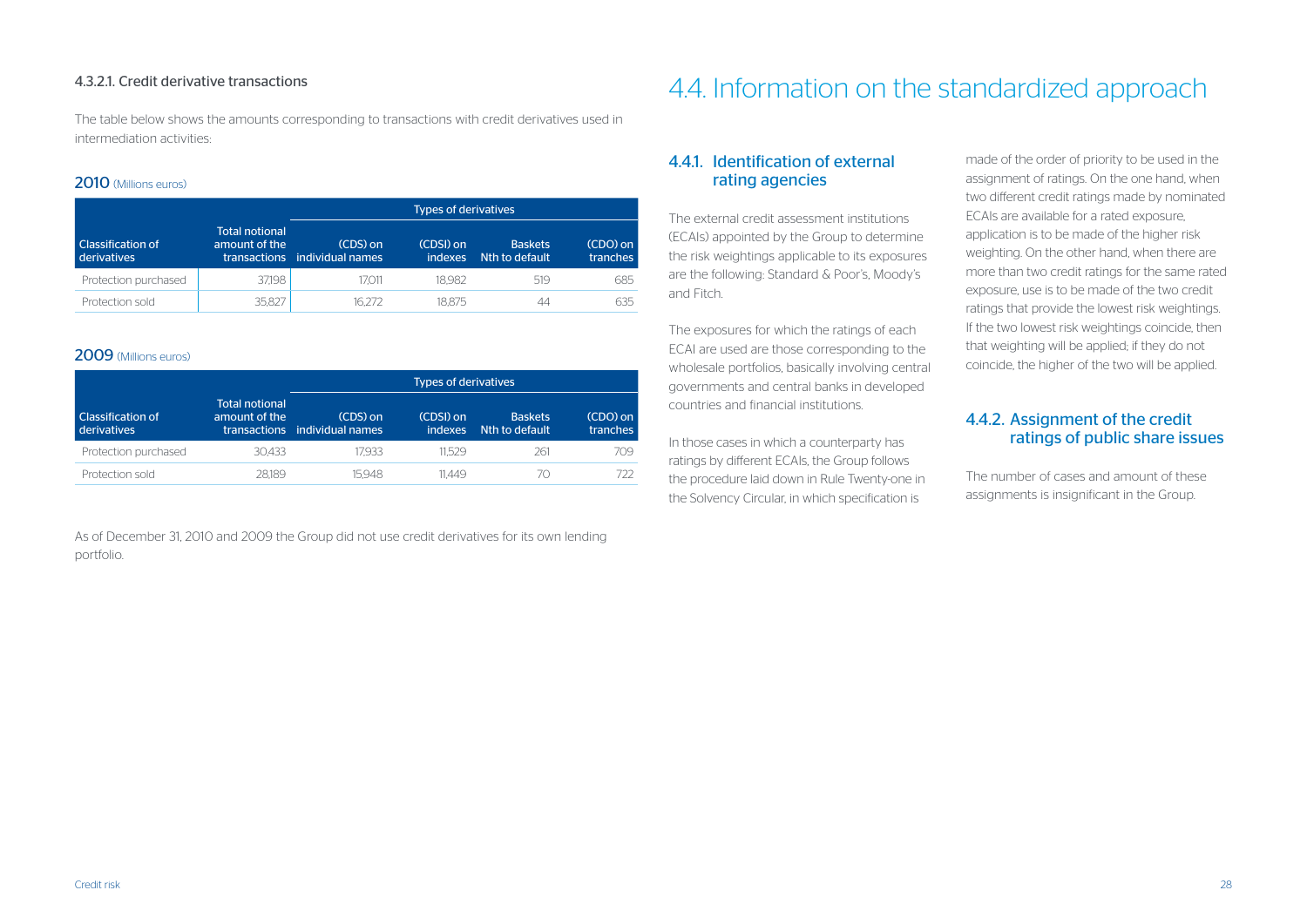#### 4.4.3. Exposure values before and after the application of credit risk mitigation techniques

The following table presents the amounts for net exposure, prior to the application of credit risk mitigation techniques, for different risk weightings and for the different categories of risk that correspond to the standardized method, excluding securitization positions:

#### 2010 (Millions euros)

|                                                         |                          |                          | <b>Exposure net of allowances for losses</b> |                          |                          |         |                          |              |
|---------------------------------------------------------|--------------------------|--------------------------|----------------------------------------------|--------------------------|--------------------------|---------|--------------------------|--------------|
|                                                         |                          |                          |                                              | <b>Risk weighting</b>    |                          |         |                          |              |
| Category of exposure                                    | 0%                       | 20%                      | 35%                                          | 50%                      | 75%                      | 100%    | 150%                     | <b>Total</b> |
| Central governments and<br>central banks                | 67.946                   | 1,145                    | $\overline{a}$                               | 3.581                    |                          | 5.425   | 22                       | 78,118       |
| Regional governments and<br>local authorities           | 557                      | 5.646                    |                                              | 50                       |                          | 1O1     | $\overline{a}$           | 6.354        |
| Public sector institutions and<br>other public entities | 518                      | 3.810                    |                                              | 506                      |                          | 509     | 3                        | 5,347        |
| Multilateral development banks                          |                          | 24                       |                                              | 3                        | $\overline{a}$           | 24      | $\overline{a}$           | 51           |
| International organizations                             | 13                       | $\overline{\phantom{a}}$ | $\overline{\phantom{0}}$                     | $\overline{\phantom{a}}$ | $\overline{\phantom{0}}$ |         | $\overline{\phantom{a}}$ | 13           |
| Institutions                                            | $\overline{a}$           | 11.176                   | $\overline{a}$                               | 1.223                    | $\overline{\phantom{0}}$ | 918     | $\overline{\phantom{a}}$ | 13.318       |
| Corporates                                              | $\overline{a}$           | 6,511                    | $\overline{a}$                               | 2,798                    | $\overline{a}$           | 73,786  | 86                       | 83,180       |
| Retail                                                  | $\overline{a}$           |                          |                                              | $\overline{\phantom{a}}$ | 37.920                   |         |                          | 37,920       |
| Collateralized with real estate<br>property             |                          |                          | 29.014                                       | 6.135                    |                          | 6.723   |                          | 41.872       |
| Default status                                          | $\overline{\phantom{0}}$ |                          | $\overline{a}$                               | 85                       |                          | 4.892   | 1.213                    | 6,191        |
| High risk                                               |                          |                          |                                              | 1                        | $\overline{\phantom{0}}$ | 157     | 1.800                    | 1.957        |
| Short term to institutions and<br>corporates            |                          | 725                      |                                              |                          |                          |         |                          | 725          |
| Mutual funds                                            | $\overline{a}$           |                          | $\overline{\phantom{a}}$                     | $\overline{a}$           | $\overline{\phantom{0}}$ | 49      | $\overline{\phantom{a}}$ | 49           |
| Other exposures                                         | 2.065                    | 810                      |                                              |                          | $\overline{a}$           | 11.802  | 3                        | 14.680       |
| <b>TOTAL<sup>(1)</sup></b>                              | 71.099                   | 29.847                   | 29.014                                       | 14.382                   | 37.920                   | 104.386 | 3.126                    | 289,774      |

(1) It does not include securitization positions.

#### 2009 (Millions euros)

|                                                         |                          |                |                          | Exposure net of allowances for losses |                |                          |                |              |
|---------------------------------------------------------|--------------------------|----------------|--------------------------|---------------------------------------|----------------|--------------------------|----------------|--------------|
|                                                         |                          |                |                          | <b>Risk weighting</b>                 |                |                          |                |              |
| Category of exposure                                    | 0%                       | 20%            | 35%                      | 50%                                   | 75%            | 100%                     | 150%           | <b>Total</b> |
| Central governments and<br>central banks                | 45.192                   | 126            | $\qquad \qquad -$        | 2.468                                 |                | 7.257                    | 22             | 55,065       |
| Regional governments and<br>local authorities           | 603                      | 4.427          |                          | 208                                   |                | 281                      |                | 5,519        |
| Public sector institutions and<br>other public entities | 388                      | 6.088          |                          | 1                                     | $\overline{a}$ | 926                      |                | 7,402        |
| Multilateral development banks                          | $\overline{a}$           | 9              | $\overline{a}$           | $\overline{4}$                        | $\overline{a}$ | $\overline{\phantom{a}}$ |                | 13           |
| International organizations                             | 68                       | $\overline{a}$ | $\overline{\phantom{0}}$ |                                       | $\overline{a}$ |                          |                | 68           |
| Institutions                                            | $\overline{a}$           | 8,297          | $\overline{a}$           | 903                                   | $\overline{a}$ | 1.115                    | $\overline{a}$ | 10,316       |
| Corporates                                              | $\overline{a}$           | 4.497          | $\overline{a}$           | 2,647                                 | $\overline{a}$ | 73,360                   | 225            | 80,729       |
| Retail                                                  | $\overline{a}$           |                |                          | $\overline{a}$                        | 33.559         | $\overline{a}$           | $\overline{a}$ | 33.559       |
| Collateralized with real estate<br>property             |                          |                | 23.137                   | 7.794                                 |                | 6.882                    |                | 37,814       |
| Default status                                          |                          | $\overline{a}$ | $\overline{a}$           | 20                                    |                | 6,232                    | 815            | 7.067        |
| High risk                                               |                          |                |                          |                                       |                | 77                       | 1.395          | 1.472        |
| Short term to institutions and<br>corporates            | $\overline{\phantom{a}}$ | 481            |                          |                                       |                |                          |                | 481          |
| Mutual funds                                            | $\overline{\phantom{a}}$ | 1              | ٠                        |                                       | $\overline{a}$ | 50                       | $\overline{a}$ | 51           |
| Other exposures                                         | 5,933                    | 29             | ٠                        |                                       | $\overline{a}$ | 9,939                    | 3              | 15,904       |
| <b>TOTAL<sup>(1)</sup></b>                              | 52.184                   | 23.955         | 23.137                   | 14.046                                | 33,559         | 106.120                  | 2.460          | 255,460      |

(1) It does not include securitization positions.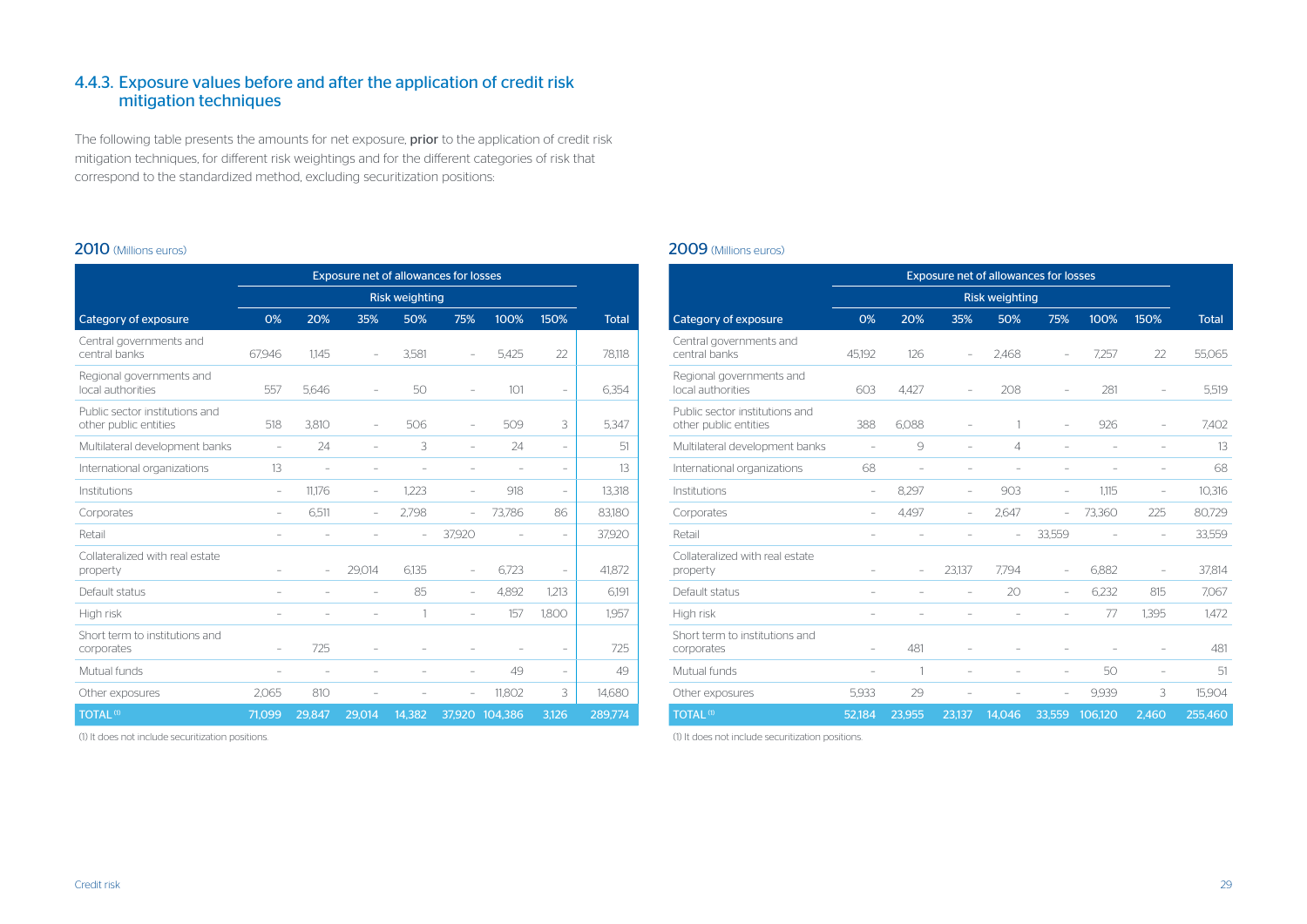The tables below show exposure amounts **after** the application of credit risk mitigation techniques, for different risk weightings and for the different categories of risk that correspond to the standardized method, excluding securitization positions.

#### 2010 (Millions euros)

|                                                         | Fully adjusted value of the exposure (1) |                |                          |                          |                          |         |                          |              |  |  |
|---------------------------------------------------------|------------------------------------------|----------------|--------------------------|--------------------------|--------------------------|---------|--------------------------|--------------|--|--|
|                                                         |                                          |                |                          | <b>Risk weighting</b>    |                          |         |                          |              |  |  |
| Category of exposure                                    | 0%                                       | 20%            | 35%                      | 50%                      | 75%                      | 100%    | 150%                     | <b>Total</b> |  |  |
| Central governments and<br>central banks                | 56.388                                   | 1.145          | $\qquad \qquad -$        | 3.581                    |                          | 5.425   | 22                       | 66.561       |  |  |
| Regional governments and<br>local authorities           | 557                                      | 5.636          |                          | 50                       |                          | 1O1     | $\overline{a}$           | 6.344        |  |  |
| Public sector institutions and<br>other public entities | 518                                      | 3.790          |                          | 506                      |                          | 491     | 3                        | 5,308        |  |  |
| Multilateral development banks                          | $\overline{\phantom{0}}$                 | 24             | $\overline{a}$           | 3                        | $\overline{\phantom{0}}$ | 24      | $\overline{a}$           | 51           |  |  |
| International organizations                             | 13                                       | $\overline{a}$ |                          |                          | $\overline{\phantom{0}}$ |         | $\overline{\phantom{0}}$ | 13           |  |  |
| Institutions                                            | $\overline{a}$                           | 14,319         | $\overline{a}$           | 1,223                    | $\overline{\phantom{0}}$ | 918     | $\overline{a}$           | 16,461       |  |  |
| Corporates                                              | $\overline{a}$                           | 6,526          | $\overline{a}$           | 2.873                    | $\overline{\phantom{0}}$ | 70.588  | 86                       | 80,073       |  |  |
| Retail                                                  | $\overline{a}$                           |                |                          | $\overline{\phantom{a}}$ | 35,869                   |         |                          | 35,869       |  |  |
| Collateralized with real estate<br>property             |                                          | $\overline{a}$ | 28.697                   | 6.112                    | -                        | 6.553   | $\overline{a}$           | 41.362       |  |  |
| Default status                                          |                                          |                |                          | 85                       | $\overline{a}$           | 4.872   | 1.213                    | 6.170        |  |  |
| High risk                                               | $\overline{\phantom{0}}$                 |                | $\overline{\phantom{0}}$ | 1                        | $\overline{a}$           | 156     | 1.776                    | 1.933        |  |  |
| Short term to institutions and<br>corporates            | $\overline{\phantom{0}}$                 | 725            |                          |                          |                          |         | $\overline{\phantom{0}}$ | 725          |  |  |
| Mutual funds                                            |                                          |                |                          |                          |                          | 49      | $\overline{a}$           | 49           |  |  |
| Other exposures                                         | 2,551                                    | 1,079          | 314                      |                          | $\overline{\phantom{0}}$ | 11,938  | 11                       | 15,894       |  |  |
| TOTAL <sup>(2)</sup>                                    | 60,027                                   | 33.244         | 29.012                   | 14,435                   | 35,869                   | 101,116 | 3.110                    | 276,813      |  |  |

 (1) It is defined as the value of the exposure net of allowances, following the application of risk mitigation techniques. (2) It does not include securitization positions.

#### 2009 (Millions euros)

|                                                         |                          | Fully adjusted value of the exposure (1) |                          |                          |                          |                          |                          |              |
|---------------------------------------------------------|--------------------------|------------------------------------------|--------------------------|--------------------------|--------------------------|--------------------------|--------------------------|--------------|
|                                                         |                          |                                          |                          | <b>Risk weighting</b>    |                          |                          |                          |              |
| Category of exposure                                    | 0%                       | 20%                                      | 35%                      | 50%                      | 75%                      | 100%                     | 150%                     | <b>Total</b> |
| Central governments and<br>central banks                | 44.204                   | 126                                      |                          | 2.470                    |                          | 7.257                    | 22                       | 54.079       |
| Regional governments and<br>local authorities           | 603                      | 4.432                                    |                          | 208                      |                          | 281                      |                          | 5,524        |
| Public sector institutions and<br>other public entities | 388                      | 6.036                                    |                          | 1                        |                          | 881                      |                          | 7.305        |
| Multilateral development banks                          | $\overline{\phantom{0}}$ | 9                                        | $\overline{\phantom{a}}$ | $\overline{4}$           |                          |                          |                          | 13           |
| International organizations                             | 68                       | $\overline{\phantom{0}}$                 | $\overline{\phantom{a}}$ | $\overline{\phantom{a}}$ | $\overline{a}$           | $\overline{\phantom{a}}$ | ٠                        | 68           |
| Institutions                                            | $\overline{a}$           | 9.866                                    | $\overline{a}$           | 905                      | $\overline{\phantom{0}}$ | 1.123                    | $\overline{\phantom{0}}$ | 11,895       |
| Corporates                                              | $\overline{a}$           | 4.451                                    | 3                        | 2,904                    | $\overline{a}$           | 70,942                   | 225                      | 78,526       |
| Retail                                                  | $\overline{\phantom{0}}$ |                                          |                          | $\overline{a}$           | 31.985                   |                          | $\overline{\phantom{a}}$ | 31,985       |
| Collateralized with real estate<br>property             |                          | $\overline{a}$                           | 23.131                   | 7.748                    |                          | 6.840                    |                          | 37,719       |
| Default status                                          | $\overline{a}$           | $\overline{\phantom{a}}$                 | $\overline{a}$           | 20                       |                          | 6,228                    | 813                      | 7,061        |
| High risk                                               |                          |                                          |                          | $\overline{a}$           |                          | 67                       | 1.350                    | 1.417        |
| Short term to institutions and<br>corporates            |                          | 481                                      |                          |                          |                          |                          |                          | 481          |
| Mutual funds                                            | $\overline{a}$           | 1                                        | $\overline{a}$           | $\overline{\phantom{0}}$ | $\overline{a}$           | 50                       | $\overline{\phantom{a}}$ | 51           |
| Other exposures                                         | 6,802                    | 29                                       |                          |                          | $\overline{a}$           | 9,915                    | 9                        | 16,755       |
| TOTAL <sup>(2)</sup>                                    | 52,065                   | 25.431                                   | 23.135                   | 14,261                   | 31.985                   | 103.583                  | 2,420                    | 252.880      |

 (1) It is defined as the value of the exposure net of allowances, following the application of risk mitigation techniques. (2) It does not include securitization positions.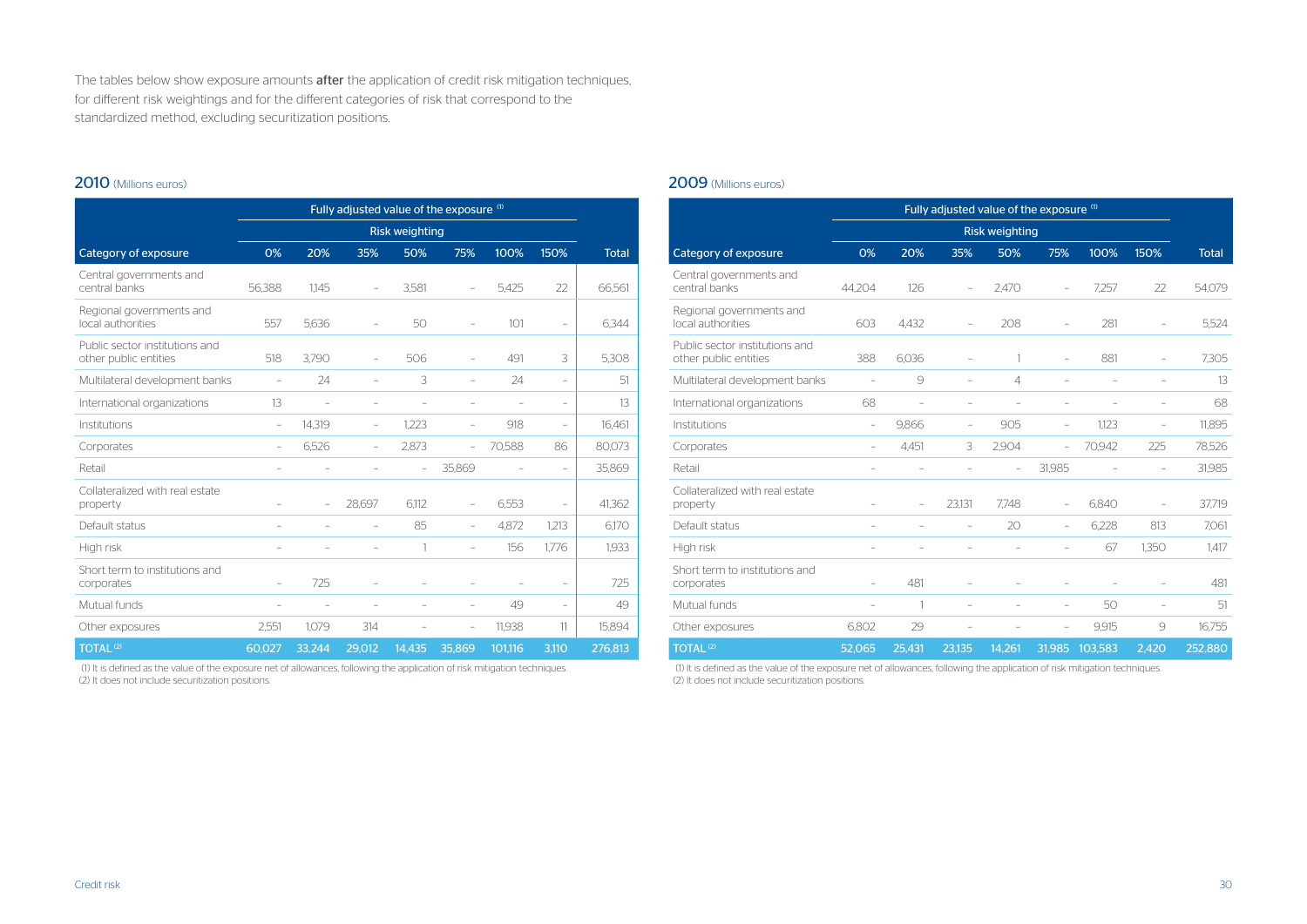## 4.5. Information on the IRB method

#### 4.5.1. General information

#### 4.5.1.1. Authorization by the Bank of Spain for the use of the IRB method

The following is a list of the models authorized by the Bank of Spain for the purpose of their use in the calculation of capital requirements.

| <b>Institution</b>           | <b>Portfolio</b>                |  |  |  |  |
|------------------------------|---------------------------------|--|--|--|--|
| BBVA, S.A.                   | <b>Financial institutions</b>   |  |  |  |  |
| Finanzia Banco de<br>Crédito | Public institutions             |  |  |  |  |
| Uno-e Bank                   | Corporates                      |  |  |  |  |
|                              | Corporates                      |  |  |  |  |
|                              | Developers                      |  |  |  |  |
|                              | Retail mortgages                |  |  |  |  |
|                              | Specialist finance              |  |  |  |  |
| Finanzia Banco de<br>Crédito | Automobile Finanzia             |  |  |  |  |
| <b>BBVA</b> Ireland          | Corporates                      |  |  |  |  |
|                              | <b>Financial fnstitutions</b>   |  |  |  |  |
| <b>BBVA Bancomer</b>         | Retail revolving (Credit cards) |  |  |  |  |
| <b>BBVA Group</b>            | Equity                          |  |  |  |  |
|                              |                                 |  |  |  |  |

The approval of the models by the Bank of Spain includes both own estimations of the probability of default (PD), loss given default (LGD) and the internal estimation of credit conversion factors (CCFs).

The Group maintains its calendar for receiving approval for additional advanced internal models in different types of risks and geographical areas.

#### 4.5.1.2. Structure of internal rating systems and relationship between internal and external ratings

The Group has rating tools for each one of the exposure categories listed in the Basel Accord.

The retail portfolio has scoring tools for determining the credit quality of transactions on the basis of information on the transaction itself and on the customer. The scoring models are algorithms calculated using statistical methods that score each transaction. This score reflects the transaction's level of risk and is in direct relation to its probability of default  $(PD)$ 

These decision models are the basic tool for deciding who should receive a loan and the amount to be granted, thereby contributing to both the arrangement and management of retail-type loans.

For the wholesale portfolio, the Group has rating tools that, as opposed to scorings, do not assess transactions but rather, customers. The Group has different tools for rating the various customer segments: SMEs, corporates, public administrations, etc.

In those wholesale portfolios in which the number of defaults is very low (sovereign risks, corporates, financial institutions) the internal information is supplemented by the benchmarks of external rating agencies. The PD estimations made by the Group are transferred to the Group's Master Scale, enabling a comparison to be made with the scales used by external agencies.

#### 4.5.1.3. Use of internal estimations for purposes other than the calculation of capital requirements

The Group's internal calculations are a vital component of management based on value creation, providing criteria for assessing the risk-return trade-off.

These measures have a broad range of uses, from the adoption of strategic business decisions through to the individual admission of transactions.

Specifically, internal estimations are used in everyday business in support of credit risk management through their inclusion in admission and monitoring processes, as well as in the pricing of transactions.

The management use of performance metrics that consider expected loss, economic capital and risk-adjusted return enables the monitoring of portfolios and the assessment of non-performing positions, among others.

#### 4.5.1.4. Process for managing and recognizing the effects of credit risk mitigation

The Group uses risk mitigation techniques for exposures pertaining to the wholesale portfolio by replacing the obligor's PD with that of the guarantor, in those cases in which the latter is eligible and their PD is lower than the obligor's.

In retail admission processes, the scoring contains the effect of the guarantor, and the recovery flows that are forthcoming throughout the cycle reflect the recoveries related to the guarantees associated with the contracts. This means that the effect of the guarantees is taken into account in the actual estimation of the loss given default for retail portfolios.

#### 4.5.1.5. Mechanisms used for controlling internal rating systems

The entity carries out the control and monitoring of the rating systems and metrics for risk management for private individuals, SMEs and the self-employed, corporates and institutions. The activities are carried out, within certain analytical and qualitative fields, by realizing periodic 360º monitoring of all impacts of the tools as well as their internal function in terms of efficiency and effectiveness.

Global understanding of the systems allows action plans to be established, with a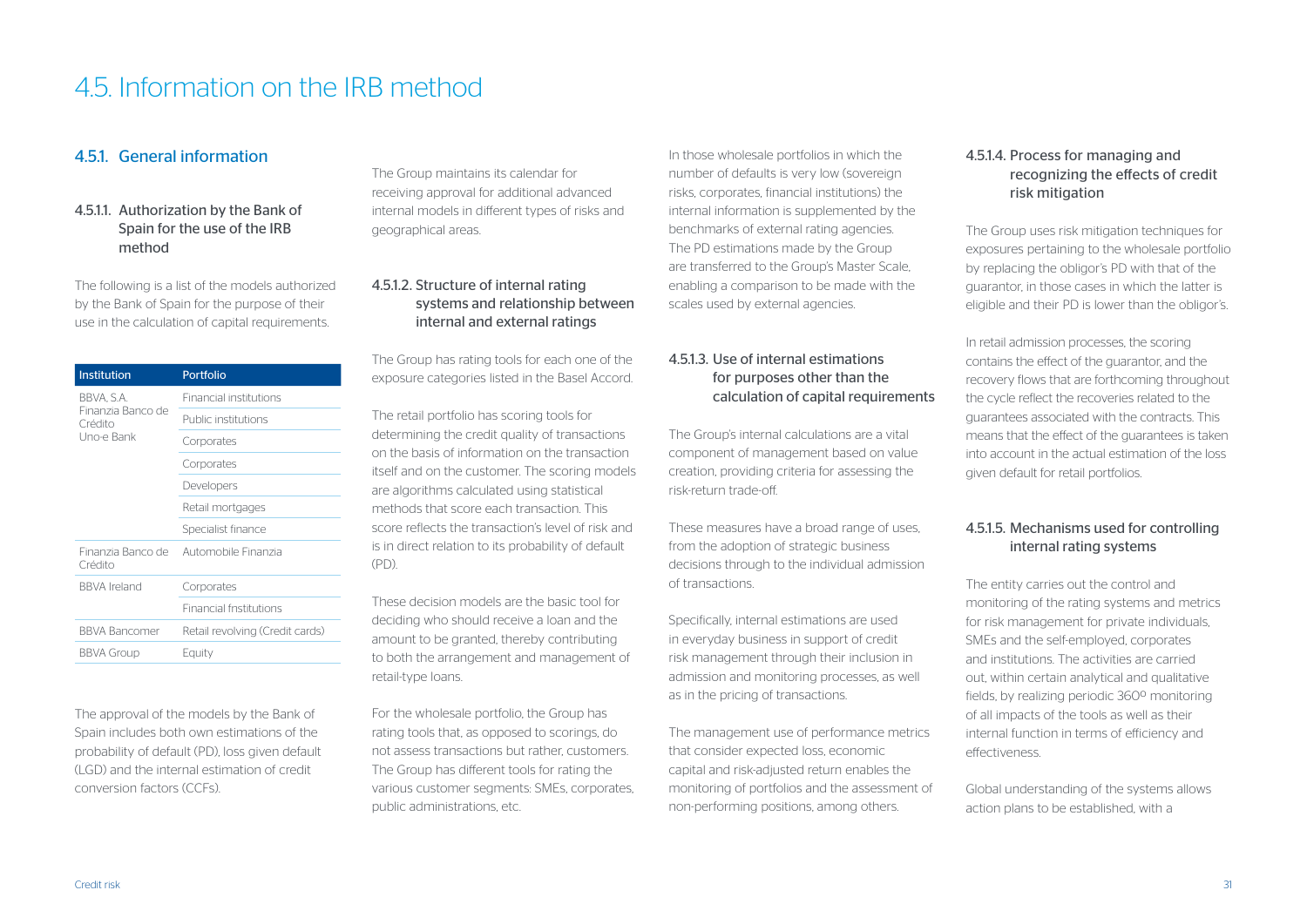follow-up to ensure their proper execution. The weaknesses of the rating systems are thus identified and managed. The monitoring function is the main driving force of new developments and evolving maintenance, which allow the business interests of the entity to be aligned with regulatory requirements within a framework of analytical, technical and technological capacities.

Analysis, in the methodological sphere, is defined as the monitoring of the predictive capabilities of the models, back-testing calibration of the parameters, proper granularity and concentration, sample stability of input, as well as traceability, integrity and consistency.

The use of rating systems by the different areas is overseen from the context of integration in management. This context defines parameter sensitivity tests, stress-tests of estimates, proper use of the parameters in the portfolio management to facilitate decision-making, control of exposure without rating, risk policies and the framework for delegating tasks, structures of decisionmaking committees, implementation risk evaluation, proper technological environment, evaluation of the inclusion of the parameters in corporate applications, proper follow-up of the training of users to guarantee its proper implementation and full comprehension, follow-up of the correct structure and quality of documentation, as well as all other activities that ensure the proper use of management metrics.

Furthermore, access to the internal rating repository is based on IT system-authorized profiles ensuring that only the customer loan management supervisors can see the scoring and rating.

Control of the capital process is performed by risk units that are independent of the units that calculate the scoring and rating and which, therefore, are users of the internal rating system. These control mechanisms are established at different levels of the process, such as at input, execution and final outputs, and involve both the integrity of the data and their accuracy and correctness.

#### 4.5.1.6. Description of the internal rating process

There follows a description of the internal classification processes according to each customer category:

• Central banks and central governments: The assignment of sovereign risk ratings is made by the risk units nominated accordingly, which periodically analyze customers of this nature, rating them according to the parameters included in the corresponding rating model.

This model comprises different tools depending on the type of country: developed, emerging or peripheral. Ratings in local and foreign currencies are generated for these three tools.

In general, the rating is obtained through the ratings of external agencies, if these exist, except for the case of foreign currencies in emerging and peripheral

countries in which a ratio is established among the scores granted to each country for country risk and the empirical PD of the rating agencies, which enable the classification of these countries using the BBVA master scale.

In the case of emerging countries with presence of BBVA subsidiaries, the rating in local currency is adjusted to that obtained by the emerging countries' tool under the authorization of the Sovereign Risk Committee.

• Institutions: The rating of Public Institutions is generally provided by the risk units responsible for their approval, on a yearly basis, coinciding with the review of customer risk or with the reporting of their accounts.

In the case of Financial Institutions, the risk unit responsible makes a regular assessment of this type of customers, continuously monitoring their evolution on domestic and international markets.

- • Corporates: Includes the assessment of exposures with corporate business groups. The result is influenced by both qualitative (business positioning, financial flexibility, etc.) and quantitative indicators (size of group by sales, debt levels, etc.). The responsibility for rating lies with the units approving the exposure.
- SMEs: This includes exposures with SMEs, specialized lending and collection rights. Corporate customers are classified according to which one of the different

segments in this portfolio they belong to. The responsibility for the assessment may befall either the Units originating the risk or those approving it.

Furthermore, for the assessment and arrangement of specialized lending, the Group has chosen to apply the supervisory slotting criteria approach, as featured in the Basel Accord of June 2004 and in the Solvency Circular.

- Developers: The rating of developers classifies property projects and associated operations, as well as the risk of client developers who are not associated with property projects. Its use makes it easier to monitor and rate projects during their execution phase.
- Retail: It has been broken down into each one of the exposure categories referred to by the correlations foreseen in the sections defined in the Solvency Circular.

One of the most important processes in which scoring is fully integrated at the highest level and in all decision-making areas is the Group's process for approving retail transactions. Scoring is an important factor for the analysis and resolution of transactions and it is a mandatory requirement to include it in decision-making on risk in those segments for which it has been designed. In the process of marketing and approving retail transactions, the manager is responsible for marketing management, the quality of the risk and the return, in other words, the customer's comprehensive management, attending to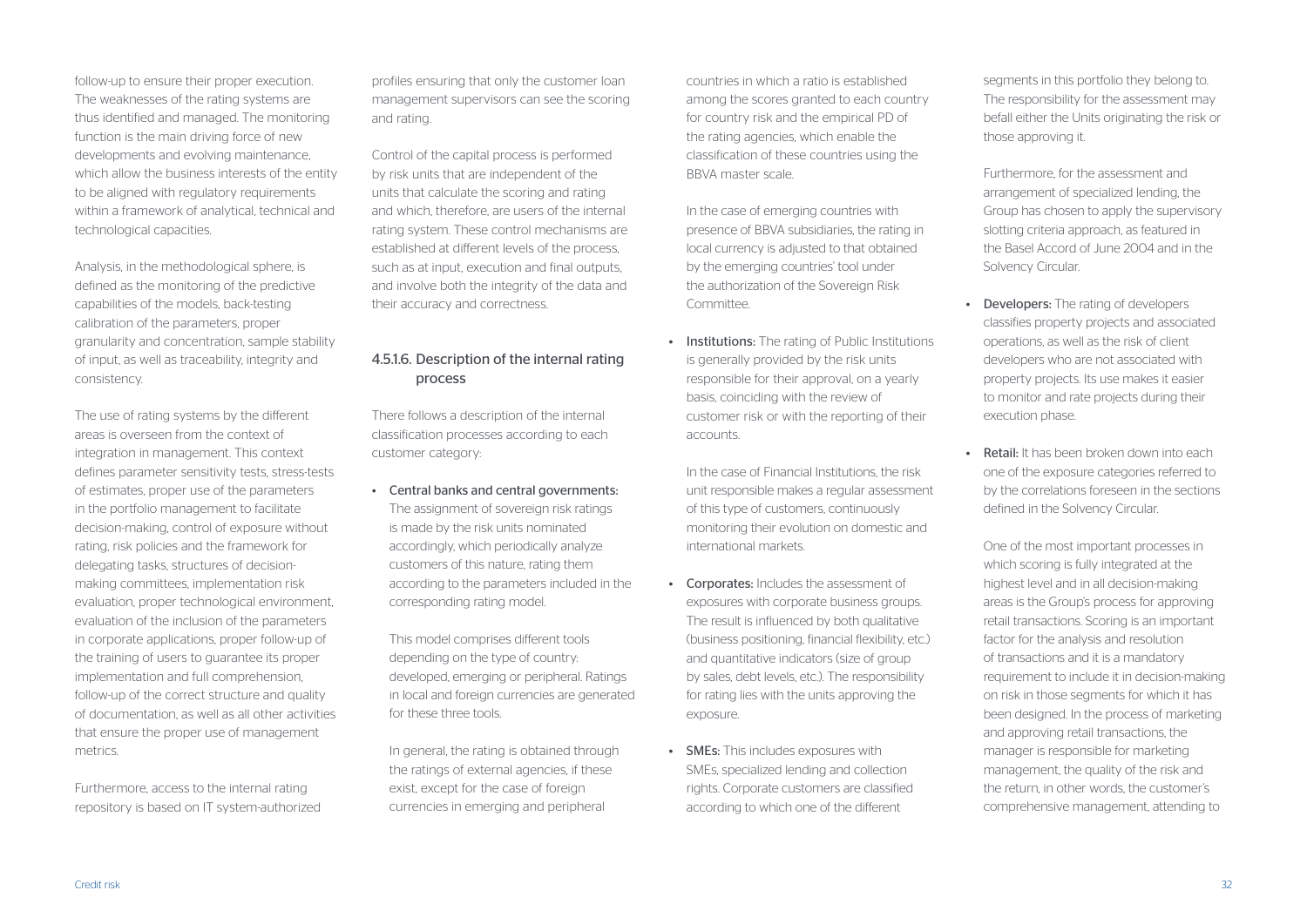the processes of admission, monitoring and control.

The rating process is as follows for each specific category of retail exposure:

- Retail mortgages (Spain): the manager collects data on the customer (personal, financial, banking relationship information) and on the operation (LTV, amount, maturity, etc.) and carries out the rating of the transaction with the scoring. The decision of whether it is approved is made based on the results issued by the model.
- Finanzia car loans (Finanzia Banco de Crédito): The financing application may enter through the call center or be directly recorded in Finanzianet by our authorized dealers. The necessary information on the client (personal, financial information, authorization of the consult from the external bureau of credit) and on the transaction (maturity, amount, etc.) to complete the rating of the transaction with the scoring. Once the validity of the information provided is obtained, the decision of whether to approve it is made based on the results issued by the model.
- Retail Revolving (BBVA Bancomer credit cards): the manager or specialist party gathers the necessary information on the client (personal, financial information and authorization of the consult from the external bureau of credit) and on the transaction (limit requested) to complete the rating of the transaction with the scoring. The decision of whether it is

approved is made based on the results issued by the model.

• Equity: For its portfolio position registered as equity, the Group is applying the rating obtained for customers as a result of their classification in the lending process.

#### 4.5.1.7. Definitions, methods and data for estimating and validating risk parameters

The estimation of the parameters is based on the uniform definition of default used in the Group

For the purpose of both considering default and estimating parameters, there are two different approaches in the Group:

- The contract approach is applied within the sphere of retail risk. Each customer transaction is dealt with as an independent unit in terms of credit risk. Therefore, noncompliance with credit obligations towards the bank is handled at the transaction level, regardless of the behavior of the customer with respect to other obligations.
- The customer approach is applied to the remainder of the portfolio. The significant unit - when defining default - is the customer's sum of contracts, which enter a situation of default en masse when the customer defaults.

The Group considers a contract or customer to be in default status when the situation described in 411 arises.

In addition, to avoid including defaults for small amounts in the estimations, defaulted volumes are to pass through a materiality filter that depends on the type of customer and transaction.

Therefore, there are no deviations regarding the rules on the definition of default.

#### Estimating parameters

The Group has an information system called RAR (Risk-Adjusted Return) that reflects the information on each exposure to credit risk in the Group's various portfolios and is used for providing historical data that are used both for estimating the parameters and for obtaining the latest information on the figures for capital and expected loss.

The sources of information used for estimating the risk parameters are the outputs of historical data that are integrated within the Risk-Adjusted Return (RAR) system, which were designed specifically for this purpose.

By and large, estimates of the parameters of probability of default (PD), loss given default (LGD) and credit conversion factors (CCF) are generated on the basis of historical data recorded by the Group. In the case of low default portfolios (LDP), in which the number of defaults tends to be insufficient for obtaining empirical estimates, use is made of data from external agencies. These are merged with the internal information available and expert criteria.

Internal estimations of the PD, LGD and CCF parameters are made for all the Group's portfolios.

There follows a detail of the estimation methodologies used for the PD, LGD and CCF risk parameters.

*a. Probability of default (PD)*

The methodology used for estimating the PD in those cases that have a mass of internal data of sufficient size is based on the creation of pools of exposures. The groups proposed with a view to calibration are defined by pooling contracts together seeking to achieve intra-group uniformity in terms of credit quality and differentiation with all the other risk groups. The largest possible number of pools is defined in order to allow a suitable discrimination of risk. The basic metric used for making these groupings is the score, being supplemented by other relevant metrics regarding PD that are proven to be sufficiently distinguishable depending on the portfolio.

Once the pools of exposures have been defined, the average empirical PD recorded for each one is obtained and adjusted to the cycle. This metric provides stable estimates over the course of the economic cycle, referred to as PD-TTC (Through the Cycle). This calculation considers the portfolio's track record and provides long-term levels of PD.

In low default portfolios (LDPs) the empirical PDs imputed by External Credit Assessment Institutions are used to obtain the PD of internal risk groups.

Finally, there is a Master Scale, which is simply a standard and uniform rule for credit levels that makes it possible to make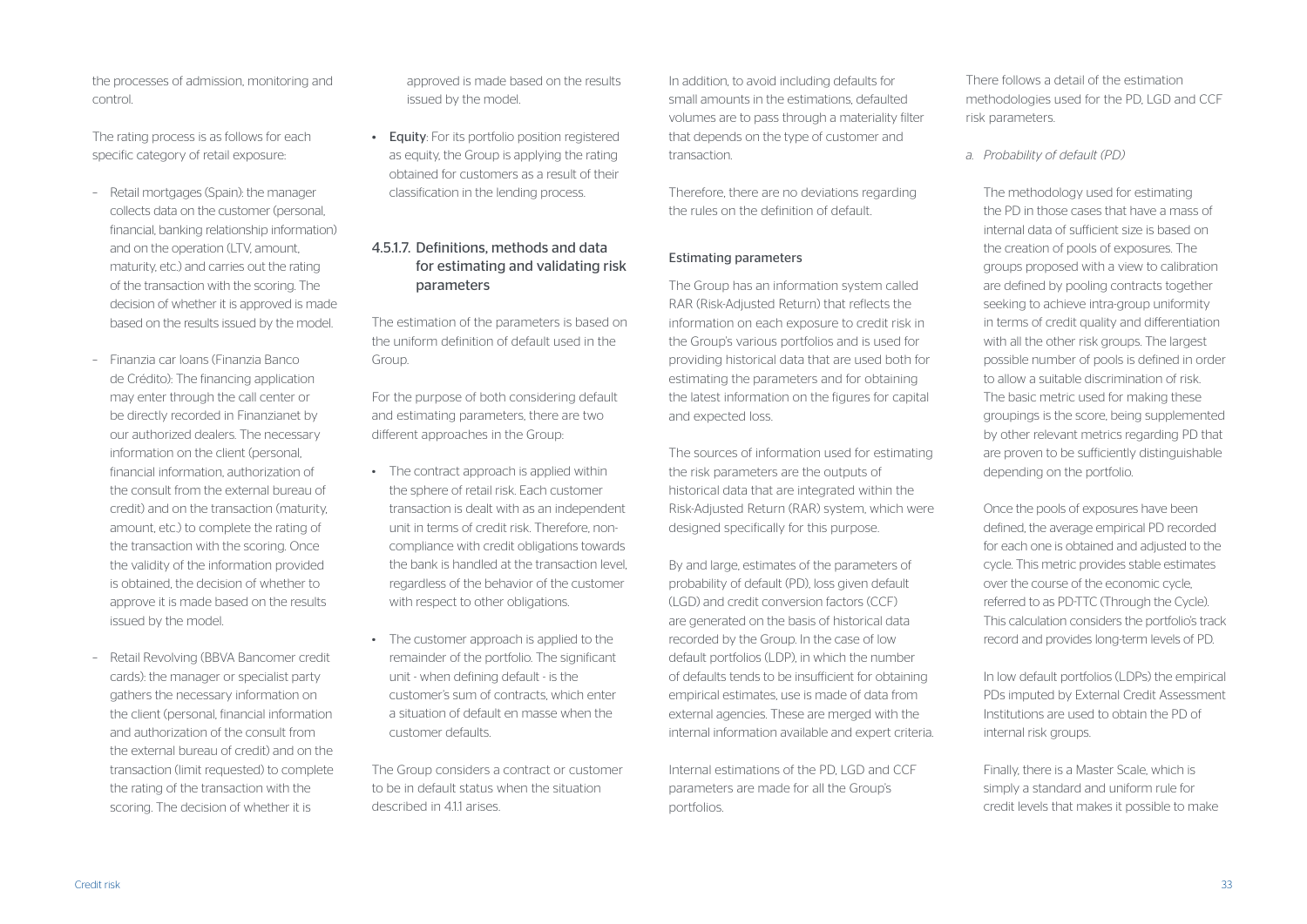comparisons of credit quality in the Group's different portfolios.

*b. Loss given default (LGD)*

As a general rule, the method used for estimating loss given default is referred to as Workout LGD. Here, LGD is obtained as a quotient of the sum of all the financial flows recorded during the recovery process that takes place when a transaction defaults and the transaction's exposure at the time of the default.

This estimate is made by considering all the historical data recorded in internal systems. When making the estimates, there are transactions that have already defaulted but for which the recovery process is still ongoing, whereby the loss given default recorded at the time of the estimate is higher than it will ultimately be. The necessary adjustments are made for these so as not to distort the estimate.

These estimates are made by defining uniform risk groups in terms of the nature of the operations that determine loss given default. They are made in such a way that there are enough groups for each one to be distinguishable and receive a different estimate.

In keeping with the guidelines set out by the rules, the estimates are made by distinguishing between wholesale and retail type exposures.

There is insufficient historical experience to make a reliable estimation in low default portfolios (LDP) using the Workout LGD method, so external sources of information are used, combined with internal data to provide the portfolio with a representative rate of loss given default.

The loss given default rates estimated according to the internal databases the Group holds are conditioned to the moment of the cycle of the data window used, given that loss given default varies over the economic cycle. Hence, two concepts can be defined: long-term loss given default, referred to as Long-Run LGD (LRLGD), and loss given default at the worst moment in the cycle, called Downturn LGD (DLGD).

LRLGD is calculated by making an adjustment to capture the difference between the loss given default obtained empirically with the available sample and the average loss given default observed throughout the economic cycle.

In addition, an estimate is made to reflect the loss given default that would be

observed at the worst moment in the next economic cycle (DLGD). An internal model is used for this.

These estimates are made for those portfolios whose loss given default is noticeably sensitive to the cycle. The different ways the recovery cycles can conclude are determined for each portfolio, differentiating solely those that lead to significantly different estimations of loss given default, with an estimate of the level those parameters would have in a downturn situation.

*c. Credit conversion factor (CCF)*

As with the two preceding parameters, the exposure at the moment of default is another of the necessary inputs for calculating expected loss and regulatory capital. A contract's exposure usually coincides with its balance. However, this does not hold true in all cases. For example, for those products with explicit limits, such as cards or credit lines, the exposure should incorporate the potential increase in the balance that may be recorded up to the time of default.

In observance of regulatory requirements, exposure is calculated as the drawn

balance, which is the real risk at any specific moment, plus a percentage (CCF) of the undrawn balance, which is the part that the customer can still use until the available limit is reached. Therefore, the CCF is defined as the percentage of the Undrawn Balance that is expected to be used before default occurs.

CCF is estimated by using the cohort approach, analyzing how the exposure varies from a pre-established reference date through to the moment of default, obtaining the average performance according to the relevant metrics.

Different approaches are used for wholesale and retail type exposures. The contract approach analyzes the exposure's evolution until the contract's moment of breach of contract, whereas the customer approach analyzes the exposure's evolution through to the moment of breach by the customer.

Once again, in low default portfolios (LDP) there is insufficient historical experience to make a reliable calculation with the Workout LGD method defined. In this case, too, use is made of external sources that are combined with internal data to provide a representative CCF of the portfolio.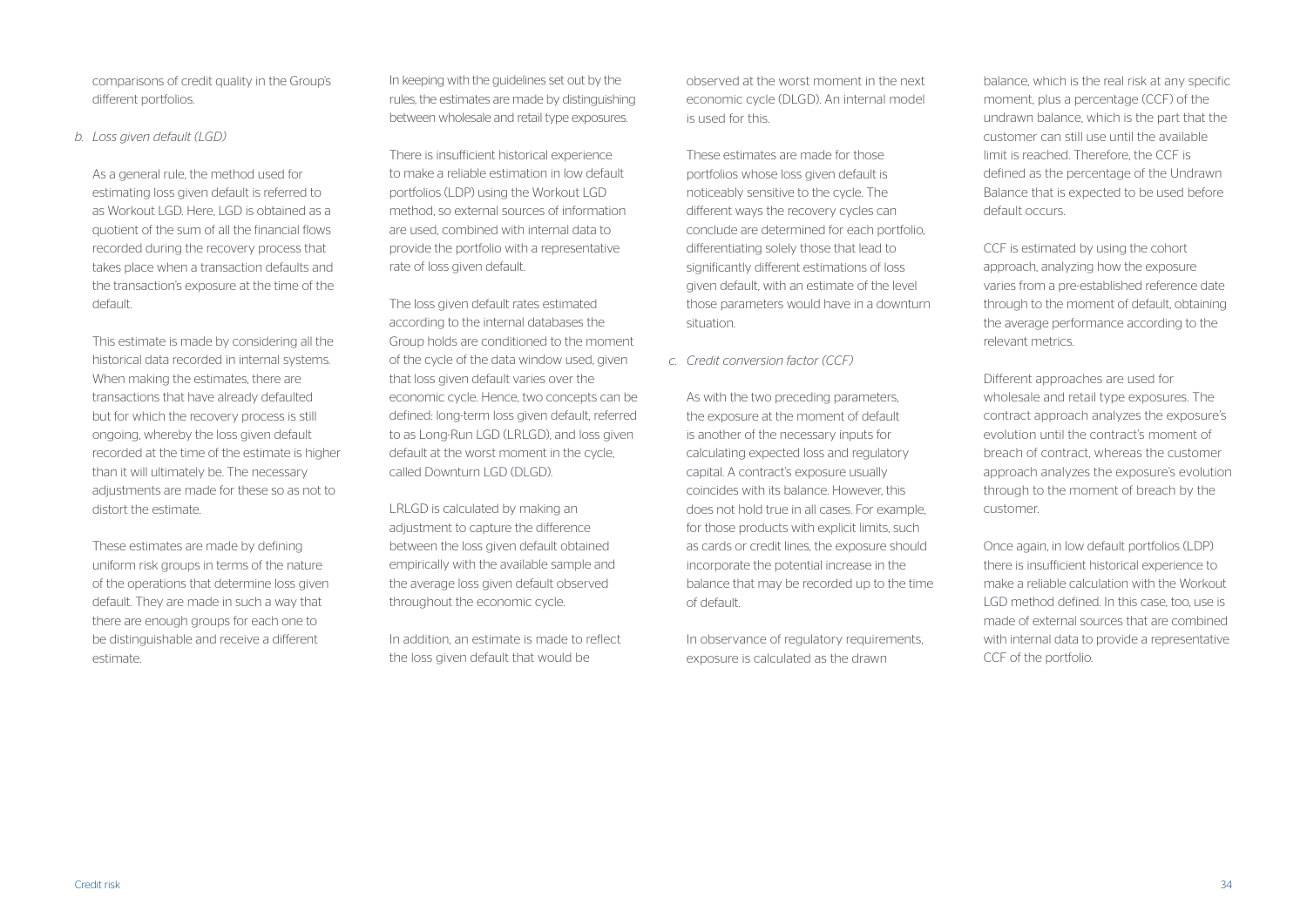#### 4.5.2. Exposure values by category and obligor grade

The following table presents the information on credit risk by method of internal classifications (IRB) by obligor grade for the different

categories of exposure. The information shown is balance-sheet volume, Off-balance-sheet volume, exposure, EAD, PD-TTC and Downturn LGD and RW (internal estimates approved by the Bank of Spain):

#### 2010 (Millions euros)

| <b>Categories of exposure</b>                                                    | <b>Balance</b><br>sheet<br>reassigned <sup>(1)</sup> | <b>Off balance</b><br>sheet<br>reassigned <sup>(2)</sup> | <b>Exposure</b><br>reassigned<br>$(3) = (1+2)$ | EAD <sup>(4)</sup> | <b>PD-TTC</b><br>(%) | <b>DLGD</b><br>(%) | <b>RW</b><br>$(\%)$ |
|----------------------------------------------------------------------------------|------------------------------------------------------|----------------------------------------------------------|------------------------------------------------|--------------------|----------------------|--------------------|---------------------|
| <b>Central governments and</b><br>central banks                                  | 1.677                                                | 891                                                      | 2.568                                          | 2.132              | 0.85                 | 39.90              | 19.64               |
| From AAA to AA-                                                                  | 1.257                                                | 693                                                      | 1.950                                          | 1.612              | 0.03                 | 39.73              | 13.39               |
| From $A+$ to $A-$                                                                | 255                                                  | 159                                                      | 414                                            | 335                | 0.08                 | 43.06              | 24.37               |
| From BBB+ to BBB-                                                                | 72                                                   | 18                                                       | 90                                             | 81                 | 0.14                 | 31.56              | 31.36               |
| From BB+ to BB-                                                                  | 68                                                   | 22                                                       | 90                                             | 79                 | 0.77                 | 38.59              | 87.05               |
| From B+ to B-                                                                    | 7                                                    |                                                          | 7                                              | 7                  | 2.56                 | 39.98              | n.s.                |
| С                                                                                |                                                      |                                                          |                                                | $\overline{a}$     | 21.22                | 40.00              | n.s.                |
| $\Box$                                                                           | 16                                                   |                                                          | 16                                             | 16                 | 100.00               | 40.00              | 96.82               |
| <b>Institutions</b>                                                              | 87,968                                               | 8.156                                                    | 96,124                                         | 92,472             | 0.19                 | 22.64              | 14.41               |
| From AAA to AA-                                                                  | 43.909                                               | 3.266                                                    | 47.175                                         | 45.881             | 0.03                 | 21.41              | 9.12                |
| From $A+$ to $A-$                                                                | 29.085                                               | 1.972                                                    | 31.057                                         | 30.120             | 0.07                 | 23.08              | 13.10               |
| From BBB+ to BBB-                                                                | 12.279                                               | 2.573                                                    | 14.852                                         | 13.593             | O.18                 | 24.60              | 24.40               |
| From BB+ a BB-                                                                   | 2.503                                                | 340                                                      | 2.843                                          | 2.684              | 0.83                 | 27.57              | 58.37               |
| From $B+$ a $B-$                                                                 | 68                                                   | $\overline{\mathcal{A}}$                                 | 72                                             | 70                 | 5.68                 | 45.17              | n.s.                |
| C                                                                                | 47                                                   | $\overline{\phantom{a}}$                                 | 47                                             | 47                 | 21.22                | 45.00              | n.s.                |
| D                                                                                | 77                                                   |                                                          | 78                                             | 78                 | 100.00               | 32.75              | 72.33               |
| <b>Corporates</b>                                                                | 93.414                                               | 66,455                                                   | 159,868                                        | 129.496            | 6.64                 | 38.26              | 56.20               |
| Of which: Total exposures<br>assigned to obligor grades<br>or pools of exposures | 85,686                                               | 63.924                                                   | 149,609                                        | 120,397            | 6.64                 | 38.26              | 54.31               |
| From AAA to AA-                                                                  | 11,527                                               | 7.999                                                    | 19,526                                         | 15,821             | 0.03                 | 33.99              | 12.96               |
| From $A+$ to $A-$                                                                | 11.125                                               | 15.173                                                   | 26.298                                         | 18.995             | 0.09                 | 39.91              | 22.41               |
| From BBB+ to BBB-                                                                | 16.231                                               | 23.954                                                   | 40,185                                         | 29,873             | 0.20                 | 40.61              | 38.61               |
| From BB+ to BB-                                                                  | 18.185                                               | 10.846                                                   | 29.031                                         | 24.059             | 0.97                 | 36.70              | 67.07               |
| D                                                                                | 6.163                                                | 590                                                      | 6.753                                          | 6.456              | 100.00               | 57.79              | 80.60               |
|                                                                                  |                                                      |                                                          |                                                |                    |                      |                    |                     |

Categories of exposure Balance sheet reassigned  $^{\text{\tiny{(1)}}}$  reassigned  $^{\text{\tiny{(2)}}}$ Off balance sheet Exposure reassigned  $EAD<sup>(4)</sup>$ PD-TTC  $(% )$ DLGD (%) RW (%) Retail 77,613 5,902 83,515 79,873 5.22 17.55 27.42 Secured by real estate<br>collateral collateral 69,775 224 69,998 69,809 4.77 10.64 22.39 From AAA to AA– – – – – 0.00 0.00 – From A+ to A– 1187 12 1199 1189 009 1015 2.31 From BBB+ to BBB– 8,657 55 8,712 8,666 0.25 10.66 5.24 From BB+ to BB– 38,000 139 38,139 38,021 1.18 8.39 11.81 From B+ to B– 18,694 18 18,713 18,697 4.76 12.66 42.05 C 1,516 – 1,516 1,516 16.16 13.11 73.40 D 1,720 – 1,720 1,720 100.00 36.44 97.87 Qualifying revolving retail 4,488 5,678 10,166 6,713 7.47 81.35 74.21 From A+ to A–  $-$  –  $-$  –  $-$  0.00 0.00 – From BBB+ to BBB– 872 2,249 3,122 1,545 0.23 80.43 13.47 From BB+ to BB– 1,203 1,678 2,881 1,901 0.99 81.22 34.04 From B+ to B– 1,534 1,298 2,832 2,168 4.26 82.57 94.46 C 710 451 1,162 930 23.41 80.22 211.53 D 168 1 169 169 100.00 81.62 66.72 Other retail 3,351 – 3,351 3,351 10.17 33.84 38.41 From AAA to AA– 761 – 761 761 0.03 45.00 4.72 From BBB+ to BBB– 21 – 21 21 0.11 44.70 12.89 From BB+ to BB– 194 – 194 194 1.04 31.03 32.84 From B+ to B– 1,975 – 1,975 1,975 5.81 28.59 45.34 C 201 – 201 201 12.32 26.09 50.11 D 199 – 199 199 100.00 52.58 94.74 Equity PD/LGD method 5,375 – 5,375 5,375 0.14 83.77 99.26 From AAA to AA– 397 – 397 397 0.09 65.00 69.66 From A+ to A– 4,645 – 4,645 4,645 0.10 86.45 97.17 From BBB+ to BBB– 169 – 169 169 0.19 72.49 112.29 From BB+ to BB– 103 – 103 103 0.97 65.00 187.09 From B+ to B– 61 – 61 61 2.37 65.00 266.31 TOTAL BY CATEGORY AND<br>OBLIGOR GRADE OBLIGOR GRADE 266,047 81,403 347,450 309,349 4.19 29.05 36.78

(2) Amount not used included in memorandum accounts corresponding mainly to sums undrawn from credit lines and cards, as well as exposures in letters of credit and documentary credits.

(3) This refers to exposure following the application of risk mitigation techniques.

(4) Value of the exposure in the event of default.

*(Continued)*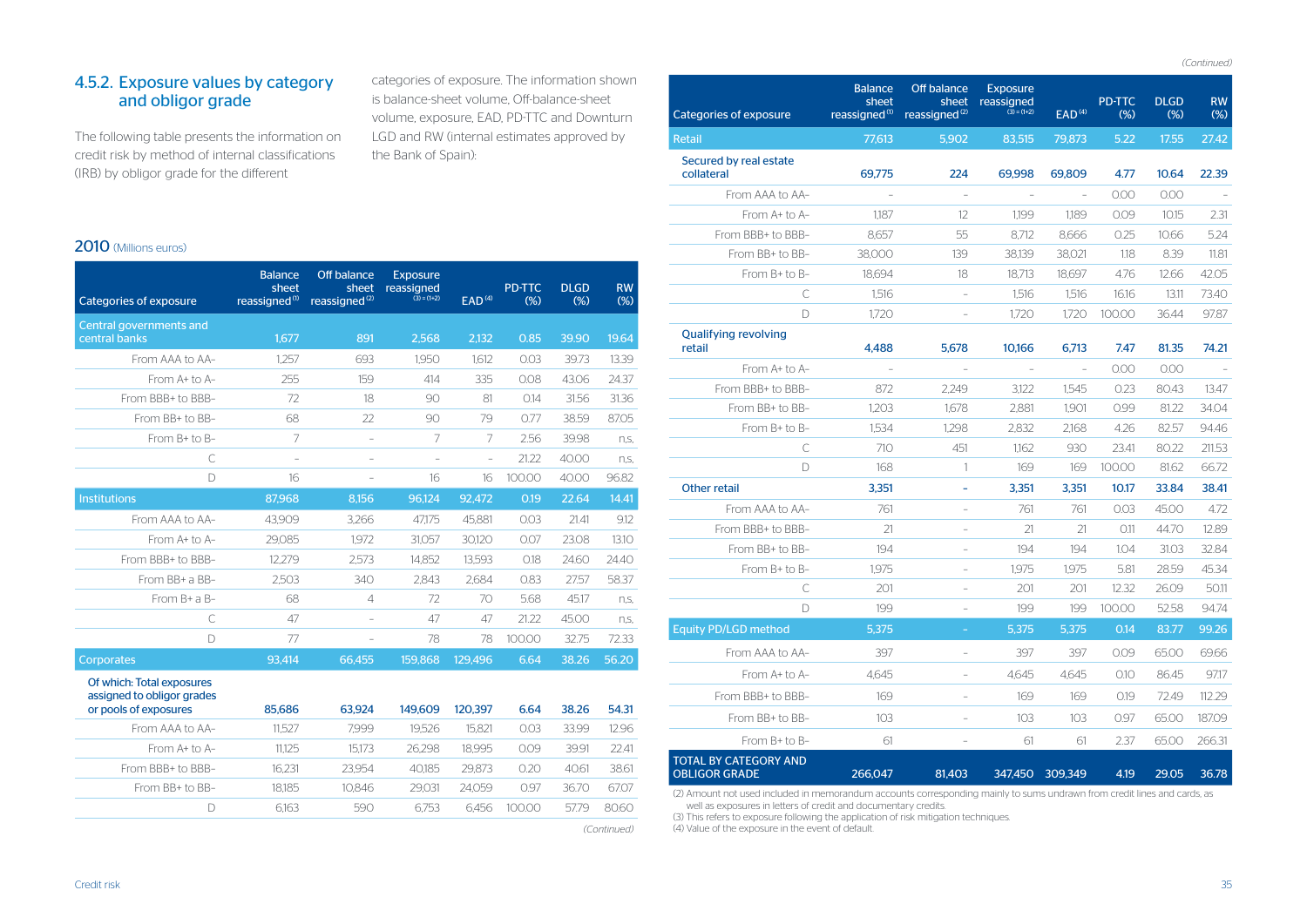#### 2009 (Millions euros)

| <b>Categories of exposure</b>                                                    | <b>Balance</b><br>sheet<br>reassigned <sup>(1)</sup> | Off balance<br>sheet<br>reassigned <sup>(2)</sup> | <b>Exposure</b><br>reassigned<br>$(3) = (1+2)$ | EAD <sup>(4)</sup>       | <b>PD-TTC</b><br>(%) | <b>DLGD</b><br>$(\%)$ | <b>RW</b><br>$(\%)$ |
|----------------------------------------------------------------------------------|------------------------------------------------------|---------------------------------------------------|------------------------------------------------|--------------------------|----------------------|-----------------------|---------------------|
| <b>Central governments and</b><br>central banks                                  | 1.189                                                | 905                                               | 2.094                                          | 1.644                    | 0.79                 | 36.73                 | 15.49               |
| From AAA to AA-                                                                  | 865                                                  | 623                                               | 1.488                                          | 1.177                    | 0.01                 | 40.53                 | 9.00                |
| From $A+$ to $A-$                                                                | 75                                                   | 118                                               | 194                                            | 135                      | 0.09                 | 43.23                 | 25.76               |
| From BBB+ to BBB-                                                                | 56                                                   | 131                                               | 187                                            | 121                      | 0.29                 | 22.22                 | 15.71               |
| From BB+ to BB-                                                                  | 174                                                  | 13                                                | 187                                            | 181                      | 120                  | 16.95                 | 36.81               |
| From B+ to B-                                                                    | 18                                                   | $\overline{4}$                                    | 22                                             | 20                       | 3.70                 | 34.57                 | 92.59               |
| C                                                                                | $\overline{\phantom{a}}$                             | ÷                                                 | $\overline{a}$                                 | $\overline{\phantom{0}}$ | 2116                 | 39.89                 |                     |
|                                                                                  | 1                                                    | 16                                                |                                                | 9                        | 100.00               | 40.00                 | n,s,                |
| D<br><b>Institutions</b>                                                         | 64.612                                               | 8.657                                             | 17<br>73.270                                   | 69.297                   |                      | 27.60                 | 96.77<br>17.81      |
|                                                                                  |                                                      |                                                   |                                                |                          | 0.21                 |                       |                     |
| From AAA to AA-                                                                  | 26,700                                               | 3.185                                             | 29.885                                         | 28,538                   | 0.03                 | 30.95                 | 14.18               |
| From A+ to A-                                                                    | 28.148                                               | 2.771                                             | 30.919                                         | 29.570                   | 0.07                 | 24.19                 | 14.06               |
| From BBB+ to BBB-                                                                | 7.341                                                | 2.393                                             | 9.733                                          | 8.594                    | O.19                 | 27.56                 | 27.80               |
| From BB+ a BB-                                                                   | 2.256                                                | 286                                               | 2.541                                          | 2.413                    | 0.90                 | 28.11                 | 62.06               |
| From B+ a B-                                                                     | 78                                                   | $15 \frac{1}{2}$                                  | 93                                             | 88                       | 5.55                 | 42.86                 | n.s.                |
| C                                                                                | 25                                                   | $\overline{\phantom{a}}$                          | 25                                             | 25                       | 2119                 | 45.00                 | n,s,                |
| D                                                                                | 65                                                   | 7                                                 | 72                                             | 69                       | 100.00               | 65.56                 | 43.45               |
| <b>Corporates</b>                                                                | 99,988                                               | 67,576                                            | 167,564                                        | 137,669                  | 5.12                 | 35.72                 | 51.19               |
| Of which: Total exposures<br>assigned to obligor grades<br>or pools of exposures | 93.270                                               | 64.754                                            | 158,025                                        | 129,391                  | 5.12                 | 35.72                 | 49.22               |
| From AAA to AA-                                                                  | 11.723                                               | 6.164                                             | 17.886                                         | 15.216                   | 0.03                 | 33.54                 | 13.39               |
| From A+ to A-                                                                    | 11.161                                               | 13.305                                            | 24.466                                         | 18.254                   | 0.08                 | 38.45                 | 21.78               |
| From BBB+ to BBB-                                                                | 22.109                                               | 27.867                                            | 49.976                                         | 38.146                   | 0.21                 | 40.36                 | 38.51               |
| From BB+ to BB-                                                                  | 24.437                                               | 11.332                                            | 35.769                                         | 30.664                   | 0.98                 | 32.93                 | 62.37               |
| D                                                                                | 5.031                                                | 668                                               | 5.700                                          | 5.359                    | 100.00               | 37.40                 | 83.29               |

| <b>Categories of exposure</b>         | reassigned <sup>(1)</sup> | reassigned <sup>(2)</sup> | $(3) = (1+2)$ | EAD <sup>(4)</sup> | $(\%)$ | $(\%)$ | $(\%)$ |
|---------------------------------------|---------------------------|---------------------------|---------------|--------------------|--------|--------|--------|
| Retail                                | 74,151                    | 5.009                     | 79,160        | 75,735             | 5.65   | 15.50  | 26.00  |
| Secured by real estate<br>collateral  | 67,025                    | 186                       | 67,211        | 67,070             | 4.94   | 10.44  | 22.49  |
| From AAA to AA-                       | 427                       | 9                         | 436           | 429                | 0.05   | 17.18  | 2.42   |
| From A+ to A-                         | 1,517                     | 3                         | 1,520         | 1,518              | O.1O   | 9.49   | 2.38   |
| From BBB+ to BBB-                     | 6.998                     | 43                        | 7.041         | 7.008              | 0.25   | 10.38  | 4.78   |
| From BB+ to BB-                       | 26,416                    | 105                       | 26,521        | 26,441             | 1.13   | 9.57   | 13.19  |
| From B+ to B-                         | 27,674                    | 25                        | 27,699        | 27,680             | 3.51   | 9.71   | 28.84  |
| C                                     | 2,287                     | $\mathbf{1}$              | 2,288         | 2,287              | 13.91  | 12.59  | 69.77  |
| D                                     | 1,706                     |                           | 1.706         | 1.706              | 100.00 | 32.13  | 95.78  |
| <b>Qualifying revolving</b><br>retail | 3.788                     | 4.823                     | 8.612         | 5.327              | 11.71  | 68.90  | 65.31  |
| From A+ to A-                         | $\overline{a}$            | 1                         | 2             | $\mathbf{1}$       | O.1O   | 84.13  | 4.81   |
| From BBB+ to BBB-                     | 166                       | 1.242                     | 1.408         | 478                | 0.25   | 74.47  | 10.66  |
| From BB+ to BB-                       | 1,551                     | 2,463                     | 4.014         | 2,303              | 0.99   | 73.53  | 32.58  |
| From B+ to B-                         | 1,223                     | 868                       | 2,091         | 1,578              | 4.03   | 71.05  | 82.51  |
| C                                     | 536                       | 247                       | 783           | 654                | 34.10  | 70.38  | 182.55 |
| D                                     | 311                       | $\overline{2}$            | 313           | 313                | 100.00 | 12.33  | 57.97  |
| Other retail                          | 3.337                     | ÷,                        | 3.337         | 3.337              | 11.58  | 31.97  | 33.92  |
| From AAA to AA-                       | 694                       | $\overline{\phantom{a}}$  | 694           | 694                | 0.03   | 50.32  | 5.28   |
| From BBB+ to BBB-                     | 13                        | $\qquad \qquad -$         | 13            | 13                 | 0.29   | 49.63  | 26.27  |
| From BB+ to BB-                       | 245                       |                           | 245           | 245                | 1.14   | 25.90  | 27.67  |
| From B+ to B-                         | 1,805                     | $\overline{a}$            | 1,805         | 1,805              | 5.77   | 23.73  | 37.51  |
| C                                     | 344                       | $\bar{\phantom{a}}$       | 344           | 344                | 12.52  | 21.41  | 41.00  |
| D                                     | 236                       |                           | 236           | 236                | 100.00 | 61.81  | 87.28  |
| <b>Equity PD/LGD method</b>           | 6,187                     | ÷                         | 6,187         | 6,187              | 0.14   | 83.78  | 98.95  |
| From AAA to AA-                       | 872                       | $\overline{a}$            | 872           | 872                | 0.09   | 65.00  | 72.19  |
| From A+ to A-                         | 4,897                     | $\overline{a}$            | 4,897         | 4,897              | O.1O   | 88.46  | 99.94  |
| From BBB+ to BBB-                     | 260                       |                           | 260           | 260                | O.18   | 69.97  | 104.26 |
| From BB+ to BB-                       | 111                       |                           | 111           | 111                | 0.99   | 65.00  | 187.76 |

Balance Off balance Exposure

sheet reassigned

sheet

From B+ to B– 48 – 48 48 2.55 65.00 251.55 TOTAL BY CATEGORY AND OBLIGOR GRADE 246,127 82,148 328,275 290,533 3.96 29.54 37.48

(2) Amount not used included in memorandum accounts corresponding mainly to sums undrawn from credit lines and cards, as well as exposures in letters of credit and documentary credits.

(3) This refers to exposure following the application of risk mitigation techniques.

(4) Value of the exposure in the event of default.

*(Continued)*

RW  $(0/3)$ 

PD-TTC DLGD  $(0/3)$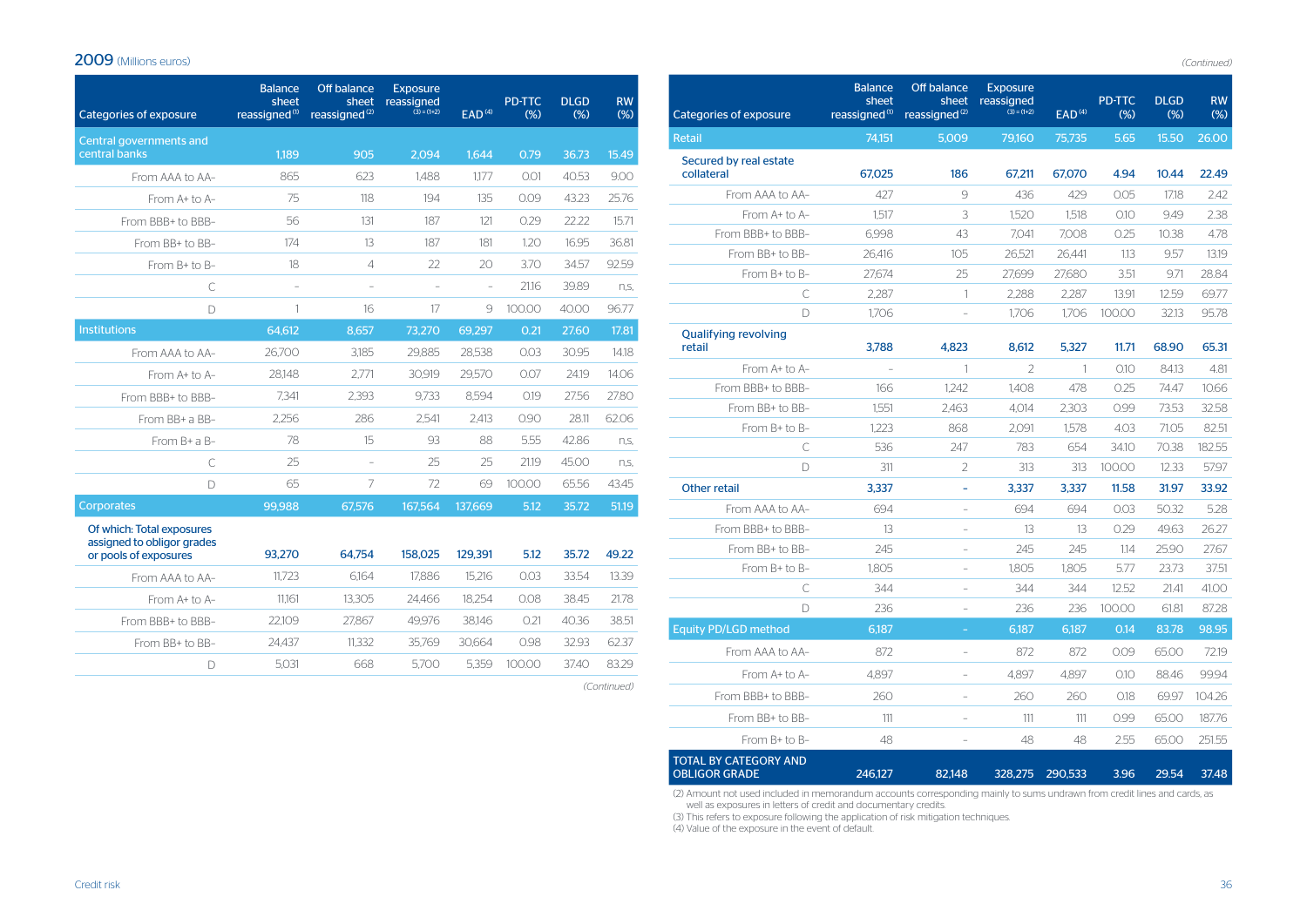#### 4.5.3. Comparative analysis of the estimates made

The following graphs compare the expected loss adjusted to the cycle calculated according to the Group's core internal models in Spain approved by the Bank of Spain, with the effective loss incurred between 2001 and 2010. They also present the average effective loss between 2001 and 2010 in accordance with the following:

- Estimated expected loss calculated with the internal models calibrated to 2010, and adjusted to the economic cycle (green line). that is, the annual average expected loss in an economic cycle.
- Effective loss, calculated as the ratio of new non-performing loans over the average exposure recorded (2001-2010) multiplied by the stressed LGD (light blue line), is the average loss incurred and which should be lower than the expected loss in the best years of an economic cycle, and higher in the bad years.

• Average effective loss (2001-2010) calculated as the average effective PD (probability of default) multiplied by the stressed LGD in the last year (dark blue line).

The comparison has been made for the portfolios of Retail mortgages, SMEs and Developers. In the categories of Institutions (Public and Financial Institutions) and Corporate, historical experience shows that there is such a small number of defaulted exposures (Low Default Portfolios) that it is not statistically significant, and hence the comparison is not shown. This comparison is also not shown for the rest of the Retail portfolios, given the extremely limited relevance of the exposure.

#### Retail mortgages

Despite the downturn in the economic environment, the effective loss in 2010 is below the estimated annual average expected loss for an entire economic cycle. This is due to the conservative criteria included in the internal models and to the risk management approach pursued within the Group.

#### **SMEs and developers**



#### SMEs and developers

The chart illustrates how estimated average Expected Loss for the cycle is consistent with the average of the effective loss in the last nine years. Given the magnitude of the economic recession taken into account in this period, we can conclude that the calculations are aligned with the impairment of the cycled observed.

In the years of highest economic growth the effective loss was lower than the average

expected loss for an economic cycle calculated according to internal models, but starting in 2008 the opposite occurs. This is consistent with the sharp economic slowdown and the financial difficulties businesses had to cope with in recent years.

#### Impairment losses

The table below shows the balance of specific, generic and country risk allowances for losses, by exposure categories, as of December 31, 2010 and 2009.



#### (Millions euros)

|                                       |       | Allowance for asset losses |
|---------------------------------------|-------|----------------------------|
| Categories of exposure                | 2010  | 2009                       |
| Central governments and central banks | 3     | 3                          |
| Institutions                          | 52    | 41                         |
| Corporates                            | 3,396 | 3176                       |
| Retail                                | 996   | 1.033                      |
| Secured by real estate collateral     | 286   | 433                        |
| Other retail                          | 710   | 599                        |
| <b>TOTAL</b>                          | 4.446 | 4.253                      |

#### **Retail mortgages**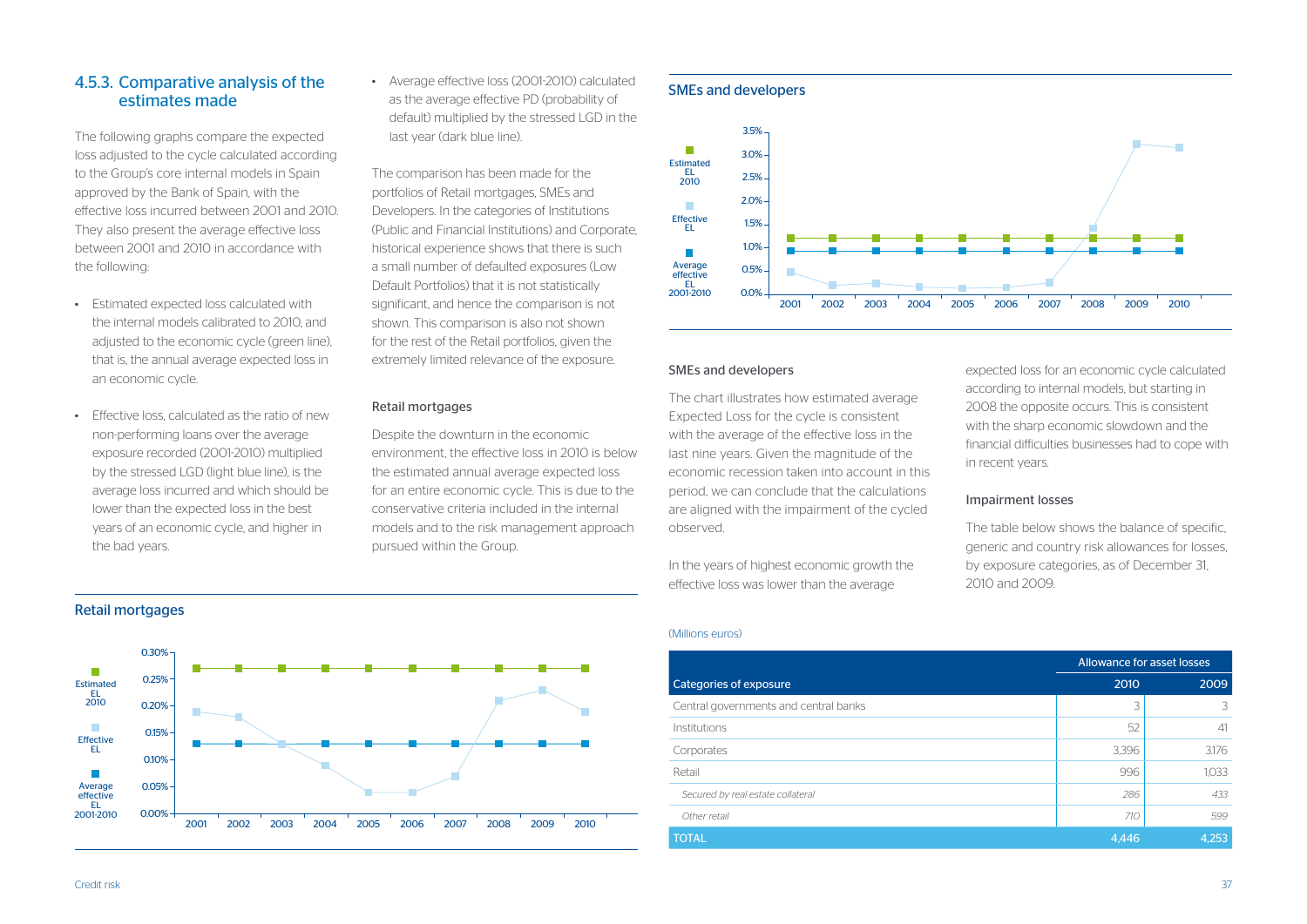#### 4.5.4. Risk-weighted value of specialized lending exposures

The Solvency Circular stipulates that the consideration of specialized lending companies is to apply to those legal entities with the following characteristics:

• That the exposure is to an entity created specifically to finance and/or operate physical assets

(Millions euros)

- That the contractual arrangements give the lender a substantial degree of control over the assets and income they generate.
- That the primary source of repayment of the obligation is the income generated by the assets being financed, rather than in the independent capacity of the borrower.

The following table presents the exposures assigned to each one of the risk weightings of the specialized lending exposures as of December 31, 2010 and 2009:

#### 4.5.5. Risk-weighted value of equity exposures

The following table presents the exposures assigned to each one of the risk weightings of equity exposures as of December 31, 2010 and 2009:

#### (Millions euros)

|                       |        | Original exposure <sup>(1)</sup> |       |  |  |
|-----------------------|--------|----------------------------------|-------|--|--|
| <b>Risk weighting</b> | Factor | 2010                             | 2009  |  |  |
|                       | 50%    | $\qquad \qquad$                  | 191   |  |  |
|                       | 70%    | 4,407                            |       |  |  |
| $\mathcal{P}$         | 70%    | $\overline{\phantom{0}}$         | 4,080 |  |  |
|                       | 90%    | 5,727                            | 5,197 |  |  |
| 3                     | 115%   | 67                               | 23    |  |  |
| 4                     | 250%   | $\overline{\phantom{0}}$         | 47    |  |  |
| 5                     | 0%     | 59                               |       |  |  |
| <b>TOTAL</b>          |        | 10,259                           | 9,539 |  |  |

(1) Gross exposure prior to the application of risk mitigation techniques.

|                              | Original exposure |       |
|------------------------------|-------------------|-------|
| Risk weighting               | 2010              | 2009  |
| Risk weighting simple method | 1,473             | 1,913 |
| 190%                         | 901               | 883   |
| 290%                         | 382               | 780   |
| 370%                         | 190               | 250   |
| <b>PD/LGD method</b>         | 5,375             | 6,187 |
| Internal models method       | 497               | 361   |
| <b>TOTAL</b>                 | 7.345             | 8,461 |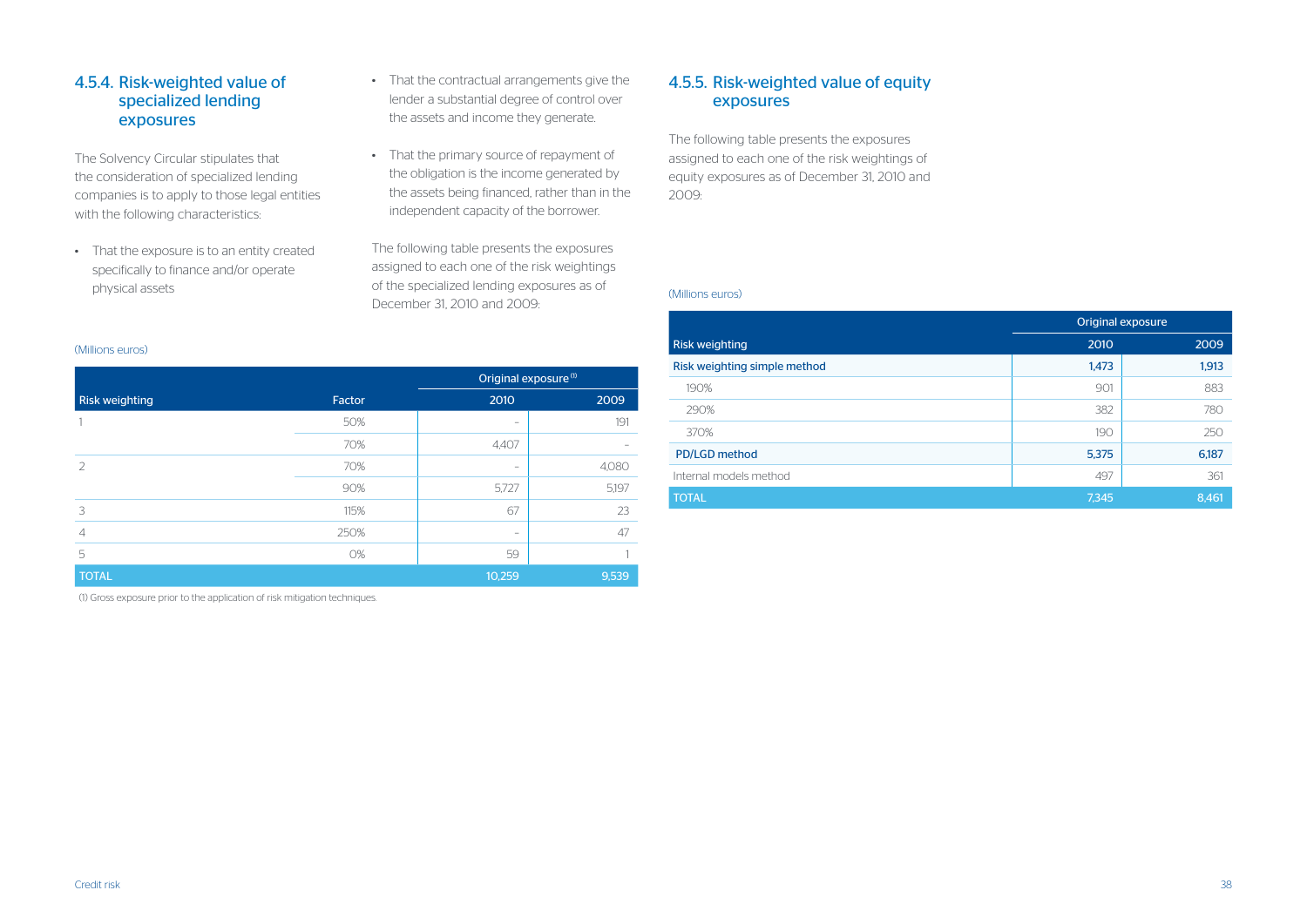### 4.6. Information on securitizations

#### 4.6.1. General characteristics of securitizations

#### 4.6.1.1. Purpose of securitization

The Group's current policy on securitization involves a program of recurrent issue, with an intended diversification of securitized assets that adjusts their volume to the bank's capital requirements and to market conditions.

This program is complemented by all the other finance and equity instruments, thereby diversifying the need to resort to wholesale markets.

The definition of the strategy and the execution of the operations, as with all other wholesale finance and capital management, is supervised by the Assets & Liabilities Committee, obtaining the pertinent internal authorizations directly from the Board of Directors or from the Executive Committee.

The main purpose of securitization is to act as an instrument for efficient balance sheet management, as a source of:

- Liquidity at an efficient cost, complementing all the other finance instruments.
- Freeing up regulatory capital, through the transfer of risk.
- Freeing up potential excesses of generic allowances for losses, provided that the

volume of the first-loss tranche and the effective risk transfer so permit.

#### 4.6.1.2. Functions pursued in the securitization process and degree of involvement

The Group's degree of involvement in its securitization funds is not normally restricted to the mere role of assignor and administrator of the securitized portfolio.

The Group has commonly assumed such additional roles as:

• Direct counterparty of the swap, given that the Group's rating permits this through the Spanish

#### Group's degree of involvement



Banking Association's Framework Contractual Agreements for Financial Operations (CMOF) with the securitization fund.

- Payment Agent.
- Provider of the treasury account.
- Provider of the subordinated loan and of the loan for start-up costs, with the former being the one that finances the first-loss tranche, and the latter financing the fund's fixed expenditure.
- Administrative agent of the securitized portfolio.

The Group has not assumed the role of sponsor of securitizations originated by thirdparty institutions.

The Group's balance sheet maintains the firstloss tranches of all securitizations performed.

It is worth noting that the Group has not modified its model for the generation of securitization operations since the credit crunch, which began in July 2007. Accordingly:

- There has been no transfer of risk through synthetic securitizations. All operations have involved traditional securitizations with simple structures in which the underlying assets were loans or financial leasing.
- It has not been involved in recurrent structures such as conduits or SIVs. All its issues have been one-offs, with no mandatory commitments for asset repackaging or the replacement of loans.

#### 4.6.1.3. Methods used for the calculation of risk-weighted exposures in its securitization activity

The methods used to calculate the riskweighted exposures in securitizations are:

- The standardized approach: when this method is used for fully securitized exposures, in full or in a predominant manner if it involves a mixed portfolio.
- The IRB approach: when internal models are used for securitized exposures, in full or in a predominant manner. Within the alternatives of the IRB approach, use is made of the model based on external ratings.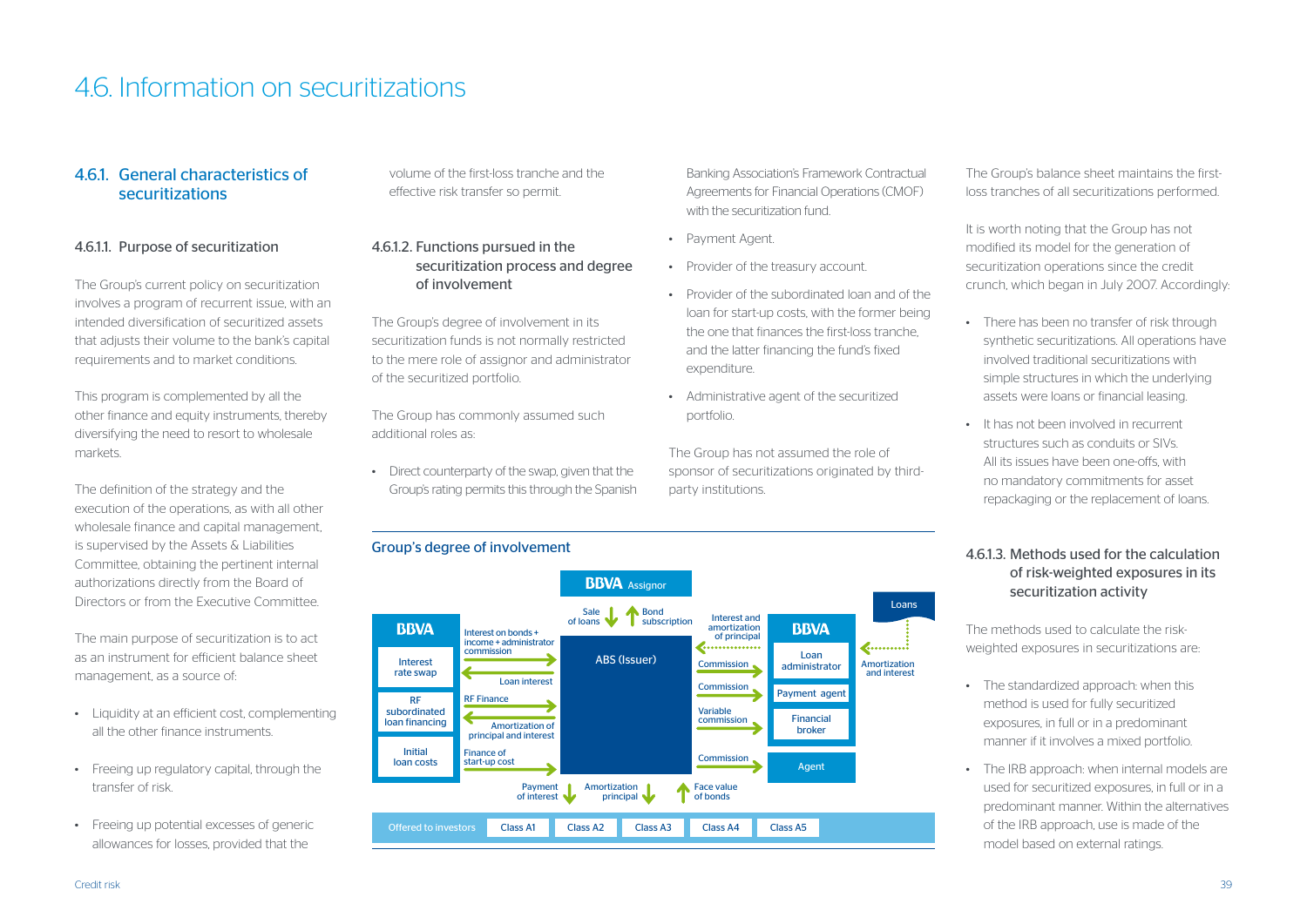#### 4.6.2. Risk transfer in securitization activities

A securitization fulfills the criterion of significant and effective transfer of risk, and therefore falls within the solvency framework of the securitizations, when it upholds the conditions laid down in Rules Fifty-five and Fifty-six in the Solvency Circular.

#### 4.6.3. Investment or retained securitizations

The following table presents the amounts in terms of EAD of investment and retained securitizations by type of exposure, tranche and weighting ranges that correspond to securitizations that, in the case of those originated in the Group, fulfill the criteria of risk transfer as of December 31, 2010 and 2009.

#### 2010 (Millions euros)

|                        |                                   |                | EAD broken down by ECAI tranches |                          |                          |                          |                          |                          |        |
|------------------------|-----------------------------------|----------------|----------------------------------|--------------------------|--------------------------|--------------------------|--------------------------|--------------------------|--------|
|                        |                                   |                |                                  | <b>Standard</b>          |                          |                          |                          | Advanced                 |        |
| Securitization<br>type | <b>Exposure</b><br>type           | <b>Tranche</b> | 20%                              | 50%;<br>100%;<br>350%    | 1.250%                   | $6 - 10\%$<br>12-18%     | 50-75%;<br>100%          | 250-425-<br>625%         | 1.250% |
| Investment             | Balance-                          | Preferential   | 4,601                            |                          | $\overline{\phantom{0}}$ | 1,011                    |                          |                          |        |
|                        | sheet<br>exposure                 | Intermediate   | $\overline{a}$                   | 39                       | $\overline{a}$           | 10                       | 25                       | $\overline{4}$           |        |
|                        |                                   | First-losss    | $\overline{a}$                   | 38                       | 184                      | $\overline{\phantom{0}}$ | $\overline{a}$           | $\overline{a}$           | 69     |
|                        | Off-balance-<br>sheet<br>exposure | Preferential   |                                  |                          | $\overline{\phantom{0}}$ |                          |                          | $\overline{\phantom{0}}$ |        |
|                        |                                   | Intermediate   |                                  |                          | $\overline{\phantom{0}}$ | $\overline{\phantom{0}}$ | $\overline{\phantom{0}}$ |                          |        |
|                        |                                   | First-losss    |                                  |                          | $\overline{\phantom{0}}$ |                          |                          | $\overline{\phantom{0}}$ |        |
| <b>TOTAL</b>           |                                   |                | 4,601                            | 77                       | 184                      | 1,021                    | 25                       | $\overline{4}$           | 69     |
| Retained               | Balance-                          | Preferential   | 524                              |                          | $\overline{a}$           | 1.183                    | $\overline{\phantom{a}}$ | $\overline{a}$           |        |
|                        | sheet<br>exposure                 | Intermediate   | $\qquad \qquad -$                | 338                      | $\overline{\phantom{0}}$ | 25                       |                          | 15                       |        |
|                        |                                   | First-losss    |                                  | $\overline{\phantom{0}}$ | 88                       | $\overline{\phantom{0}}$ | $\overline{\phantom{0}}$ | $\overline{a}$           | 94     |
|                        | Off-balance-                      | Preferential   | $\overline{\phantom{0}}$         |                          | $\overline{a}$           | $\overline{\phantom{0}}$ |                          | $\overline{a}$           |        |
|                        | sheet<br>exposure                 | Intermediate   |                                  |                          |                          | $\overline{a}$           |                          | $\overline{a}$           |        |
|                        |                                   | First-losss    |                                  |                          | 35                       | $\overline{\phantom{0}}$ |                          | $\overline{\phantom{0}}$ |        |
| <b>TOTAL</b>           |                                   |                | 524                              | 338                      | 123                      | 1.207                    |                          | 15                       | 94     |

#### 2009 (Millions euros)

|                        |                                   |                 | EAD broken down by ECAI tranches |                          |                          |                          |                          |                          |        |
|------------------------|-----------------------------------|-----------------|----------------------------------|--------------------------|--------------------------|--------------------------|--------------------------|--------------------------|--------|
|                        |                                   | <b>Standard</b> |                                  |                          | Advanced                 |                          |                          |                          |        |
| Securitization<br>type | Exposure<br>type                  | <b>Tranche</b>  | 20%                              | 50%;<br>100%;<br>350%    | 1,250%                   | 12-18%                   | 6-10%; 50-75%;<br>100%   | 250-425-<br>625%         | 1,250% |
| Investment             | Balance-                          | Preferential    | 3,631                            |                          | $\overline{a}$           | 1,085                    | $\overline{a}$           |                          |        |
|                        | sheet<br>exposure                 | Intermediate    | $\overline{a}$                   | 97                       |                          | 9                        | 18                       | 10                       |        |
|                        |                                   | First-losss     | $\overline{a}$                   | $\overline{a}$           |                          |                          | $\overline{a}$           |                          |        |
|                        | Off-balance-<br>sheet<br>exposure | Preferential    |                                  |                          |                          |                          |                          |                          |        |
|                        |                                   | Intermediate    |                                  |                          |                          |                          |                          |                          |        |
|                        |                                   | First-losss     |                                  |                          | $\overline{\phantom{0}}$ |                          | $\overline{\phantom{0}}$ |                          |        |
| <b>TOTAL</b>           |                                   |                 | 3,631                            | 97                       | ۰                        | 1,095                    | 18                       | 10                       |        |
| Retained               | Balance-<br>sheet<br>exposure     | Preferential    | 731                              |                          |                          | 1,251                    | $\overline{\phantom{0}}$ |                          |        |
|                        |                                   | Intermediate    | $\overline{\phantom{a}}$         | 744                      | $\overline{\phantom{0}}$ | 25                       | $\overline{a}$           | 15                       |        |
|                        |                                   | First-losss     |                                  | $\overline{\phantom{0}}$ | 93                       | $\overline{\phantom{a}}$ | $\overline{a}$           | $\overline{\phantom{0}}$ | 93     |
|                        | Off-balance-                      | Preferential    |                                  | $\overline{\phantom{a}}$ | $\overline{\phantom{0}}$ |                          | $\overline{\phantom{a}}$ |                          |        |
|                        | sheet<br>exposure                 | Intermediate    |                                  |                          |                          |                          | $\overline{a}$           |                          |        |
|                        |                                   | First-losss     |                                  | $\overline{a}$           | 11                       |                          | $\overline{a}$           |                          |        |
| <b>TOTAL</b>           |                                   |                 | 731                              | 744                      | 104                      | 1.275                    |                          | 15                       | 93     |

#### 4.6.4. Originated securitizations

#### 4.6.4.1. Rating agencies used

Regarding those issues made in the Group, the rating agencies that have been involved in the issues that fulfill the criteria of risk transfer and fall within the securitizations' solvency framework are, on a general basis, Fitch, Moody's and S&P.

In all the SSPEs, the agencies have assessed the risk of the entire issuance structure:

- Awarding ratings to all bond tranches.
- Establishing the volume of the credit enhancement.
- Establishing the necessary triggers (early termination of the restitution period, prorata amortization of AAA classes, pro-rata amortization of series subordinated to AAA and amortization of the reserve fund, amongst others)

In each and every one of the issues, in addition to the initial rating, the agencies carry out regular quarterly monitoring.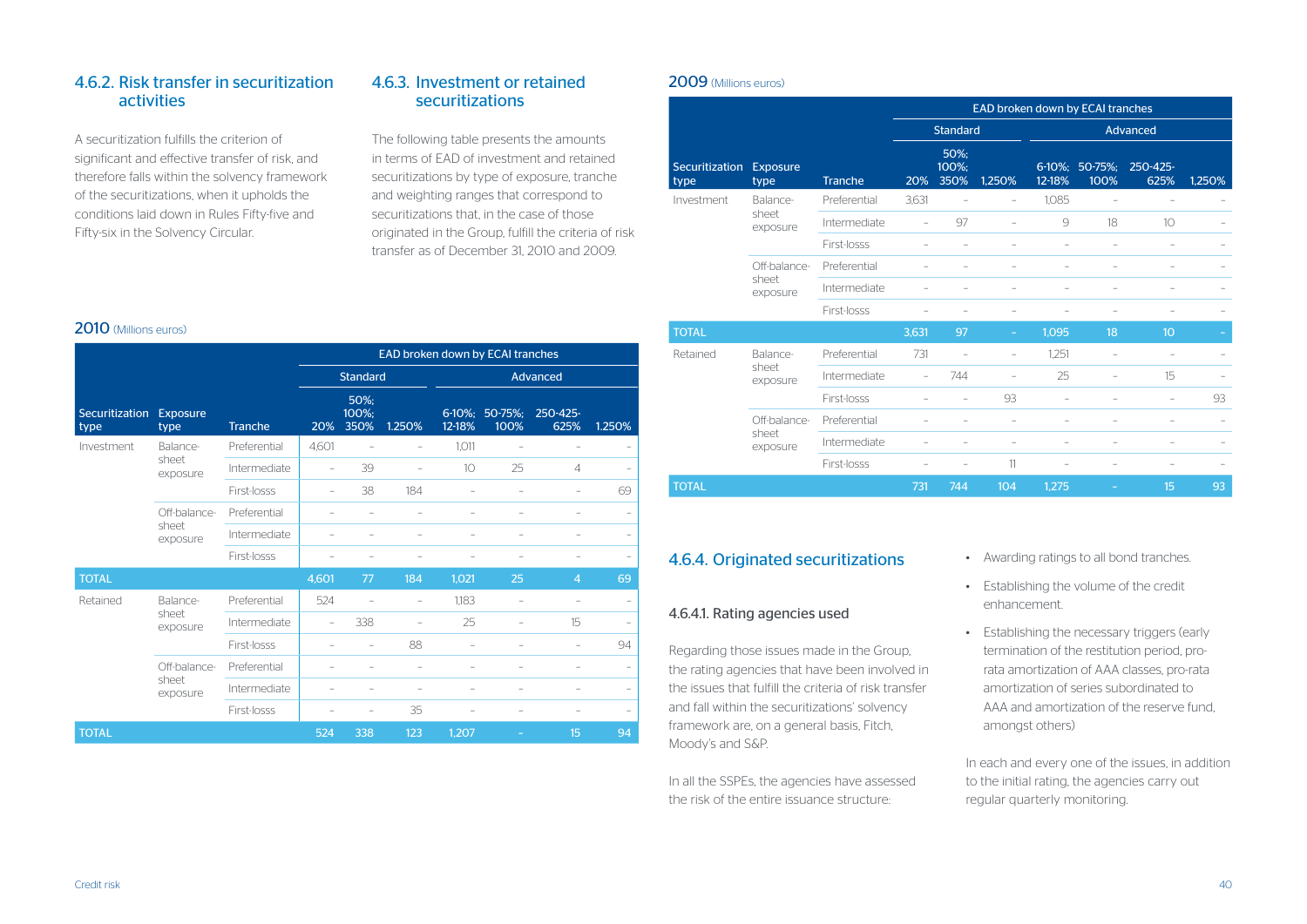#### 4.6.4.2. Breakdown of securitized balances by Type of Asset

The next table gives the current outstanding balance, non-performing exposures and impairment losses recognized in the period corresponding to the underlying assets of originated securitizations, in which risk transfer criteria are fulfilled, by type of asset, as of December 31, 2010 and 2009.

#### 2010 (Millions euros)

| Type of asset                        | Current<br>balance | Of which: non-performing<br>exposures <sup>(1)</sup> | <b>Total impairment</b><br>losses for the period |
|--------------------------------------|--------------------|------------------------------------------------------|--------------------------------------------------|
| Commercial and residential mortgages | 5.624              | 125                                                  | 13                                               |
| Credit cards                         |                    |                                                      |                                                  |
| Financial leasing                    | 922                | 87                                                   | 16                                               |
| Lending to corporates or SMEs        | 1.506              | 134                                                  | 24                                               |
| Consumer lending                     | 1.695              | 152                                                  | 65                                               |
| Receivables                          |                    |                                                      |                                                  |
| Securitization balances              |                    |                                                      |                                                  |
| Derivatives                          |                    |                                                      |                                                  |
| <b>TOTAL</b>                         | 9.747              | 498                                                  | 118                                              |

The Group has not securitized positions in

securitizations that fulfill the transfer criteria as per the requirements of the Solvency Circular, and, therefore, no results were recognized.

In 2010 and 2009, there were no

BBVA has been the structurer of all transactions effected since 2006.

revolving structures.

(1) It includes the total amount of exposures impaired for reasons of default or for other reasons.

#### 2009 (Millions euros)

| Type of asset                        | Current<br>balance       | Of which: non-performing<br>exposures <sup>(1)</sup> | <b>Total impairment</b><br>losses for the period |
|--------------------------------------|--------------------------|------------------------------------------------------|--------------------------------------------------|
| Commercial and residential mortgages | 6.385                    | 145                                                  |                                                  |
| Credit cards                         |                          | ٠                                                    |                                                  |
| Financial leasing                    | 1.479                    | 10 <sub>5</sub>                                      | 16                                               |
| Lending to corporates or SMEs        | 2.238                    | 157                                                  |                                                  |
| Consumer lending                     | 2.737                    | 245                                                  | 55                                               |
| <b>Receivables</b>                   |                          |                                                      |                                                  |
| Securitization balances              | $\overline{\phantom{0}}$ | $\overline{\phantom{0}}$                             |                                                  |
| Derivatives                          |                          |                                                      |                                                  |
| <b>TOTAL</b>                         | 12.838                   | 653                                                  | 79                                               |

(1) It includes the total amount of exposures impaired for reasons of default or for other reasons,

The next table gives the current outstanding balance of underlying assets of securitizations originated by the Group, in which risk transfer criteria are not fulfilled. These therefore do

not enter within the solvency framework of securitizations; the capital exposed is calculated as if they had not been securitized:

#### (Millions euros)

|                                      | <b>Current balance</b>   |        |  |
|--------------------------------------|--------------------------|--------|--|
| Type of asset                        | 2010                     | 2009   |  |
| Commercial and residential mortgages | 23,876                   | 24,537 |  |
| Credit cards                         |                          |        |  |
| Financial leasing                    | 23                       | 21     |  |
| Lending to corporates or SMEs        | 6,178                    | 6,407  |  |
| Consumer lending                     | 2,481                    | 1.801  |  |
| Receivables                          |                          | 3      |  |
| Securitization balances              | $\overline{\phantom{0}}$ |        |  |
| Derivatives                          | 154                      | 208    |  |
| <b>TOTAL</b>                         | 32,712                   | 32,976 |  |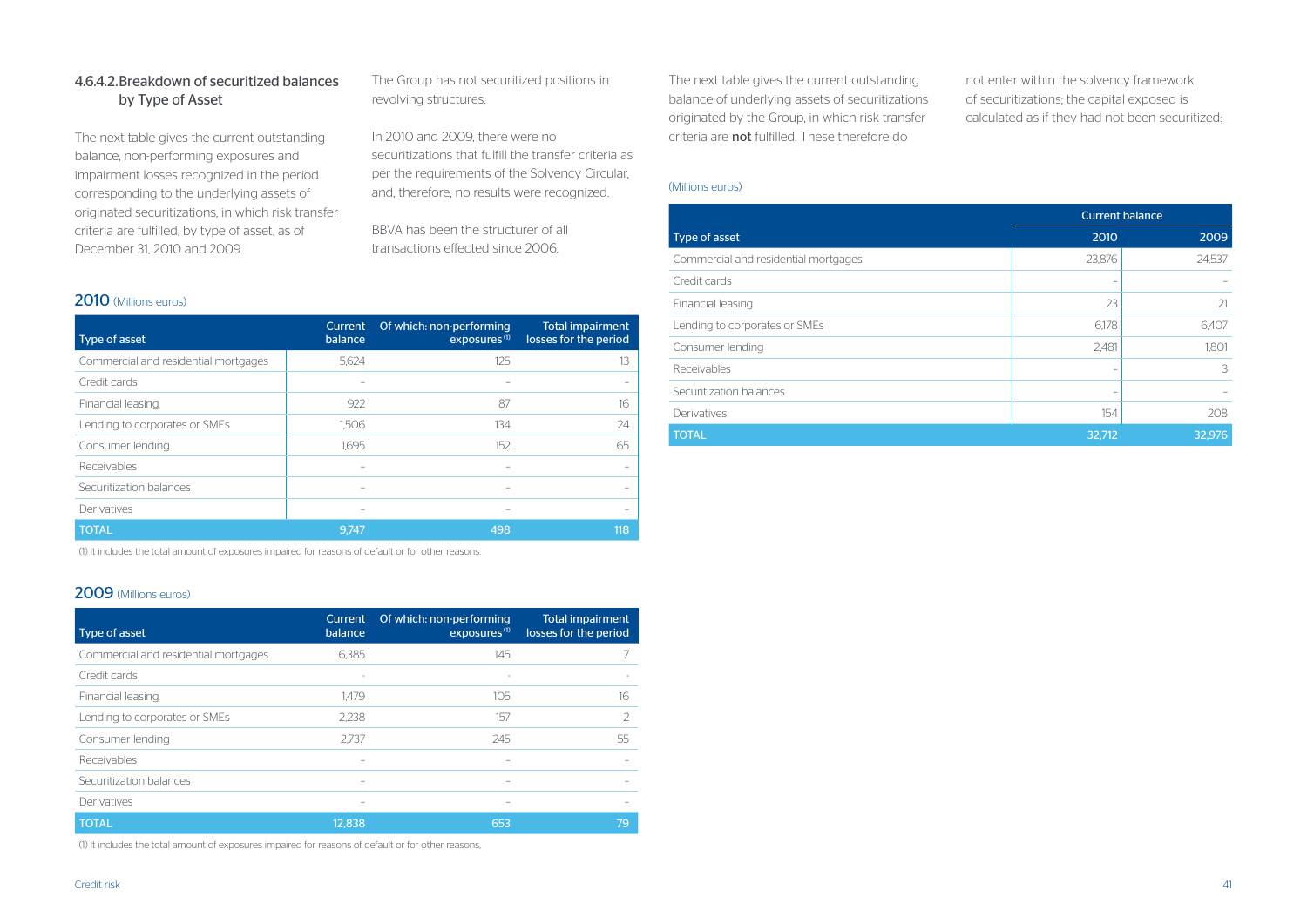## 4.7. Information on credit risk mitigation techniques

#### 4.7.1. Hedging based on netting operations on and off the balance sheet

Within the limits established by the rules on netting in each one of its operating countries, the Group negotiates with its customers the assignment of the derivatives business to master agreements (e.g., ISDA or CMOF) that include the netting of off-balance sheet transactions.

The text of each agreement in each case determines the transactions subject to netting.

The mitigation of counterparty risk exposure stemming from the use of mitigation techniques (netting plus the use of collateral agreements) leads to a reduction in overall exposure (current market value plus potential risk).

#### 4.7.2. Hedging based on collaterals

#### 4.7.2.1. Management and valuation policies and procedures

The procedures for the management and valuation of collaterals are set out in the internal manual on credit risk management policies, which the Group actively uses in the arrangement of transactions and in the monitoring of both these and customers.

This manual lays down the basic principles of credit risk management, which includes the management of the collaterals assigned in transactions with customers. Accordingly, the risk management model jointly values the existence of a suitable cash flow generation by the obligor that enables them to service the debt, together with the existence of suitable and sufficient guarantees that ensure the recovery of the credit when the obligor's circumstances render them unable to meet their obligations.

The procedures used for the valuation of the collateral are consistent with the market's best practices, which involve the use of appraisal for real estate guarantees, market price for shares, quoted value of shares in a mutual fund, etc.

All collaterals assigned are to be properly instrumented and recorded in the corresponding register, as well as receive the approval of the Group's Legal units.

#### 4.7.2.2. Types of collaterals

As collateral for the purpose of calculating equity, the Group uses the coverage established in the Solvency Circular. There follows a detail of the main collaterals available in the Group:

• Mortgage collateral: the collateral is the property upon which the loan is arranged.

As of December 31, 2010, the average amount outstanding balance on the corresponding loans is 53% of the real estate mortgage collateral and 54% as at December 31, 2009.

- Financial collateral: their object is any one of the following financial assets, as per the specifications of Rule Thirty-nine in the Solvency Circular:
	- Cash deposits, deposit certificates or similar securities.
	- Debt securities issued for the different categories.
	- Shares or convertible bonds.
- • Other property and rights used as collaterals: The following property and rights are considered to be acceptable as collateral:
	- Cash deposits, deposit certificates or similar instruments held in third-party institutions other than the lending credit

#### 2010 (Millions euros)

The value of the exposure covered with financial collateral and other collateral calculated using the standardized approach is as follows: Types of collateral Exposure covered by financial collaterals Exposure covered by netting and volatility other eligible collaterals Exposure after adjustments covered by eligible collaterals

2010 and 2009, respectively.

institution, when these are pledged in

– Life insurance policies pledged in favor of

institutions, provided that these securities are to be repurchased at a pre-set price by the issuing institutions at the request

the lending credit institution. – Debt securities issued by other

of the holder of the securities.

The exposures covered by financial collateral and other ellegible collaterals of the advanced measurement approach stand at €68,717 million and €51,220 million as at December 31

favor of the latter.

| <b>Categories of exposure</b>                        | financial<br>collaterals | other eligible<br>collaterals | adjustments covered<br>by eligible collaterals |
|------------------------------------------------------|--------------------------|-------------------------------|------------------------------------------------|
| Central governments and central banks                |                          |                               | 12,416                                         |
| Regional governments and local authorities           |                          | 9                             |                                                |
| Public sector institutions and other public entities | 17                       |                               | 32                                             |
| Institutions                                         |                          | 3                             | 6                                              |
| Corporates                                           | 134                      | 262                           | 460                                            |
| Retail                                               | 716                      | 37                            |                                                |
| Collateralized with real estate property             |                          | 476                           | 18                                             |
| Default status                                       |                          | 5                             |                                                |
| High risk                                            |                          | 8                             | 5                                              |
| Other exposures                                      |                          |                               | 23                                             |
| <b>TOTAL EXPOSURE VALUE AFTER GUARANTEES</b>         | 867                      | 800                           | 12,961                                         |
|                                                      |                          |                               |                                                |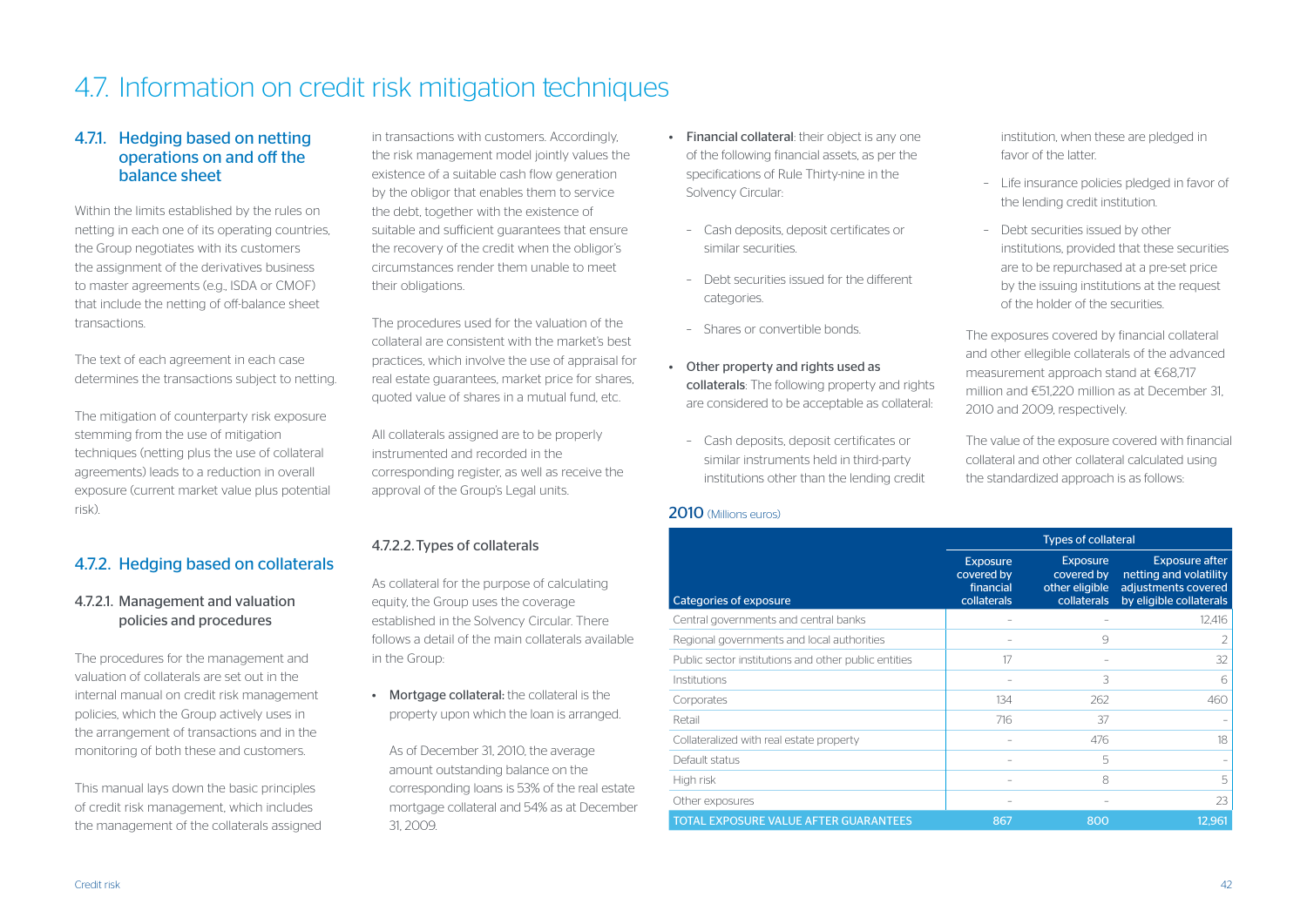#### 2009 (Millions euros)

|                                                      | <b>Types of collateral</b>                                |                                                                |                                                                                                   |
|------------------------------------------------------|-----------------------------------------------------------|----------------------------------------------------------------|---------------------------------------------------------------------------------------------------|
| Categories of exposure                               | <b>Exposure</b><br>covered by<br>financial<br>collaterals | <b>Exposure</b><br>covered by<br>other eligible<br>collaterals | <b>Exposure after</b><br>netting and volatility<br>adjustments covered<br>by eligible collaterals |
| Central governments and central banks                |                                                           |                                                                | 1.631                                                                                             |
| Regional governments and local authorities           |                                                           |                                                                |                                                                                                   |
| Public sector institutions and other public entities | 15                                                        |                                                                | 78                                                                                                |
| Institutions                                         |                                                           |                                                                | 18                                                                                                |
| Corporates                                           | 106                                                       | 94                                                             | 758                                                                                               |
| Retail                                               | 513                                                       | 45                                                             |                                                                                                   |
| Collateralized with real estate property             |                                                           | 31                                                             | 14                                                                                                |
| Default status                                       |                                                           | $\mathcal{P}$                                                  | 5                                                                                                 |
| High risk                                            |                                                           | 7                                                              | 20                                                                                                |
| Short term to institutions and corporates            |                                                           | 22                                                             |                                                                                                   |
| Other exposures                                      |                                                           |                                                                | 55                                                                                                |
| <b>TOTAL EXPOSURE VALUE AFTER GUARANTEES</b>         | 634                                                       | 200                                                            | 2.580                                                                                             |

#### 4.7.3. Hedging based on personal guarantees

According to the Solvency Circular, signature guarantees are those personal guarantees, including those arising from credit insurances, that have been awarded by the providers of coverage defined in Rule Forty in the Solvency Circular.

As of year-end 2010 and 2009, the Group did not use credit derivatives as collateral.

In the category of Retail exposure under the advanced approach, signature guarantees impact on the PD, not reducing the amount of the credit risk in EAD.

The total value of the exposure covered with personal guarantees is as follows:

#### (Millions euros)

|                                                                    | Exposure covered by personal guarantees |        |
|--------------------------------------------------------------------|-----------------------------------------|--------|
| Categories of exposure                                             | 2010                                    | 2009   |
| Regional governments and local authorities                         | 9                                       | 2      |
| Public sector institutions and other public entities               | 7                                       | 5      |
| Institutions                                                       | 40                                      | 61     |
| Corporates                                                         | 2.416                                   | 1.790  |
| Retail                                                             | 1.431                                   | 1.097  |
| Collateralized with real estate property                           | 16                                      | 49     |
| Default status                                                     | 24                                      |        |
| High risk                                                          | 11                                      | 28     |
| Other exposures                                                    | 2                                       |        |
| TOTAL EXPOSURE STANDARIZED MODEL COVERED<br>BY PERSONAL GUARANTEES | 3.956                                   | 3.033  |
| Central governments and central banks                              | 442                                     | 510    |
| Institutions                                                       | 518                                     | 655    |
| Corporates                                                         | 6.891                                   | 7.075  |
| TOTAL EXPOSURE ADVANCED MODEL COVERED<br>BY PERSONAL GUARANTEES    | 7.851                                   | 8.240  |
| <b>TOTAL</b>                                                       | 11.807                                  | 11.273 |

#### 4.7.4. Risk concentration

Within the context of credit risk mitigation operations, there are no concentrations of counterparty risk, given the risk management policies applied and the netting and collateral agreements entered into with the main counterparties.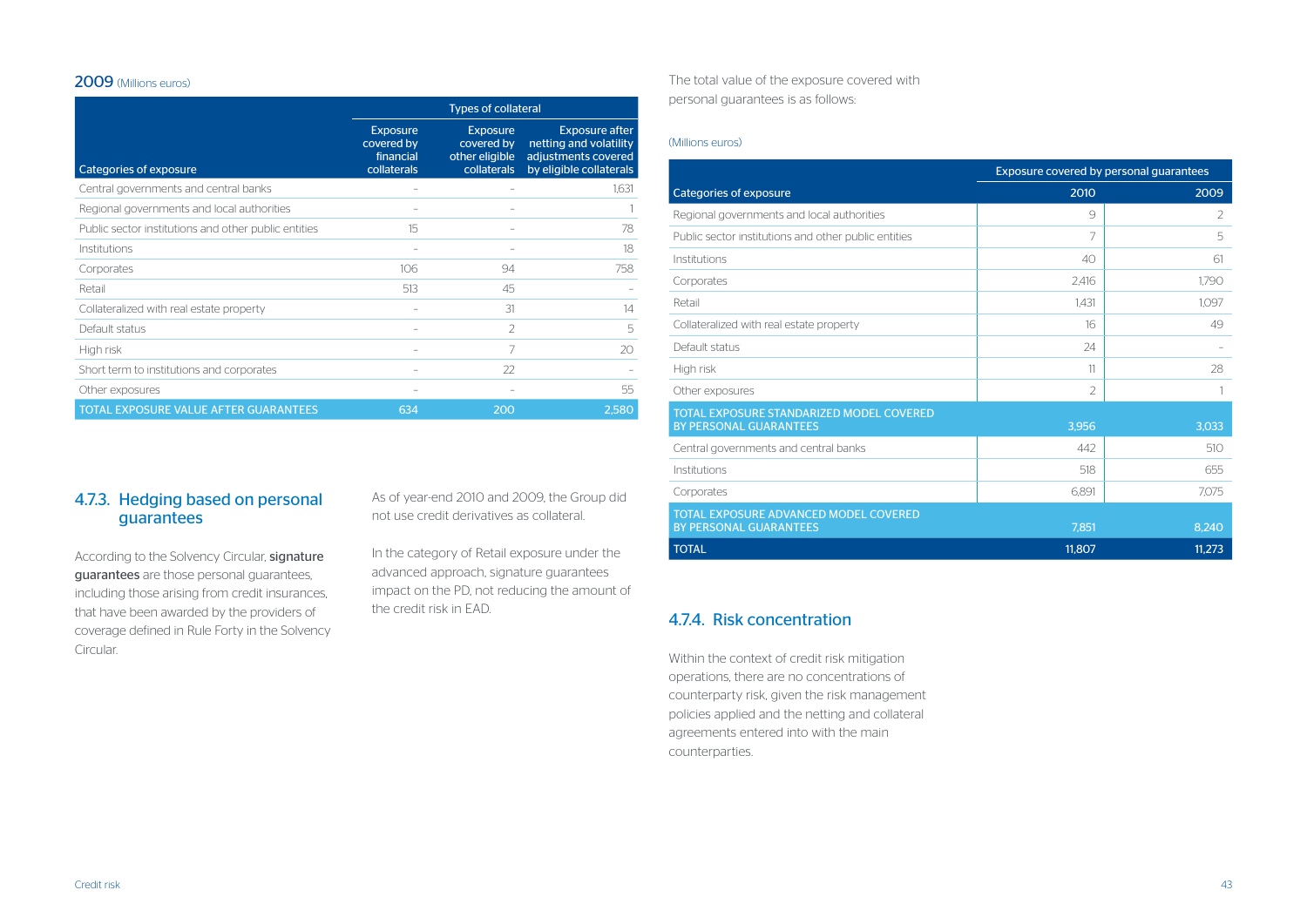## 5. Market risk in trading book activities

## 5.1. Differences in the trading book for the purposes of applying the Solvency and the Accounting Circulars

Regulatory trading book activities include the positions managed by the Group's Trading units, for which market risk limits are set and these are monitored daily. Moreover, they comply with the other requirements defined in the solvency regulations.

The trading book as an accounting concept is not confined to any business area, but rather follows the true reflection criteria laid down in the accounting regulations. Hence, for example, all derivatives are booked as accounting trading book unless they are

hedging derivates, regardless of whether or not they are part of the Trading units' exposure or they come from other business areas.

## 5.2. Internal models

#### 5.2.1. Scope of application

For the purposes of calculating own funds, the scope of application of the internal model for market risk extends to BBVA S.A. and BBVA Bancomer Trading Floors.

For the purposes of calculating own funds requirements, the Bank of Spain has authorized the use of the internal model for measuring price risk commodity positions and/or exchange rate and gold risk in trading book activities held by the Group in its operations in Spain and Mexico.

#### 5.2.2. Features of the models used

Value at Risk (VaR) is the basic variable for measuring and controlling the Group's market risk. This risk metric estimates the maximum loss that may occur in a portfolio's market positions for a particular time horizon and given confidence level. VaR is calculated in the Group at a 99% confidence level and a 1-day time horizon.

In BBVA and BBVA Bancomer, VaR is estimated using the Historic Simulation methodology. This methodology consists of observing how

#### **Trends in market risk**

(Million euros)

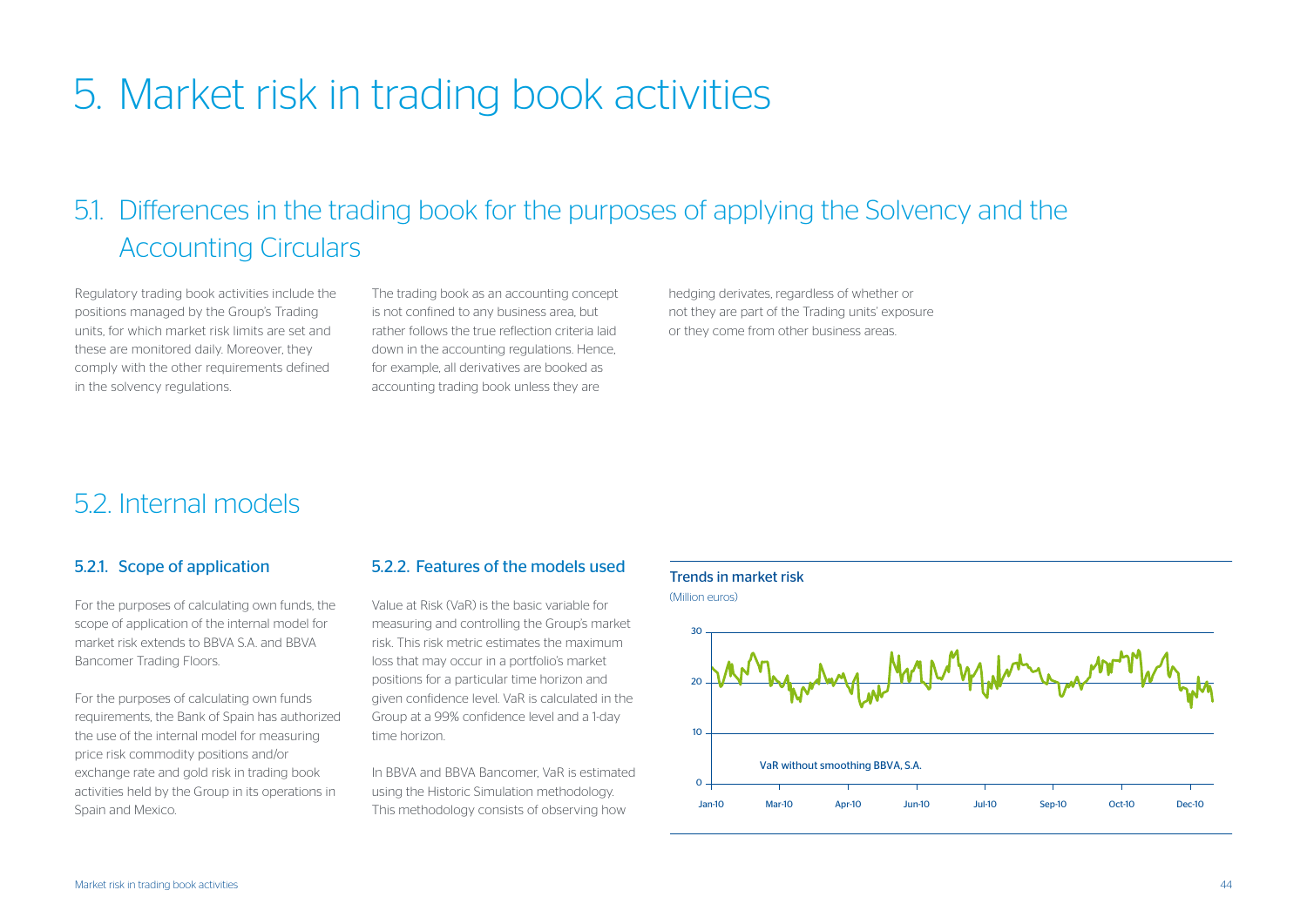#### **Trends in market risk**





the profits and losses of the current portfolio would perform if the market conditions from a particular historical period were in force, and, from that information, infer the maximum loss at a certain confidence level. It offers the advantage of accurately reflecting the historical multivariate probability distribution of the market variables and of not requiring any specific distribution assumption. The historical period used is two years.

In terms of the types of market risk on the Group's trading portfolio, the main risk factor in BBVA S.A. is linked to interest rates, at 58% of the total at the end of 2010 (this figure includes spread risk). Equity accounts for 4% of risk, exchange-rate risk 7% and volatility risk 31% of the total portfolio. The following tables show the VaR by risk factor for BBVA S.A. and BBVA Bancomer:

#### BBVA, S.A. market risk  $(A)$

| Millions euros).       |         |
|------------------------|---------|
| <b>Risk (VaR)</b>      |         |
| Interest+spread        | 18.9    |
| Exchange rate          | 24      |
| Equity                 | 1.2     |
| Vega and correlation   | 99      |
| Diversification effect | $-16.1$ |
| <b>TOTAL</b>           | 16.4    |
| <b>AVERAGE</b>         | 21.2    |
| <b>MAXIMUM</b>         | 26.6    |

MINIMUM 15.1 Contract of the Contract of the 15.1

#### BBVA Bancomer market risk (Millions euros)

| <b>Risk (VaR)</b>      |        |
|------------------------|--------|
| Interest+spread        | 7.0    |
| Exchange rate          | 03     |
| Equity                 | 25     |
| Vega and correlation   | 17     |
| Diversification effect | $-4.0$ |
| <b>TOTAL</b>           | 7.5    |
| <b>AVERAGE</b>         | 7.5    |
| <b>MAXIMUM</b>         | 11.8   |
| <b>MINIMUM</b>         | 4.5    |

VaR figures are estimated following two methodologies:

- VaR without smoothing, which awards equal weight to the daily information for the previous two years. This is currently the official methodology for measuring market risks vis-à-vis limits compliance.
- VaR with smoothing, which weighs more recent market information more heavily. This metric is supplementary to the one above.

VaR with smoothing adapts itself more swiftly to the changes in financial market conditions, whereas VaR without smoothing is, in general, a more stable metric that will tend to exceed

VaR with smoothing when the markets show less volatile trends, while it will tend to be lower when they present upturns in uncertainty.

#### 5.2.3. Stress testing

All the tasks associated with stress, methodologies, scenarios of market variables or reports are undertaken in coordination with the Group's Risk Areas.

The Group is currently performing stress testing on historical crisis scenarios and impacts based on economic crisis scenarios prepared by BBVA Research. They can be seen in the following chart.





Market risk in trading book activities 45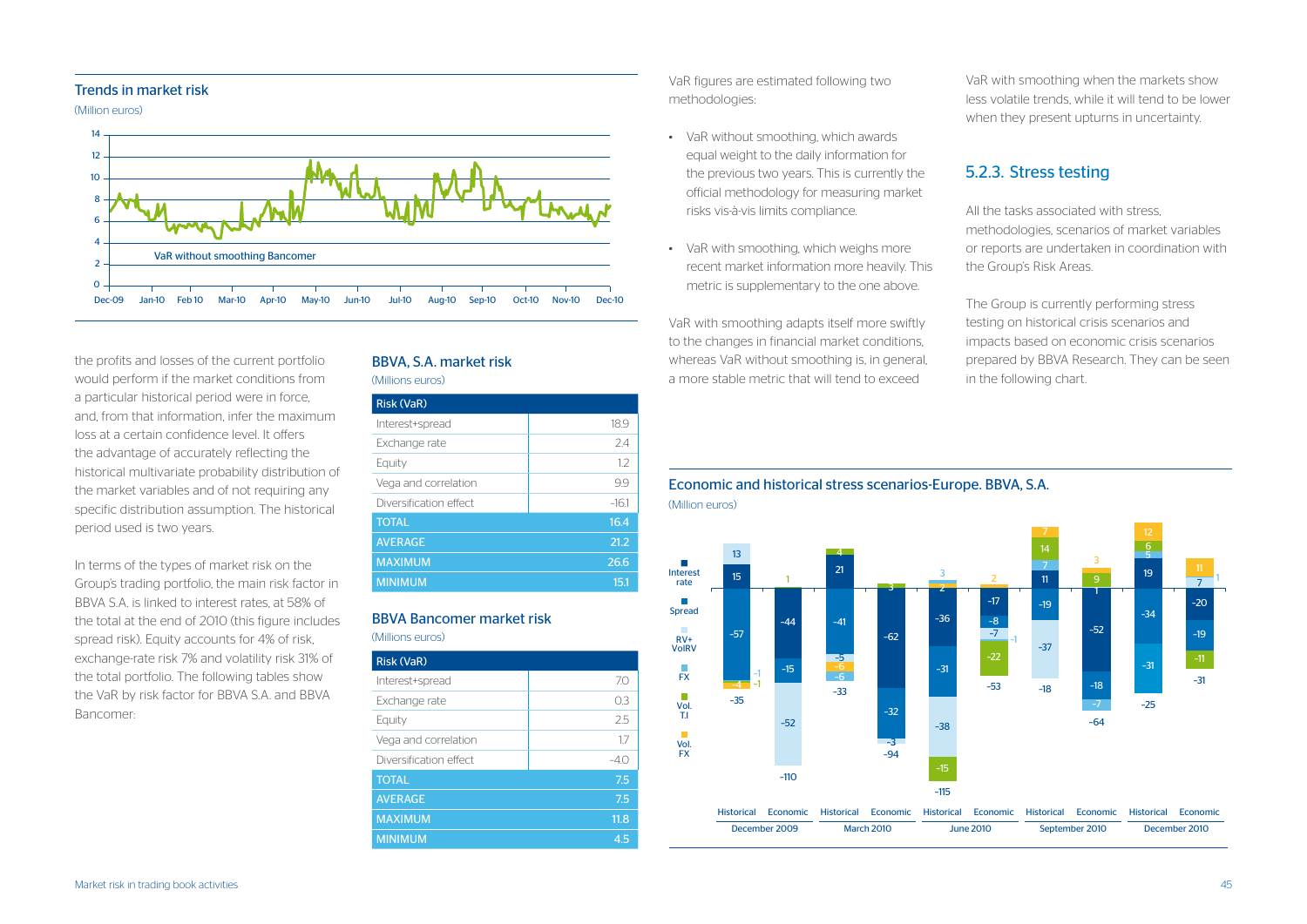- Historical crisis scenarios: Once the critical periods that are to be used have been defined, the development of the risk factors is applied to revaluate the current portfolio in order to estimate the loss that would be incurred if this market situation were to be repeated.
- Economic crisis scenarios: Unlike the former, economic stress scenarios vary over time. It is the Market *Stress* Committee which decides which scenarios should be taken into account. This committee's ultimate aim is to enable the most significant market risk positions in the Group's trading activities on the markets to be identified, assessing the impact certain changes in risk drivers will have on them. This task is performed by the Market Risk areas in the Group's various units. To do so, the Stress Committee must identify and quantify foreseeable crisis scenarios in the financial markets, and this is achieved thanks to the participation of BBVA Research as a key member of the **Committee**

#### 5.2.4. Back-testing

The Group's market risk measurement model needs to have a back-testing or selfvalidation program that assures that the risk measurements being made are appropriate.

The Global Markets Risk unit periodically approves the risk valuation models used to estimate the maximum loss that could be incurred in the positions assessed with a certain level of probability. If it is noticed that the model does not match the real results of the positions in question, checks would need to be run to offset possible errors, or changes need to be made to improve the accuracy of the estimate.

The approval of the VaR measurement system is performed by comparing the ex-ante risk levels provided daily by the model with the real, ex-post management results calculated by the Financial Division from the business units' management systems. Consistency between the results obtained and resulting risk level is verified.

#### Validation of the Market risk measurement model for BBVA, S.A. with management results (Base EUR)



#### Validation of the Market risk measurement model for BBVA Bancomer with management results (Base MXN)



The deviations in May are the result of the Greek crisis:

- 05/05/2010: increased volatility in credit markets resulting from the Greek crisis and contagion to the rest of the Euro zone (due, among other factors, to an increase of 18% and 27% in Spanish and Italian spreads, respectively).
- 07/05/2010: increased volatility in credit markets resulting from the Greek crisis and contagion to the rest of the Euro zone (leading to a general fall of around 30% in the spreads of peripheral Euro zone countries).

#### 5.2.5. Characteristics of the risk management system

The Group has a risk management system that is appropriate for the volume of risks managed, in compliance with the conditions laid out in Rule Ninety-three.

- Integration of the daily risk calculations into the Group's risk management.
- A Risk unit that is independent of the business units.
- Active participation of management bodies in the risk control process.
- Sufficient human resources to employ the model.
- Existence of written procedures that assure the global precision of the internal model used for calculating VaR.
- Accreditation of the degree of accuracy of the internal model used for calculated VaR.
- Existence of a stress program.
- Periodic internal audits performed on the risk measurement system.

The Group employs a back-testing program that ensures that the risk measurements carried out are appropriate.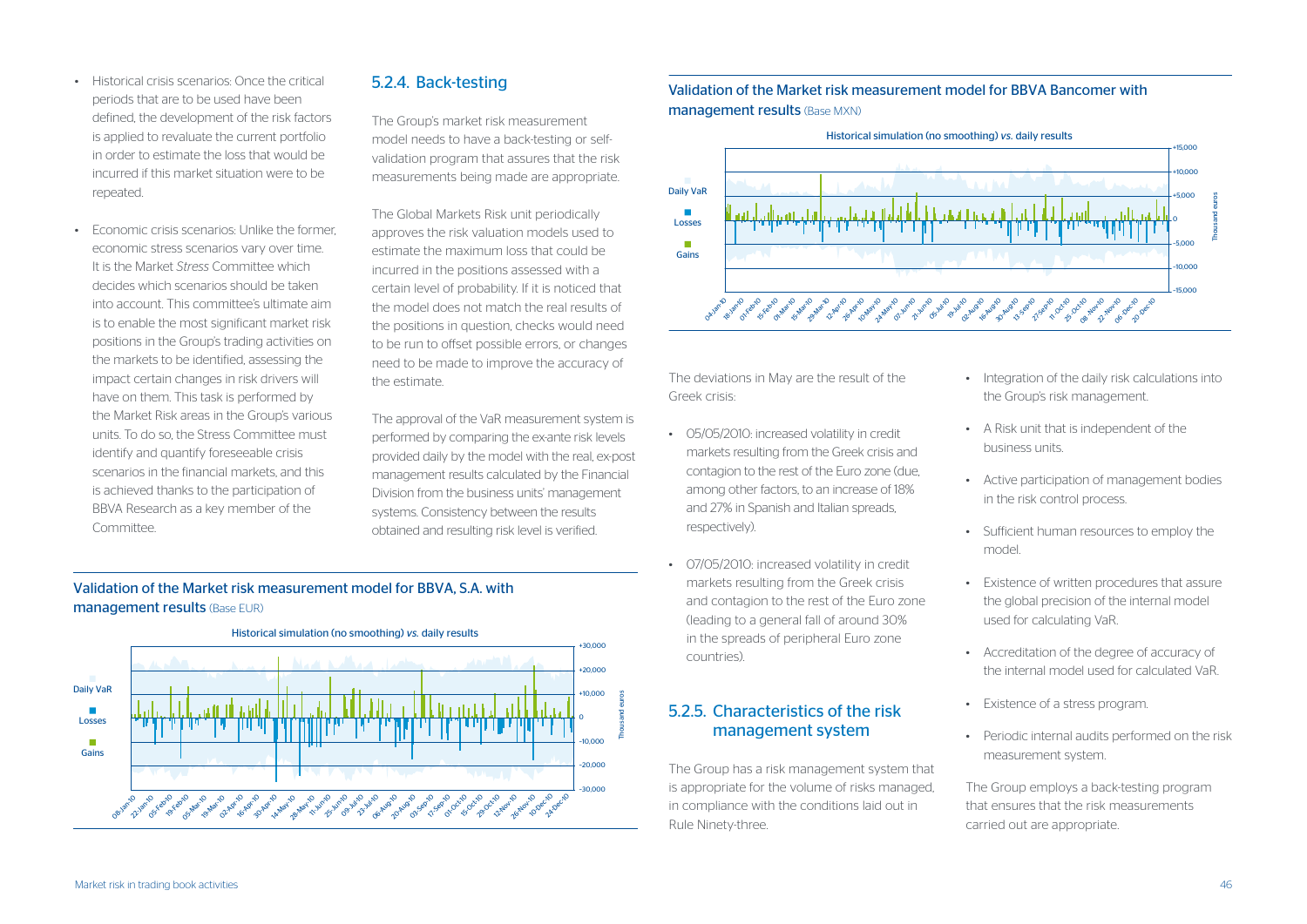The Group uses internal validation procedures for the model that are independent of the model development process.

VaR is calculated at a 99% confidence level and a 1-day time horizon. In order to extrapolate to the regulatory 10-day horizon, the figures are multiplied by square root of 10. A historical period of 2 years is used for risk factor observation.

The market risks model has a sufficiently large number of risk factors depending on the business volume in the various financial markets.

For the purposes of calculating bank capital requirements for the trading portfolio, the Group is incorporating the new Basel requirements stipulated by the European Directive for:

- 1. Incremental Risk Charge(IRC): Calculates the risk not captured by the VaR model, specifically migration and default events.
- 2. VaR Stress: Gives a VaR figure using parameters calculated in a period of stress conditions.
- 3. Capital charge on securitization portfolio: The specific risk will be calculated according

to the standard method rules, i.e. the same capital charge as a position in the banking book.

4. Capital charge on correlation portfolio: The risk is calculated by the standard method and supervisory formula. The perimeter of this charge is fixed to Nth-to-default market positions, market tranches, only for positions with an active market and hedging capacity.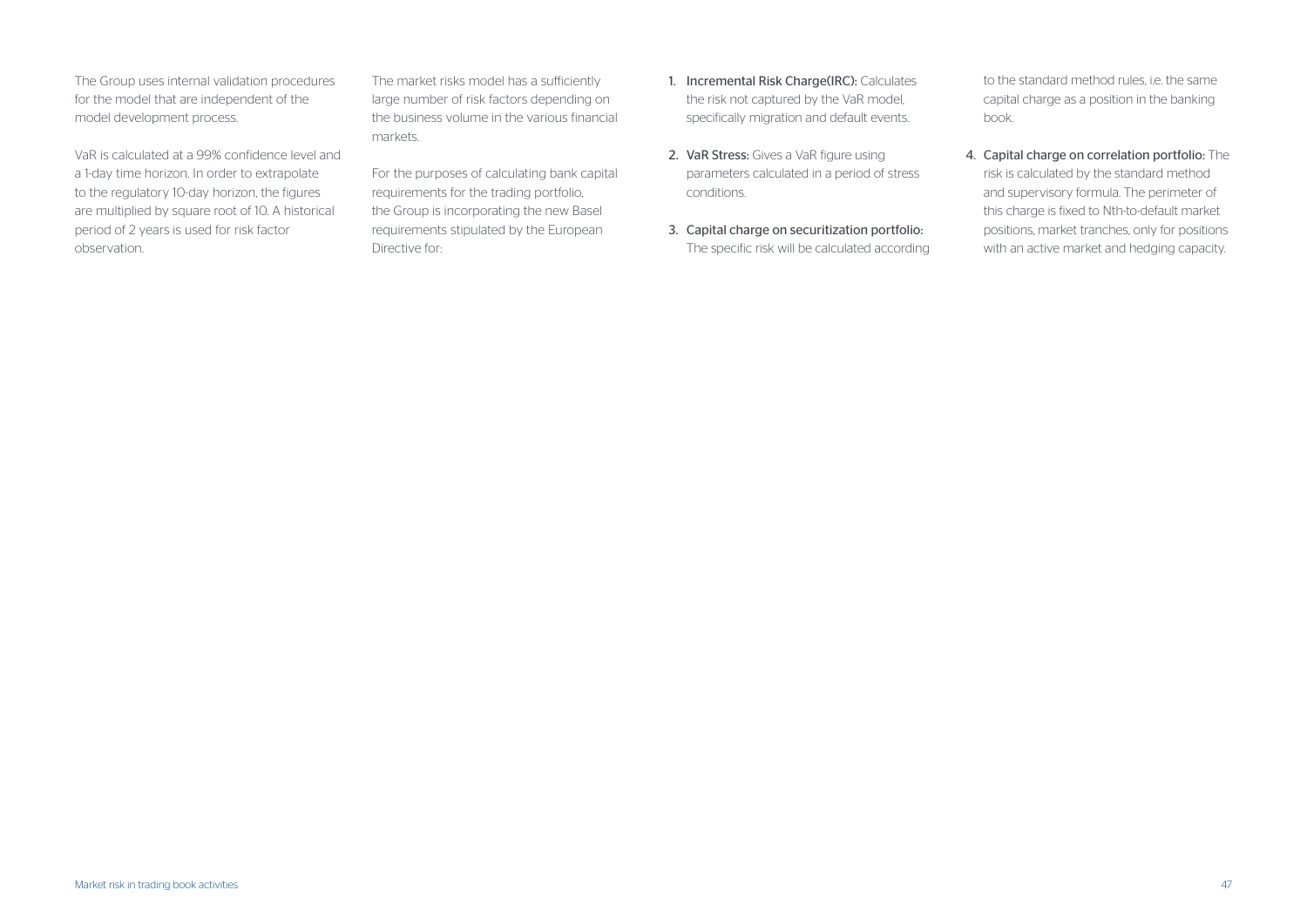## 6. Operational risk

### 6.1. Methods employed

In keeping with the Solvency Circular, advanced models (AMA method) are used in a significant portion of the banking perimeter in the sphere of Spain and Mexico to calculate the regulatory capital for operational risk for Pillar I. For the rest of the Group, the calculation is carried out by

applying the basic or standardized approach, as required, to the relevant consolidated income from the remaining subsidiaries.

In March 2010 the BBVA Group received authorization from the Bank of Spain to apply advanced models for calculating regulatory capital by operational risk in Spain and Mexico. This made it the only financial institution to date to obtain the Bank of Spain's classification for advanced operational risk models. The application and the Bank of Spain's authorization initially establish a floor on saving in regulatory capital, defined as the capital corresponding to the standard method. The authorization also lists a series of improvements that, once implemented in the model, will result in effective operational risk capital savings for the Group.

### 6.2. Description of the advanced measurement approaches

The advanced internal model follows the LDA (Loss Distribution Approach) methodology. This methodology estimates the distribution of losses by operational event by convoluting the frequency distribution and the loss given default distribution of said events.

The calculations have been made using internal data on the Group's historic losses as its main source of information. External databases (ORX consortium) have been employed to enrich the data from this internal database and to take account of the impact of possible events not yet considered therein, and scenario simulations have been included using

information from the Group's operational risk self-assessment tool (Ev-Ro).

However, the combination of the different sources of information is an aspect of the model that is constantly being developed. BBVA continues to work on the analysis of techniques for rescaling external data while looking into possible capital adjustments to include internal and external business control factors.

The distribution of losses is constructed for each of the different types of operational risk, which are defined as per Basel Accord cells, for example, a cross between business line and risk class. In those cases in which there is not sufficient data for a sound analysis, it becomes necessary to undertake cell aggregations, and to do so the business line is chosen as the axis. In certain cases, a greater disaggregation of the Basel cell has been selected. The objective consists of identifying statistically homogenous groups and a sufficient amount of data for proper modeling. The definition of these groupings is regularly reviewed and updated.

The Solvency Circular establishes that regulatory capital for operational risk is

determined as the sum of individual estimates by type of risk, but the option of incorporating the effect of the correlation among them is contemplated. This impact has been taken into consideration in BBVA estimates with a conservative approach.

With regards to other factors included in the Solvency Circular, current estimates do not include the mitigation effect provided by insurance activities, however an analysis is being made of whether said effect should be included in the future.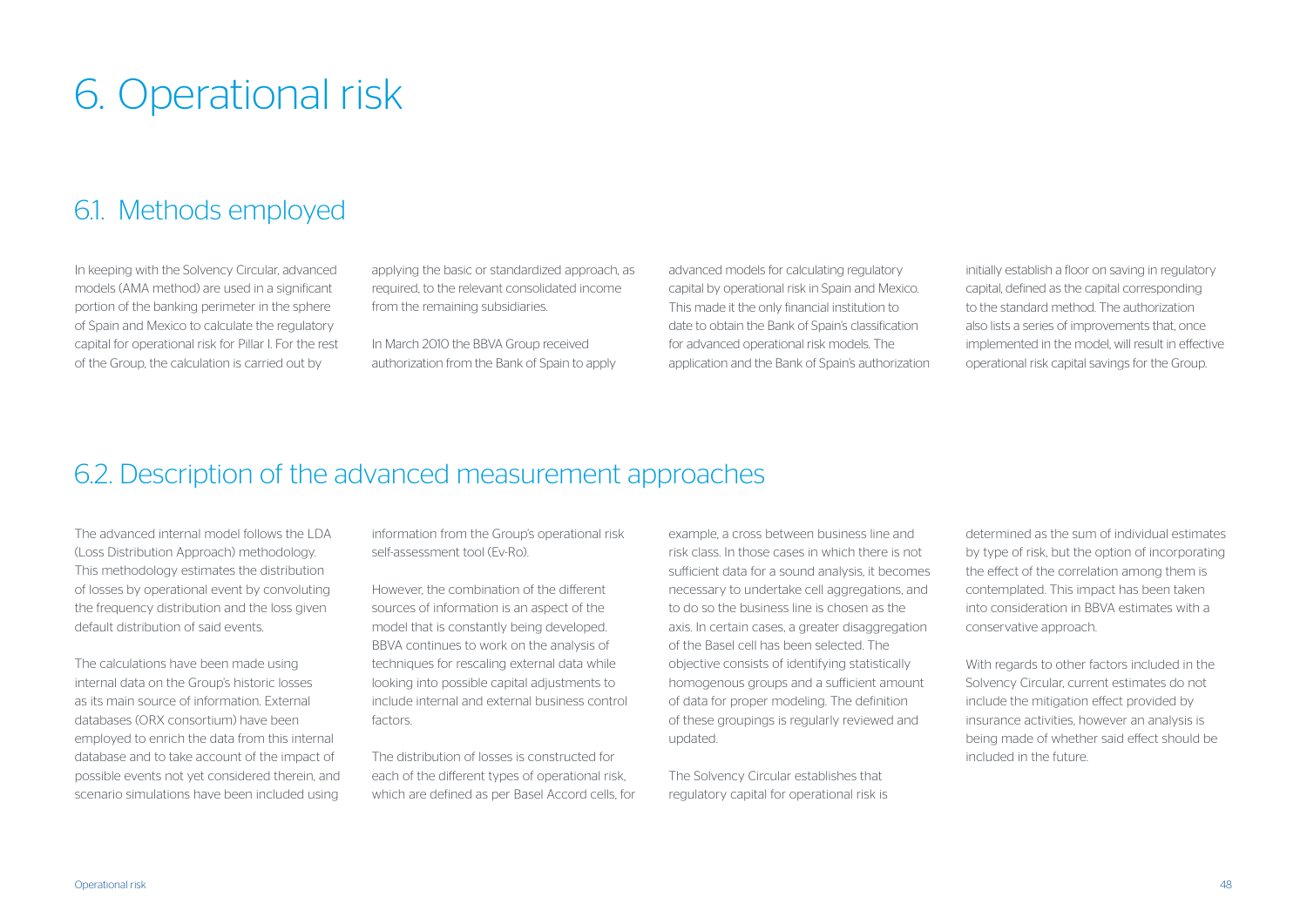## 7. Investments in capital instruments not included in the trading book

## 7.1. Differentiation between portfolios held for sale and those held for strategic purposes

#### 7.1.1. Portfolios held for sale

The portfolio held for sale is reflected in accounting terms by the entry entitled available-for-sale assets. Said portfolio will include debt securities as long as they are not classified as: a) Strategic investments, as per the definition given of these in the following section; b) Held-to-maturity investments or fair value through profit or loss investments; or c) Capital instruments of institutions that are not one of the Group's subsidiaries, associates or

jointly-controlled entities that have not been included in the fair value through profit or loss category.

#### 7.1.2. Portfolios held for strategic purposes

As in the previous section, the portfolio held for strategic purposes is included for accounting purposes under the heading of available-for-sale financial assets. However, an investment in capital instruments is considered strategic when it has been made with the intent of setting up or maintaining a long-term operating relationship with the subsidiary, even if there is no significant influence on it.

The following situations, amongst others, indicate a significant influence is exercised:

• Representation on the Board of Directors or equivalent management body in the subsidiary

- Participation in the policy setting process, including those related to dividends and other payouts.
- The existence of significant transactions between the investing institution and the subsidiary.
- The exchange of senior management staff.
- The supply of expert information of an essential nature.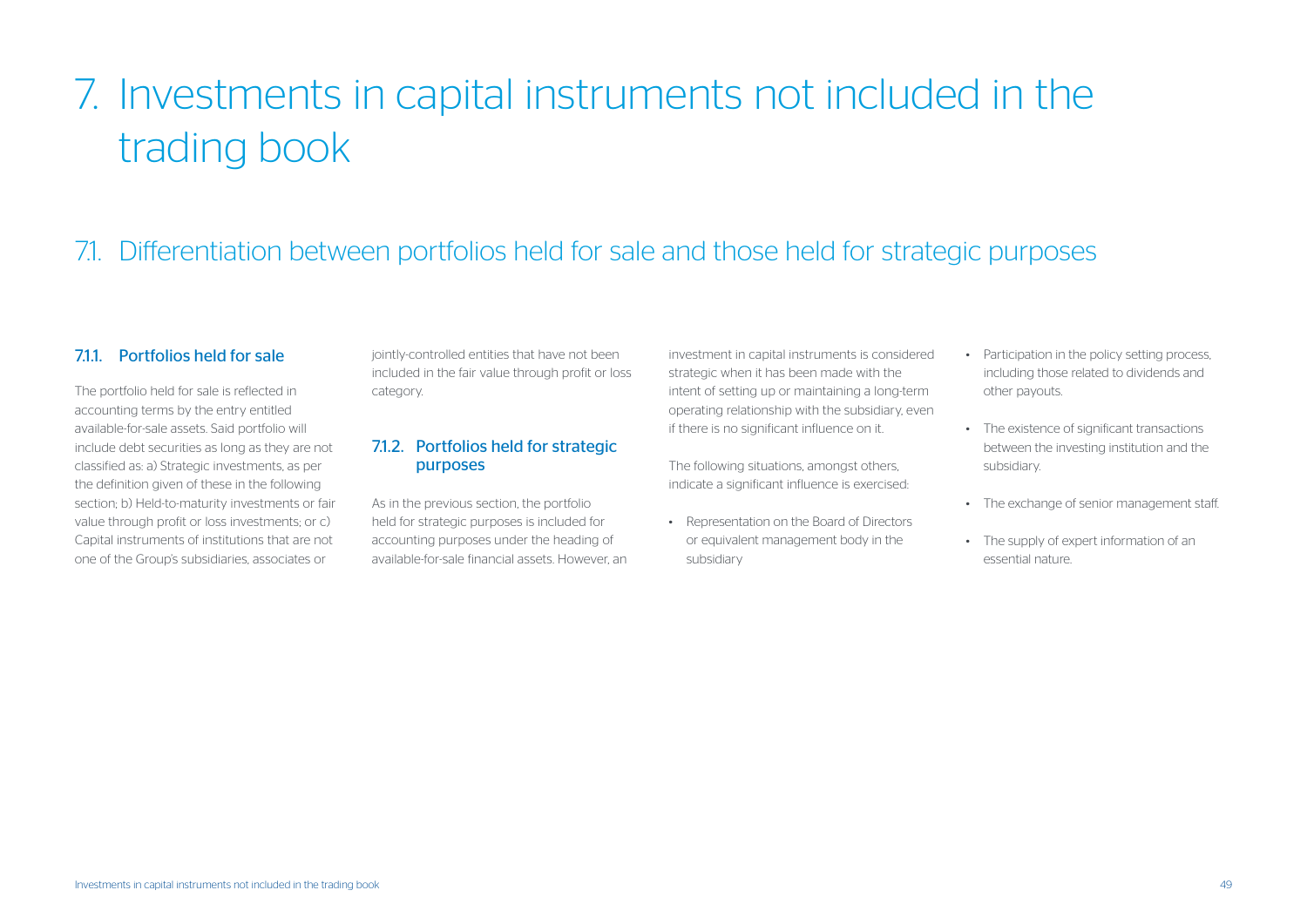## 7.2. Accounting policies and instrument valuation

#### A description of accounting policies and capital instrument valuation methods

The financial instruments contained in the available-for-sale financial assets portfolio are valued at their fair value both in their initial entry and on subsequent valuations. These changes are recorded in equity unless objective evidence exists that the fall in value is due to asset impairment where the amounts recorded will be written-off from equity and they will be taken directly to the income statement.

The fair value is the amount for which an asset could be made over or a liability cancelled, between duly informed interested parties in a transaction carried out in conditions of mutual independence. The fair value is reached without making any deduction for transaction costs that might be incurred due to sale or disposal by other means.

In the initial entry, the best evidence of fair value is the listing price on an active market. When these prices are not available, recent transactions on the same instrument will be

consulted or valuation techniques based solely on data observable in the market will be used.

In subsequent valuations, fair value will be obtained by one of the following methods:

- Prices quoted on active markets for the same instrument, i.e., without modification or reorganizing in any way.
- Prices quoted on active markets for similar instruments or other valuation techniques in which all the meaningful inputs are used

based on directly or indirectly observable market data.

• Valuation techniques in which some meaningful input is not based on observable market data.

When it is not possible to reliably estimate a capital instrument's fair value, it will be valued at its cost.

### 7.3. Book value of equity investments

The accompanying table shows the book values of portfolios held for sale and those held for strategic purposes.

The fair value of the permanent investment portfolio, calculated on the basis of the official listing price of the listed companies was €694 million below the book value as at December 31, 2010 and €476 million euros above the book value as at December 31, 2009.

#### (Millions euros)

|          | <b>Book value</b>                                |                                        |                                                  |        |  |  |
|----------|--------------------------------------------------|----------------------------------------|--------------------------------------------------|--------|--|--|
| Item     | Permanent<br>investment portfolio <sup>(1)</sup> | Available-for-sale<br>financial assets | Other financial<br>assets with changes<br>in P&L | Total  |  |  |
| 31/12/10 | 6.779                                            | 5.493                                  | 578                                              | 12.851 |  |  |
| 31/12/09 | 6.583                                            | 6.326                                  | 418                                              | 13327  |  |  |

(1) It includes investments in associates and jointly-controlled entities.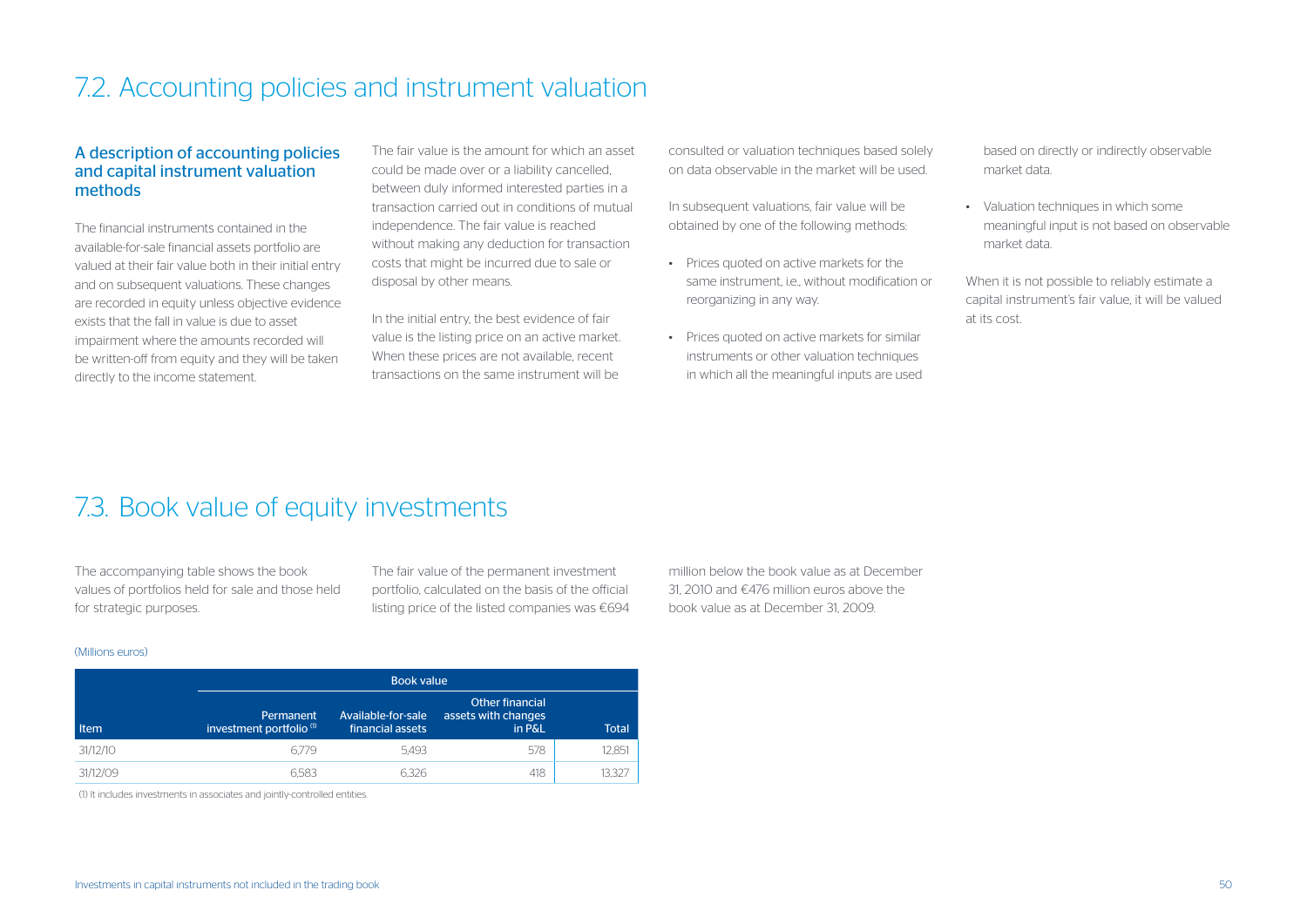### 7.4. Exposure in equity investments and capital instruments

The accompanying table shows the types, nature and amounts of the original exposures in equity investments listed

or unlisted on a stock market, with an item differentiating sufficiently diversified portfolios and other unlisted instruments.

#### 2010 (Millions euros)

|                                                 | Type of exposure <sup>(1)</sup> |               |
|-------------------------------------------------|---------------------------------|---------------|
| Item                                            | Non-derivatives                 | Other trading |
| Exchange traded instruments                     | 4.809                           |               |
| Non-exchange traded instruments                 | 2.476                           | -42           |
| Included in sufficiently diversified portfolios | 2.476                           |               |
| Other instruments                               |                                 |               |
| <b>TOTAL POSITIONS IN EQUITY</b>                | 7.285                           | 60            |

(1) Depending on their nature, equity instruments not included in trading book activity will be separated into derivatives and non-derivatives, The amount shown refers to original exposure, i,e, gross exposure of value corrections through asset impairment and provisions, before applying risk mitigation techniques,

#### 2009 (Millions euros)

|                                                 | Type of exposure <sup>(1)</sup> |               |
|-------------------------------------------------|---------------------------------|---------------|
| Item                                            | Non-derivatives                 | Other trading |
| Exchange traded instruments                     | 5.629                           | -56           |
| Non-exchange traded instruments                 | 2.916                           | -27           |
| Included in sufficiently diversified portfolios | 2.916                           | -27           |
| Other instruments                               |                                 |               |
| <b>TOTAL POSITIONS IN EQUITY</b>                | 8.545                           |               |

(1) Depending on their nature, equity instruments not included in trading book activity will be separated into derivatives and non-derivatives, The amount shown refers to original exposure, i.e. gross exposure of value corrections through asset impairment and provisions, before applying risk mitigation techniques,

Furthermore, the amount of profits recorded as a result of the sale or liquidation of equity instruments or equity investments was €224 million as at December 31, 2010 and €266 million as of December 31, 2009. The profits recorded in equity were €1,120 million as at December 31, 2010 and €1,541 million as at December 31, 2009.

Profits in capital instruments included under additional capital stood at €563 million as at December 31, 2010 and €830 million as at December 31, 2009, most from the investment in Telefónica.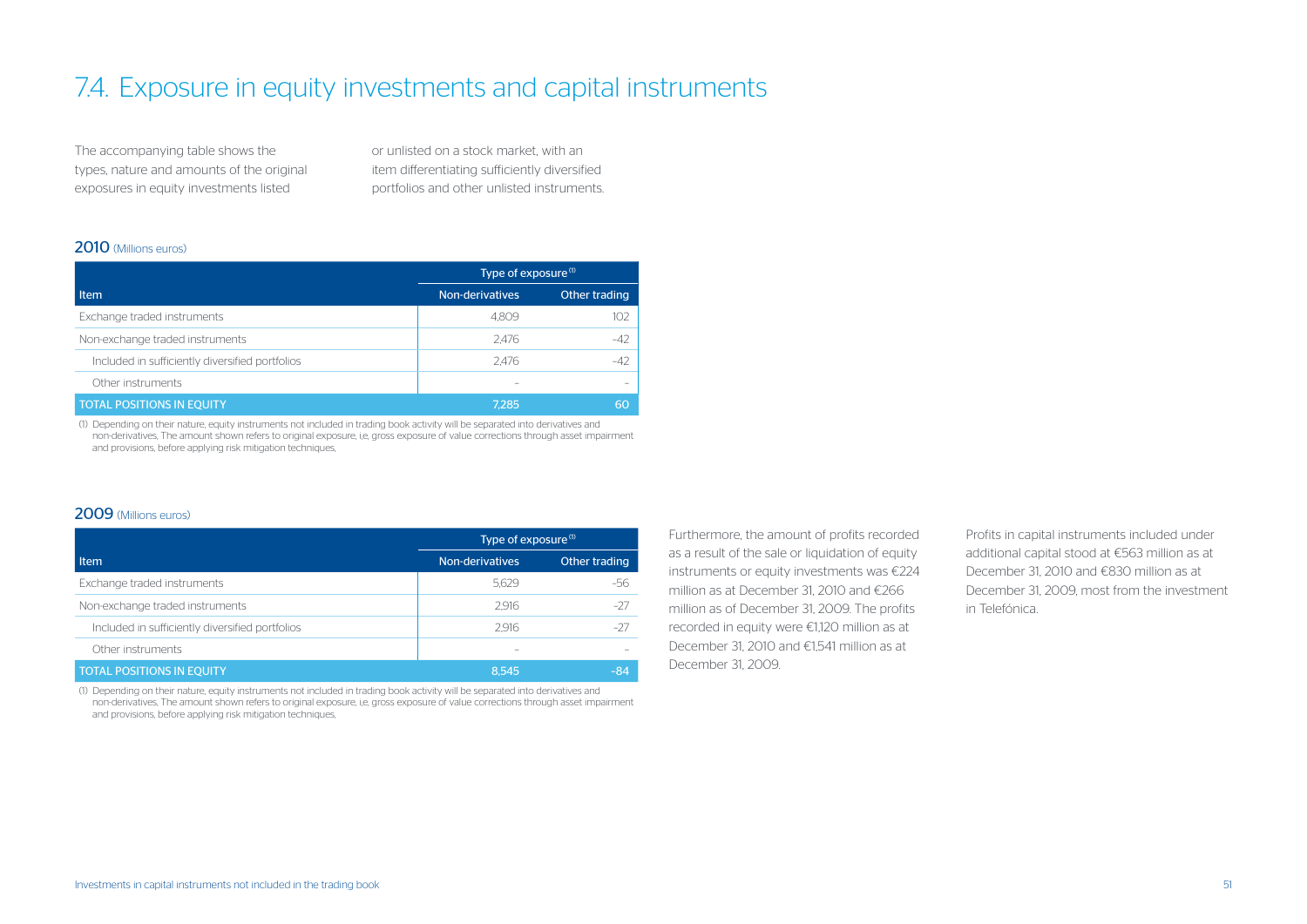## 8. Interest-rate risk

## 8.1. Nature of interest rate risk and key hypotheses

The Group's exposure to variations in market interest rates is one of the main financial risks linked to the pursuit of its banking operations. The risk of repricing, which stems from the difference between the periods for reviewing interest rates or the maturity of investment transactions vis-ŕ-vis their financing, constitutes the basic interest rate risk to be considered. Nonetheless, other risks such as the exposure to changes in the slope and shape of interest rate curves and the risk of optionality present in certain banking transactions are also taken into consideration by risk control mechanisms.

The sensitivity measurements of the Group's net interest income and economic value in the face of variations in market interest rates are complemented by provisional scenarios and risk measurements using curve simulation processes, thereby allowing an assessment of the impact changes have on the slope, curvature and parallel movements of varying magnitude.

Especially important in the measurement of structural interest rate risk, which is carried out every month, is the establishment of hypotheses on the evolution and performance of certain items on the balance sheet, especially those involving products with no explicit or contractual due date.

The most significant of these hypotheses are those established on current and savings accounts, since they largely condition risk levels given the volume they represent within the liabilities of the Group's financial institutions.

A prior step to the study of these liabilities necessarily involves "account segmentation". To do so, the balances on the balance sheet are broken down by products, analyzed separately and subsequently grouped according to their common features, especially regarding the criteria on the remuneration of each account and independently of the accounting standards on grouping.

A first stage involves analyzing the relationship between the trends in market interest rates and the interest rates of those accounts with no contractual due date. This relationship is established by means of models that show whether the account's remuneration can be considered either fixed-rate (there is no

relationship between the two variables) or variable-rate. In this latter case, an assessment is made of whether this relationship is produced with some form of delay and what the percentage impact of the variations in market interest rates is on the account's interest rate.

Subsequently, an analysis is made of the evolution over time of the balances in each category in order to establish their trend, as regards the seasonal variations in the balance. It is assumed that these seasonal variations mature in the very short term, whereas the trend in the balance is given a long-term maturity. This prevents oscillations in the level of risks caused by momentary variations in balances, thus favoring the stability of balancesheet management. This breakdown of amounts is made by the regressions that best adjust the balance's evolution over time.

Group companies have opted for different procedures to determine the maturity of transactional liabilities, taking into account the varying nature of markets and the availability of historical data. In the Group's case, calculation is made of the average period

of effectiveness of the accounts through a descriptive analysis of the data. An analysis is made of the distribution of the accounts that make up a product by "contractual period" and establishment is made of the "average life" of the accounts that make up said product. On the basis of the "average contractual period", the "maturity" of the trend in the balance is ascertained for the product.

A further aspect to be considered in the model's hypotheses is the analysis of the prepayments associated with certain positions, especially with the loan-book and mortgage portfolios. The evolution of market interest rates conditions the incentive that the bank's customer has to proceed to the early repayment of the loan granted, modifying the calendar of payments initially specified in the contract.

The function used to estimate future early repayments, in light of a given interest rate scenario, is obtained through the analysis of historical data on the early repayment of loans, and their relationship with market interest rates at any given moment.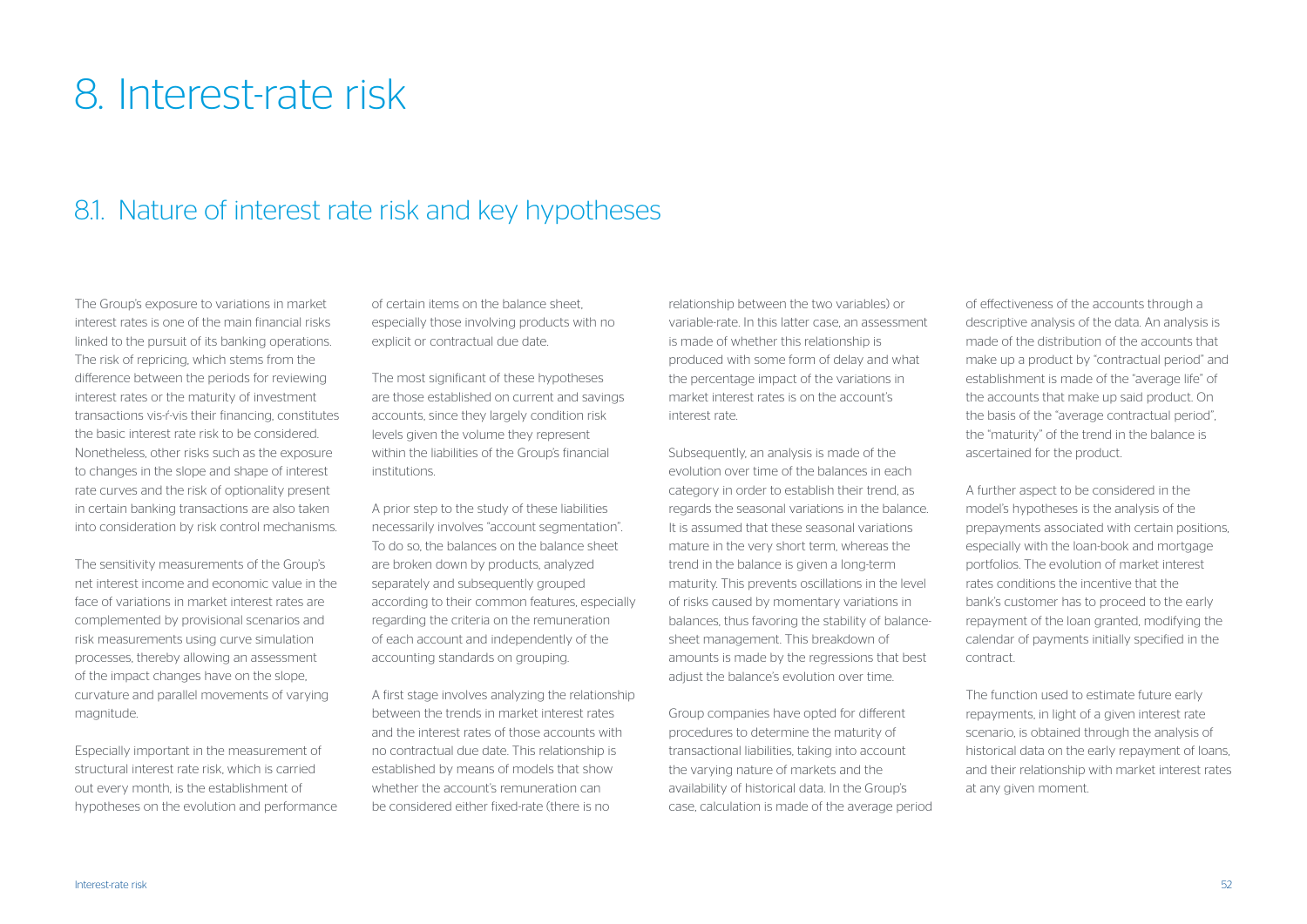### 8.2. Variations in interest rates

The following tables present the average levels of interest rate risk in terms of the sensitivity of net interest income and economic value for the Group's main financial institutions as of December 31, 2010:

#### (Millions euros)

|                               | Net interest income impact (1) |               |                              |              |                          |                              |           |              |  |  |
|-------------------------------|--------------------------------|---------------|------------------------------|--------------|--------------------------|------------------------------|-----------|--------------|--|--|
|                               |                                |               | Increase of 100 basis points |              |                          | Decrease of 100 basis points |           |              |  |  |
|                               | Euro                           | <b>Dollar</b> | Other                        | <b>Total</b> | Euro                     | <b>Dollar</b>                | Other     | <b>Total</b> |  |  |
| Europe                        | $-5.34%$                       | $+0.38%$      | $+0.00\%$                    | $-4.95%$     | +6.97%                   | $-0.35%$                     | $-0.00\%$ | $+6.62%$     |  |  |
| <b>BBVA Bancomer</b>          |                                | $+0.60%$      | $+1.13%$                     | $+1.72%$     | $\overline{\phantom{0}}$ | $-0.60%$                     | $-1.13%$  | $-1.72%$     |  |  |
| <b>BBVA Compass</b>           |                                | $+2.92%$      | $\overline{\phantom{0}}$     | $+2.92%$     | -                        | $-2.78%$                     |           | $-2.78%$     |  |  |
| <b>BBVA Puerto Rico</b>       | $\overline{\phantom{0}}$       | +3.99%        | $\overline{\phantom{0}}$     | +3.99%       | -                        | $-3.02%$                     |           | $-3.02%$     |  |  |
| <b>BBVA Chile</b>             | $\overline{\phantom{a}}$       | $+0.08%$      | $-1.94%$                     | $-1.86%$     | -                        | $-0.10%$                     | $+1.89%$  | $+1.80%$     |  |  |
| <b>BBVA Colombia</b>          | $\overline{\phantom{0}}$       | $+0.07%$      | $+1.32%$                     | $+1.40%$     |                          | $-0.07\%$                    | $-1.34\%$ | $-1.42%$     |  |  |
| <b>BBVA Banco Continental</b> | $\overline{\phantom{0}}$       | $+1.56%$      | $+0.69%$                     | $+2.25%$     |                          | $-0.68%$                     | $-1.54%$  | $-2.22%$     |  |  |
| <b>BBVA Banco Provincial</b>  | $\overline{\phantom{0}}$       | $+0.34%$      | $+1.33%$                     | $+1.67%$     |                          | $-1.20%$                     | $-0.34%$  | $-1.54%$     |  |  |
| BBVA Banco Francés            |                                | $-0.08%$      | $+0.50%$                     | $+0.42%$     |                          | $+0.08%$                     | $-0.51%$  | $-0.43%$     |  |  |
| <b>BBVA GROUP</b>             | $-1.68%$                       | $+0.85%$      | $+0.52%$                     | $-0.31%$     | $+2.19%$                 | $-0.83%$                     | $-0.49%$  | $+0.87%$     |  |  |

(1) Percentage relating to "1 year" net interest income forecast in each entity.

#### (Millions euros)

|                               |                          |               |                              |              | Economic value impact <sup>(1)</sup> |               |                          |              |
|-------------------------------|--------------------------|---------------|------------------------------|--------------|--------------------------------------|---------------|--------------------------|--------------|
|                               |                          |               | Increase of 100 basis points |              | Decrease of 100 basis points         |               |                          |              |
|                               | Euro                     | <b>Dollar</b> | Other                        | <b>Total</b> | Euro                                 | <b>Dollar</b> | Other                    | <b>Total</b> |
| Europe                        | $+0.64%$                 | $+0.21%$      | $-0.00\%$                    | $+0.85%$     | $-0.70%$                             | $-0.23%$      | $+0.00\%$                | $-0.93%$     |
| <b>BBVA Bancomer</b>          | $\overline{\phantom{m}}$ | $+0.78%$      | $-2.09%$                     | $-1.31%$     | $\overline{\phantom{m}}$             | $-0.79%$      | $+1.58%$                 | $+0.79%$     |
| <b>BBVA Compass</b>           | $\overline{\phantom{0}}$ | $+1.70%$      | $\overline{\phantom{0}}$     | $+1.70%$     | $\qquad \qquad -$                    | $-1.46%$      | $\overline{\phantom{0}}$ | $-1.46%$     |
| <b>BBVA Puerto Rico</b>       | $\overline{\phantom{0}}$ | $+0.16%$      | $\overline{\phantom{0}}$     | $+0.16%$     |                                      | $+0.16%$      |                          | $+0.16%$     |
| <b>BBVA Chile</b>             | $\overline{\phantom{0}}$ | $+0.17%$      | $-5.33\%$                    | $-5.16%$     |                                      | $-0.21%$      | $+4.05%$                 | +3.84%       |
| <b>BBVA Colombia</b>          | $\overline{\phantom{0}}$ | $+0.09%$      | $-2.16%$                     | $-2.07\%$    |                                      | $-0.09%$      | $+2.12%$                 | $+2.03%$     |
| <b>BBVA Banco Continental</b> |                          | $+0.95%$      | -5.97%                       | $-5.02%$     | $\qquad \qquad -$                    | $-1.02%$      | +6.42%                   | $+5.41%$     |
| <b>BBVA Banco Provincial</b>  | $\overline{\phantom{0}}$ | $-0.04%$      | $-0.82%$                     | $-0.86%$     | $\overline{\phantom{0}}$             | $+0.04%$      | $+0.85%$                 | $+0.89%$     |
| BBVA Banco Francés            |                          | $-0.33%$      | $-1.65%$                     | $-1.97\%$    | $\overline{\phantom{0}}$             | $+0.34%$      | $+1.73%$                 | $+2.07%$     |
| <b>BBVA GROUP</b>             | $+0.52%$                 | $+0.55%$      | $-0.80%$                     | $+0.27%$     | $-0.57%$                             | $-0.53%$      | $+0.67%$                 | $-0.44%$     |

(1) Percentage relating to each entity's capital base.

The negative/positive sensitivity to a rise/fall in interest rates in the Euro zone is temporary and limited to the first quarters, as a result of liabilities repricing quicker than assets (basically the mortgage portfolio).

However, the economic impact of this rise in interest rates on net interest income is positive, as once the mortgage portfolio is revalued, and given the weight of customer deposits, the customer spread increases.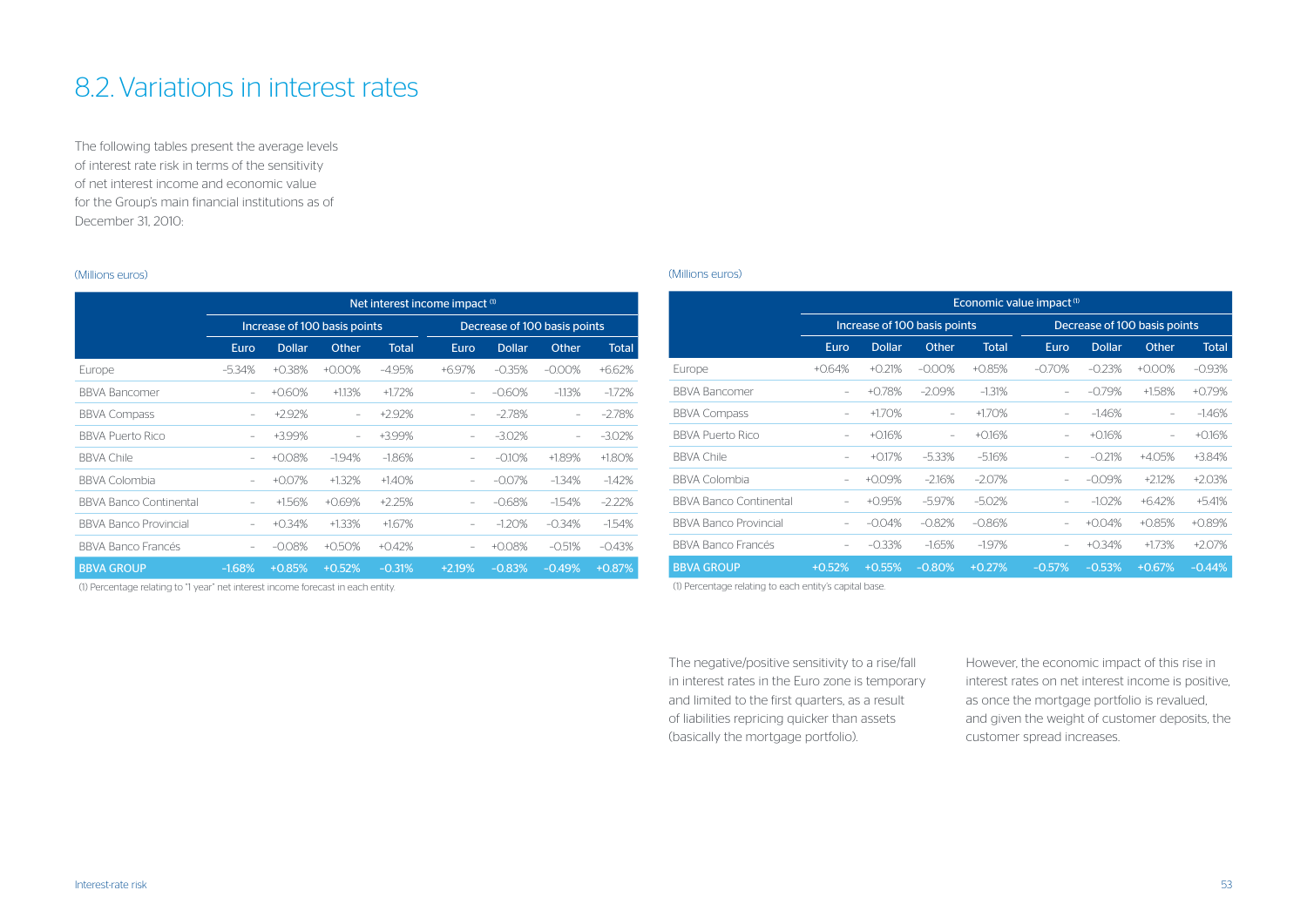## 9. Subsequent events

Law 2/2011 of 4 March on the *Sustainable Economy*, which amends Section 1 of Article 10 ter of Law 13/1985, on *investment ratios, capital and reporting requirements of financial intermediaries*, establishes a new reporting requirement relating to the remuneration

practices and policies of credit institutions. This information is available in the report on the remuneration policy of the Board of Directors of BBVA, which can be accessed via the website *www.bbva.com.*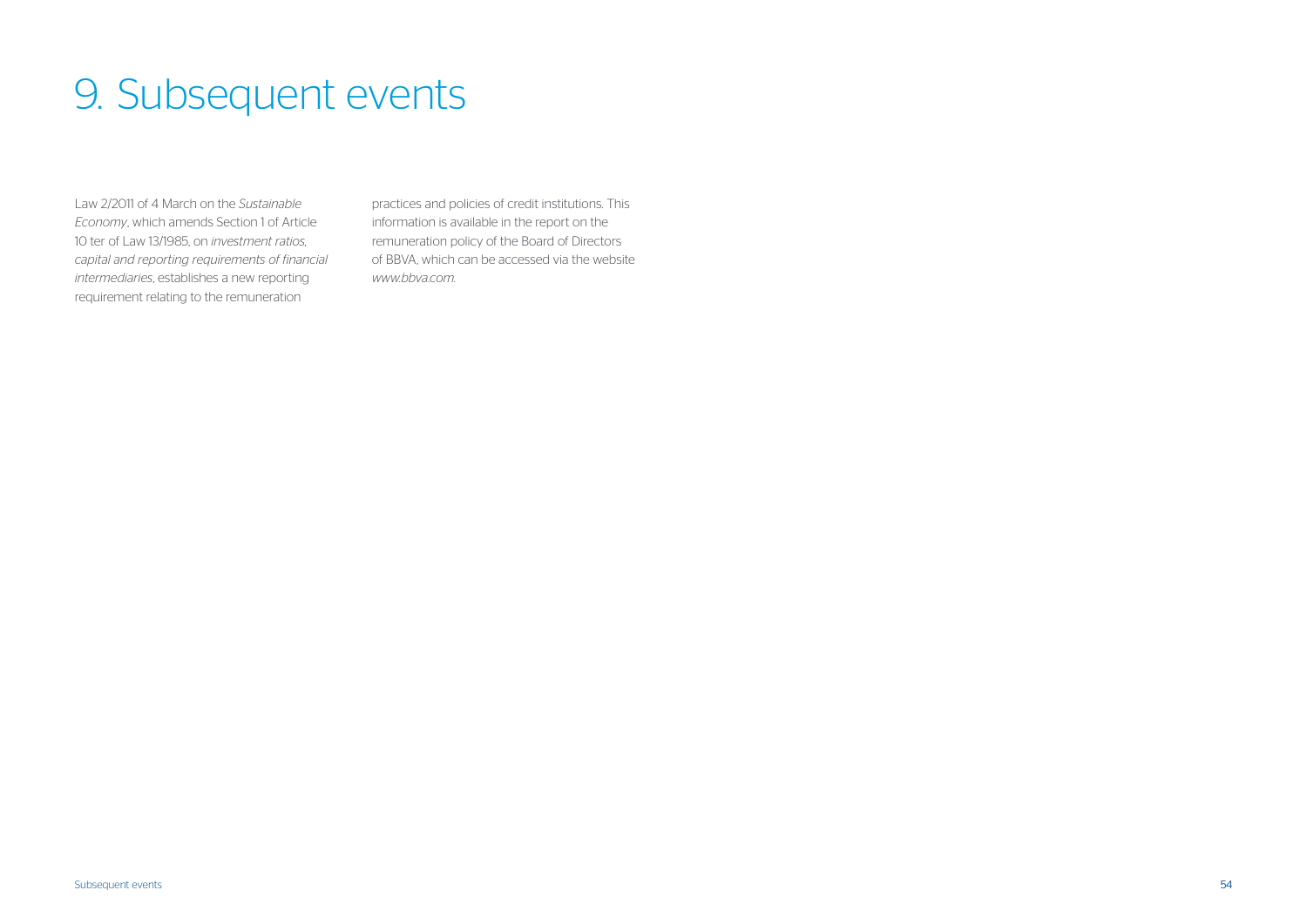## Annexes: Entities within the consolidation perimeter of the Solvency Circular

There follows a list of the entities that comprise the Consolidated Group determined by the Solvency Circular, according to their treatment for capital requirements:

#### Annex I

#### Additional information on consolidated subsidiaries composing the BBVA Group according to the Solvency Circular

|                                                                   |                |                           |               | % voting rights<br>controlled by the Bank |              |                          | (Thousand euros)<br>Subsidiary data |  |
|-------------------------------------------------------------------|----------------|---------------------------|---------------|-------------------------------------------|--------------|--------------------------|-------------------------------------|--|
| Company                                                           | Location       | Activity                  | <b>Direct</b> | Indirect                                  | <b>Total</b> | Net carrying<br>amount   | Assets as of<br>31-Dec-2010         |  |
| ADMINISTRADORA DE FONDOS DE PENSIONES PROVIDA, S.A. (AFP PROVIDA) | CHIL F         | PENSIONS                  | 12.70         | 51.62                                     | 64.32        | 299.781                  | 604.814                             |  |
| ADMINISTRADORA DE FONDOS PARA EL RETIRO - BANCOMER.S.A DE C.V.    | <b>MEXICO</b>  | <b>PENSIONS</b>           | 17.50         | 82.50                                     | 100.00       | 378,280                  | 253,580                             |  |
| AFP GÉNESIS ADMINISTRADORA DE FONDOS Y FIDEICOMISOS, S.A.         | <b>FCUADOR</b> | PENSIONS                  | 0.00          | 100.00                                    | 100.00       | 5.705                    | 9.911                               |  |
| AFP HORIZONTE, S.A.                                               | PERU           | PENSIONS                  | 24.85         | 75.15                                     | 100.00       | 57,956                   | 93,038                              |  |
| AFP PREVISIÓN BBV-ADM. DE FONDOS DE PENSIONES, S.A.               | <b>BOLIVIA</b> | PENSIONS                  | 75.00         | 5.00                                      | 80.00        | 2.063                    | 9.634                               |  |
| AMERICAN FINANCE GROUP. INC.                                      | U.S.           | <b>FINANCIAL SERVICES</b> | 0.00          | 100.00                                    | 100.00       | 15.599                   | 16,529                              |  |
| ANIDA DESARROLLOS SINGULARES, S.L.                                | <b>SPAIN</b>   | <b>REAL ESTATE INSTR.</b> | 0.00          | 100.00                                    | 100.00       | $-485,076$               | 1,613,790                           |  |
| ANIDA GRUPO INMOBILIARIO, S.L.                                    | <b>SPAIN</b>   | PORTFOLIO                 | 100.00        | 0.00                                      | 100.00       |                          | 186.112                             |  |
| ANIDA INMOBILIARIA, S.A. DE C.V.                                  | <b>MEXICO</b>  | PORTFOLIO                 | 0.00          | 100.00                                    | 100.00       | 106.704                  | 98.004                              |  |
| ANIDA INMUEBLES ESPAÑA Y PORTUGAL, S.L.                           | <b>SPAIN</b>   | <b>REAL ESTATE INSTR.</b> | 0.00          | 100.00                                    | 100.00       | $-11.543$                | 333.936                             |  |
| ANIDA OPERACIONES SINGULARES, S.L.                                | <b>SPAIN</b>   | <b>REAL ESTATE INSTR.</b> | 0.00          | 100.00                                    | 100.00       | $-436.849$               | 2.152.664                           |  |
| ANIDAPORT INVESTIMENTOS IMOBILIARIOS, UNIPESSOAL, LTDA.           | PORTUGAL       | <b>REAL ESTATE INSTR.</b> | 0.00          | 100.00                                    | 100.00       | $\overline{\phantom{a}}$ | 21,948                              |  |
| APLICA SOLUCIONES ARGENTINAS, S.A.                                | ARGENTINA      | <b>SERVICES</b>           | 0.00          | 100.00                                    | 100.00       | 1.399                    | 1.604                               |  |
| APLICA SOLUCIONES TECNOLÓGICAS CHILE LIMITADA                     | <b>CHILE</b>   | <b>SERVICES</b>           | 0.00          | 100.00                                    | 100.00       | $-76$                    | 431                                 |  |
| APLICA TECNOLOGÍA AVANZADA OPERADORA, S.A. DE C.V.                | <b>MFXICO</b>  | <b>SERVICES</b>           | 0.00          | 100.00                                    | 100.00       | 3                        | 3                                   |  |
| APLICA TECNOLOGÍA AVANZADA SERVICIOS, S.A. DE C.V.                | <b>MEXICO</b>  | <b>SERVICES</b>           | 0.00          | 100.00                                    | 100.00       | 3                        | 3                                   |  |
| APLICA TECNOLOGÍA AVANZADA, S.A. DE C.V.- ATA                     | <b>MEXICO</b>  | <b>SERVICES</b>           | 100.00        | 0.00                                      | 100.00       | $\overline{4}$           | 60.114                              |  |
| ARIZONA FINANCIAL PRODUCTS. INC.                                  | U.S.           | <b>FINANCIAL SERVICES</b> | 0.00          | 100.00                                    | 100.00       | 718.853                  | 721.440                             |  |
| AUTOMERCANTIL-COMERCIO E ALUGER DE VEICULOS AUTOM. LDA.           | PORTUGAL       | <b>FINANCIAL SERVICES</b> | 0.00          | 100.00                                    | 100.00       | 4.720                    | 45,950                              |  |
| BANCO BILBAO VIZCAYA ARGENTARIA (PANAMÁ), S.A.                    | PANAMA         | <b>BANKING</b>            | 54.11         | 44.81                                     | 98.92        | 19.464                   | 1.585.516                           |  |
| BANCO BILBAO VIZCAYA ARGENTARIA (PORTUGAL), S.A.                  | PORTUGAL       | <b>BANKING</b>            | 9.52          | 90.48                                     | 100.00       | 338.916                  | 8,094,054                           |  |
| BANCO BILBAO VIZCAYA ARGENTARIA CHILE, S.A.                       | CHILE          | <b>BANKING</b>            | 0.00          | 68.18                                     | 68.18        | 543.201                  | 11.637.734                          |  |
| BANCO BILBAO VIZCAYA ARGENTARIA PUERTO RICO S.A.                  | PUFRTO RICO    | <b>BANKING</b>            | 0.00          | 100.00                                    | 100.00       | 178.673                  | 3.614.532                           |  |
| BANCO BILBAO VIZCAYA ARGENTARIA URUGUAY, S.A.                     | <b>URUGUAY</b> | <b>BANKING</b>            | 100.00        | 0.00                                      | 100.00       | 17.049                   | 754,090                             |  |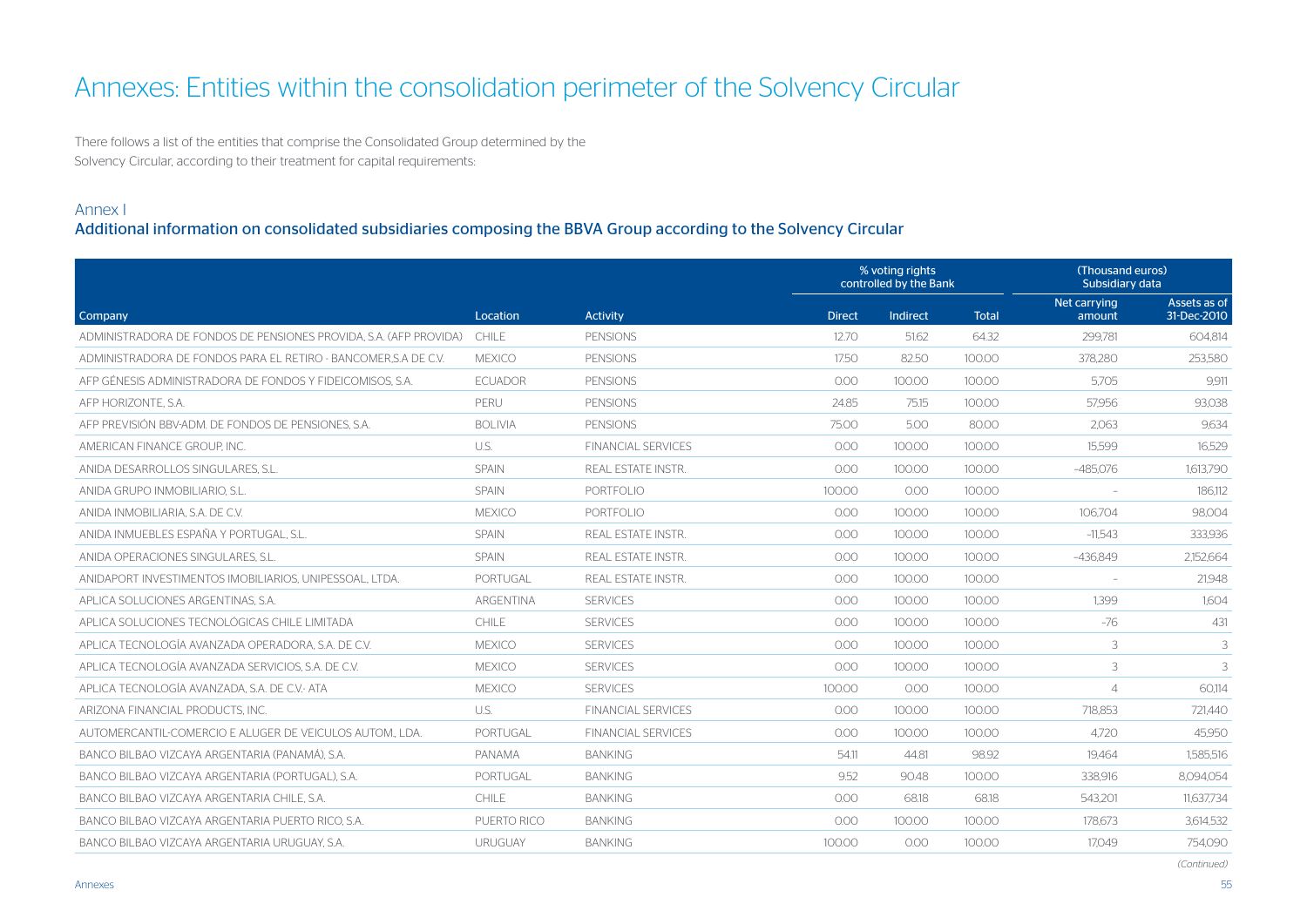|                                                                                                         |                                 |                           |               | % voting rights<br>controlled by the Bank |              | (Thousand euros)<br>Subsidiary data |                             |
|---------------------------------------------------------------------------------------------------------|---------------------------------|---------------------------|---------------|-------------------------------------------|--------------|-------------------------------------|-----------------------------|
| Company                                                                                                 | Location                        | <b>Activity</b>           | <b>Direct</b> | Indirect                                  | <b>Total</b> | Net carrying<br>amount              | Assets as of<br>31-Dec-2010 |
| <b>BANCO CONTINENTAL, S.A.</b>                                                                          | PERU                            | <b>BANKING</b>            | 0.00          | 92.24                                     | 92.24        | 835.381                             | 10,077,559                  |
| BANCO DE PROMOCIÓN DE NEGOCIOS, S.A.                                                                    | <b>SPAIN</b>                    | <b>BANKING</b>            | 0.00          | 99.84                                     | 99.84        | 15,165                              | 32,901                      |
| BANCO DEPOSITARIO BBVA, S.A.                                                                            | SPAIN                           | <b>BANKING</b>            | 0.00          | 100.00                                    | 100.00       | 1,595                               | 986.755                     |
| BANCO INDUSTRIAL DE BILBAO, S.A.                                                                        | <b>SPAIN</b>                    | <b>BANKING</b>            | 0.00          | 99.93                                     | 99.93        | 97,220                              | 212,691                     |
| BANCO OCCIDENTAL, S.A.                                                                                  | <b>SPAIN</b>                    | <b>BANKING</b>            | 49.43         | 50.57                                     | 100.00       | 16,464                              | 18,014                      |
| <b>BANCO PROVINCIAL OVERSEAS N.V.</b>                                                                   | <b>DUTCH</b><br><b>ANTILLES</b> | <b>BANKING</b>            | 0.00          | 100.00                                    | 100.00       | 35,236                              | 424,812                     |
| BANCO PROVINCIAL S.A. - BANCO UNIVERSAL                                                                 | VENEZUELA                       | <b>BANKING</b>            | 1.85          | 53.75                                     | 55.60        | 159.952                             | 8.492.775                   |
| <b>BANCOMER FINANCIAL SERVICES INC.</b>                                                                 | U.S.                            | <b>FINANCIAL SERVICES</b> | 0.00          | 100.00                                    | 100.00       | 1.930                               | 778                         |
| BANCOMER FOREIGN EXCHANGE INC.                                                                          | U.S.                            | <b>FINANCIAL SERVICES</b> | 0.00          | 100.00                                    | 100.00       | 7,412                               | 8,593                       |
| <b>BANCOMER PAYMENT SERVICES INC.</b>                                                                   | U.S.                            | <b>FINANCIAL SERVICES</b> | 0.00          | 100.00                                    | 100.00       | 34                                  | 22                          |
| <b>BANCOMER TRANSFER SERVICES. INC.</b>                                                                 | U.S.                            | <b>FINANCIAL SERVICES</b> | 0.00          | 100.00                                    | 100.00       | 27,707                              | 71.644                      |
| BBVA AMÉRICA, S.L.                                                                                      | <b>SPAIN</b>                    | <b>PORTFOLIO</b>          | 100.00        | 0.00                                      | 100.00       | 479.328                             | 880,779                     |
| BBVA & PARTNERS ALTERNATIVE INVESTMENT A.V., S.A.                                                       | <b>SPAIN</b>                    | <b>SECURITIES</b>         | 70.00         | 0.00                                      | 70.00        | 1,331                               | 9,880                       |
| BBVA ASESORIAS FINANCIERAS, S.A.                                                                        | CHILE                           | <b>FINANCIAL SERVICES</b> | 0.00          | 100.00                                    | 100.00       | 3.990                               | 5.374                       |
| BBVA ASSET MANAGEMENT (IRELAND) LIMITED                                                                 | <b>IRELAND</b>                  | <b>FINANCIAL SERVICES</b> | 0.00          | 100.00                                    | 100.00       | 245                                 | 270                         |
| BBVA ASSET MANAGEMENT ADMINISTRADORA GENERAL DE FONDOS, S.A.                                            | CHILE                           | <b>FINANCIAL SERVICES</b> | 0.00          | 100.00                                    | 100.00       | 15,821                              | 18,002                      |
| BBVA ASSET MANAGEMENT, S.A., SGIIC                                                                      | <b>SPAIN</b>                    | <b>FINANCIAL SERVICES</b> | 17.00         | 83.00                                     | 100.00       | 11,436                              | 152,334                     |
| BBVA BANCO DE FINANCIACIÓN, S.A.                                                                        | <b>SPAIN</b>                    | <b>BANKING</b>            | 0.00          | 100.00                                    | 100.00       | 64.200                              | 703.047                     |
| BBVA BANCO FRANCÉS, S.A.                                                                                | ARGENTINA                       | <b>BANKING</b>            | 45.65         | 30.36                                     | 76.01        | 64,589                              | 5,249,989                   |
| BBVA BANCOMER FINANCIAL HOLDINGS, INC.                                                                  | U.S.                            | <b>PORTFOLIO</b>          | 0.00          | 100.00                                    | 100.00       | 48,091                              | 42,900                      |
| BBVA BANCOMER GESTIÓN, S.A. DE C.V.                                                                     | <b>MEXICO</b>                   | <b>FINANCIAL SERVICES</b> | 0.00          | 100.00                                    | 100.00       | 30.613                              | 54.585                      |
| BBVA BANCOMER OPERADORA, S.A. DE C.V.                                                                   | <b>MEXICO</b>                   | <b>SERVICES</b>           | 0.00          | 100.00                                    | 100.00       | 41.407                              | 304.008                     |
| BBVA BANCOMER SERVICIOS ADMINISTRATIVOS, S.A. DE C.V.                                                   | <b>MEXICO</b>                   | <b>SERVICES</b>           | 0.00          | 100.00                                    | 100.00       | 534                                 | 24,503                      |
| BBVA BANCOMER, S.A. DE C.V.                                                                             | <b>MEXICO</b>                   | <b>BANKING</b>            | 0.00          | 100.00                                    | 100.00       | 6,561,797                           | 69,666,830                  |
| BBVA BRASIL BANCO DE INVESTIMENTO, S.A.                                                                 | <b>BRASIL</b>                   | <b>BANKING</b>            | 100.00        | 0.00                                      | 100.00       | 16.166                              | 47,756                      |
| BBVA BROKER, CORREDURÍA DE SEGUROS Y REASEGUROS, S.A. (Ex-BBVA<br>CORREDURÍA TÉCNICA ASEGURADORA, S.A.) | SPAIN                           | <b>FINANCIAL SERVICES</b> | 99.94         | 0.06                                      | 100.00       | 297                                 | 35.016                      |
| BBVA CAPITAL FINANCE, S.A.                                                                              | SPAIN                           | <b>FINANCIAL SERVICES</b> | 100.00        | 0.00                                      | 100.00       | 60                                  | 2.983.028                   |
| BBVA CARTERA DE INVERSIONES, SICAV, S.A.                                                                | <b>SPAIN</b>                    | OPEN-END FUNDS            | 99.99         | 0.00                                      | 99.99        | 118,444                             | 120,093                     |
| BBVA COLOMBIA, S.A.                                                                                     | COLOMBIA                        | <b>BANKING</b>            | 76.20         | 19.23                                     | 95.43        | 265,416                             | 8,634,332                   |
| BBVA COMERCIALIZADORA LTDA                                                                              | CHILE                           | <b>FINANCIAL SERVICES</b> | 0.00          | 100.00                                    | 100.00       | $-1,154$                            | 3.050                       |
| BBVA COMPASS CONSULTING & BENEFITS. INC.                                                                | U.S.                            | <b>FINANCIAL SERVICES</b> | 0.00          | 100.00                                    | 100.00       | 13.449                              | 13.723                      |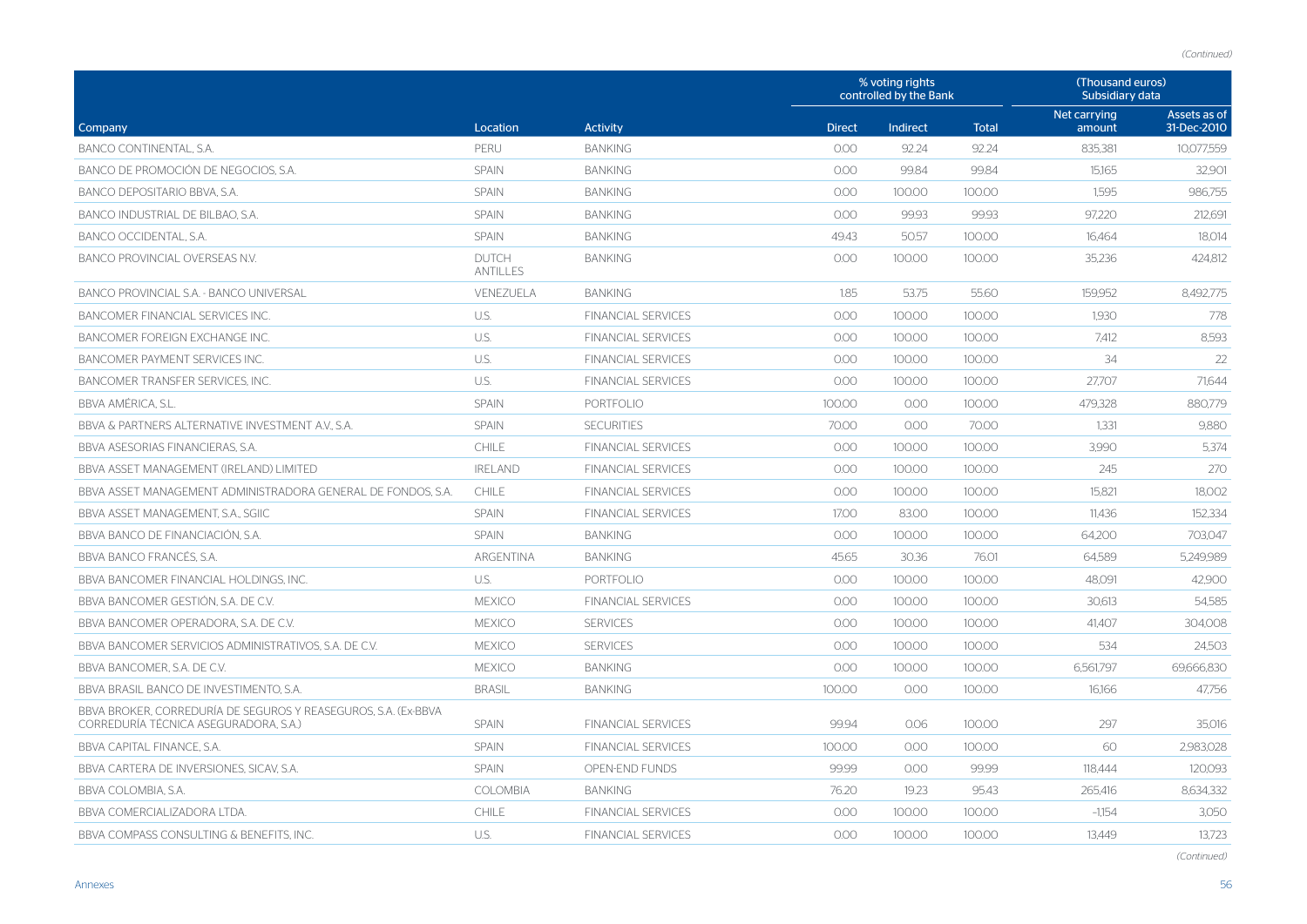|                                                              |                       |                           |               | % voting rights<br>controlled by the Bank |              |                        | (Thousand euros)<br>Subsidiary data |
|--------------------------------------------------------------|-----------------------|---------------------------|---------------|-------------------------------------------|--------------|------------------------|-------------------------------------|
| Company                                                      | Location              | <b>Activity</b>           | <b>Direct</b> | Indirect                                  | <b>Total</b> | Net carrying<br>amount | Assets as of<br>31-Dec-2010         |
| BBVA COMPASS INSURANCE AGENCY. INC                           | U.S.                  | <b>FINANCIAL SERVICES</b> | 0.00          | 100.00                                    | 100.00       | 146.614                | 155.943                             |
| BBVA COMPASS INVESTMENT SOLUTIONS, INC.                      | U.S.                  | <b>FINANCIAL SERVICES</b> | 0.00          | 100.00                                    | 100.00       | 51,158                 | 56,021                              |
| BBVA CONSULTING (BEIJING) LIMITED                            | CHINA                 | <b>FINANCIAL SERVICES</b> | 0.00          | 100.00                                    | 100.00       | 477                    | 683                                 |
| BBVA CORREDORA TÉCNICA DE SEGUROS LIMITADA                   | CHILE                 | <b>FINANCIAL SERVICES</b> | 0.00          | 100.00                                    | 100.00       | 13,377                 | 15.902                              |
| BBVA CORREDORES DE BOLSA LIMITADA                            | CHILE                 | <b>SECURITIES</b>         | 0.00          | 100.00                                    | 100.00       | 48,415                 | 573,180                             |
| BBVA DINERO EXPRESS, S.A.U.                                  | <b>SPAIN</b>          | <b>FINANCIAL SERVICES</b> | 100.00        | 0.00                                      | 100.00       | 2,186                  | 14,524                              |
| <b>BBVA FACTORING LIMITADA (CHILE)</b>                       | CHILE                 | <b>FINANCIAL SERVICES</b> | 0.00          | 100.00                                    | 100.00       | 6.765                  | 31,974                              |
| <b>BBVA FIDUCIARIA, S.A.</b>                                 | COLOMBIA              | <b>FINANCIAL SERVICES</b> | 0.00          | 100.00                                    | 100.00       | 23,453                 | 26,094                              |
| BBVA FINANCE (UK). LTD.                                      | UNITED KINGDOM        | <b>FINANCIAL SERVICES</b> | 0.00          | 100.00                                    | 100.00       | 3.324                  | 24.867                              |
| <b>BBVA FINANCE, S.p.A</b>                                   | <b>ITALY</b>          | <b>FINANCIAL SERVICES</b> | 100.00        | 0.00                                      | 100.00       | 4,648                  | 6,860                               |
| BBVA FINANCIAMIENTO AUTOMOTRIZ, S.A.                         | CHILE                 | PORTFOLIO                 | 0.00          | 100.00                                    | 100.00       | 145,494                | 145,529                             |
| BBVA FINANZIA, S.p.A                                         | <b>ITALY</b>          | <b>FINANCIAL SERVICES</b> | 50.00         | 50.00                                     | 100.00       | 29,200                 | 600,187                             |
| BBVA FUNDOS, S. Gestora Fundos Pensoes, S.A.                 | PORTUGAL              | <b>FINANCIAL SERVICES</b> | 0.00          | 100.00                                    | 100.00       | 998                    | 8,679                               |
| BBVA GEST, S.G. DE FUNDOS DE INVESTIMENTO MOBILIARIO, S.A.   | PORTUGAL              | <b>FINANCIAL SERVICES</b> | 0.00          | 100.00                                    | 100.00       | 998                    | 7,206                               |
| BBVA GLOBAL FINANCE LTD.                                     | <b>CAYMAN ISLANDS</b> | <b>FINANCIAL SERVICES</b> | 100.00        | 0.00                                      | 100.00       |                        | 688,846                             |
| BBVA GLOBAL MARKETS B.V.                                     | NETHERLAND            | <b>FINANCIAL SERVICES</b> | 100.00        | 0.00                                      | 100.00       | 18                     | 256.964                             |
| BBVA HORIZONTE PENSIONES Y CESANTÍAS, S.A.                   | COLOMBIA              | <b>PENSIONS</b>           | 78.52         | 21.44                                     | 99.96        | 62,061                 | 162,934                             |
| BBVA INMOBILIARIA E INVERSIONES, S.A.                        | <b>CHILE</b>          | <b>REAL ESTATE INSTR.</b> | 0.00          | 68.11                                     | 68.11        | 5.652                  | 44.049                              |
| BBVA INSTITUICAO FINANCEIRA DE CREDITO, S.A.                 | PORTUGAL              | <b>FINANCIAL SERVICES</b> | O.OO          | 100.00                                    | 100.00       | 33,148                 | 443,576                             |
| <b>BBVA INTERNATIONAL LIMITED</b>                            | CAYMAN ISI ANDS       | <b>FINANCIAL SERVICES</b> | 100.00        | 0.00                                      | 100.00       |                        | 503.692                             |
| BBVA INTERNATIONAL PREFERRED, S.A.U.                         | <b>SPAIN</b>          | <b>FINANCIAL SERVICES</b> | 100.00        | 0.00                                      | 100.00       | 60                     | 1,697,891                           |
| BBVA INVERSIONES CHILE, S.A.                                 | CHILE                 | <b>FINANCIAL SERVICES</b> | 61.22         | 38.78                                     | 100.00       | 580.584                | 1.254.723                           |
| <b>BBVA IRELAND PLC</b>                                      | <b>IRELAND</b>        | <b>FINANCIAL SERVICES</b> | 100.00        | 0.00                                      | 100.00       | 180.381                | 881,138                             |
| BBVA LEASIMO - SOCIEDADE DE LOCAÇÃO FINANCEIRA, S.A.         | PORTUGAL              | <b>FINANCIAL SERVICES</b> | 0.00          | 100.00                                    | 100.00       | 11,576                 | 28,620                              |
| BBVA LUXINVEST. S.A.                                         | <b>LUXEMBOURG</b>     | <b>PORTFOLIO</b>          | 36.00         | 64.00                                     | 100.00       | 255,843                | 1,477,238                           |
| BBVA MEDIACIÓN OPERADOR DE BANCA-SEGUROS VINCULADO, S.A.     | <b>SPAIN</b>          | <b>FINANCIAL SERVICES</b> | 0.00          | 100.00                                    | 100.00       | 60                     | 85,311                              |
| <b>BBVA PARAGUAY, S.A.</b>                                   | PARAGUAY              | <b>BANKING</b>            | 100.00        | 0.00                                      | 100.00       | 22.598                 | 1,121,259                           |
| BBVA PATRIMONIOS GESTORA SGIIC, S.A.                         | <b>SPAIN</b>          | <b>FINANCIAL SERVICES</b> | 99.98         | 0.02                                      | 100.00       | 3,907                  | 28,634                              |
| BBVA PENSIONES, S.A., ENTIDAD GESTORA DE FONDOS DE PENSIONES | <b>SPAIN</b>          | <b>PENSIONS</b>           | 100.00        | 0.00                                      | 100.00       | 12.922                 | 72.968                              |
| BBVA PLANIFICACIÓN PATRIMONIAL, S.L.                         | <b>SPAIN</b>          | <b>FINANCIAL SERVICES</b> | 80.00         | 20.00                                     | 100.00       | $\overline{1}$         | 502                                 |
| <b>BBVA PROPIEDAD F.I.I.</b>                                 | <b>SPAIN</b>          | REAL-ESTATE MUTUAL FUND   | 0.00          | 100.00                                    | 100.00       | 1.384.561              | 1.469.283                           |
| BBVA PUERTO RICO HOLDING CORPORATION                         | PUERTO RICO           | <b>PORTFOLIO</b>          | 100.00        | 0.00                                      | 100.00       | 322.837                | 179.048                             |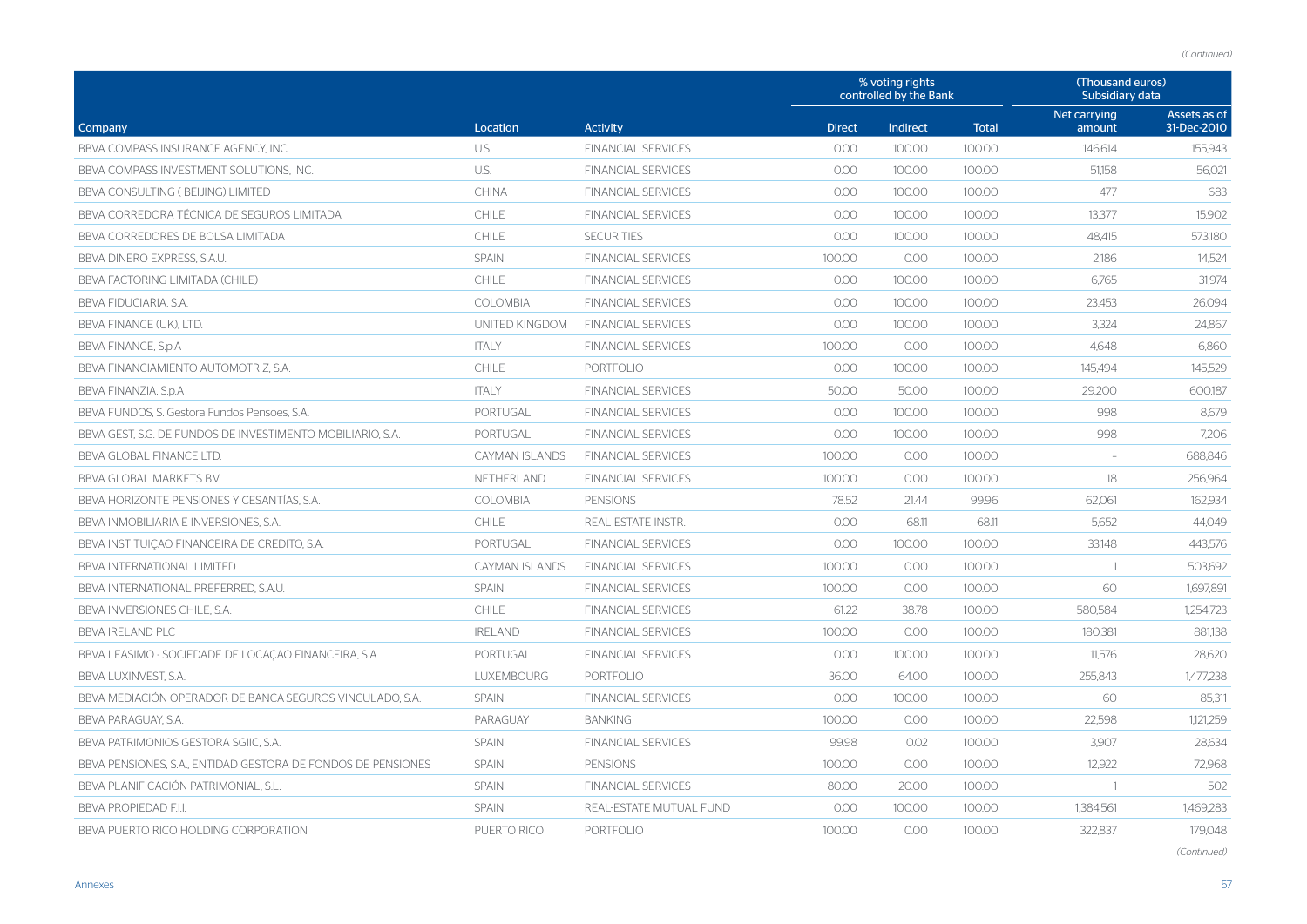|                                                   |                       |                           |               | % voting rights<br>controlled by the Bank |              | (Thousand euros)<br>Subsidiary data |                             |
|---------------------------------------------------|-----------------------|---------------------------|---------------|-------------------------------------------|--------------|-------------------------------------|-----------------------------|
| Company                                           | Location              | <b>Activity</b>           | <b>Direct</b> | Indirect                                  | <b>Total</b> | Net carrying<br>amount              | Assets as of<br>31-Dec-2010 |
| <b>BBVA RENTING, S.A.</b>                         | <b>SPAIN</b>          | <b>FINANCIAL SERVICES</b> | 0.00          | 100.00                                    | 100.00       | 20,976                              | 840,056                     |
| <b>BBVA SECURITIES INC.</b>                       | U.S.                  | <b>FINANCIAL SERVICES</b> | 0.00          | 100.00                                    | 100.00       | 41,796                              | 45,580                      |
| BBVA SECURITIES OF PUERTO RICO. INC.              | PUERTO RICO           | <b>FINANCIAL SERVICES</b> | 100.00        | 0.00                                      | 100.00       | 4,726                               | 6.963                       |
| <b>BBVA SEGUROS INC.</b>                          | PUERTO RICO           | <b>FINANCIAL SERVICES</b> | 0.00          | 100.00                                    | 100.00       | 187                                 | 5.459                       |
| BBVA SENIOR FINANCE, S.A.U.                       | <b>SPAIN</b>          | <b>FINANCIAL SERVICES</b> | 100.00        | 0.00                                      | 100.00       | 60                                  | 15,154,181                  |
| BBVA SERVICIOS CORPORATIVOS LIMITADA              | CHILE                 | <b>FINANCIAL SERVICES</b> | 0.00          | 100.00                                    | 100.00       | 1.297                               | 10,949                      |
| BBVA SOCIEDAD DE LEASING INMOBILIARIO, S.A.       | CHILE                 | <b>FINANCIAL SERVICES</b> | 0.00          | 97.49                                     | 97.49        | 15,901                              | 64,945                      |
| BBVA SUBORDINATED CAPITAL, S.A.U.                 | <b>SPAIN</b>          | <b>FINANCIAL SERVICES</b> | 100.00        | 0.00                                      | 100.00       | 130                                 | 3,434,727                   |
| BBVA SUIZA, S.A. (BBVA SWITZERLAND)               | <b>SUIZA</b>          | <b>BANKING</b>            | 39.72         | 60.28                                     | 100.00       | 58,107                              | 1,406,692                   |
| <b>BBVA TRADE, S.A.</b>                           | <b>SPAIN</b>          | <b>PORTFOLIO</b>          | 0.00          | 100.00                                    | 100.00       | 6.379                               | 21,274                      |
| BBVA U.S. SENIOR S.A.U.                           | SPAIN                 | <b>FINANCIAL SERVICES</b> | 100.00        | 0.00                                      | 100.00       | 169                                 | 898.687                     |
| BBVA USA BANCSHARES, INC.                         | U.S.                  | <b>PORTFOLIO</b>          | 100.00        | 0.00                                      | 100.00       | 9,268,740                           | 9,106,626                   |
| BBVA VALORES COLOMBIA, S.A. COMISIONISTA DE BOLSA | COLOMBIA              | <b>SECURITIES</b>         | 0.00          | 100.00                                    | 100.00       | 4.747                               | 9,330                       |
| BBVA WEALTH SOLUTIONS, INC.                       | U.S.                  | <b>FINANCIAL SERVICES</b> | 0.00          | 100.00                                    | 100.00       | 25,398                              | 25,990                      |
| <b>BCL INTERNATIONAL FINANCE, LTD.</b>            | <b>CAYMAN ISLANDS</b> | <b>FINANCIAL SERVICES</b> | 100.00        | 0.00                                      | 100.00       |                                     | $\overline{4}$              |
| BILBAO VIZCAYA AMÉRICA B.V.                       | NETHERLAND            | <b>PORTFOLIO</b>          | 0.00          | 100.00                                    | 100.00       | 746.000                             | 629.416                     |
| BILBAO VIZCAYA HOLDING, S.A.                      | <b>SPAIN</b>          | <b>PORTFOLIO</b>          | 89.00         | 11.00                                     | 100.00       | 34,771                              | 251,089                     |
| BLUE INDICO INVESTMENTS, S.L.                     | SPAIN                 | <b>PORTFOLIO</b>          | 100.00        | 0.00                                      | 100.00       | 49.106                              | 55.957                      |
| C B TRANSPORT, INC.                               | U.S.                  | <b>SERVICES</b>           | 0.00          | 100.00                                    | 100.00       | 12,427                              | 13,622                      |
| CAPITAL INVESTMENT COUNSEL. INC.                  | U.S.                  | <b>FINANCIAL SERVICES</b> | 0.00          | 100.00                                    | 100.00       | 22,807                              | 24,088                      |
| CARTERA E INVERSIONES, S.A., CÍA DE               | <b>SPAIN</b>          | <b>PORTFOLIO</b>          | 100.00        | 0.00                                      | 100.00       | 92,016                              | 253,247                     |
| CASA DE BOLSA BBVA BANCOMER, S.A. DE C.V.         | <b>MEXICO</b>         | <b>FINANCIAL SERVICES</b> | 0.00          | 100.00                                    | 100.00       | 77,423                              | 99.183                      |
| CÍA. GLOBAL DE MANDATOS Y REPRESENTACIONES, S.A.  | <b>URUGUAY</b>        | <b>FINANCIAL SERVICES</b> | 0.00          | 100.00                                    | 100.00       | 108                                 | 187                         |
| CIDESSA DOS. S.L.                                 | <b>SPAIN</b>          | <b>PORTFOLIO</b>          | 0.00          | 100.00                                    | 100.00       | 12.062                              | 12,183                      |
| CIDESSA UNO. S.L.                                 | SPAIN                 | <b>PORTFOLIO</b>          | 0.00          | 100.00                                    | 100.00       | 4,754                               | 898,460                     |
| CIERVANA, S.L.                                    | <b>SPAIN</b>          | <b>PORTFOLIO</b>          | 100.00        | 0.00                                      | 100.00       | 53,164                              | 70,156                      |
| COMERCIALIZADORA CORPORATIVA SAC                  | PERU                  | <b>FINANCIAL SERVICES</b> | 0.00          | 99.99                                     | 99.99        | 449                                 | 1.050                       |
| COMERCIALIZADORA DE SERVICIOS FINANCIEROS, S.A.   | COLOMBIA              | <b>SERVICES</b>           | 0.00          | 100.00                                    | 100.00       | 587                                 | 1,738                       |
| COMPASS ASSET ACCEPTANCE COMPANY, LLC             | U.S.                  | <b>FINANCIAL SERVICES</b> | 0.00          | 100.00                                    | 100.00       | 363.575                             | 363,575                     |
| COMPASS AUTO RECEIVABLES CORPORATION              | U.S.                  | <b>FINANCIAL SERVICES</b> | 0.00          | 100.00                                    | 100.00       | 3,125                               | 3,125                       |
| COMPASS BANCSHARES. INC.                          | U.S.                  | <b>PORTFOLIO</b>          | 0.00          | 100.00                                    | 100.00       | 9.083.594                           | 9,178,765                   |
| <b>COMPASS BANK</b>                               | U.S.                  | <b>BANKING</b>            | 0.00          | 100.00                                    | 100.00       | 9.049.899                           | 51.111.008                  |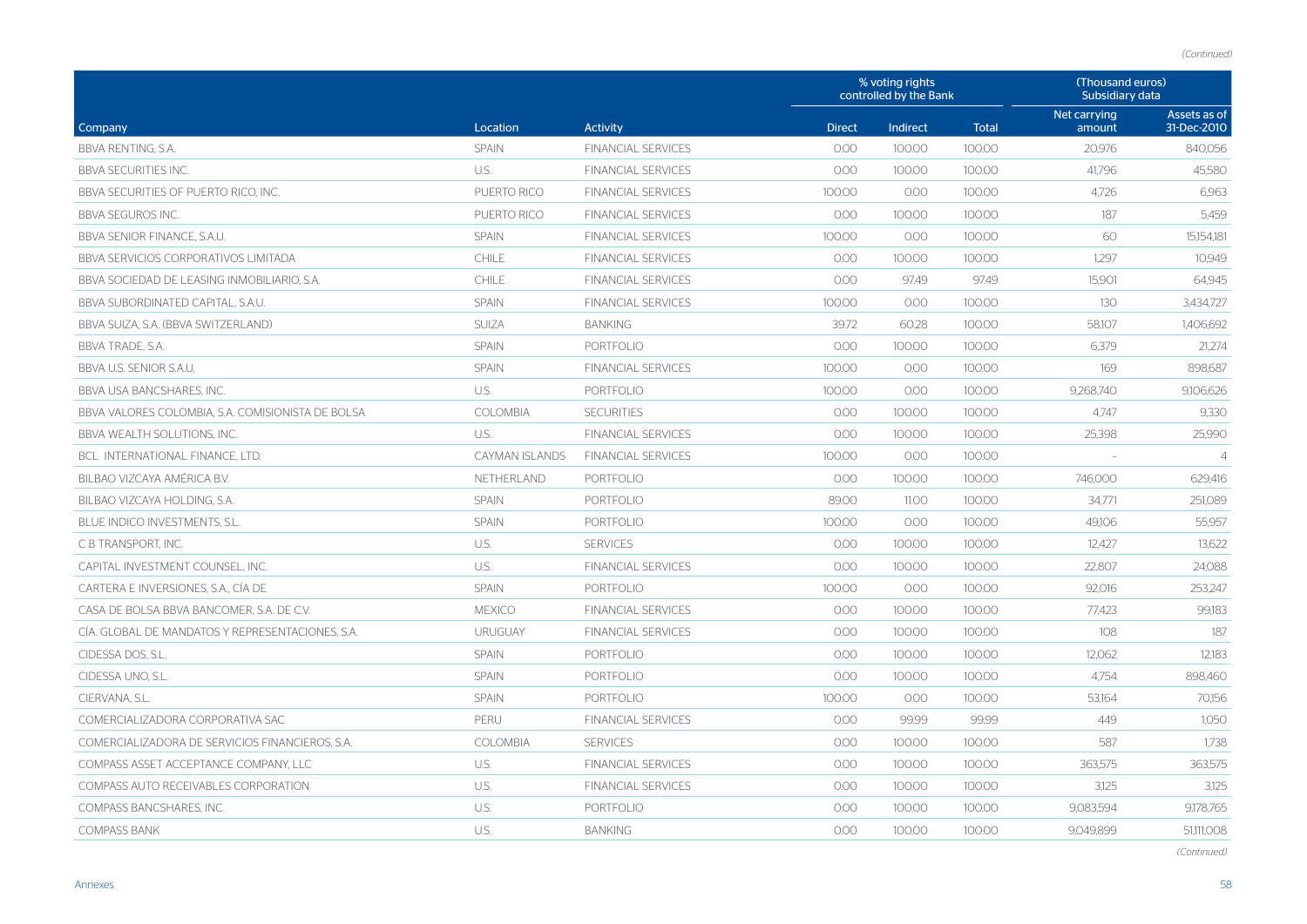|                                                                                              |                       |                           |               | % voting rights<br>controlled by the Bank |              | (Thousand euros)<br>Subsidiary data |                             |
|----------------------------------------------------------------------------------------------|-----------------------|---------------------------|---------------|-------------------------------------------|--------------|-------------------------------------|-----------------------------|
| Company                                                                                      | Location              | <b>Activity</b>           | <b>Direct</b> | Indirect                                  | <b>Total</b> | Net carrying<br>amount              | Assets as of<br>31-Dec-2010 |
| COMPASS CAPITAL MARKETS, INC.                                                                | U.S.                  | <b>FINANCIAL SERVICES</b> | 0.00          | 100.00                                    | 100.00       | 5,626,344                           | 5,626,344                   |
| COMPASS FINANCIAL CORPORATION                                                                | U.S.                  | <b>FINANCIAL SERVICES</b> | 0.00          | 100.00                                    | 100.00       | 6,886                               | 53,984                      |
| COMPASS GP, INC.                                                                             | U.S.                  | <b>PORTFOLIO</b>          | 0.00          | 100.00                                    | 100.00       | 34,802                              | 43,807                      |
| COMPASS LIMITED PARTNER. INC.                                                                | U.S.                  | <b>PORTFOLIO</b>          | 0.00          | 100.00                                    | 100.00       | 4.872.688                           | 4,873,129                   |
| COMPASS LOAN HOLDINGS TRS, INC.                                                              | U.S.                  | <b>FINANCIAL SERVICES</b> | 0.00          | 100.00                                    | 100.00       | 58,163                              | 60,101                      |
| COMPASS MORTGAGE CORPORATION                                                                 | U.S.                  | <b>FINANCIAL SERVICES</b> | 0.00          | 100.00                                    | 100.00       | 1,938,209                           | 1,938,459                   |
| COMPASS MORTGAGE FINANCING, INC.                                                             | U.S.                  | <b>FINANCIAL SERVICES</b> | 0.00          | 100.00                                    | 100.00       | 26                                  | 26                          |
| COMPASS MULTISTATE SERVICES CORPORATION                                                      | U.S.                  | <b>SERVICES</b>           | 0.00          | 100.00                                    | 100.00       | 2,807                               | 2,862                       |
| <b>COMPASS SOUTHWEST. LP</b>                                                                 | U.S.                  | <b>BANKING</b>            | 0.00          | 100.00                                    | 100.00       | 4,008,054                           | 4,008,406                   |
| COMPASS TEXAS ACQUISITION CORPORATION                                                        | U.S.                  | <b>PORTFOLIO</b>          | 0.00          | 100.00                                    | 100.00       | 1.694                               | 1,711                       |
| COMPASS TEXAS MORTGAGE FINANCING, INC.                                                       | U.S.                  | <b>FINANCIAL SERVICES</b> | 0.00          | 100.00                                    | 100.00       | 26                                  | 26                          |
| <b>COMPASS TRUST II</b>                                                                      | U.S.                  | <b>FINANCIAL SERVICES</b> | 0.00          | 100.00                                    | 100.00       |                                     | $\overline{1}$              |
| COMPAÑÍA CHILENA DE INVERSIONES, S.L.                                                        | <b>SPAIN</b>          | <b>PORTFOLIO</b>          | 100.00        | 0.00                                      | 100.00       | 580,313                             | 590,050                     |
| CONSOLIDAR A.F.J.P., S.A.                                                                    | <b>ARGENTINA</b>      | <b>PENSIONS</b>           | 46.11         | 53.89                                     | 100.00       | 4,025                               | 19.566                      |
| CONSOLIDAR COMERCIALIZADORA, S.A.                                                            | <b>ARGENTINA</b>      | <b>FINANCIAL SERVICES</b> | 0.00          | 100.00                                    | 100.00       | 1.440                               | 12,577                      |
| CONTENTS ÁREA, S.L.                                                                          | <b>SPAIN</b>          | <b>PORTFOLIO</b>          | 0.00          | 100.00                                    | 100.00       | 1.251                               | 1.456                       |
| CONTINENTAL BOLSA, SDAD, AGENTE DE BOLSA, S.A.                                               | PFRU                  | <b>SECURITIES</b>         | 0.00          | 100.00                                    | 100.00       | 6.243                               | 12.399                      |
| CONTINENTAL DPR FINANCE COMPANY                                                              | <b>CAYMAN ISLANDS</b> | <b>FINANCIAL SERVICES</b> | 0.00          | 100.00                                    | 100.00       | $\overline{\phantom{a}}$            | 350,885                     |
| CONTINENTAL S.A. SOCIEDAD ADMINISTRADORA DE FONDOS                                           | PERU                  | <b>FINANCIAL SERVICES</b> | 0.00          | 100.00                                    | 100.00       | 9,013                               | 10,700                      |
| CONTINENTAL SOCIEDAD TITULIZADORA, S.A.                                                      | PERU                  | <b>FINANCIAL SERVICES</b> | 0.00          | 100.00                                    | 100.00       | 440                                 | 467                         |
| CONTRATACIÓN DE PERSONAL, S.A. DE C.V.                                                       | <b>MEXICO</b>         | <b>SERVICES</b>           | 0.00          | 100.00                                    | 100.00       | 2.633                               | 11,486                      |
| CORPORACIÓN DE ALIMENTACIÓN Y BEBIDAS, S.A.                                                  | <b>SPAIN</b>          | <b>PORTFOLIO</b>          | 0.00          | 100.00                                    | 100.00       | 138.508                             | 164.685                     |
| CORPORACIÓN GENERAL FINANCIERA, S.A.                                                         | <b>SPAIN</b>          | <b>PORTFOLIO</b>          | 100.00        | 0.00                                      | 100.00       | 509,716                             | 1,704,190                   |
| DESARROLLADORA Y VENDEDORA DE CASAS, S.A.                                                    | <b>MEXICO</b>         | REAL ESTATE INSTR.        | 0.00          | 100.00                                    | 100.00       | 13                                  | 15                          |
| DESITEL TECNOLOGÍA Y SISTEMAS, S.A. DE C.V.                                                  | <b>MEXICO</b>         | <b>SERVICES</b>           | 0.00          | 100.00                                    | 100.00       | 1,616                               | 1,616                       |
| DINERO EXPRESS SERVICIOS GLOBALES, S.A.                                                      | <b>SPAIN</b>          | <b>FINANCIAL SERVICES</b> | 100.00        | 0.00                                      | 100.00       | 2.042                               | 1,771                       |
| ENTRE2 SERVICIOS FINANCIEROS, E.F.C., S.A.                                                   | <b>SPAIN</b>          | <b>FINANCIAL SERVICES</b> | 0.00          | 100.00                                    | 100.00       | 9,139                               | 9,515                       |
| ESPANHOLA COMERCIAL E SERVICOS, LTDA.                                                        | <b>BRASIL</b>         | <b>FINANCIAL SERVICES</b> | 100.00        | 0.00                                      | 100.00       |                                     | 985                         |
| EUROPEA DE TITULIZACIÓN, S.A., S.G.F.T.                                                      | <b>SPAIN</b>          | <b>FINANCIAL SERVICES</b> | 87.50         | 0.00                                      | 87.50        | 1.974                               | 23.916                      |
| FIDEICOMISO 28991-8 TRADING EN LOS MERCADOS FINANCIEROS                                      | <b>MEXICO</b>         | <b>FINANCIAL SERVICES</b> | 0.00          | 100.00                                    | 100.00       | 2,259                               | 2,259                       |
| FIDEICOMISO BBVA BANCOMER SERVICIOS Nº F/47433-8, S.A.                                       | <b>MEXICO</b>         | <b>FINANCIAL SERVICES</b> | 0.00          | 100.00                                    | 100.00       | 41.490                              | 48.139                      |
| FIDEICOMISO F/29763-O SOCIO LIQUIDADOR DE OPERACIONES FINANCIERAS<br>DERIVADAS CUENTA PROPIA | <b>MEXICO</b>         | <b>FINANCIAL SERVICES</b> | 0.00          | 100.00                                    | 100.00       | 24,506                              | 24.947                      |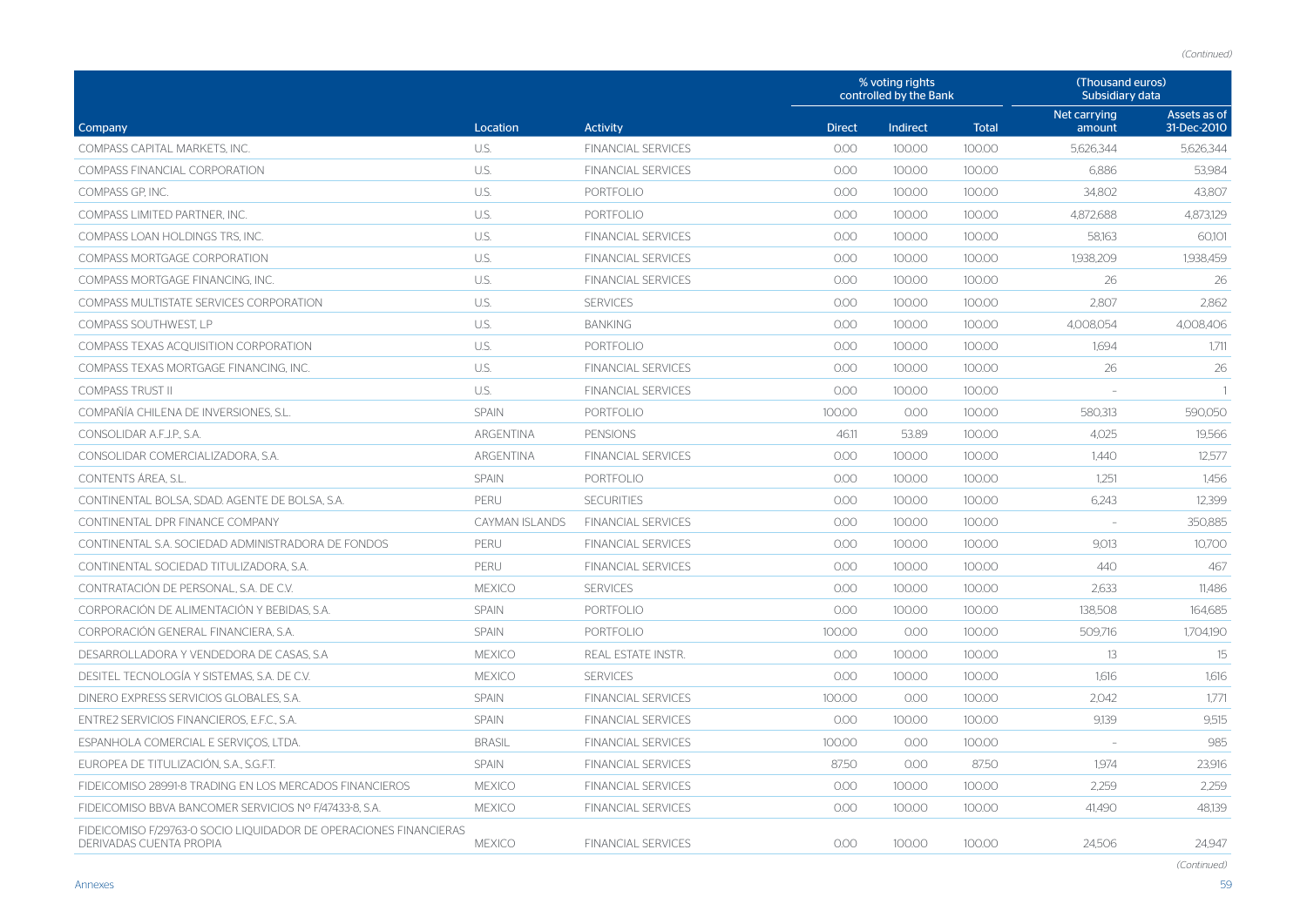|                                                                                                                                                  |                  |                           |               | % voting rights<br>controlled by the Bank | (Thousand euros)<br>Subsidiary data |                        |                             |
|--------------------------------------------------------------------------------------------------------------------------------------------------|------------------|---------------------------|---------------|-------------------------------------------|-------------------------------------|------------------------|-----------------------------|
| Company                                                                                                                                          | Location         | <b>Activity</b>           | <b>Direct</b> | Indirect                                  | <b>Total</b>                        | Net carrying<br>amount | Assets as of<br>31-Dec-2010 |
| FIDEICOMISO F/29764-8 SOCIO LIOUIDADOR DE OPERACIONES<br>FINANCIERAS DERIVADAS CUENTA TERCEROS                                                   | <b>MEXICO</b>    | <b>FINANCIAL SERVICES</b> | 0.00          | 100.00                                    | 100.00                              | 39.772                 | 40.540                      |
| FIDEICOMISO Nº. 847 EN BANCO INVEX, S.A., INSTITUCIÓN DE BANCA<br>MÚLTIPLE, INVEX GRUPO FINANCIERO, FIDUCIARIO (FIDEIC. 4ª EMISIÓN)              | <b>MEXICO</b>    | <b>FINANCIAL SERVICES</b> | 0.00          | 100.00                                    | 100.00                              | 29                     | 270,963                     |
| FIDEICOMISO Nº. 402900-5 ADMINISTRACIÓN DE INMUEBLES                                                                                             | <b>MEXICO</b>    | <b>FINANCIAL SERVICES</b> | 0.00          | 100.00                                    | 100.00                              | 2,522                  | 2,734                       |
| FIDEICOMISO Nº. 711, EN BANCO INVEX, S.A. INSTITUCIÓN DE BANCA MÚLTIPLE,<br>INVEX GRUPO FINANCIERO, FIDUCIARIO (FIDEICOMISO INVEX 1ª EMISIÓN)    | <b>MEXICO</b>    | <b>FINANCIAL SERVICES</b> | 0.00          | 100.00                                    | 100.00                              |                        | 111.196                     |
| FIDEICOMISO Nº. 752 EN BANCO INVEX. S.A., INSTITUCION DE BANCA<br>MÚLTIPLE, INVEX GRUPO FINANCIERO, FIDUCIARIO (FIDEIC, INVEX 2ª EMISIÓN) MEXICO |                  | <b>FINANCIAL SERVICES</b> | 0.00          | 100.00                                    | 100.00                              |                        | 51.183                      |
| FIDEICOMISO Nº. 781 EN BANCO INVEX. S.A., INSTITUCION DE BANCA<br>MÚLTIPLE, INVEX GRUPO FINANCIERO, FIDUCIARIO (FIDEIC. 3ª EMISIÓN)              | <b>MEXICO</b>    | <b>FINANCIAL SERVICES</b> | 0.00          | 100.00                                    | 100.00                              |                        | 295,754                     |
| FINANCIERA AYUDAMOS S.A. DE C.V., SOFOMER                                                                                                        | <b>MEXICO</b>    | <b>FINANCIAL SERVICES</b> | 0.00          | 100.00                                    | 100.00                              | 3,405                  | 7,428                       |
| FINANZIA, BANCO DE CRÉDITO, S.A.                                                                                                                 | <b>SPAIN</b>     | <b>BANKING</b>            | 0.00          | 100.00                                    | 100.00                              | 174,207                | 7,778,930                   |
| FRANCÉS ADMINISTRADORA DE INVERSIONES, S.A.                                                                                                      | ARGENTINA        | <b>FINANCIAL SERVICES</b> | 0.00          | 100.00                                    | 100.00                              | 7,118                  | 10,436                      |
| FRANCÉS VALORES SOCIEDAD DE BOLSA, S.A.                                                                                                          | <b>ARGENTINA</b> | <b>FINANCIAL SERVICES</b> | 0.00          | 100.00                                    | 100.00                              | 2.255                  | 3.686                       |
| GESTIÓN DE PREVISIÓN Y PENSIONES, S.A.                                                                                                           | <b>SPAIN</b>     | PENSIONS                  | 60.00         | 0.00                                      | 60.00                               | 8,830                  | 27,725                      |
| GESTIÓN Y ADMINISTRACIÓN DE RECIBOS, S.A.                                                                                                        | <b>SPAIN</b>     | <b>SFRVICES</b>           | 0.00          | 100.00                                    | 100.00                              | 150                    | 2.780                       |
| GRAN JORGE JUAN, S.A.                                                                                                                            | <b>SPAIN</b>     | <b>REAL ESTATE</b>        | 100.00        | 0.00                                      | 100.00                              | 110,115                | 515,862                     |
| <b>GRANFIDUCIARIA</b>                                                                                                                            | COLOMBIA         | <b>FINANCIAL SERVICES</b> | 0.00          | 90.00                                     | 90.00                               | $\sim$                 | 218                         |
| GRUPO FINANCIERO BBVA BANCOMER, S.A. DE C.V.                                                                                                     | <b>MEXICO</b>    | <b>FINANCIAL SERVICES</b> | 99.97         | 0.00                                      | 99.97                               | 6,677,124              | 7,580,999                   |
| <b>GUARANTY BUSINESS CREDIT CORPORATION</b>                                                                                                      | U.S.             | <b>FINANCIAL SERVICES</b> | 0.00          | 100.00                                    | 100.00                              | 27,132                 | 28,524                      |
| <b>GUARANTY PLUS HOLDING COMPANY</b>                                                                                                             | U.S.             | <b>FINANCIAL SERVICES</b> | 0.00          | 100.00                                    | 100.00                              | $-23.927$              | 45,646                      |
| <b>GUARANTY PLUS PROPERTIES LLC-2</b>                                                                                                            | U.S.             | <b>FINANCIAL SERVICES</b> | 0.00          | 100.00                                    | 100.00                              | 35.040                 | 35.193                      |
| <b>GUARANTY PLUS PROPERTIES LLC-3</b>                                                                                                            | U.S.             | <b>FINANCIAL SERVICES</b> | 0.00          | 100.00                                    | 100.00                              | $\mathbf{1}$           | $\mathbf{1}$                |
| <b>GUARANTY PLUS PROPERTIES LLC-4</b>                                                                                                            | U.S.             | <b>FINANCIAL SERVICES</b> | 0.00          | 100.00                                    | 100.00                              |                        | $\overline{1}$              |
| <b>GUARANTY PLUS PROPERTIES LLC-5</b>                                                                                                            | U.S.             | <b>FINANCIAL SERVICES</b> | 0.00          | 100.00                                    | 100.00                              |                        | $\overline{1}$              |
| <b>GUARANTY PLUS PROPERTIES LLC-6</b>                                                                                                            | U.S.             | <b>FINANCIAL SERVICES</b> | 0.00          | 100.00                                    | 100.00                              | 1                      | $\mathbf{1}$                |
| <b>GUARANTY PLUS PROPERTIES LLC-7</b>                                                                                                            | U.S.             | <b>FINANCIAL SERVICES</b> | 0.00          | 100.00                                    | 100.00                              |                        | $\mathbf{1}$                |
| <b>GUARANTY PLUS PROPERTIES LLC-8</b>                                                                                                            | U.S.             | <b>FINANCIAL SERVICES</b> | 0.00          | 100.00                                    | 100.00                              |                        | $\mathbf{1}$                |
| <b>GUARANTY PLUS PROPERTIES LLC-9</b>                                                                                                            | U.S.             | <b>FINANCIAL SERVICES</b> | 0.00          | 100.00                                    | 100.00                              |                        | $\overline{1}$              |
| <b>GUARANTY PLUS PROPERTIES. INC-1</b>                                                                                                           | U.S.             | <b>FINANCIAL SERVICES</b> | 0.00          | 100.00                                    | 100.00                              | 9.349                  | 9.351                       |
| HIPOTECARIA NACIONAL MEXICANA INCORPORATED                                                                                                       | U.S.             | REAL ESTATE INSTR.        | 0.00          | 100.00                                    | 100.00                              | 312                    | 408                         |
| HIPOTECARIA NACIONAL, S.A. DE C.V.                                                                                                               | <b>MEXICO</b>    | <b>FINANCIAL SERVICES</b> | 0.00          | 100.00                                    | 100.00                              | 58.701                 | 91.122                      |
| HOLDING CONTINENTAL, S.A.                                                                                                                        | PERU             | <b>PORTFOLIO</b>          | 50.00         | 0.00                                      | 50.00                               | 123.678                | 884.998                     |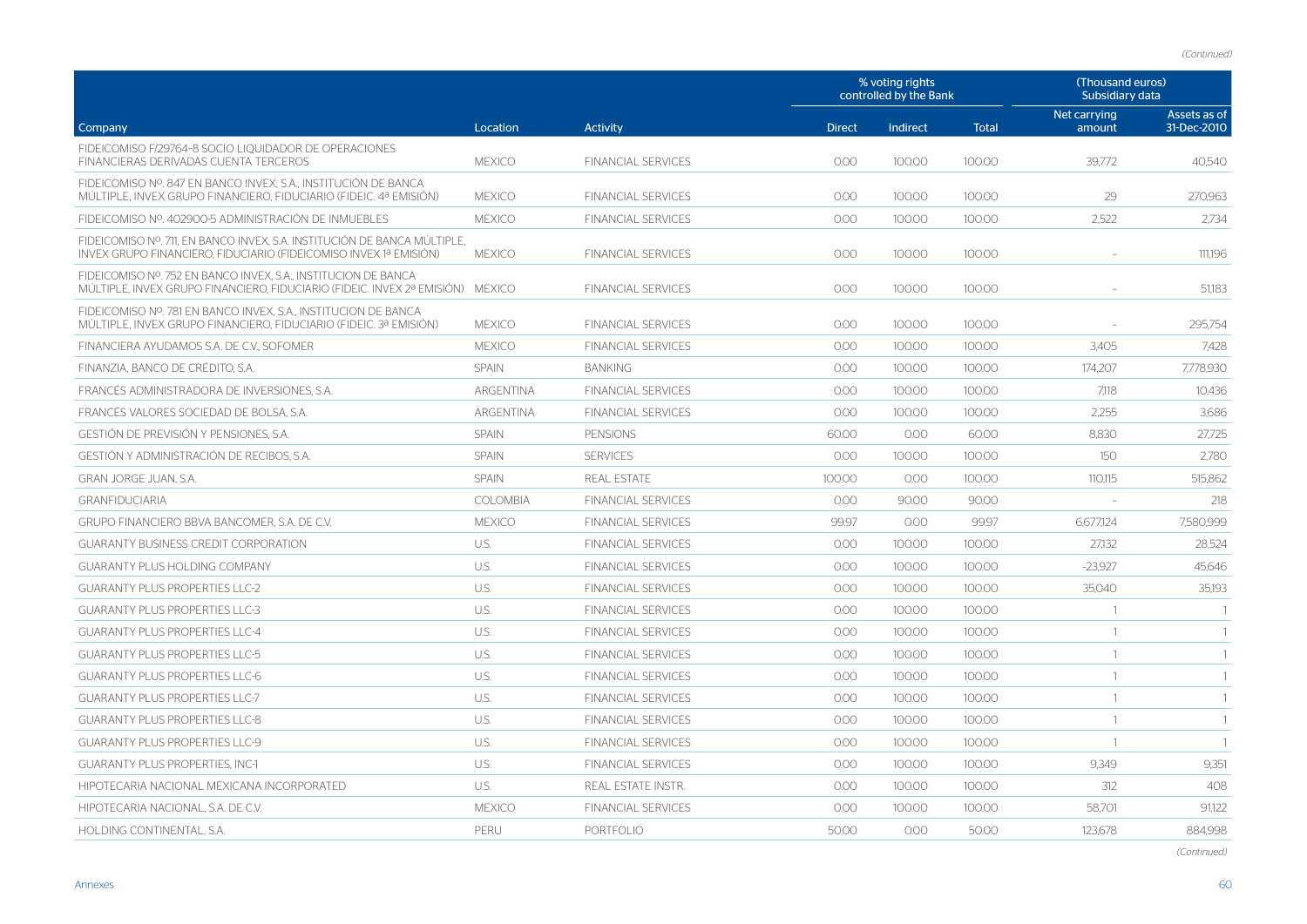|                                                              |                                 |                            | % voting rights<br>controlled by the Bank |          | (Thousand euros)<br>Subsidiary data |                        |                             |
|--------------------------------------------------------------|---------------------------------|----------------------------|-------------------------------------------|----------|-------------------------------------|------------------------|-----------------------------|
| Company                                                      | Location                        | <b>Activity</b>            | <b>Direct</b>                             | Indirect | <b>Total</b>                        | Net carrying<br>amount | Assets as of<br>31-Dec-2010 |
| HOMEOWNERS LOAN CORPORATION                                  | U.S.                            | <b>FINANCIAL SERVICES</b>  | 0.00                                      | 100.00   | 100.00                              | 7,786                  | 8,062                       |
| <b>HUMAN RESOURCES PROVIDER</b>                              | U.S.                            | <b>SERVICES</b>            | 0.00                                      | 100.00   | 100.00                              | 698.212                | 698.237                     |
| HUMAN RESOURCES SUPPORT. INC.                                | U.S.                            | <b>SERVICES</b>            | 0.00                                      | 100.00   | 100.00                              | 696.453                | 696,511                     |
| <b>IBERNEGOCIO DE TRADE, S.L.</b>                            | <b>SPAIN</b>                    | <b>SERVICES</b>            | 0.00                                      | 100.00   | 100.00                              | 3.687                  | 3.688                       |
| INMUEBLES Y RECUPERACIONES CONTINENTAL, S.A.                 | PERU                            | REAL ESTATE INSTR.         | 0.00                                      | 100.00   | 100.00                              | 5,392                  | 6,583                       |
| <b>INVERAHORRO, S.L.</b>                                     | <b>SPAIN</b>                    | <b>PORTFOLIO</b>           | 100.00                                    | 0.00     | 100.00                              | $\overline{a}$         | 77,630                      |
| <b>INVERSIONES BANPRO INTERNATIONAL INC. N.V.</b>            | <b>DUTCH</b><br><b>ANTILLES</b> | <b>PORTFOLIO</b>           | 48.00                                     | 0.00     | 48.00                               | 11.390                 | 37,837                      |
| <b>INVERSIONES BAPROBA, C.A.</b>                             | VENEZUELA                       | <b>FINANCIAL SERVICES</b>  | 100.00                                    | 0.00     | 100.00                              | 1.307                  | 1,258                       |
| <b>INVERSORA OTAR, S.A.</b>                                  | ARGENTINA                       | PORTEOLIO                  | 0.00                                      | 99.96    | 99.96                               | 3.276                  | 65.392                      |
| INVESCO MANAGEMENT Nº 1. S.A.                                | <b>LUXEMBOURG</b>               | <b>FINANCIAL SERVICES</b>  | 0.00                                      | 100.00   | 100.00                              | 9.753                  | 10.344                      |
| INVESCO MANAGEMENT Nº 2, S.A.                                | LUXEMBOURG                      | <b>FINANCIAL SERVICES</b>  | 0.00                                      | 100.00   | 100.00                              | $\overline{a}$         | 7,769                       |
| LIQUIDITY ADVISORS, L.P.                                     | U.S.                            | <b>FINANCIAL SERVICES</b>  | 0.00                                      | 100.00   | 100.00                              | 900,046                | 902,819                     |
| MISAPRE, S.A. DE C.V.                                        | <b>MEXICO</b>                   | <b>FINANCIAL SERVICES</b>  | 0.00                                      | 100.00   | 100.00                              | 17,342                 | 23,937                      |
| OPCIÓN VOLCÁN. S.A.                                          | <b>MEXICO</b>                   | REAL ESTATE INSTR.         | 0.00                                      | 100.00   | 100.00                              | 65,964                 | 69,684                      |
| OPPLUS OPERACIONES Y SERVICIOS, S.A. (Antes STURGES)         | <b>SPAIN</b>                    | <b>SERVICES</b>            | 100.00                                    | 0.00     | 100.00                              | 1,067                  | 19,109                      |
| OPPLUS S.A.C                                                 | PERU                            | <b>SERVICES</b>            | 0.00                                      | 100.00   | 100.00                              | 600                    | 1.710                       |
| PARTICIPACIONES ARENAL, S.L.                                 | <b>SPAIN</b>                    | <b>PORTFOLIO</b>           | 0.00                                      | 100.00   | 100.00                              | 7,574                  | 7,582                       |
| PECRI INVERSIÓN S.A                                          | <b>SPAIN</b>                    | OTHER INVESTMENT COMPANIES | 100.00                                    | 0.00     | 100.00                              | 78.500                 | 95,512                      |
| PHOENIX LOAN HOLDINGS. INC.                                  | U.S.                            | <b>FINANCIAL SERVICES</b>  | 0.00                                      | 100.00   | 100.00                              | 319.718                | 338,561                     |
| PI HOLDINGS Nº. 1, INC.                                      | U.S.                            | <b>FINANCIAL SERVICES</b>  | 0.00                                      | 100.00   | 100.00                              | 57,372                 | 57,768                      |
| PI HOLDINGS Nº. 3, INC.                                      | U.S.                            | <b>FINANCIAL SERVICES</b>  | 0.00                                      | 100.00   | 100.00                              | 21,423                 | 21,650                      |
| PI HOLDINGS Nº. 4, INC.                                      | U.S.                            | <b>FINANCIAL SERVICES</b>  | 0.00                                      | 100.00   | 100.00                              | $\overline{1}$         |                             |
| PORT ARTHUR ABSTRACT & TITLE COMPANY                         | U.S.                            | <b>FINANCIAL SERVICES</b>  | 0.00                                      | 100.00   | 100.00                              | 1.839                  | 2,176                       |
| PREMEXSA, S.A. DE C.V.                                       | <b>MEXICO</b>                   | <b>FINANCIAL SERVICES</b>  | 0.00                                      | 100.00   | 100.00                              | 375                    | 1,282                       |
| PROMOCIÓN EMPRESARIAL XX. S.A.                               | <b>SPAIN</b>                    | <b>PORTFOLIO</b>           | 100.00                                    | 0.00     | 100.00                              | 1.039                  | 12,641                      |
| PROVIDA INTERNACIONAL, S.A.                                  | <b>CHILE</b>                    | <b>PENSIONS</b>            | 0.00                                      | 100.00   | 100.00                              | 44,125                 | 48,133                      |
| PROVINCIAL DE VALORES CASA DE BOLSA, C.A.                    | VENEZUELA                       | <b>FINANCIAL SERVICES</b>  | 0.00                                      | 90.00    | 90.00                               | 2,344                  | 11,277                      |
| PROVINCIAL SDAD, ADMIN, DE ENTIDADES DE INV. COLECTIVA, C.A. | VENEZUELA                       | <b>FINANCIAL SERVICES</b>  | 0.00                                      | 100.00   | 100.00                              | 1.489                  | 1.488                       |
| PROVIVIENDA ENTIDAD RECAUDADORA Y ADMIN. DE APORTES, S.A.    | <b>BOLIVIA</b>                  | <b>PENSIONS</b>            | 0.00                                      | 100.00   | 100.00                              | 776                    | 2,913                       |
| PROXIMA ALFA INVESTMENTS (UK) LLP                            | UNITED KINGDOM                  | <b>FINANCIAL SERVICES</b>  | 0.00                                      | 51.00    | 51.00                               |                        | 85                          |
| PROXIMA ALFA INVESTMENTS (USA) LLC                           | U.S.                            | <b>FINANCIAL SERVICES</b>  | 0.00                                      | 100.00   | 100.00                              | 7,212                  | 1,293                       |
| PROXIMA ALFA INVESTMENTS HOLDINGS (USA) II INC.              | U.S.                            | <b>PORTFOLIO</b>           | 0.00                                      | 100.00   | 100.00                              | 72                     | 68                          |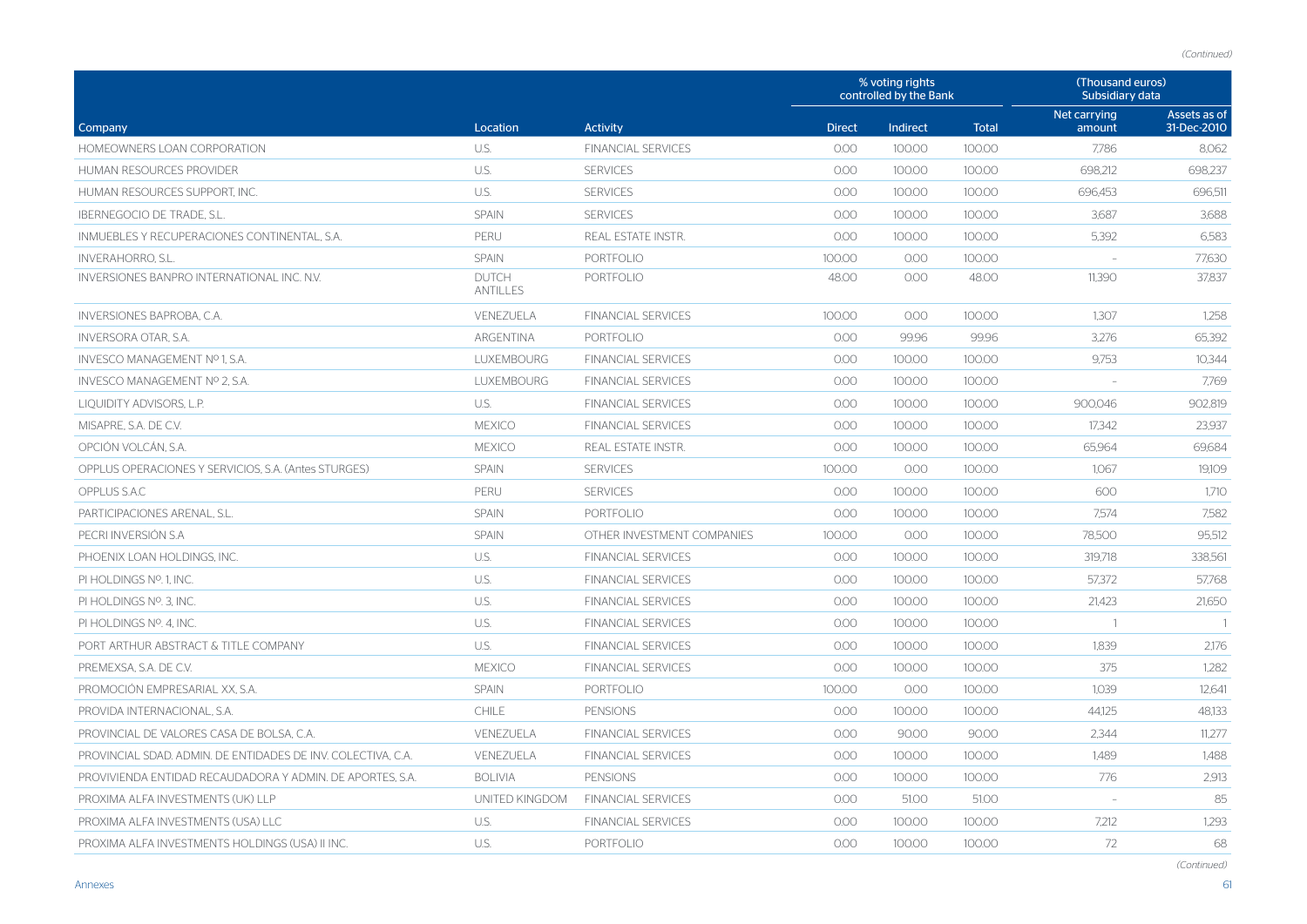|                                                      |                |                           | % voting rights<br>controlled by the Bank |          |              | (Thousand euros)<br>Subsidiary data |                             |
|------------------------------------------------------|----------------|---------------------------|-------------------------------------------|----------|--------------|-------------------------------------|-----------------------------|
| Company                                              | Location       | <b>Activity</b>           | <b>Direct</b>                             | Indirect | <b>Total</b> | Net carrying<br>amount              | Assets as of<br>31-Dec-2010 |
| PROXIMA ALFA INVESTMENTS HOLDINGS (USA) INC.         | U.S.           | PORTEOLIO                 | 100.00                                    | 0.00     | 100.00       | 72                                  | 7,216                       |
| PROXIMA ALFA SERVICES LTD.                           | UNITED KINGDOM | FINANCIAL SERVICES        | 100.00                                    | 0.00     | 100.00       | 105                                 | 2.342                       |
| RIVER OAKS BANK BUILDING, INC.                       | U.S.           | REAL ESTATE INSTR.        | 0.00                                      | 100.00   | 100.00       | 24,530                              | 29,231                      |
| RIVERWAY HOLDINGS CAPITAL TRUST I                    | U.S.           | <b>FINANCIAL SERVICES</b> | 0.00                                      | 100.00   | 100.00       | 233                                 | 7,765                       |
| RWHC. INC.                                           | U.S.           | <b>FINANCIAL SERVICES</b> | 0.00                                      | 100.00   | 100.00       | 542,101                             | 542,734                     |
| S. GESTORA FONDO PUBL. REGUL. MERCADO HIPOT.         | <b>SPAIN</b>   | <b>FINANCIAL SERVICES</b> | 77.20                                     | 0.00     | 77.20        | 138                                 | 213                         |
| SCALDIS FINANCE, S.A.                                | <b>BELGICA</b> | <b>PORTFOLIO</b>          | 0.00                                      | 100.00   | 100.00       | 3.416                               | 3,652                       |
| SERVICIOS CORPORATIVOS BANCOMER, S.A. DE C.V.        | <b>MEXICO</b>  | <b>SERVICES</b>           | 0.00                                      | 100.00   | 100.00       | 317                                 | 2.501                       |
| SERVICIOS EXTERNOS DE APOYO EMPRESARIAL, S.A DE C.V. | <b>MEXICO</b>  | <b>SERVICES</b>           | 0.00                                      | 100.00   | 100.00       | 3,603                               | 5,266                       |
| SMARTSPREAD LIMITED (UK)                             | UNITED KINGDOM | <b>SERVICES</b>           | 100.00                                    | 0.00     | 100.00       | $\overline{1}$                      | 137                         |
| SOCIEDAD DE ESTUDIOS Y ANÁLISIS FINANCIERO, S.A.     | <b>SPAIN</b>   | COMERCIAL                 | 100.00                                    | 0.00     | 100.00       | 114.518                             | 193.810                     |
| SOUTHEAST TEXAS TITLE COMPANY                        | U.S.           | <b>FINANCIAL SERVICES</b> | 0.00                                      | 100.00   | 100.00       | 529                                 | 727                         |
| SPORT CLUB 18, S.A.                                  | <b>SPAIN</b>   | <b>PORTFOLIO</b>          | 100.00                                    | 0.00     | 100.00       | 23,412                              | 53,093                      |
| STATE NATIONAL CAPITAL TRUST I                       | U.S.           | <b>FINANCIAL SERVICES</b> | 0.00                                      | 100.00   | 100.00       | 352                                 | 11,580                      |
| STATE NATIONAL STATUTORY TRUST II                    | U.S.           | <b>FINANCIAL SERVICES</b> | 0.00                                      | 100.00   | 100.00       | 233                                 | 7,725                       |
| TEXAS LOAN SERVICES, LP.                             | U.S.           | <b>FINANCIAL SERVICES</b> | 0.00                                      | 100.00   | 100.00       | 894.559                             | 895,031                     |
| <b>TEXAS REGIONAL STATUTORY TRUST I</b>              | U.S.           | <b>FINANCIAL SERVICES</b> | 0.00                                      | 100.00   | 100.00       | 1.159                               | 38,627                      |
| TEXASBANC CAPITAL TRUST I                            | U.S.           | <b>FINANCIAL SERVICES</b> | 0.00                                      | 100.00   | 100.00       | 582                                 | 19.396                      |
| TMF HOLDING INC.                                     | U.S.           | <b>FINANCIAL SERVICES</b> | 0.00                                      | 100.00   | 100.00       | 7,601                               | 10,388                      |
| TRAINER PRO GESTIÓN DE ACTIVIDADES, S.A.             | <b>SPAIN</b>   | REAL ESTATE INSTR.        | 0.00                                      | 100.00   | 100.00       | 2.886                               | 2,931                       |
| <b>TRANSITORY CO.</b>                                | PANAMA         | <b>REAL ESTATE INSTR.</b> | 0.00                                      | 100.00   | 100.00       | 124                                 | 1.435                       |
| TUCSON LOAN HOLDINGS, INC.                           | U.S.           | <b>FINANCIAL SERVICES</b> | 0.00                                      | 100.00   | 100.00       | 345,706                             | 345,789                     |
| TWOENC, INC.                                         | U.S.           | <b>FINANCIAL SERVICES</b> | 0.00                                      | 100.00   | 100.00       | $-1.164$                            | 1.117                       |
| UNIDAD DE AVALUOS MÉXICO, S.A. DE CV                 | <b>MEXICO</b>  | <b>FINANCIAL SERVICES</b> | 0.00                                      | 100.00   | 100.00       | 1.918                               | 3.533                       |
| UNIVERSALIDAD "E5"                                   | COLOMBIA       | <b>FINANCIAL SERVICES</b> | 0.00                                      | 100.00   | 100.00       | $\overline{\phantom{a}}$            | 3,250                       |
| UNIVERSALIDAD TIPS PESOS E-9                         | COLOMBIA       | <b>FINANCIAL SERVICES</b> | 0.00                                      | 100.00   | 100.00       | $\sim$                              | 94.309                      |
| UNO-E BANK, S.A.                                     | <b>SPAIN</b>   | <b>BANKING</b>            | 67.35                                     | 32.65    | 100.00       | 174.751                             | 1.361.488                   |
| VALANZA CAPITAL RIESGO S.G.E.C.R. S.A. UNIPERSONAL   | <b>SPAIN</b>   | <b>VENTURE CAPITAL</b>    | 100.00                                    | 0.00     | 100.00       | 1,200                               | 16,026                      |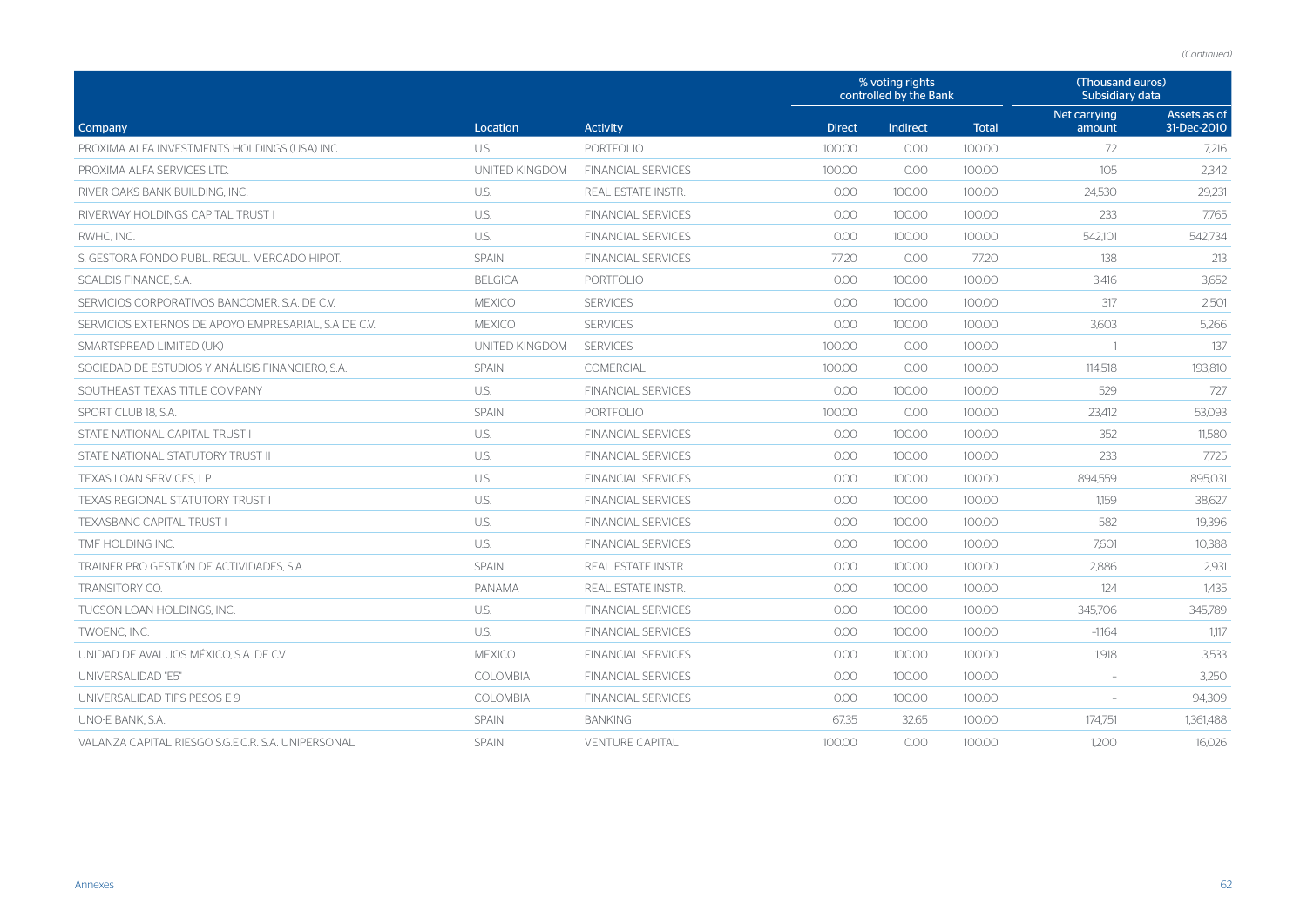#### Annex II

Additional information on jointly-controlled companies accounted for using the proportionate consolidation method according to the Solvency Circular

|                                                     |              |                           |               | % voting rights<br>controlled by the Bank |              | (Thousand euros)<br>Subsidiary data |                             |
|-----------------------------------------------------|--------------|---------------------------|---------------|-------------------------------------------|--------------|-------------------------------------|-----------------------------|
| Company                                             | Location     | Activity                  | <b>Direct</b> | Indirect                                  | <b>Total</b> | Net carrying<br>amount              | Assets as of<br>31-Dec-2010 |
| ALTURA MARKETS. SOCIEDAD DE VALORES, S.A.           | <b>SPAIN</b> | <b>SECURITIES</b>         | 50.00         |                                           | 50.00        | 12.600                              | 1.038.431                   |
| ECASA, S.A.                                         | CHILE        | <b>FINANCIAL SERVICES</b> |               | 100.00                                    | 100.00       | 5.515                               | 7.102                       |
| FÓRUM DISTRIBUIDORA, S.A.                           | CHILE        | FINANCIAL SERVICES        |               | 51.04                                     | 51.04        | 7.480                               | 107.008                     |
| FÓRUM SERVICIOS FINANCIEROS, S.A.                   | CHILE        | FINANCIAL SERVICES        |               | 51.00                                     | 51.00        | 56.493                              | 719.366                     |
| <b>INVERSIONES PLATCO, C.A.</b>                     | VENEZUELA    | <b>FINANCIAL SERVICES</b> |               | 50.00                                     | 50.00        | 11.832                              | 26.803                      |
| PSA FINANCE ARGENTINA COMPAÑÍA FINANCIERA, S.A.     | ARGENTINA    | <b>FINANCIAL SERVICES</b> |               | 50.00                                     | 50.00        | 12.451                              | 137.358                     |
| RENTRUCKS, ALOUILER Y SERVICIOS DE TRANSPORTE, S.A. | <b>SPAIN</b> | <b>FINANCIAL SERVICES</b> |               | 50.00                                     | 50.00        | 3.959                               | 42.281                      |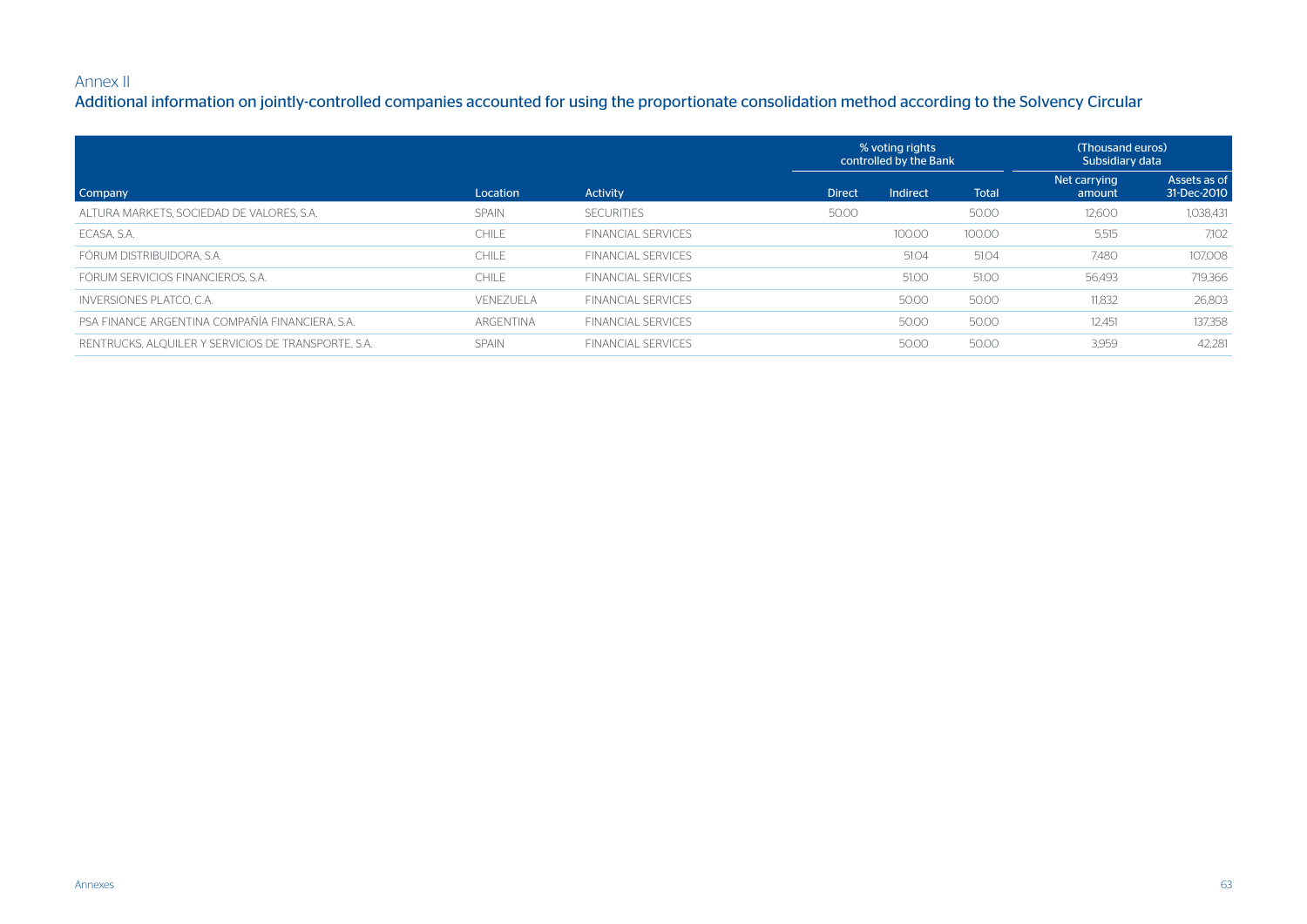#### Annex III

Additional information on investments and jointly-controlled companies accounted for using the equity method according to the Solvency Circular

|                                                     |                  |                           |               | % voting rights<br>controlled by the Bank |              | (Thousand euros)<br>Subsidiary data |                             |
|-----------------------------------------------------|------------------|---------------------------|---------------|-------------------------------------------|--------------|-------------------------------------|-----------------------------|
| Company                                             | Location         | Activity                  | <b>Direct</b> | Indirect                                  | <b>Total</b> | Net carrying<br>amount              | Assets as of<br>31-Dec-2010 |
| ADMINISTRADORA DE FONDOS DE CESANTIA DE CHILE, S.A. | CHILE            | <b>FINANCIAL SERVICES</b> |               | 37.80                                     | 37.80        | 5.460                               | 15,263                      |
| ADOUIRA ESPAÑA, S.A.                                | <b>SPAIN</b>     | <b>SERVICES</b>           |               | 40.00                                     | 40.00        | 2.037                               | 17,162                      |
| AI MAGRARIO, S.A.                                   | COI OMBIA        | <b>SFRVICES</b>           |               | 35.38                                     | 35.38        | 3,956                               | 31,858                      |
| ALTITUDE SOFTWARE SGPS. S.A.                        | PORTUGAL         | <b>SERVICES</b>           |               | 30.00                                     | 30.00        | 9.842                               | 18.619                      |
| ANIDA DESARROLLOS INMOBILIARIOS, S.L.               | <b>SPAIN</b>     | <b>REAL ESTATE</b>        |               | 100.00                                    | 100.00       | 264,143                             | 570,278                     |
| ANIDA GERMANIA IMMOBILIEN ONE, GMBH                 | ALEMANIA         | REAL ESTATE INSTR.        |               | 100.00                                    | 100.00       | 4,358                               | 20,130                      |
| ANIDA PROYECTOS INMOBILIARIOS, S.A. DE C.V.         | <b>MEXICO</b>    | <b>REAL ESTATE INSTR.</b> |               | 100.00                                    | 100.00       | 97,027                              | 143,976                     |
| ANIDA SERVICIOS INMOBILIARIOS, S.A. DE C.V.         | <b>MEXICO</b>    | REAL ESTATE INSTR.        |               | 100.00                                    | 100.00       | 499                                 | 919                         |
| ÁUREA, S.A. (CUBA)                                  | <b>CUBA</b>      | REAL ESTATE               |               | 49.00                                     | 49.00        | 3,922                               | 8,421                       |
| <b>BAHÍA SUR RESORT, S.C.</b>                       | <b>SPAIN</b>     | <b>REAL ESTATE</b>        | 99.95         |                                           | 99.95        | 1.436                               | 1.438                       |
| BBVA AUTORENTING, S.p.A.                            | <b>ITALY</b>     | <b>SERVICES</b>           |               | 100.00                                    | 100.00       | 66.793                              | 314,830                     |
| BBVA CONSOLIDAR SEGUROS, S.A.                       | <b>ARGENTINA</b> | <b>INSURANCE</b>          | 87.78         | 12.22                                     | 100.00       | 6,496                               | 48,124                      |
| BBVA CONSULTORÍA, S.A.                              | <b>SPAIN</b>     | <b>SFRVICES</b>           |               | 100.00                                    | 100.00       | 2,227                               | 4,257                       |
| BBVA ELCANO EMPRESARIAL II. S.C.R., S.A.            | <b>SPAIN</b>     | <b>VENTURE CAPITAL</b>    | 45.00         |                                           | 45.00        | 37,491                              | 104.885                     |
| BBVA ELCANO EMPRESARIAL, S.C.R., S.A.               | <b>SPAIN</b>     | <b>VENTURE CAPITAL</b>    | 45.00         |                                           | 45.00        | 37,487                              | 104,958                     |
| <b>BBVA NOMINEES LIMITED</b>                        | UNITED KINGDOM   | <b>SERVICES</b>           | 100.00        |                                           | 100.00       | $\sim$                              |                             |
| <b>BBVA RE LIMITED</b>                              | <b>IRELAND</b>   | <b>INSURANCE</b>          |               | 100.00                                    | 100.00       | 656                                 | 67.631                      |
| <b>BBVA RENTING, S.p.A</b>                          | <b>ITALY</b>     | <b>SERVICES</b>           |               | 100.00                                    | 100.00       | 8,453                               | 56,154                      |
| BBVA SEGUROS COLOMBIA, S.A.                         | COLOMBIA         | <b>INSURANCE</b>          | 94.00         | 6.00                                      | 100.00       | 9,490                               | 42,797                      |
| BBVA SEGUROS DE VIDA COLOMBIA, S.A.                 | COLOMBIA         | <b>INSURANCE</b>          | 94.00         | 6.00                                      | 100.00       | 13.242                              | 329.602                     |
| BBVA SEGUROS DE VIDA, S.A.                          | CHILE            | <b>INSURANCE</b>          |               | 100.00                                    | 100.00       | 56,178                              | 397,262                     |
| BBVA SEGUROS, S.A. DE SEGUROS Y REASEGUROS          | <b>SPAIN</b>     | <b>INSURANCE</b>          | 94.30         | 5.65                                      | 99.95        | 414,659                             | 10,913,118                  |
| <b>BBVA SERVICIOS, S.A.</b>                         | <b>SPAIN</b>     | <b>SERVICES</b>           |               | 100.00                                    | 100.00       | 354                                 | 10,791                      |
| CAMARATE GOLF, S.A.                                 | <b>SPAIN</b>     | REAL ESTATE               |               | 26.00                                     | 26.00        | 4,091                               | 39,396                      |
| CASA DE CAMBIO MULTIDIVISAS, S.A. DE C.V.           | <b>MEXICO</b>    | <b>SERVICES</b>           |               | 100.00                                    | 100.00       | 171                                 | 170                         |
| CHINA CITIC BANK LIMITED CNCB                       | <b>CHINA</b>     | <b>BANKING</b>            | 15.00         |                                           | 15.00        | 3,557,759                           | 180.608.192                 |
| CITIC INTERNATIONAL FINANCIAL HOLDINGS LIMITED CIFH | <b>HONG KONG</b> | <b>FINANCIAL SERVICES</b> | 29.68         |                                           | 29.68        | 464,339                             | 11,063,029                  |
| COMPASS CUSTODIAL SERVICES, INC.                    | U.S.             | <b>FINANCIAL SERVICES</b> |               | 100.00                                    | 100.00       |                                     |                             |
| COMPASS INVESTMENTS, INC.                           | U.S.             | <b>FINANCIAL SERVICES</b> |               | 100.00                                    | 100.00       |                                     | $\overline{1}$              |
| COMPASS WEALTH MANAGERS COMPANY                     | U.S.             | <b>SERVICES</b>           |               | 100.00                                    | 100.00       |                                     | $\overline{1}$              |

*<sup>(</sup>Continued)*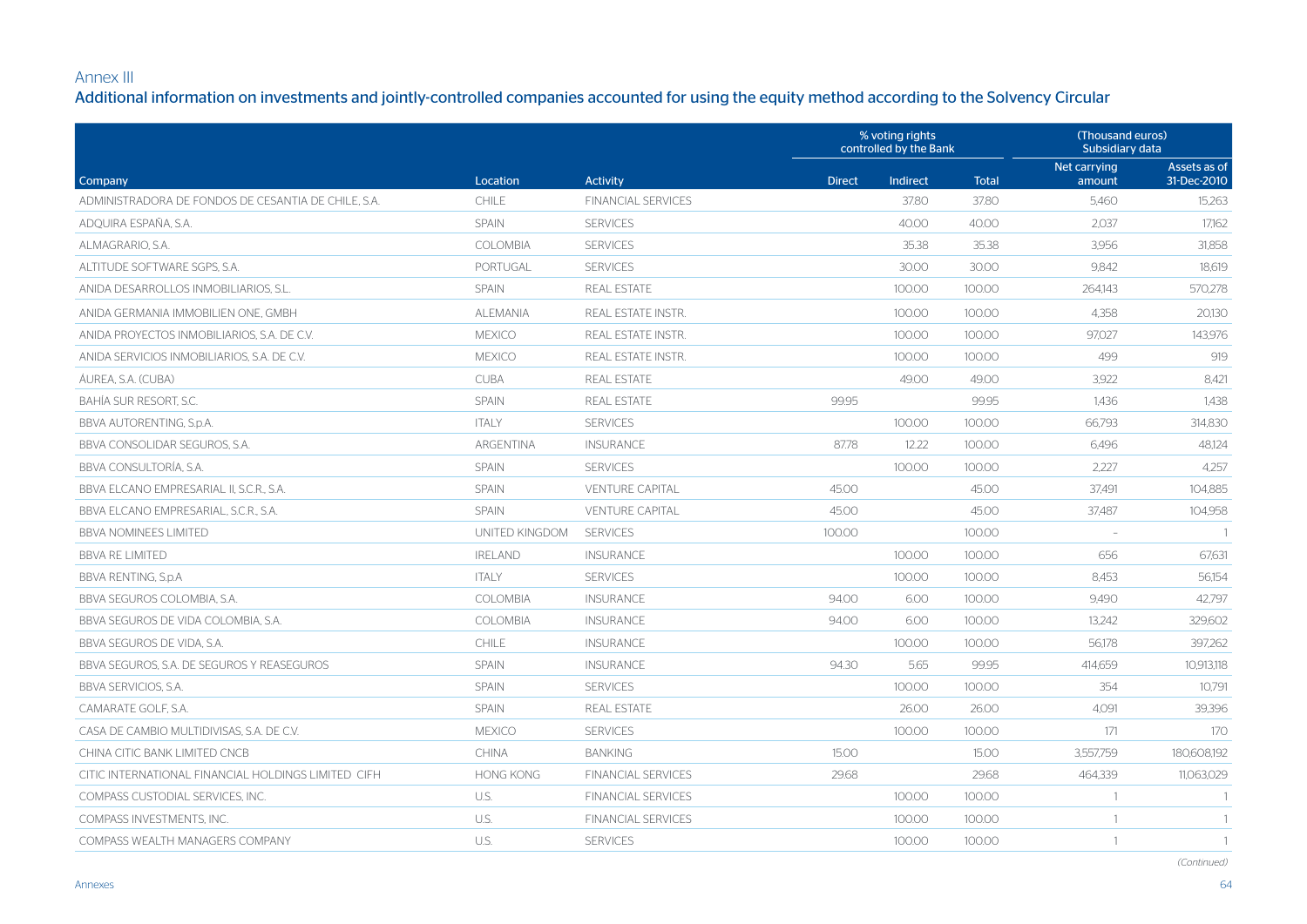|                                                           | Location         | Activity                  |               | % voting rights<br>controlled by the Bank |              |                        | (Thousand euros)<br>Subsidiary data |  |
|-----------------------------------------------------------|------------------|---------------------------|---------------|-------------------------------------------|--------------|------------------------|-------------------------------------|--|
| Company                                                   |                  |                           | <b>Direct</b> | Indirect                                  | <b>Total</b> | Net carrying<br>amount | Assets as of<br>31-Dec-2010         |  |
| COMPAÑÍA ESPAÑOLA DE FINANCIACIÓN DEL DESARROLLO, S.A.    | <b>SPAIN</b>     | <b>FINANCIAL SERVICES</b> | 21.82         |                                           | 21.82        | 14,413                 | 61,967                              |  |
| COMPAÑÍA MEXICANA DE PROCESAMIENTO, S.A. DE C.V.          | <b>MEXICO</b>    | <b>SERVICES</b>           |               | 50.00                                     | 50.00        | 4,706                  | 8,854                               |  |
| COMUNIDAD FINANCIERA ÍNDICO, S.L.                         | <b>SPAIN</b>     | <b>SERVICES</b>           |               | 100.00                                    | 100.00       | 69                     | 62                                  |  |
| CONSOLIDAR ASEGURADORA DE RIESGOS DEL TRABAJO, S.A        | <b>ARGENTINA</b> | <b>INSURANCE</b>          | 87.50         | 12.50                                     | 100.00       | 29,434                 | 237,856                             |  |
| CONSOLIDAR CÍA. DE SEGUROS DE RETIRO, S.A.                | ARGENTINA        | <b>INSURANCE</b>          | 33.79         | 66.21                                     | 100.00       | 32,612                 | 608,698                             |  |
| CORPORACIÓN IBV PARTICIPACIONES EMPRESARIALES, S.A.       | <b>SPAIN</b>     | PORTFOLIO                 |               | 50.00                                     | 50.00        | 71.027                 | 808.482                             |  |
| CORPORATIVO VITAMÉDICA, S.A. DE C.V.                      | <b>MEXICO</b>    | <b>SERVICES</b>           |               | 99.98                                     | 99.98        | 2,586                  | 9.833                               |  |
| DESARROLLO URBANISTICO DE CHAMARTIN, S.A.                 | <b>SPAIN</b>     | REAL ESTATE               |               | 72.50                                     | 72.50        | 52,210                 | 91,653                              |  |
| ECONTA GESTIÓN INTEGRAL, S.L.                             | <b>SPAIN</b>     | <b>SERVICES</b>           |               | 100.00                                    | 100.00       | 372                    | 1,829                               |  |
| EL ENCINAR METROPOLITANO, S.A.                            | <b>SPAIN</b>     | REAL ESTATE               |               | 99.01                                     | 99.01        | 6,253                  | 7,240                               |  |
| EL OASIS DE LAS RAMBLAS, S.L.                             | <b>SPAIN</b>     | REAL ESTATE               |               | 70.00                                     | 70.00        | 167                    | 473                                 |  |
| ESTACIÓN DE AUTOBUSES CHAMARTÍN, S.A.                     | <b>SPAIN</b>     | <b>SERVICES</b>           |               | 51.00                                     | 51.00        | 31                     | 30                                  |  |
| FERROMÓVIL 3000, S.L.                                     | <b>SPAIN</b>     | <b>SERVICES</b>           |               | 20.00                                     | 20.00        | 6,275                  | 649,334                             |  |
| FERROMÓVIL 9000, S.L.                                     | <b>SPAIN</b>     | <b>SERVICES</b>           |               | 20.00                                     | 20.00        | 4,614                  | 413,798                             |  |
| FIDEICOMISO F/70191-2 PUEBLA                              | <b>MEXICO</b>    | <b>REAL ESTATE</b>        |               | 25.00                                     | 25.00        | 5.017                  | 44.360                              |  |
| FIDEICOMISO HARES BBVA BANCOMER F/47997-2                 | <b>MEXICO</b>    | <b>REAL ESTATE</b>        |               | 80.91                                     | 80.91        | 28,371                 | 35,433                              |  |
| FINANCEIRA DO COMERCIO EXTERIOR, S.A.R.                   | PORTUGAL         | <b>FINANCIAL SERVICES</b> | 100.00        |                                           | 100.00       | 51                     | 35                                  |  |
| FINANZIA AUTORENTING, S.A.                                | <b>SPAIN</b>     | <b>SERVICES</b>           | 27.13         | 72.87                                     | 100.00       | 49,879                 | 540,085                             |  |
| FUTURO FAMILIAR, S.A. DE C.V.                             | <b>MEXICO</b>    | <b>SERVICES</b>           |               | 100.00                                    | 100.00       | 439                    | 1,176                               |  |
| GOBERNALIA GLOBAL NET, S.A.                               | <b>SPAIN</b>     | <b>SERVICES</b>           |               | 100.00                                    | 100.00       | 947                    | 2,977                               |  |
| GRUPO PROFESIONAL PLANEACIÓN Y PROYECTOS, S.A. DE C.V.    | <b>MEXICO</b>    | <b>SERVICES</b>           |               | 58.40                                     | 58.40        | 4,049                  | 23,913                              |  |
| I+D MÉXICO, S.A. DE C.V.                                  | <b>MEXICO</b>    | <b>SERVICES</b>           |               | 50.00                                     | 50.00        | 22,127                 | 70,158                              |  |
| IMOBILIARIA DUQUE D'AVILA, S.A.                           | PORTUGAL         | REAL ESTATE               |               | 50.00                                     | 50.00        | 5,346                  | 24,149                              |  |
| INGENIERIA EMPRESARIAL MULTIBA, S.A. DE C.V.              | <b>MEXICO</b>    | <b>SERVICES</b>           |               | 99.99                                     | 99.99        |                        |                                     |  |
| INMOBILIARIA BILBAO, S.A.                                 | <b>SPAIN</b>     | <b>REAL ESTATE INSTR.</b> |               | 100.00                                    | 100.00       | 3.842                  | 3.847                               |  |
| INVERSIONES ALDAMA, C.A.                                  | VENEZUELA        | <b>REAL ESTATE</b>        |               | 100.00                                    | 100.00       |                        |                                     |  |
| <b>INVERSIONES P.H.R.4, C.A.</b>                          | VENEZUELA        | REAL ESTATE               |               | 60.46                                     | 60.46        |                        | 26                                  |  |
| JARDINES DE SARRIENA, S.L.                                | <b>SPAIN</b>     | REAL ESTATE               |               | 85.00                                     | 85.00        | 255                    | 457                                 |  |
| LAS PEDRAZAS GOLF, S.L.                                   | <b>SPAIN</b>     | <b>REAL ESTATE</b>        |               | 50.00                                     | 50.00        | 9,647                  | 66,286                              |  |
| MEDITERRANIA DE PROMOCIONS I GESTIONS INMOBILIARIES, S.A. | <b>SPAIN</b>     | <b>REAL ESTATE</b>        |               | 100.00                                    | 100.00       | 1,189                  | 1,251                               |  |
| MULTIASISTENCIA OPERADORA, S.A. DE C.V.                   | <b>MEXICO</b>    | <b>INSURANCE</b>          |               | 100.00                                    | 100.00       | 121                    | 877                                 |  |
| MULTIASISTENCIA SERVICIOS, S.A. DE C.V.                   | <b>MEXICO</b>    | <b>INSURANCE</b>          |               | 100.00                                    | 100.00       | 381                    | 1,971                               |  |
| MULTIASISTENCIA, S.A. DE C.V.                             | <b>MEXICO</b>    | <b>INSURANCE</b>          |               | 100.00                                    | 100.00       | 16.913                 | 25.983                              |  |